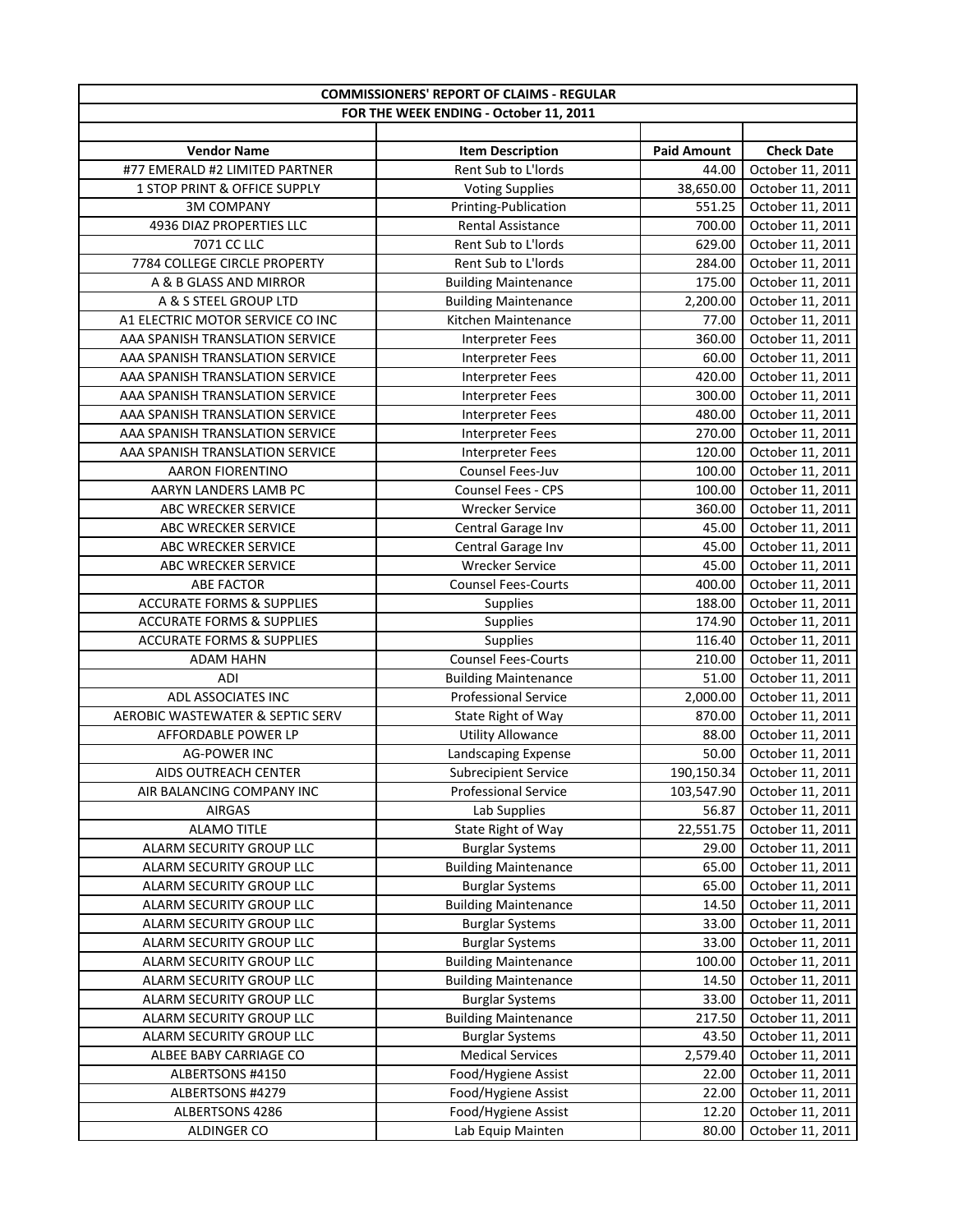| <b>ALEX GONZALEZ</b>              | Interpreter Fees            | 50.00          | October 11, 2011 |
|-----------------------------------|-----------------------------|----------------|------------------|
| ALFONS KYLE KNAPP                 | <b>Counsel Fees-Courts</b>  | 175.00         | October 11, 2011 |
| ALFONS KYLE KNAPP                 | <b>Counsel Fees-Courts</b>  | 625.00         | October 11, 2011 |
| ALI OLIVER HASSIBI                | <b>Counsel Fees-Courts</b>  | 137.50         | October 11, 2011 |
| ALICIA R JOHNSON                  | <b>Counsel Fees-Courts</b>  | 250.00         | October 11, 2011 |
| <b>ALICIA R JOHNSON</b>           | <b>Counsel Fees-Courts</b>  | 250.00         | October 11, 2011 |
| ALL CITIES SERVICE                | <b>Equipment Maint</b>      | 335.80         | October 11, 2011 |
| ALL CITIES SERVICE                | Kitchen Maintenance         | 395.00         | October 11, 2011 |
| ALL CITIES SERVICE                | Kitchen Maintenance         | 2,275.48       | October 11, 2011 |
| ALL CITIES SERVICE                | Kitchen Maintenance         | 506.92         | October 11, 2011 |
| ALL CITIES SERVICE                | Kitchen Maintenance         | 447.64         | October 11, 2011 |
| ALL CITIES SERVICE                | A/C Maint Contract          | 197.02         | October 11, 2011 |
| ALLCHEM MANUFACTURING INC         | Parts and Supplies          | 1,163.95       | October 11, 2011 |
| ALLEGIANCE SECURITY GROUP LLC     | <b>Security Contract</b>    | 3,888.03       | October 11, 2011 |
| ALLEGIANCE SECURITY GROUP LLC     | <b>Professional Service</b> | 2,277.66       | October 11, 2011 |
| ALLEN & WEAVER PC                 | Counsel Fees - CPS          | 2,892.50       | October 11, 2011 |
| ALLIED COURT REPORTERS            | Professional Service        | 2,724.48       | October 11, 2011 |
| <b>ALLIED COURT REPORTERS</b>     | Reporter's Records          | 324.00         | October 11, 2011 |
| <b>ALLIED WASTE SERVICES</b>      | Disposal Service            | 192.12         | October 11, 2011 |
| ALTERNATOR SERVICE INC            | Parts and Supplies          | 128.00         | October 11, 2011 |
| <b>AMBIT ENERGY LP</b>            | <b>Utility Assistance</b>   | 899.90         | October 11, 2011 |
| AMERICAN AUTO SALVAGE INC         | Central Garage Inv          | 75.00          | October 11, 2011 |
| AMERICAN BARRICADE CO INC         | Sign Maintenance            | 253.25         | October 11, 2011 |
| AMERICAN CANVAS PRODUCTS          |                             | 368.00         | October 11, 2011 |
|                                   | Parts and Supplies          |                |                  |
| AMERICAN FORENSICS LLC            | Cap Murder-Othr Cost        | 660.00         | October 11, 2011 |
| AMERICAN HOTEL REGISTER           | Sheriff Inventory           | 1,434.24       | October 11, 2011 |
| AMERICAN RED CROSS FT WORTH       | <b>Training Supplies</b>    | 217.50         | October 11, 2011 |
| AMERICAN RED CROSS FT WORTH       | Education                   | 268.00         | October 11, 2011 |
| AMERICAN RESIDENTIAL SERVICES LLC | <b>Building Maintenance</b> | 440.00         | October 11, 2011 |
| <b>ANAND KUMAR</b>                | Rent Sub to L'Iords         | 288.00         | October 11, 2011 |
| ANDELER CORPORATION               | <b>Utility Allowance</b>    | 231.00         | October 11, 2011 |
| ANDREW LYNN GRIFFIN               | <b>Counsel Fees-Courts</b>  | 1,200.00       | October 11, 2011 |
| ANGELA FAUGHTENBERRY              | Clothing                    | 400.00         | October 11, 2011 |
| ANGELICA TAYLOR                   | Reporter's Records          | 424.00         | October 11, 2011 |
| ANGELICA TAYLOR                   | Reporter's Records          | 113.10         | October 11, 2011 |
| <b>ANGIE TORREY</b>               | <b>Witness Travel</b>       | 49.30          | October 11, 2011 |
| <b>ANIMOTO</b>                    | <b>Educational Material</b> | 249.00         | October 11, 2011 |
| <b>ANIXTER INC</b>                | Supplies                    | 820.00         | October 11, 2011 |
| <b>ANN LAWLER</b>                 | <b>Counsel Fees-Courts</b>  | 175.00         | October 11, 2011 |
| <b>ANTHONY GREEN</b>              | <b>Counsel Fees-Courts</b>  | 380.00         | October 11, 2011 |
| <b>ANTHONY GREEN</b>              | Counsel Fees-Juv            | 300.00         | October 11, 2011 |
| <b>ANTHONY GREEN</b>              | Counsel Fees - CPS          | 1,380.00       | October 11, 2011 |
| ANTIGUA PROPERTIES LP             | Rental Assistance           | 399.00         | October 11, 2011 |
| ANTIGUA PROPERTIES LP             | <b>Utility Assistance</b>   | 13.58          | October 11, 2011 |
| APAC TEXAS INC                    | Asphalt-Rock/Hot Mix        | 9,544.34       | October 11, 2011 |
| APAC TEXAS INC                    | Asphalt-Rock/Hot Mix        | 1,070.10       | October 11, 2011 |
| APPLIED OPERATIONS SECURITY       | <b>Security Contract</b>    | 9,792.00       | October 11, 2011 |
| AQUA-REC INC                      | Pool Maintenance            | 169.00         | October 11, 2011 |
| ARAMARK UNIFORM SERVICES INC      | <b>Graphics Inventory</b>   | 12.00          | October 11, 2011 |
| ARAMARK UNIFORM SERVICES INC      | <b>Custodian Services</b>   | 143.00         | October 11, 2011 |
| ARAMARK UNIFORM SERVICES INC      | <b>Custodian Services</b>   | (12.00)        | October 11, 2011 |
| ARAMARK UNIFORM SERVICES INC      | <b>Custodian Services</b>   | 36.50          | October 11, 2011 |
| ARAMARK UNIFORM SERVICES INC      | <b>Custodian Services</b>   | 8.00           | October 11, 2011 |
| ARAMARK UNIFORM SERVICES INC      | <b>Custodian Services</b>   | $\blacksquare$ | October 11, 2011 |
| ARAMARK UNIFORM SERVICES INC      | <b>Equipment Rentals</b>    | 307.60         | October 11, 2011 |
| ARAMARK UNIFORM SERVICES INC      | <b>Building Maintenance</b> | 45.50          | October 11, 2011 |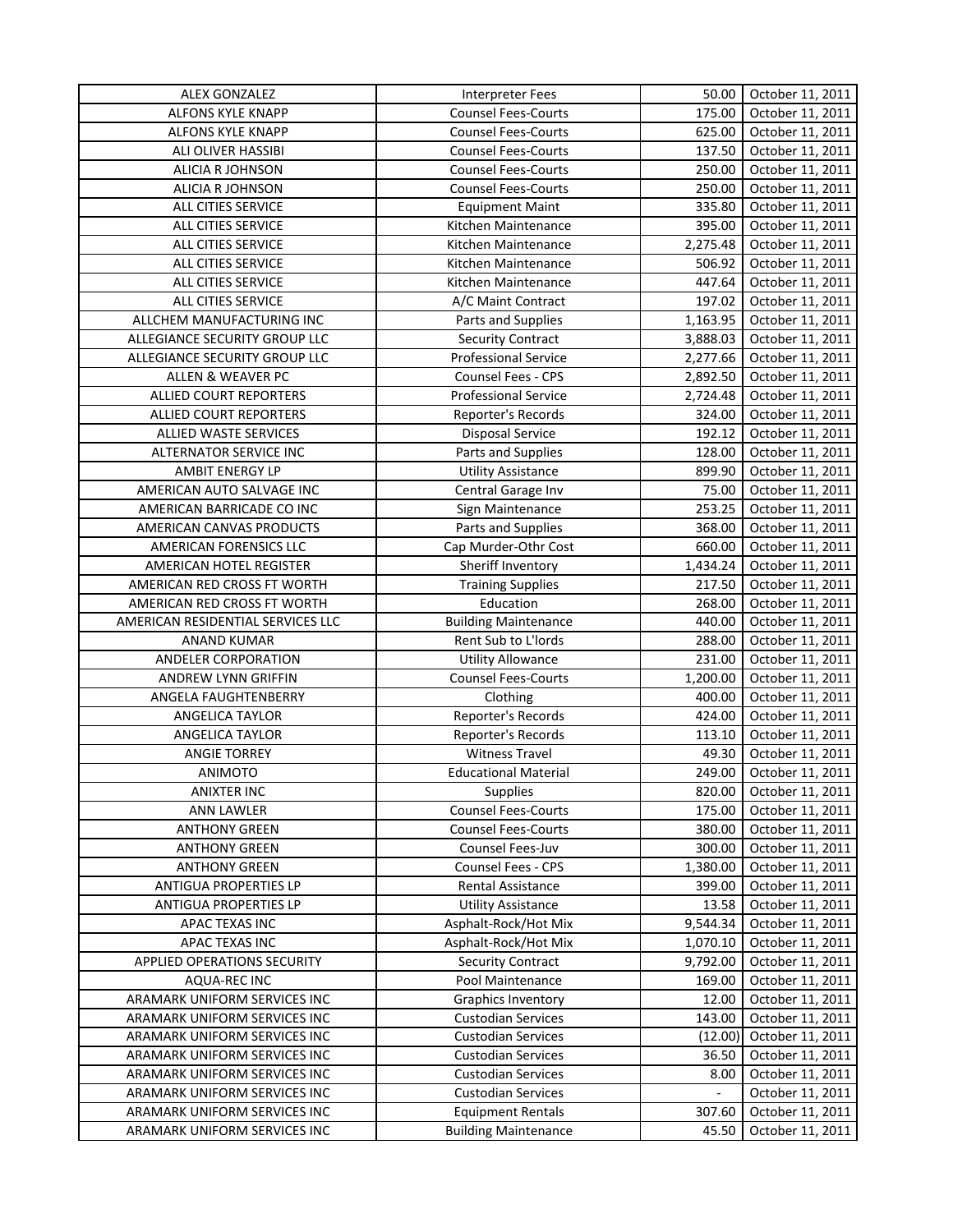| ARAMARK UNIFORM SERVICES INC                         | <b>Building Maintenance</b> | 20.95         | October 11, 2011                     |
|------------------------------------------------------|-----------------------------|---------------|--------------------------------------|
| ARAMARK UNIFORM SERVICES INC                         | <b>Custodian Services</b>   | 2.75          | October 11, 2011                     |
| ARAMARK UNIFORM SERVICES INC                         | <b>Custodian Services</b>   | 2.75          | October 11, 2011                     |
| ARAMARK UNIFORM SERVICES INC                         | <b>Laundry Services</b>     | 8.25          | October 11, 2011                     |
| ARC/ AUSTIN RIBBON & COMPUTER                        | LV Computers (Mod)          | 1,317.39      | October 11, 2011                     |
| ARC/ AUSTIN RIBBON & COMPUTER                        | <b>Computer Supplies</b>    | 271.40        | October 11, 2011                     |
| ARC/ AUSTIN RIBBON & COMPUTER                        | <b>Computer Supplies</b>    | 667.60        | October 11, 2011                     |
| ARC/ AUSTIN RIBBON & COMPUTER                        | <b>Computer Supplies</b>    | 361.90        | October 11, 2011                     |
| ARC/ AUSTIN RIBBON & COMPUTER                        | Capital Outlay-Low V        | 5,104.40      | October 11, 2011                     |
| ARC/ AUSTIN RIBBON & COMPUTER                        | Capital Outlay-Low V        | 2,032.19      | October 11, 2011                     |
| ARC/ AUSTIN RIBBON & COMPUTER                        | Capital Outlay-Low V        | 5,862.69      | October 11, 2011                     |
| ARC/ AUSTIN RIBBON & COMPUTER                        | <b>Computer Supplies</b>    | 1,061.04      | October 11, 2011                     |
| ARC/ AUSTIN RIBBON & COMPUTER                        | Capital Outlay-Compu        | 35,779.80     | October 11, 2011                     |
| ARC/ AUSTIN RIBBON & COMPUTER                        | Capital Outlay-Low V        | 11,544.00     | October 11, 2011                     |
| ARC/ AUSTIN RIBBON & COMPUTER                        | Capital Outlay-Low V        | 278.32        | October 11, 2011                     |
| ARC/ AUSTIN RIBBON & COMPUTER                        | Capital Outlay-Low V        | 513.07        | October 11, 2011                     |
| ARC/ AUSTIN RIBBON & COMPUTER                        | Non-Track Equipment         | 409.08        | October 11, 2011                     |
| ARC/ AUSTIN RIBBON & COMPUTER                        | Non-Track Equipment         | 76.86         | October 11, 2011                     |
| ARC/ AUSTIN RIBBON & COMPUTER                        | Capital Outlay-Low V        | 1,223.68      | October 11, 2011                     |
| ARCHIE'S GARDENLAND                                  | Supplies                    | 441.54        | October 11, 2011                     |
| ARCHIVE SUPPLIES INC                                 | <b>Supplies</b>             | 164.64        | October 11, 2011                     |
|                                                      |                             | 197.59        | October 11, 2011                     |
| ARLENE MENCHACA                                      | Clothing                    |               |                                      |
| <b>ARLENE SARK</b>                                   | Clothing                    | 400.00        | October 11, 2011                     |
| ARLINGTON HOUSING AUTHORITY                          | Port HAP Port-out           | 1,099.00      | October 11, 2011                     |
| ARLINGTON HOUSING AUTHORITY                          | Port Admin Fee Expen        | 85.74         | October 11, 2011                     |
| ARLINGTON WATER UTILITIES                            | Water                       | 27.86         | October 11, 2011                     |
| ARLINGTON WATER UTILITIES                            | Water                       | 25.95         | October 11, 2011                     |
| ARLINGTON WATER UTILITIES                            | Water                       | 23.74         | October 11, 2011                     |
|                                                      |                             |               |                                      |
| ARLINGTON WATER UTILITIES                            | Water                       | 17.30         | October 11, 2011                     |
| ARLINGTON WATER UTILITIES                            | Water                       | 418.69        | October 11, 2011                     |
| <b>ARLINGTON WATER UTILITIES</b>                     | Water                       | 216.61        | October 11, 2011                     |
| ARLINGTON WATER UTILITIES                            | Water                       | 1,566.80      | October 11, 2011                     |
| ARLINGTON WATER UTILITIES                            | Water                       | 29.05         | October 11, 2011                     |
| ARLINGTON WATER UTILITIES                            | Water                       | 111.19        | October 11, 2011                     |
| ARROW BOLT & SUPPLY CO                               | Parts and Supplies          | 17.70         | October 11, 2011                     |
| ARROW BOLT & SUPPLY CO                               | Parts and Supplies          | 387.46        | October 11, 2011                     |
| ARROW BOLT & SUPPLY CO                               | <b>Small Tools</b>          | 99.20         | October 11, 2011                     |
| ARROWHEAD SCIENTIFIC INC                             | Lab Supplies                | 472.15        | October 11, 2011                     |
| ARS ENGINEERS INC                                    | Non-Track Const/Bldg        | 491.76        | October 11, 2011                     |
| ART REGENCY IV PARTNERS                              | Rental Assistance           | 575.00        | October 11, 2011                     |
| <b>ASCENSION SERVICE</b>                             | <b>County Burials</b>       | 700.00        | October 11, 2011                     |
| <b>ASDN</b>                                          | Travel                      | 222.30        | October 11, 2011                     |
| <b>ASDN</b>                                          | Travel                      | 111.15        | October 11, 2011                     |
| <b>ASDN</b>                                          | Travel                      | 198.90        | October 11, 2011                     |
| <b>ASDN</b>                                          | Travel                      | 111.15        | October 11, 2011                     |
| ASSOCIATED TIME INSTRUMENTS CO INC                   | Supplies                    | 2,387.50      | October 11, 2011                     |
| AT&T                                                 | Telephone-Basic             | 172.66        | October 11, 2011                     |
| ATCO MANUFACTURING COMPANY                           | <b>Building Maintenance</b> | 549.65        | October 11, 2011                     |
| <b>ATMOS ENERGY CORP</b>                             | Gas                         | 31.05         | October 11, 2011                     |
| <b>ATMOS ENERGY CORP</b>                             | Gas                         | 98.31         | October 11, 2011                     |
| <b>ATMOS ENERGY CORP</b>                             | Gas                         | 1.20          | October 11, 2011                     |
| <b>ATMOS ENERGY CORP</b>                             | Gas                         | 33.20         | October 11, 2011                     |
| <b>ATMOS ENERGY CORP</b>                             | Gas                         | 1.38          | October 11, 2011                     |
| <b>ATMOS ENERGY CORP</b>                             | Gas                         | 18.12         | October 11, 2011                     |
| <b>ATMOS ENERGY CORP</b><br><b>ATMOS ENERGY CORP</b> | Gas<br>Gas                  | 94.42<br>6.08 | October 11, 2011<br>October 11, 2011 |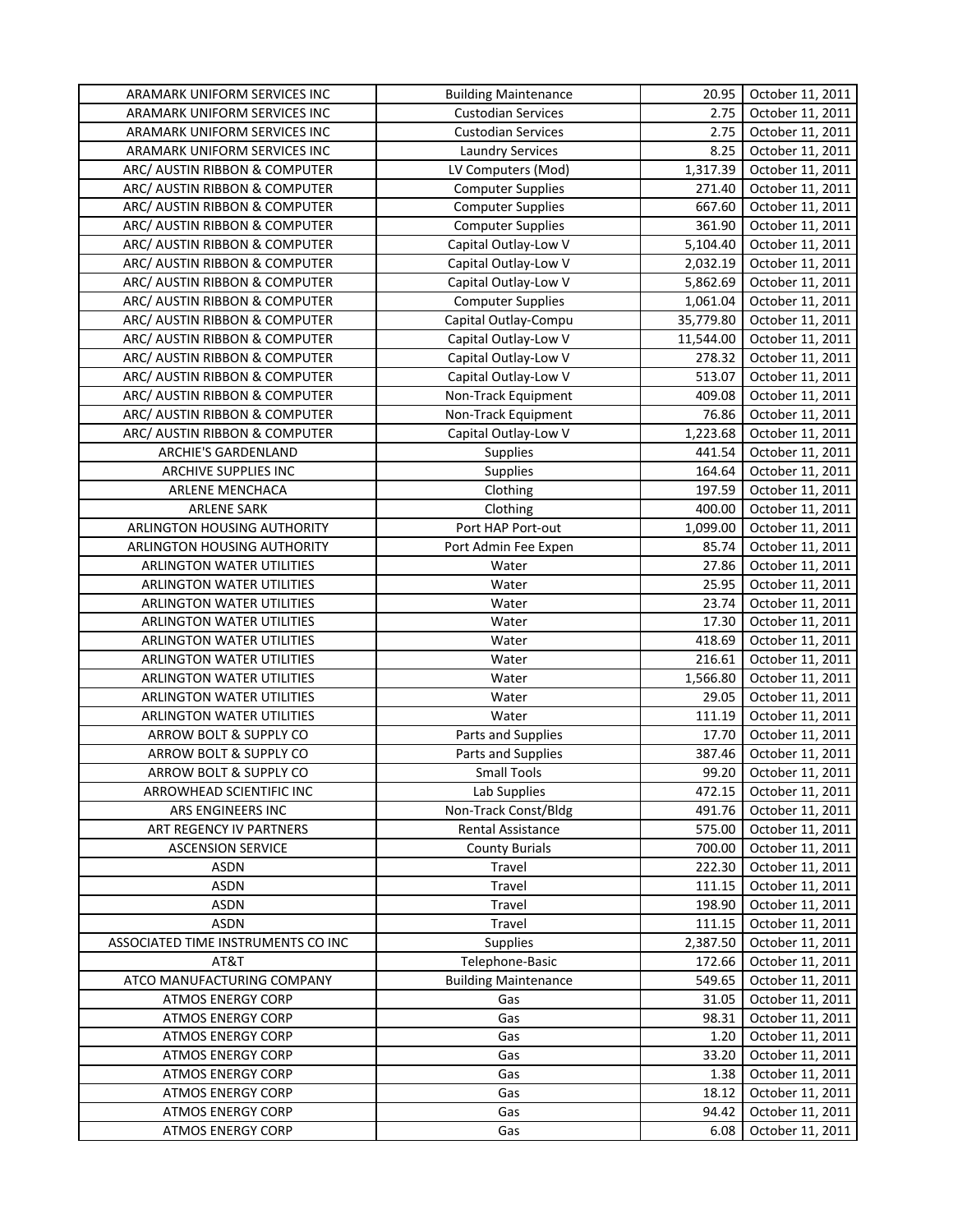| <b>ATMOS ENERGY CORP</b><br>Gas<br>20.99<br>October 11, 2011<br>Gas<br>30.08<br><b>ATMOS ENERGY CORP</b><br>October 11, 2011<br>Gas<br><b>ATMOS ENERGY CORP</b><br>24.39<br>October 11, 2011<br><b>Utility Assistance</b><br><b>ATMOS ENERGY CORP</b><br>22.60<br>October 11, 2011<br><b>ATMOS ENERGY CORP</b><br><b>Utility Assistance</b><br>14.07<br>October 11, 2011<br>34.43<br><b>ATMOS ENERGY CORP</b><br>Gas<br>October 11, 2011<br>Gas<br>41.04<br><b>ATMOS ENERGY CORP</b><br>October 11, 2011<br>6.92<br>Gas<br>October 11, 2011<br><b>ATMOS ENERGY CORP</b><br>254.60<br><b>Utility Assistance</b><br><b>ATMOS ENERGY CORP</b><br>October 11, 2011<br><b>ATMOS ENERGY CORP</b><br><b>Utility Assistance</b><br>88.82<br>October 11, 2011<br><b>Utility Assistance</b><br>99.98<br>October 11, 2011<br><b>ATMOS ENERGY CORP</b><br>40.30<br>October 11, 2011<br><b>ATMOS ENERGY CORP</b><br><b>Utility Assistance</b><br>AUBURN PHARMACEUTICAL COMPANY<br><b>Medical Supplies</b><br>105.95<br>October 11, 2011<br><b>AUSTIN MARRIOTT NORTH</b><br>Education<br>109.61<br>October 11, 2011<br><b>AUTAUGA COUNTY SHERIFF</b><br>Court Costs<br>39.00<br>October 11, 2011<br>355.00<br>October 11, 2011<br>AUTOMATIC SPRINKLER OF TEXAS<br><b>Building Maintenance</b><br>3,890.00<br>AUTOMATIC SPRINKLER OF TEXAS<br><b>Building Maintenance</b><br>October 11, 2011<br><b>AUTONATION FORT WORTH MOTORS</b><br>Central Garage Inv<br>315.74<br>October 11, 2011<br><b>Building Maintenance</b><br>AUTO-SAN<br>57.00<br>October 11, 2011<br>AUTO-SAN<br><b>Custodian Services</b><br>7.50<br>October 11, 2011<br>151.18<br>AVIS RENT A CAR SYSTEM LLC<br>Travel<br>October 11, 2011<br>AVIS RENT A CAR SYSTEM LLC<br>86.79<br>October 11, 2011<br>Travel<br>October 11, 2011<br>AVIS RENT A CAR SYSTEM LLC<br>Travel<br>62.79<br>AVIS RENT A CAR SYSTEM LLC<br>Travel<br>57.05<br>October 11, 2011<br>October 11, 2011<br><b>B &amp; H PHOTO VIDEO</b><br>Photo Processing<br>1,100.00<br><b>Counsel Fees-Courts</b><br>250.00<br>October 11, 2011<br><b>BAILEY &amp; GALYEN</b><br><b>Counsel Fees-Courts</b><br>October 11, 2011<br><b>BAILEY &amp; GALYEN</b><br>400.00<br><b>Counsel Fees-Courts</b><br>400.00<br>October 11, 2011<br>BAKER AND DAMERON LLC<br>BAKER AND DAMERON LLC<br><b>Counsel Fees-Courts</b><br>350.00<br>October 11, 2011<br>475.00<br>BAKER AND DAMERON LLC<br><b>Counsel Fees-Courts</b><br>October 11, 2011<br><b>Counsel Fees-Courts</b><br>500.00<br>BAKER AND DAMERON LLC<br>October 11, 2011<br>1,920.00<br><b>BALANCE FORENSIC &amp; GENERAL</b><br>Psych Exam/Testimony<br>October 11, 2011<br><b>BALANCE FORENSIC &amp; GENERAL</b><br>Psych Exam/Testimony<br>1,595.00<br>October 11, 2011<br>350.00<br><b>BALL &amp; HASE PC</b><br><b>Counsel Fees-Courts</b><br>October 11, 2011<br><b>Counsel Fees-Courts</b><br>300.00<br><b>BALL &amp; HASE PC</b><br>October 11, 2011<br>1,825.00<br><b>BALL &amp; HASE PC</b><br>October 11, 2011<br><b>Counsel Fees-Courts</b><br><b>Counsel Fees-Courts</b><br>100.00<br>October 11, 2011<br><b>BALL &amp; HASE PC</b><br>500.00<br><b>BALL &amp; HASE PC</b><br><b>Counsel Fees-Courts</b><br>October 11, 2011<br><b>BALL &amp; HASE PC</b><br><b>Counsel Fees-Courts</b><br>300.00<br>October 11, 2011<br><b>BANE MACHINERY INC</b><br>Parts and Supplies<br>361.48<br>October 11, 2011<br>Central Garage Inv<br>572.51<br>October 11, 2011<br>BANKSTON FORD OF SOUTH FORT WORTH<br>Central Garage Inv<br>BANKSTON FORD OF SOUTH FORT WORTH<br>108.03<br>October 11, 2011<br>Books/Pamphlets<br>BARNES AND NOBLE BOOKSELLERS<br>45.00<br>October 11, 2011<br>9,161.95<br>BARNEY HOLLAND OIL COMPANY<br>Fuel<br>October 11, 2011<br>BARNEY HOLLAND OIL COMPANY<br>159.33<br>Fuel<br>October 11, 2011<br>BARNEY HOLLAND OIL COMPANY<br>Fuel<br>October 11, 2011<br>54.63<br>171.24<br>BARNEY HOLLAND OIL COMPANY<br>Fuel<br>October 11, 2011<br>October 11, 2011<br>BARNEY HOLLAND OIL COMPANY<br>Fuel<br>113.49<br>BARNEY HOLLAND OIL COMPANY<br>Fuel<br>6,738.81<br>October 11, 2011<br>BARNEY HOLLAND OIL COMPANY<br>Fuel<br>727.69<br>October 11, 2011<br>BARNEY HOLLAND OIL COMPANY<br>October 11, 2011<br>Fuel<br>408.30<br>BARNEY HOLLAND OIL COMPANY<br>Fuel<br>49.12<br>October 11, 2011<br>BARNEY HOLLAND OIL COMPANY<br>Fuel<br>25.11<br>October 11, 2011<br>BARNEY HOLLAND OIL COMPANY<br>Fuel<br>129.39<br>October 11, 2011<br>BARNEY HOLLAND OIL COMPANY<br>443.37<br>October 11, 2011<br>Fuel | <b>ATMOS ENERGY CORP</b> | Gas | 576.45 | October 11, 2011 |
|-------------------------------------------------------------------------------------------------------------------------------------------------------------------------------------------------------------------------------------------------------------------------------------------------------------------------------------------------------------------------------------------------------------------------------------------------------------------------------------------------------------------------------------------------------------------------------------------------------------------------------------------------------------------------------------------------------------------------------------------------------------------------------------------------------------------------------------------------------------------------------------------------------------------------------------------------------------------------------------------------------------------------------------------------------------------------------------------------------------------------------------------------------------------------------------------------------------------------------------------------------------------------------------------------------------------------------------------------------------------------------------------------------------------------------------------------------------------------------------------------------------------------------------------------------------------------------------------------------------------------------------------------------------------------------------------------------------------------------------------------------------------------------------------------------------------------------------------------------------------------------------------------------------------------------------------------------------------------------------------------------------------------------------------------------------------------------------------------------------------------------------------------------------------------------------------------------------------------------------------------------------------------------------------------------------------------------------------------------------------------------------------------------------------------------------------------------------------------------------------------------------------------------------------------------------------------------------------------------------------------------------------------------------------------------------------------------------------------------------------------------------------------------------------------------------------------------------------------------------------------------------------------------------------------------------------------------------------------------------------------------------------------------------------------------------------------------------------------------------------------------------------------------------------------------------------------------------------------------------------------------------------------------------------------------------------------------------------------------------------------------------------------------------------------------------------------------------------------------------------------------------------------------------------------------------------------------------------------------------------------------------------------------------------------------------------------------------------------------------------------------------------------------------------------------------------------------------------------------------------------------------------------------------------------------------------------------------------------------------------------------------------------------------------------------------------------------------------------------------------------------------------------------------------------------------------------------------------------------------------------------------------------------------------------------------------------------------------------------------------------------------------------------------------------------------------------------------------------------------------------------|--------------------------|-----|--------|------------------|
|                                                                                                                                                                                                                                                                                                                                                                                                                                                                                                                                                                                                                                                                                                                                                                                                                                                                                                                                                                                                                                                                                                                                                                                                                                                                                                                                                                                                                                                                                                                                                                                                                                                                                                                                                                                                                                                                                                                                                                                                                                                                                                                                                                                                                                                                                                                                                                                                                                                                                                                                                                                                                                                                                                                                                                                                                                                                                                                                                                                                                                                                                                                                                                                                                                                                                                                                                                                                                                                                                                                                                                                                                                                                                                                                                                                                                                                                                                                                                                                                                                                                                                                                                                                                                                                                                                                                                                                                                                                                                                       |                          |     |        |                  |
|                                                                                                                                                                                                                                                                                                                                                                                                                                                                                                                                                                                                                                                                                                                                                                                                                                                                                                                                                                                                                                                                                                                                                                                                                                                                                                                                                                                                                                                                                                                                                                                                                                                                                                                                                                                                                                                                                                                                                                                                                                                                                                                                                                                                                                                                                                                                                                                                                                                                                                                                                                                                                                                                                                                                                                                                                                                                                                                                                                                                                                                                                                                                                                                                                                                                                                                                                                                                                                                                                                                                                                                                                                                                                                                                                                                                                                                                                                                                                                                                                                                                                                                                                                                                                                                                                                                                                                                                                                                                                                       |                          |     |        |                  |
|                                                                                                                                                                                                                                                                                                                                                                                                                                                                                                                                                                                                                                                                                                                                                                                                                                                                                                                                                                                                                                                                                                                                                                                                                                                                                                                                                                                                                                                                                                                                                                                                                                                                                                                                                                                                                                                                                                                                                                                                                                                                                                                                                                                                                                                                                                                                                                                                                                                                                                                                                                                                                                                                                                                                                                                                                                                                                                                                                                                                                                                                                                                                                                                                                                                                                                                                                                                                                                                                                                                                                                                                                                                                                                                                                                                                                                                                                                                                                                                                                                                                                                                                                                                                                                                                                                                                                                                                                                                                                                       |                          |     |        |                  |
|                                                                                                                                                                                                                                                                                                                                                                                                                                                                                                                                                                                                                                                                                                                                                                                                                                                                                                                                                                                                                                                                                                                                                                                                                                                                                                                                                                                                                                                                                                                                                                                                                                                                                                                                                                                                                                                                                                                                                                                                                                                                                                                                                                                                                                                                                                                                                                                                                                                                                                                                                                                                                                                                                                                                                                                                                                                                                                                                                                                                                                                                                                                                                                                                                                                                                                                                                                                                                                                                                                                                                                                                                                                                                                                                                                                                                                                                                                                                                                                                                                                                                                                                                                                                                                                                                                                                                                                                                                                                                                       |                          |     |        |                  |
|                                                                                                                                                                                                                                                                                                                                                                                                                                                                                                                                                                                                                                                                                                                                                                                                                                                                                                                                                                                                                                                                                                                                                                                                                                                                                                                                                                                                                                                                                                                                                                                                                                                                                                                                                                                                                                                                                                                                                                                                                                                                                                                                                                                                                                                                                                                                                                                                                                                                                                                                                                                                                                                                                                                                                                                                                                                                                                                                                                                                                                                                                                                                                                                                                                                                                                                                                                                                                                                                                                                                                                                                                                                                                                                                                                                                                                                                                                                                                                                                                                                                                                                                                                                                                                                                                                                                                                                                                                                                                                       |                          |     |        |                  |
|                                                                                                                                                                                                                                                                                                                                                                                                                                                                                                                                                                                                                                                                                                                                                                                                                                                                                                                                                                                                                                                                                                                                                                                                                                                                                                                                                                                                                                                                                                                                                                                                                                                                                                                                                                                                                                                                                                                                                                                                                                                                                                                                                                                                                                                                                                                                                                                                                                                                                                                                                                                                                                                                                                                                                                                                                                                                                                                                                                                                                                                                                                                                                                                                                                                                                                                                                                                                                                                                                                                                                                                                                                                                                                                                                                                                                                                                                                                                                                                                                                                                                                                                                                                                                                                                                                                                                                                                                                                                                                       |                          |     |        |                  |
|                                                                                                                                                                                                                                                                                                                                                                                                                                                                                                                                                                                                                                                                                                                                                                                                                                                                                                                                                                                                                                                                                                                                                                                                                                                                                                                                                                                                                                                                                                                                                                                                                                                                                                                                                                                                                                                                                                                                                                                                                                                                                                                                                                                                                                                                                                                                                                                                                                                                                                                                                                                                                                                                                                                                                                                                                                                                                                                                                                                                                                                                                                                                                                                                                                                                                                                                                                                                                                                                                                                                                                                                                                                                                                                                                                                                                                                                                                                                                                                                                                                                                                                                                                                                                                                                                                                                                                                                                                                                                                       |                          |     |        |                  |
|                                                                                                                                                                                                                                                                                                                                                                                                                                                                                                                                                                                                                                                                                                                                                                                                                                                                                                                                                                                                                                                                                                                                                                                                                                                                                                                                                                                                                                                                                                                                                                                                                                                                                                                                                                                                                                                                                                                                                                                                                                                                                                                                                                                                                                                                                                                                                                                                                                                                                                                                                                                                                                                                                                                                                                                                                                                                                                                                                                                                                                                                                                                                                                                                                                                                                                                                                                                                                                                                                                                                                                                                                                                                                                                                                                                                                                                                                                                                                                                                                                                                                                                                                                                                                                                                                                                                                                                                                                                                                                       |                          |     |        |                  |
|                                                                                                                                                                                                                                                                                                                                                                                                                                                                                                                                                                                                                                                                                                                                                                                                                                                                                                                                                                                                                                                                                                                                                                                                                                                                                                                                                                                                                                                                                                                                                                                                                                                                                                                                                                                                                                                                                                                                                                                                                                                                                                                                                                                                                                                                                                                                                                                                                                                                                                                                                                                                                                                                                                                                                                                                                                                                                                                                                                                                                                                                                                                                                                                                                                                                                                                                                                                                                                                                                                                                                                                                                                                                                                                                                                                                                                                                                                                                                                                                                                                                                                                                                                                                                                                                                                                                                                                                                                                                                                       |                          |     |        |                  |
|                                                                                                                                                                                                                                                                                                                                                                                                                                                                                                                                                                                                                                                                                                                                                                                                                                                                                                                                                                                                                                                                                                                                                                                                                                                                                                                                                                                                                                                                                                                                                                                                                                                                                                                                                                                                                                                                                                                                                                                                                                                                                                                                                                                                                                                                                                                                                                                                                                                                                                                                                                                                                                                                                                                                                                                                                                                                                                                                                                                                                                                                                                                                                                                                                                                                                                                                                                                                                                                                                                                                                                                                                                                                                                                                                                                                                                                                                                                                                                                                                                                                                                                                                                                                                                                                                                                                                                                                                                                                                                       |                          |     |        |                  |
|                                                                                                                                                                                                                                                                                                                                                                                                                                                                                                                                                                                                                                                                                                                                                                                                                                                                                                                                                                                                                                                                                                                                                                                                                                                                                                                                                                                                                                                                                                                                                                                                                                                                                                                                                                                                                                                                                                                                                                                                                                                                                                                                                                                                                                                                                                                                                                                                                                                                                                                                                                                                                                                                                                                                                                                                                                                                                                                                                                                                                                                                                                                                                                                                                                                                                                                                                                                                                                                                                                                                                                                                                                                                                                                                                                                                                                                                                                                                                                                                                                                                                                                                                                                                                                                                                                                                                                                                                                                                                                       |                          |     |        |                  |
|                                                                                                                                                                                                                                                                                                                                                                                                                                                                                                                                                                                                                                                                                                                                                                                                                                                                                                                                                                                                                                                                                                                                                                                                                                                                                                                                                                                                                                                                                                                                                                                                                                                                                                                                                                                                                                                                                                                                                                                                                                                                                                                                                                                                                                                                                                                                                                                                                                                                                                                                                                                                                                                                                                                                                                                                                                                                                                                                                                                                                                                                                                                                                                                                                                                                                                                                                                                                                                                                                                                                                                                                                                                                                                                                                                                                                                                                                                                                                                                                                                                                                                                                                                                                                                                                                                                                                                                                                                                                                                       |                          |     |        |                  |
|                                                                                                                                                                                                                                                                                                                                                                                                                                                                                                                                                                                                                                                                                                                                                                                                                                                                                                                                                                                                                                                                                                                                                                                                                                                                                                                                                                                                                                                                                                                                                                                                                                                                                                                                                                                                                                                                                                                                                                                                                                                                                                                                                                                                                                                                                                                                                                                                                                                                                                                                                                                                                                                                                                                                                                                                                                                                                                                                                                                                                                                                                                                                                                                                                                                                                                                                                                                                                                                                                                                                                                                                                                                                                                                                                                                                                                                                                                                                                                                                                                                                                                                                                                                                                                                                                                                                                                                                                                                                                                       |                          |     |        |                  |
|                                                                                                                                                                                                                                                                                                                                                                                                                                                                                                                                                                                                                                                                                                                                                                                                                                                                                                                                                                                                                                                                                                                                                                                                                                                                                                                                                                                                                                                                                                                                                                                                                                                                                                                                                                                                                                                                                                                                                                                                                                                                                                                                                                                                                                                                                                                                                                                                                                                                                                                                                                                                                                                                                                                                                                                                                                                                                                                                                                                                                                                                                                                                                                                                                                                                                                                                                                                                                                                                                                                                                                                                                                                                                                                                                                                                                                                                                                                                                                                                                                                                                                                                                                                                                                                                                                                                                                                                                                                                                                       |                          |     |        |                  |
|                                                                                                                                                                                                                                                                                                                                                                                                                                                                                                                                                                                                                                                                                                                                                                                                                                                                                                                                                                                                                                                                                                                                                                                                                                                                                                                                                                                                                                                                                                                                                                                                                                                                                                                                                                                                                                                                                                                                                                                                                                                                                                                                                                                                                                                                                                                                                                                                                                                                                                                                                                                                                                                                                                                                                                                                                                                                                                                                                                                                                                                                                                                                                                                                                                                                                                                                                                                                                                                                                                                                                                                                                                                                                                                                                                                                                                                                                                                                                                                                                                                                                                                                                                                                                                                                                                                                                                                                                                                                                                       |                          |     |        |                  |
|                                                                                                                                                                                                                                                                                                                                                                                                                                                                                                                                                                                                                                                                                                                                                                                                                                                                                                                                                                                                                                                                                                                                                                                                                                                                                                                                                                                                                                                                                                                                                                                                                                                                                                                                                                                                                                                                                                                                                                                                                                                                                                                                                                                                                                                                                                                                                                                                                                                                                                                                                                                                                                                                                                                                                                                                                                                                                                                                                                                                                                                                                                                                                                                                                                                                                                                                                                                                                                                                                                                                                                                                                                                                                                                                                                                                                                                                                                                                                                                                                                                                                                                                                                                                                                                                                                                                                                                                                                                                                                       |                          |     |        |                  |
|                                                                                                                                                                                                                                                                                                                                                                                                                                                                                                                                                                                                                                                                                                                                                                                                                                                                                                                                                                                                                                                                                                                                                                                                                                                                                                                                                                                                                                                                                                                                                                                                                                                                                                                                                                                                                                                                                                                                                                                                                                                                                                                                                                                                                                                                                                                                                                                                                                                                                                                                                                                                                                                                                                                                                                                                                                                                                                                                                                                                                                                                                                                                                                                                                                                                                                                                                                                                                                                                                                                                                                                                                                                                                                                                                                                                                                                                                                                                                                                                                                                                                                                                                                                                                                                                                                                                                                                                                                                                                                       |                          |     |        |                  |
|                                                                                                                                                                                                                                                                                                                                                                                                                                                                                                                                                                                                                                                                                                                                                                                                                                                                                                                                                                                                                                                                                                                                                                                                                                                                                                                                                                                                                                                                                                                                                                                                                                                                                                                                                                                                                                                                                                                                                                                                                                                                                                                                                                                                                                                                                                                                                                                                                                                                                                                                                                                                                                                                                                                                                                                                                                                                                                                                                                                                                                                                                                                                                                                                                                                                                                                                                                                                                                                                                                                                                                                                                                                                                                                                                                                                                                                                                                                                                                                                                                                                                                                                                                                                                                                                                                                                                                                                                                                                                                       |                          |     |        |                  |
|                                                                                                                                                                                                                                                                                                                                                                                                                                                                                                                                                                                                                                                                                                                                                                                                                                                                                                                                                                                                                                                                                                                                                                                                                                                                                                                                                                                                                                                                                                                                                                                                                                                                                                                                                                                                                                                                                                                                                                                                                                                                                                                                                                                                                                                                                                                                                                                                                                                                                                                                                                                                                                                                                                                                                                                                                                                                                                                                                                                                                                                                                                                                                                                                                                                                                                                                                                                                                                                                                                                                                                                                                                                                                                                                                                                                                                                                                                                                                                                                                                                                                                                                                                                                                                                                                                                                                                                                                                                                                                       |                          |     |        |                  |
|                                                                                                                                                                                                                                                                                                                                                                                                                                                                                                                                                                                                                                                                                                                                                                                                                                                                                                                                                                                                                                                                                                                                                                                                                                                                                                                                                                                                                                                                                                                                                                                                                                                                                                                                                                                                                                                                                                                                                                                                                                                                                                                                                                                                                                                                                                                                                                                                                                                                                                                                                                                                                                                                                                                                                                                                                                                                                                                                                                                                                                                                                                                                                                                                                                                                                                                                                                                                                                                                                                                                                                                                                                                                                                                                                                                                                                                                                                                                                                                                                                                                                                                                                                                                                                                                                                                                                                                                                                                                                                       |                          |     |        |                  |
|                                                                                                                                                                                                                                                                                                                                                                                                                                                                                                                                                                                                                                                                                                                                                                                                                                                                                                                                                                                                                                                                                                                                                                                                                                                                                                                                                                                                                                                                                                                                                                                                                                                                                                                                                                                                                                                                                                                                                                                                                                                                                                                                                                                                                                                                                                                                                                                                                                                                                                                                                                                                                                                                                                                                                                                                                                                                                                                                                                                                                                                                                                                                                                                                                                                                                                                                                                                                                                                                                                                                                                                                                                                                                                                                                                                                                                                                                                                                                                                                                                                                                                                                                                                                                                                                                                                                                                                                                                                                                                       |                          |     |        |                  |
|                                                                                                                                                                                                                                                                                                                                                                                                                                                                                                                                                                                                                                                                                                                                                                                                                                                                                                                                                                                                                                                                                                                                                                                                                                                                                                                                                                                                                                                                                                                                                                                                                                                                                                                                                                                                                                                                                                                                                                                                                                                                                                                                                                                                                                                                                                                                                                                                                                                                                                                                                                                                                                                                                                                                                                                                                                                                                                                                                                                                                                                                                                                                                                                                                                                                                                                                                                                                                                                                                                                                                                                                                                                                                                                                                                                                                                                                                                                                                                                                                                                                                                                                                                                                                                                                                                                                                                                                                                                                                                       |                          |     |        |                  |
|                                                                                                                                                                                                                                                                                                                                                                                                                                                                                                                                                                                                                                                                                                                                                                                                                                                                                                                                                                                                                                                                                                                                                                                                                                                                                                                                                                                                                                                                                                                                                                                                                                                                                                                                                                                                                                                                                                                                                                                                                                                                                                                                                                                                                                                                                                                                                                                                                                                                                                                                                                                                                                                                                                                                                                                                                                                                                                                                                                                                                                                                                                                                                                                                                                                                                                                                                                                                                                                                                                                                                                                                                                                                                                                                                                                                                                                                                                                                                                                                                                                                                                                                                                                                                                                                                                                                                                                                                                                                                                       |                          |     |        |                  |
|                                                                                                                                                                                                                                                                                                                                                                                                                                                                                                                                                                                                                                                                                                                                                                                                                                                                                                                                                                                                                                                                                                                                                                                                                                                                                                                                                                                                                                                                                                                                                                                                                                                                                                                                                                                                                                                                                                                                                                                                                                                                                                                                                                                                                                                                                                                                                                                                                                                                                                                                                                                                                                                                                                                                                                                                                                                                                                                                                                                                                                                                                                                                                                                                                                                                                                                                                                                                                                                                                                                                                                                                                                                                                                                                                                                                                                                                                                                                                                                                                                                                                                                                                                                                                                                                                                                                                                                                                                                                                                       |                          |     |        |                  |
|                                                                                                                                                                                                                                                                                                                                                                                                                                                                                                                                                                                                                                                                                                                                                                                                                                                                                                                                                                                                                                                                                                                                                                                                                                                                                                                                                                                                                                                                                                                                                                                                                                                                                                                                                                                                                                                                                                                                                                                                                                                                                                                                                                                                                                                                                                                                                                                                                                                                                                                                                                                                                                                                                                                                                                                                                                                                                                                                                                                                                                                                                                                                                                                                                                                                                                                                                                                                                                                                                                                                                                                                                                                                                                                                                                                                                                                                                                                                                                                                                                                                                                                                                                                                                                                                                                                                                                                                                                                                                                       |                          |     |        |                  |
|                                                                                                                                                                                                                                                                                                                                                                                                                                                                                                                                                                                                                                                                                                                                                                                                                                                                                                                                                                                                                                                                                                                                                                                                                                                                                                                                                                                                                                                                                                                                                                                                                                                                                                                                                                                                                                                                                                                                                                                                                                                                                                                                                                                                                                                                                                                                                                                                                                                                                                                                                                                                                                                                                                                                                                                                                                                                                                                                                                                                                                                                                                                                                                                                                                                                                                                                                                                                                                                                                                                                                                                                                                                                                                                                                                                                                                                                                                                                                                                                                                                                                                                                                                                                                                                                                                                                                                                                                                                                                                       |                          |     |        |                  |
|                                                                                                                                                                                                                                                                                                                                                                                                                                                                                                                                                                                                                                                                                                                                                                                                                                                                                                                                                                                                                                                                                                                                                                                                                                                                                                                                                                                                                                                                                                                                                                                                                                                                                                                                                                                                                                                                                                                                                                                                                                                                                                                                                                                                                                                                                                                                                                                                                                                                                                                                                                                                                                                                                                                                                                                                                                                                                                                                                                                                                                                                                                                                                                                                                                                                                                                                                                                                                                                                                                                                                                                                                                                                                                                                                                                                                                                                                                                                                                                                                                                                                                                                                                                                                                                                                                                                                                                                                                                                                                       |                          |     |        |                  |
|                                                                                                                                                                                                                                                                                                                                                                                                                                                                                                                                                                                                                                                                                                                                                                                                                                                                                                                                                                                                                                                                                                                                                                                                                                                                                                                                                                                                                                                                                                                                                                                                                                                                                                                                                                                                                                                                                                                                                                                                                                                                                                                                                                                                                                                                                                                                                                                                                                                                                                                                                                                                                                                                                                                                                                                                                                                                                                                                                                                                                                                                                                                                                                                                                                                                                                                                                                                                                                                                                                                                                                                                                                                                                                                                                                                                                                                                                                                                                                                                                                                                                                                                                                                                                                                                                                                                                                                                                                                                                                       |                          |     |        |                  |
|                                                                                                                                                                                                                                                                                                                                                                                                                                                                                                                                                                                                                                                                                                                                                                                                                                                                                                                                                                                                                                                                                                                                                                                                                                                                                                                                                                                                                                                                                                                                                                                                                                                                                                                                                                                                                                                                                                                                                                                                                                                                                                                                                                                                                                                                                                                                                                                                                                                                                                                                                                                                                                                                                                                                                                                                                                                                                                                                                                                                                                                                                                                                                                                                                                                                                                                                                                                                                                                                                                                                                                                                                                                                                                                                                                                                                                                                                                                                                                                                                                                                                                                                                                                                                                                                                                                                                                                                                                                                                                       |                          |     |        |                  |
|                                                                                                                                                                                                                                                                                                                                                                                                                                                                                                                                                                                                                                                                                                                                                                                                                                                                                                                                                                                                                                                                                                                                                                                                                                                                                                                                                                                                                                                                                                                                                                                                                                                                                                                                                                                                                                                                                                                                                                                                                                                                                                                                                                                                                                                                                                                                                                                                                                                                                                                                                                                                                                                                                                                                                                                                                                                                                                                                                                                                                                                                                                                                                                                                                                                                                                                                                                                                                                                                                                                                                                                                                                                                                                                                                                                                                                                                                                                                                                                                                                                                                                                                                                                                                                                                                                                                                                                                                                                                                                       |                          |     |        |                  |
|                                                                                                                                                                                                                                                                                                                                                                                                                                                                                                                                                                                                                                                                                                                                                                                                                                                                                                                                                                                                                                                                                                                                                                                                                                                                                                                                                                                                                                                                                                                                                                                                                                                                                                                                                                                                                                                                                                                                                                                                                                                                                                                                                                                                                                                                                                                                                                                                                                                                                                                                                                                                                                                                                                                                                                                                                                                                                                                                                                                                                                                                                                                                                                                                                                                                                                                                                                                                                                                                                                                                                                                                                                                                                                                                                                                                                                                                                                                                                                                                                                                                                                                                                                                                                                                                                                                                                                                                                                                                                                       |                          |     |        |                  |
|                                                                                                                                                                                                                                                                                                                                                                                                                                                                                                                                                                                                                                                                                                                                                                                                                                                                                                                                                                                                                                                                                                                                                                                                                                                                                                                                                                                                                                                                                                                                                                                                                                                                                                                                                                                                                                                                                                                                                                                                                                                                                                                                                                                                                                                                                                                                                                                                                                                                                                                                                                                                                                                                                                                                                                                                                                                                                                                                                                                                                                                                                                                                                                                                                                                                                                                                                                                                                                                                                                                                                                                                                                                                                                                                                                                                                                                                                                                                                                                                                                                                                                                                                                                                                                                                                                                                                                                                                                                                                                       |                          |     |        |                  |
|                                                                                                                                                                                                                                                                                                                                                                                                                                                                                                                                                                                                                                                                                                                                                                                                                                                                                                                                                                                                                                                                                                                                                                                                                                                                                                                                                                                                                                                                                                                                                                                                                                                                                                                                                                                                                                                                                                                                                                                                                                                                                                                                                                                                                                                                                                                                                                                                                                                                                                                                                                                                                                                                                                                                                                                                                                                                                                                                                                                                                                                                                                                                                                                                                                                                                                                                                                                                                                                                                                                                                                                                                                                                                                                                                                                                                                                                                                                                                                                                                                                                                                                                                                                                                                                                                                                                                                                                                                                                                                       |                          |     |        |                  |
|                                                                                                                                                                                                                                                                                                                                                                                                                                                                                                                                                                                                                                                                                                                                                                                                                                                                                                                                                                                                                                                                                                                                                                                                                                                                                                                                                                                                                                                                                                                                                                                                                                                                                                                                                                                                                                                                                                                                                                                                                                                                                                                                                                                                                                                                                                                                                                                                                                                                                                                                                                                                                                                                                                                                                                                                                                                                                                                                                                                                                                                                                                                                                                                                                                                                                                                                                                                                                                                                                                                                                                                                                                                                                                                                                                                                                                                                                                                                                                                                                                                                                                                                                                                                                                                                                                                                                                                                                                                                                                       |                          |     |        |                  |
|                                                                                                                                                                                                                                                                                                                                                                                                                                                                                                                                                                                                                                                                                                                                                                                                                                                                                                                                                                                                                                                                                                                                                                                                                                                                                                                                                                                                                                                                                                                                                                                                                                                                                                                                                                                                                                                                                                                                                                                                                                                                                                                                                                                                                                                                                                                                                                                                                                                                                                                                                                                                                                                                                                                                                                                                                                                                                                                                                                                                                                                                                                                                                                                                                                                                                                                                                                                                                                                                                                                                                                                                                                                                                                                                                                                                                                                                                                                                                                                                                                                                                                                                                                                                                                                                                                                                                                                                                                                                                                       |                          |     |        |                  |
|                                                                                                                                                                                                                                                                                                                                                                                                                                                                                                                                                                                                                                                                                                                                                                                                                                                                                                                                                                                                                                                                                                                                                                                                                                                                                                                                                                                                                                                                                                                                                                                                                                                                                                                                                                                                                                                                                                                                                                                                                                                                                                                                                                                                                                                                                                                                                                                                                                                                                                                                                                                                                                                                                                                                                                                                                                                                                                                                                                                                                                                                                                                                                                                                                                                                                                                                                                                                                                                                                                                                                                                                                                                                                                                                                                                                                                                                                                                                                                                                                                                                                                                                                                                                                                                                                                                                                                                                                                                                                                       |                          |     |        |                  |
|                                                                                                                                                                                                                                                                                                                                                                                                                                                                                                                                                                                                                                                                                                                                                                                                                                                                                                                                                                                                                                                                                                                                                                                                                                                                                                                                                                                                                                                                                                                                                                                                                                                                                                                                                                                                                                                                                                                                                                                                                                                                                                                                                                                                                                                                                                                                                                                                                                                                                                                                                                                                                                                                                                                                                                                                                                                                                                                                                                                                                                                                                                                                                                                                                                                                                                                                                                                                                                                                                                                                                                                                                                                                                                                                                                                                                                                                                                                                                                                                                                                                                                                                                                                                                                                                                                                                                                                                                                                                                                       |                          |     |        |                  |
|                                                                                                                                                                                                                                                                                                                                                                                                                                                                                                                                                                                                                                                                                                                                                                                                                                                                                                                                                                                                                                                                                                                                                                                                                                                                                                                                                                                                                                                                                                                                                                                                                                                                                                                                                                                                                                                                                                                                                                                                                                                                                                                                                                                                                                                                                                                                                                                                                                                                                                                                                                                                                                                                                                                                                                                                                                                                                                                                                                                                                                                                                                                                                                                                                                                                                                                                                                                                                                                                                                                                                                                                                                                                                                                                                                                                                                                                                                                                                                                                                                                                                                                                                                                                                                                                                                                                                                                                                                                                                                       |                          |     |        |                  |
|                                                                                                                                                                                                                                                                                                                                                                                                                                                                                                                                                                                                                                                                                                                                                                                                                                                                                                                                                                                                                                                                                                                                                                                                                                                                                                                                                                                                                                                                                                                                                                                                                                                                                                                                                                                                                                                                                                                                                                                                                                                                                                                                                                                                                                                                                                                                                                                                                                                                                                                                                                                                                                                                                                                                                                                                                                                                                                                                                                                                                                                                                                                                                                                                                                                                                                                                                                                                                                                                                                                                                                                                                                                                                                                                                                                                                                                                                                                                                                                                                                                                                                                                                                                                                                                                                                                                                                                                                                                                                                       |                          |     |        |                  |
|                                                                                                                                                                                                                                                                                                                                                                                                                                                                                                                                                                                                                                                                                                                                                                                                                                                                                                                                                                                                                                                                                                                                                                                                                                                                                                                                                                                                                                                                                                                                                                                                                                                                                                                                                                                                                                                                                                                                                                                                                                                                                                                                                                                                                                                                                                                                                                                                                                                                                                                                                                                                                                                                                                                                                                                                                                                                                                                                                                                                                                                                                                                                                                                                                                                                                                                                                                                                                                                                                                                                                                                                                                                                                                                                                                                                                                                                                                                                                                                                                                                                                                                                                                                                                                                                                                                                                                                                                                                                                                       |                          |     |        |                  |
|                                                                                                                                                                                                                                                                                                                                                                                                                                                                                                                                                                                                                                                                                                                                                                                                                                                                                                                                                                                                                                                                                                                                                                                                                                                                                                                                                                                                                                                                                                                                                                                                                                                                                                                                                                                                                                                                                                                                                                                                                                                                                                                                                                                                                                                                                                                                                                                                                                                                                                                                                                                                                                                                                                                                                                                                                                                                                                                                                                                                                                                                                                                                                                                                                                                                                                                                                                                                                                                                                                                                                                                                                                                                                                                                                                                                                                                                                                                                                                                                                                                                                                                                                                                                                                                                                                                                                                                                                                                                                                       |                          |     |        |                  |
|                                                                                                                                                                                                                                                                                                                                                                                                                                                                                                                                                                                                                                                                                                                                                                                                                                                                                                                                                                                                                                                                                                                                                                                                                                                                                                                                                                                                                                                                                                                                                                                                                                                                                                                                                                                                                                                                                                                                                                                                                                                                                                                                                                                                                                                                                                                                                                                                                                                                                                                                                                                                                                                                                                                                                                                                                                                                                                                                                                                                                                                                                                                                                                                                                                                                                                                                                                                                                                                                                                                                                                                                                                                                                                                                                                                                                                                                                                                                                                                                                                                                                                                                                                                                                                                                                                                                                                                                                                                                                                       |                          |     |        |                  |
|                                                                                                                                                                                                                                                                                                                                                                                                                                                                                                                                                                                                                                                                                                                                                                                                                                                                                                                                                                                                                                                                                                                                                                                                                                                                                                                                                                                                                                                                                                                                                                                                                                                                                                                                                                                                                                                                                                                                                                                                                                                                                                                                                                                                                                                                                                                                                                                                                                                                                                                                                                                                                                                                                                                                                                                                                                                                                                                                                                                                                                                                                                                                                                                                                                                                                                                                                                                                                                                                                                                                                                                                                                                                                                                                                                                                                                                                                                                                                                                                                                                                                                                                                                                                                                                                                                                                                                                                                                                                                                       |                          |     |        |                  |
|                                                                                                                                                                                                                                                                                                                                                                                                                                                                                                                                                                                                                                                                                                                                                                                                                                                                                                                                                                                                                                                                                                                                                                                                                                                                                                                                                                                                                                                                                                                                                                                                                                                                                                                                                                                                                                                                                                                                                                                                                                                                                                                                                                                                                                                                                                                                                                                                                                                                                                                                                                                                                                                                                                                                                                                                                                                                                                                                                                                                                                                                                                                                                                                                                                                                                                                                                                                                                                                                                                                                                                                                                                                                                                                                                                                                                                                                                                                                                                                                                                                                                                                                                                                                                                                                                                                                                                                                                                                                                                       |                          |     |        |                  |
|                                                                                                                                                                                                                                                                                                                                                                                                                                                                                                                                                                                                                                                                                                                                                                                                                                                                                                                                                                                                                                                                                                                                                                                                                                                                                                                                                                                                                                                                                                                                                                                                                                                                                                                                                                                                                                                                                                                                                                                                                                                                                                                                                                                                                                                                                                                                                                                                                                                                                                                                                                                                                                                                                                                                                                                                                                                                                                                                                                                                                                                                                                                                                                                                                                                                                                                                                                                                                                                                                                                                                                                                                                                                                                                                                                                                                                                                                                                                                                                                                                                                                                                                                                                                                                                                                                                                                                                                                                                                                                       |                          |     |        |                  |
|                                                                                                                                                                                                                                                                                                                                                                                                                                                                                                                                                                                                                                                                                                                                                                                                                                                                                                                                                                                                                                                                                                                                                                                                                                                                                                                                                                                                                                                                                                                                                                                                                                                                                                                                                                                                                                                                                                                                                                                                                                                                                                                                                                                                                                                                                                                                                                                                                                                                                                                                                                                                                                                                                                                                                                                                                                                                                                                                                                                                                                                                                                                                                                                                                                                                                                                                                                                                                                                                                                                                                                                                                                                                                                                                                                                                                                                                                                                                                                                                                                                                                                                                                                                                                                                                                                                                                                                                                                                                                                       |                          |     |        |                  |
|                                                                                                                                                                                                                                                                                                                                                                                                                                                                                                                                                                                                                                                                                                                                                                                                                                                                                                                                                                                                                                                                                                                                                                                                                                                                                                                                                                                                                                                                                                                                                                                                                                                                                                                                                                                                                                                                                                                                                                                                                                                                                                                                                                                                                                                                                                                                                                                                                                                                                                                                                                                                                                                                                                                                                                                                                                                                                                                                                                                                                                                                                                                                                                                                                                                                                                                                                                                                                                                                                                                                                                                                                                                                                                                                                                                                                                                                                                                                                                                                                                                                                                                                                                                                                                                                                                                                                                                                                                                                                                       |                          |     |        |                  |
|                                                                                                                                                                                                                                                                                                                                                                                                                                                                                                                                                                                                                                                                                                                                                                                                                                                                                                                                                                                                                                                                                                                                                                                                                                                                                                                                                                                                                                                                                                                                                                                                                                                                                                                                                                                                                                                                                                                                                                                                                                                                                                                                                                                                                                                                                                                                                                                                                                                                                                                                                                                                                                                                                                                                                                                                                                                                                                                                                                                                                                                                                                                                                                                                                                                                                                                                                                                                                                                                                                                                                                                                                                                                                                                                                                                                                                                                                                                                                                                                                                                                                                                                                                                                                                                                                                                                                                                                                                                                                                       |                          |     |        |                  |
|                                                                                                                                                                                                                                                                                                                                                                                                                                                                                                                                                                                                                                                                                                                                                                                                                                                                                                                                                                                                                                                                                                                                                                                                                                                                                                                                                                                                                                                                                                                                                                                                                                                                                                                                                                                                                                                                                                                                                                                                                                                                                                                                                                                                                                                                                                                                                                                                                                                                                                                                                                                                                                                                                                                                                                                                                                                                                                                                                                                                                                                                                                                                                                                                                                                                                                                                                                                                                                                                                                                                                                                                                                                                                                                                                                                                                                                                                                                                                                                                                                                                                                                                                                                                                                                                                                                                                                                                                                                                                                       |                          |     |        |                  |
|                                                                                                                                                                                                                                                                                                                                                                                                                                                                                                                                                                                                                                                                                                                                                                                                                                                                                                                                                                                                                                                                                                                                                                                                                                                                                                                                                                                                                                                                                                                                                                                                                                                                                                                                                                                                                                                                                                                                                                                                                                                                                                                                                                                                                                                                                                                                                                                                                                                                                                                                                                                                                                                                                                                                                                                                                                                                                                                                                                                                                                                                                                                                                                                                                                                                                                                                                                                                                                                                                                                                                                                                                                                                                                                                                                                                                                                                                                                                                                                                                                                                                                                                                                                                                                                                                                                                                                                                                                                                                                       |                          |     |        |                  |
|                                                                                                                                                                                                                                                                                                                                                                                                                                                                                                                                                                                                                                                                                                                                                                                                                                                                                                                                                                                                                                                                                                                                                                                                                                                                                                                                                                                                                                                                                                                                                                                                                                                                                                                                                                                                                                                                                                                                                                                                                                                                                                                                                                                                                                                                                                                                                                                                                                                                                                                                                                                                                                                                                                                                                                                                                                                                                                                                                                                                                                                                                                                                                                                                                                                                                                                                                                                                                                                                                                                                                                                                                                                                                                                                                                                                                                                                                                                                                                                                                                                                                                                                                                                                                                                                                                                                                                                                                                                                                                       |                          |     |        |                  |
|                                                                                                                                                                                                                                                                                                                                                                                                                                                                                                                                                                                                                                                                                                                                                                                                                                                                                                                                                                                                                                                                                                                                                                                                                                                                                                                                                                                                                                                                                                                                                                                                                                                                                                                                                                                                                                                                                                                                                                                                                                                                                                                                                                                                                                                                                                                                                                                                                                                                                                                                                                                                                                                                                                                                                                                                                                                                                                                                                                                                                                                                                                                                                                                                                                                                                                                                                                                                                                                                                                                                                                                                                                                                                                                                                                                                                                                                                                                                                                                                                                                                                                                                                                                                                                                                                                                                                                                                                                                                                                       |                          |     |        |                  |
|                                                                                                                                                                                                                                                                                                                                                                                                                                                                                                                                                                                                                                                                                                                                                                                                                                                                                                                                                                                                                                                                                                                                                                                                                                                                                                                                                                                                                                                                                                                                                                                                                                                                                                                                                                                                                                                                                                                                                                                                                                                                                                                                                                                                                                                                                                                                                                                                                                                                                                                                                                                                                                                                                                                                                                                                                                                                                                                                                                                                                                                                                                                                                                                                                                                                                                                                                                                                                                                                                                                                                                                                                                                                                                                                                                                                                                                                                                                                                                                                                                                                                                                                                                                                                                                                                                                                                                                                                                                                                                       |                          |     |        |                  |
|                                                                                                                                                                                                                                                                                                                                                                                                                                                                                                                                                                                                                                                                                                                                                                                                                                                                                                                                                                                                                                                                                                                                                                                                                                                                                                                                                                                                                                                                                                                                                                                                                                                                                                                                                                                                                                                                                                                                                                                                                                                                                                                                                                                                                                                                                                                                                                                                                                                                                                                                                                                                                                                                                                                                                                                                                                                                                                                                                                                                                                                                                                                                                                                                                                                                                                                                                                                                                                                                                                                                                                                                                                                                                                                                                                                                                                                                                                                                                                                                                                                                                                                                                                                                                                                                                                                                                                                                                                                                                                       |                          |     |        |                  |
|                                                                                                                                                                                                                                                                                                                                                                                                                                                                                                                                                                                                                                                                                                                                                                                                                                                                                                                                                                                                                                                                                                                                                                                                                                                                                                                                                                                                                                                                                                                                                                                                                                                                                                                                                                                                                                                                                                                                                                                                                                                                                                                                                                                                                                                                                                                                                                                                                                                                                                                                                                                                                                                                                                                                                                                                                                                                                                                                                                                                                                                                                                                                                                                                                                                                                                                                                                                                                                                                                                                                                                                                                                                                                                                                                                                                                                                                                                                                                                                                                                                                                                                                                                                                                                                                                                                                                                                                                                                                                                       |                          |     |        |                  |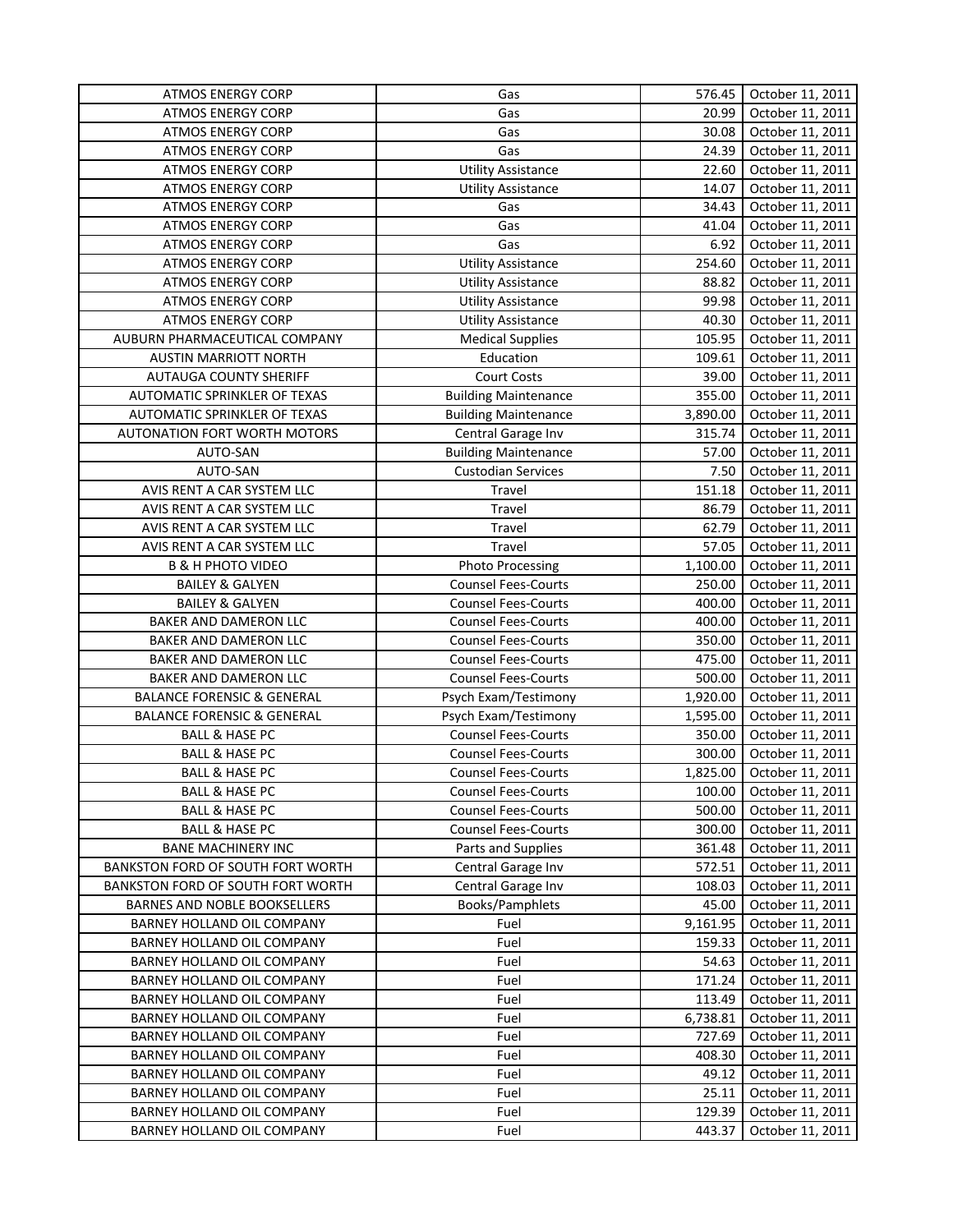| BARNEY HOLLAND OIL COMPANY              | Fuel                        | 2,252.49           | October 11, 2011 |
|-----------------------------------------|-----------------------------|--------------------|------------------|
| BARNEY HOLLAND OIL COMPANY              | Fuel                        | 1,666.80           | October 11, 2011 |
| BARNEY HOLLAND OIL COMPANY              | Fuel                        | 1,281.65           | October 11, 2011 |
| BARNEY HOLLAND OIL COMPANY              | Fuel                        | 8,635.80           | October 11, 2011 |
| BARNEY HOLLAND OIL COMPANY              | Fuel                        | 123.20             | October 11, 2011 |
| BARNEY HOLLAND OIL COMPANY              | Fuel                        | 97.21              | October 11, 2011 |
| BARNEY HOLLAND OIL COMPANY              | Fuel                        | 795.74             | October 11, 2011 |
| BARNEY HOLLAND OIL COMPANY              | Fuel                        | 42.27              | October 11, 2011 |
| BARNEY HOLLAND OIL COMPANY              | Fuel                        | 291.73             | October 11, 2011 |
| BARNEY HOLLAND OIL COMPANY              | Fuel                        | 473.48             | October 11, 2011 |
| BARNEY HOLLAND OIL COMPANY              | Fuel                        | 1,849.18           | October 11, 2011 |
| BARNEY HOLLAND OIL COMPANY              | Fuel                        | 1,897.84           | October 11, 2011 |
| BARNEY HOLLAND OIL COMPANY              | Fuel                        | 45.43              | October 11, 2011 |
| BARNEY HOLLAND OIL COMPANY              | Fuel                        | 1,250.78           | October 11, 2011 |
| BARNEY HOLLAND OIL COMPANY              | Fuel                        | 1,083.33           | October 11, 2011 |
| BARNEY HOLLAND OIL COMPANY              | Fuel                        | 8,899.93           | October 11, 2011 |
| <b>BARRY ALFORD</b>                     | <b>Counsel Fees-Courts</b>  | 250.00             | October 11, 2011 |
| <b>BARRY ALFORD</b>                     | Cnsl Fees-Crim Appls        | 1,725.00           | October 11, 2011 |
| <b>BASECOM INC</b>                      | <b>Building Maintenance</b> | 337.38             | October 11, 2011 |
| BEARDEN INVESTIGATIVE AGENCY            | Investigative               | 566.00             | October 11, 2011 |
| BEHAVIORAL MEASURES AND FORENSIC        | Polygraph                   | 1,700.00           | October 11, 2011 |
| <b>BELKER D PASCHALL III</b>            | Counsel Fees-Probate        | 2,200.00           | October 11, 2011 |
| <b>BELSY VARGAS</b>                     | Hith Copays W & Inf         | 5.00               | October 11, 2011 |
| <b>BEN E KEITH COMPANY</b>              | Food                        | 1,051.40           | October 11, 2011 |
|                                         | <b>Counsel Fees-Courts</b>  |                    | October 11, 2011 |
| BEN LEONARD PLLC                        |                             | 1,590.00<br>325.00 |                  |
| BEN LEONARD PLLC                        | <b>Counsel Fees-Courts</b>  |                    | October 11, 2011 |
| BEN LEONARD PLLC                        | <b>Counsel Fees-Courts</b>  | 525.00             | October 11, 2011 |
| BEN LEONARD PLLC                        | <b>Counsel Fees-Courts</b>  | 300.00             | October 11, 2011 |
| BEN LEONARD PLLC                        | <b>Counsel Fees-Courts</b>  | 112.50             | October 11, 2011 |
| BENTLEY SQUARE APARTMENTS               | Rent Sub to L'Iords         | 744.00             | October 11, 2011 |
| <b>BERNARD SMITH</b>                    | Clothing                    | 321.01             | October 11, 2011 |
| <b>BEST BUY GOV LLC</b>                 | LV Furn&Off Eq(Mod)         | 584.99             | October 11, 2011 |
| <b>BEST BUY GOV LLC</b>                 | Non-Track Equipment         | 420.71             | October 11, 2011 |
| <b>BEST BUY GOV LLC</b>                 | <b>Supplies</b>             | 31.99              | October 11, 2011 |
| <b>BEST BUY GOV LLC</b>                 | Supplies                    | 267.42             | October 11, 2011 |
| BEST WESTERN HOTEL HERITAGE HALL        | Education                   | 127.18             | October 11, 2011 |
| BEST WESTERN HOTEL HERITAGE HALL        | Education                   | 134.38             | October 11, 2011 |
| <b>BETTY FOGELIN</b>                    | Clothing                    | 400.00             | October 11, 2011 |
| <b>BETTY HUMPHRIES</b>                  | Rent Sub to L'Iords         | 766.00             | October 11, 2011 |
| BIG BROTHERS BIG SISTERS OF NORTH T     | <b>Subrecipient Service</b> | 6,227.43           | October 11, 2011 |
| <b>BIG COUNTRY SUPPLY</b>               | Field Equip&Supplies        | 483.02             | October 11, 2011 |
| <b>BIG COUNTRY SUPPLY</b>               | Central Garage Inv          | 243.85             | October 11, 2011 |
| <b>BIG COUNTRY SUPPLY</b>               | Non-Track Equipment         | 1,467.16           | October 11, 2011 |
| <b>BLAGG TIRE AND SERVICE</b>           | Central Garage Inv          | 615.84             | October 11, 2011 |
| <b>BLAGG TIRE AND SERVICE</b>           | <b>Tires and Tubes</b>      | 71.50              | October 11, 2011 |
| <b>BONNIE C WELLS</b>                   | Investigative               | 500.00             | October 11, 2011 |
| <b>BONNIE C WELLS</b>                   | Investigative               | 176.25             | October 11, 2011 |
| <b>BONNY MCMURROUGH LINK</b>            | Counsel Fees-Probate        | 750.00             | October 11, 2011 |
| <b>BONNY MCMURROUGH LINK</b>            | <b>Counsel Fees-Probate</b> | 750.00             | October 11, 2011 |
| <b>BOUNCE ENERGY</b>                    | <b>Utility Assistance</b>   | 82.33              | October 11, 2011 |
| <b>BOUNCE ENERGY INC</b>                | <b>Utility Allowance</b>    | 72.00              | October 11, 2011 |
| BOUND TREE MEDICAL LLC                  | Lab Supplies                | 99.12              | October 11, 2011 |
| <b>BOYS &amp; GIRLS CLUB OF GREATER</b> | <b>Subrecipient Service</b> | 12,925.20          | October 11, 2011 |
| <b>BRADFORD SHAW</b>                    | <b>Counsel Fees-Courts</b>  | 450.00             | October 11, 2011 |
| <b>BRADFORD SHAW</b>                    | <b>Counsel Fees-Courts</b>  | 475.00             | October 11, 2011 |
| <b>BRADFORD SHAW</b>                    | Counsel Fees-Juv            | 365.00             | October 11, 2011 |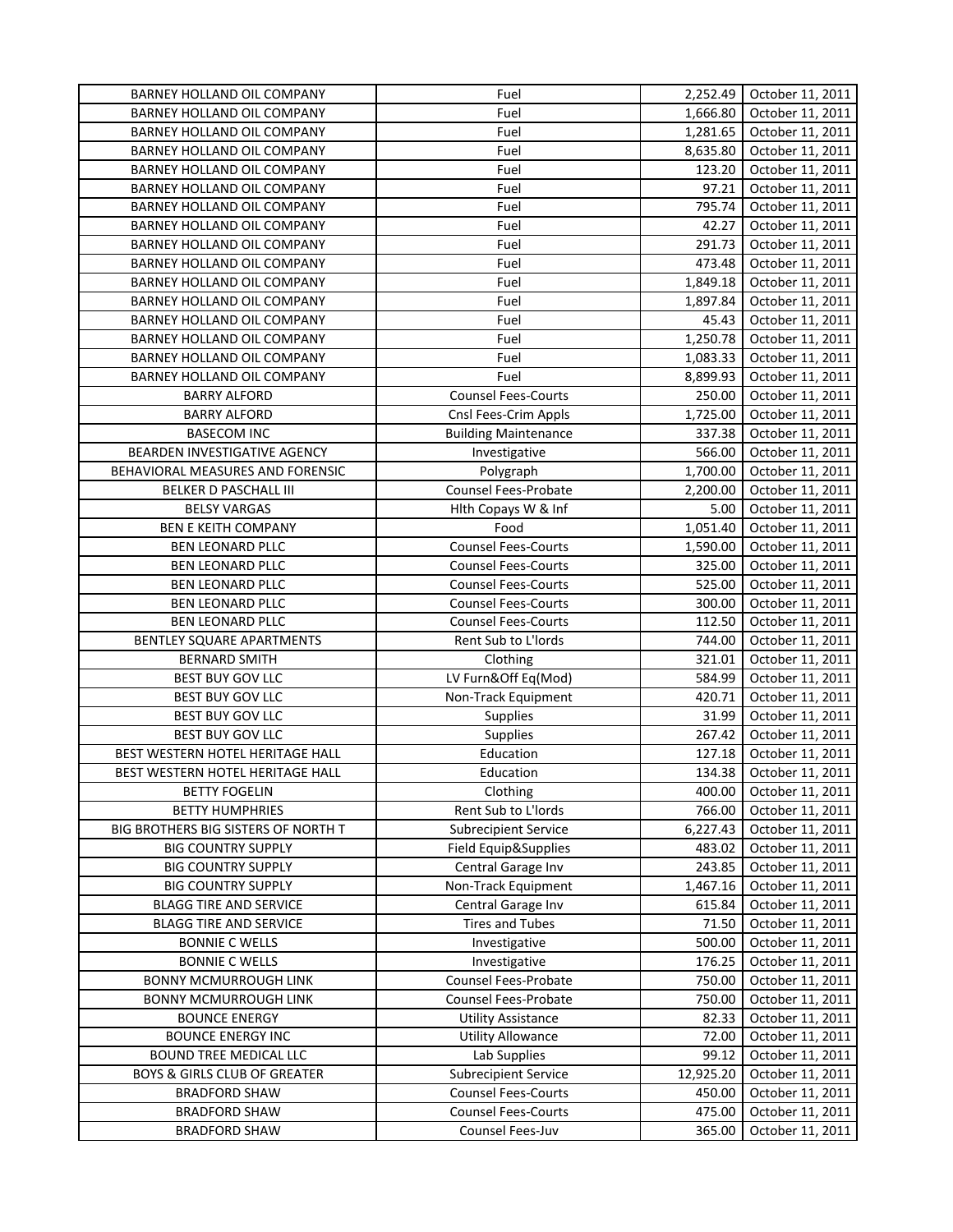| BRECKENRIDGE APARTMENT INVESTORS LP     | Rental Assistance           | 356.22     | October 11, 2011 |
|-----------------------------------------|-----------------------------|------------|------------------|
| <b>BRENDA HANSEN</b>                    | <b>Counsel Fees-Courts</b>  | 250.00     | October 11, 2011 |
| <b>BRENDA HANSEN</b>                    | Counsel Fees-Juv            | 100.00     | October 11, 2011 |
| <b>BRENDA HEIN</b>                      | Reporter's Records          | 1,636.00   | October 11, 2011 |
| <b>BRENDA R VONJOE</b>                  | <b>Counsel Fees-Courts</b>  | 800.00     | October 11, 2011 |
| <b>BRENDA R VONJOE</b>                  | <b>Counsel Fees-Courts</b>  | 312.50     | October 11, 2011 |
| <b>BRENDAN ROSS MITIGATION</b>          | Cap Murder-Othr Cost        | 10,894.86  | October 11, 2011 |
| <b>BRETT BOONE</b>                      | <b>Counsel Fees-Courts</b>  | 350.00     | October 11, 2011 |
| BRIAN AND VALISSA ARMSTRONG             | Clothing                    | 303.12     | October 11, 2011 |
| <b>BRIAN C SIMPSON</b>                  | Counsel Fees - CPS          | 100.00     | October 11, 2011 |
| <b>BRIAN E POPE PHD</b>                 | Psych Exam/Testimony        | 1,600.00   | October 11, 2011 |
| <b>BRIAN J NEWMAN</b>                   | <b>Counsel Fees-Courts</b>  | 370.00     | October 11, 2011 |
| <b>BRIAN J NEWMAN</b>                   | <b>Counsel Fees-Courts</b>  | 940.00     | October 11, 2011 |
| <b>BRIAN J NEWMAN</b>                   | <b>Counsel Fees-Courts</b>  | 390.00     | October 11, 2011 |
| <b>BRIAN J NEWMAN</b>                   | <b>Counsel Fees-Courts</b>  | 990.00     | October 11, 2011 |
| <b>BRIAN J WILLETT</b>                  | <b>Counsel Fees-Courts</b>  | 400.00     | October 11, 2011 |
| <b>BRIAN J WILLETT</b>                  | <b>Counsel Fees-Courts</b>  | 875.00     | October 11, 2011 |
| <b>BRIAN J WILLETT</b>                  | <b>Counsel Fees-Courts</b>  | 1,225.00   | October 11, 2011 |
| <b>BRIAN J WILLETT</b>                  | <b>Counsel Fees-Courts</b>  | 125.00     | October 11, 2011 |
| <b>BRIAN J WILLETT</b>                  | Counsel Fees-Juv            | 100.00     | October 11, 2011 |
| <b>BRIAN J WILLETT</b>                  | Cnsl Fees-Juv Det&Tr        | 200.00     | October 11, 2011 |
| <b>BRIAN K WALKER</b>                   | <b>Counsel Fees-Courts</b>  | 850.00     | October 11, 2011 |
| <b>BRIAN K WALKER</b>                   | <b>Counsel Fees-Courts</b>  | 1,450.00   | October 11, 2011 |
| <b>BRIAN K WALKER</b>                   | <b>Counsel Fees-Courts</b>  | 550.00     | October 11, 2011 |
| <b>BRIAN K WALKER</b>                   | <b>Counsel Fees-Courts</b>  | 550.00     | October 11, 2011 |
| <b>BRIAN M BOUFFARD</b>                 | <b>Counsel Fees-Courts</b>  | 1,200.00   | October 11, 2011 |
| <b>BRISTOL COLLINS</b>                  | Drug Seizure Int            | 1.21       | October 11, 2011 |
| <b>BRISTOL COLLINS</b>                  | Drug Seizure-Unit           | 3,253.00   | October 11, 2011 |
| <b>BRISTOW CONTRACTING</b>              | Non-Track Const/Bldg        | 100,605.60 | October 11, 2011 |
| <b>BROOKE BAKER</b>                     | Counsel Fees - CPS          | 850.00     | October 11, 2011 |
| <b>BROOKE BUTTLER</b>                   | <b>Witness Travel</b>       | 318.11     | October 11, 2011 |
| <b>BROOME MCGEE PC</b>                  | <b>Counsel Fees-Courts</b>  | 100.00     | October 11, 2011 |
| BROWN PRUITT PETERSON & WAMBSGANSS      | Counsel Fees - CPS          | 525.00     | October 11, 2011 |
| BROWN PRUITT PETERSON & WAMBSGANSS      | <b>Counsel Fees-Probate</b> | 400.00     | October 11, 2011 |
| BROWN, OWENS AND BRUMLEY                | <b>County Burials</b>       | 3,585.00   | October 11, 2011 |
| <b>BRUCE ASHWORTH</b>                   | <b>Counsel Fees-Courts</b>  | 300.00     | October 11, 2011 |
| <b>BRUCE ASHWORTH</b>                   | <b>Counsel Fees-Courts</b>  | 400.00     | October 11, 2011 |
| <b>BRUCE ASHWORTH</b>                   | <b>Counsel Fees-Courts</b>  | 400.00     | October 11, 2011 |
| <b>BRYAN GARDNER</b>                    | Travel                      | 180.00     | October 11, 2011 |
| <b>BURKE FISHBACK &amp; DEVINE PLLC</b> | <b>Counsel Fees-Courts</b>  | 1,775.00   | October 11, 2011 |
| BUSINESS IMAGING SYSTEMS INC            | <b>Supplies</b>             | 80.00      | October 11, 2011 |
| <b>BUSINESS INTERIORS</b>               | Capital Outlay Low V        | 5,567.64   | October 11, 2011 |
| <b>BUSINESS INTERIORS</b>               | Non-Track Equipment         | 586.00     | October 11, 2011 |
| <b>BUSINESS INTERIORS</b>               | Non-Track Equipment         | 3,494.50   | October 11, 2011 |
| <b>BUSINESS INTERIORS</b>               | Non-Track Equipment         | 35,109.93  | October 11, 2011 |
| BUYONLINENOW.COM                        | Non-Track Equipment         | 1,033.48   | October 11, 2011 |
| <b>BVA SCIENTIFIC INC</b>               | Lab Supplies                | 411.06     | October 11, 2011 |
| C GREEN SCAPING LP                      | Non-Track Const/Bldg        | 3,298.60   | October 11, 2011 |
| C.D. HARTNETT CO                        | Food                        | 346.42     | October 11, 2011 |
| <b>CABELA'S INC</b>                     | Lab Supplies                | 700.62     | October 11, 2011 |
| CABINETS BY MICHAEL INC                 | Rent Sub to L'Iords         | 810.00     | October 11, 2011 |
| CALEB I MOORE                           | Counsel Fees - CPS          | 2,505.00   | October 11, 2011 |
| CALEB I MOORE                           | Cnsl Fees-Fam Drg Ct        | 205.00     | October 11, 2011 |
| <b>CAMERON CREEK</b>                    | Rent Sub to L'Iords         | 488.00     | October 11, 2011 |
| CAMP FIRE USA FIRST TEXAS COUNCIL       | <b>Subrecipient Service</b> | 30.30      | October 11, 2011 |
| CAMP FIRE USA FIRST TEXAS COUNCIL       | <b>Subrecipient Service</b> | 10,404.51  | October 11, 2011 |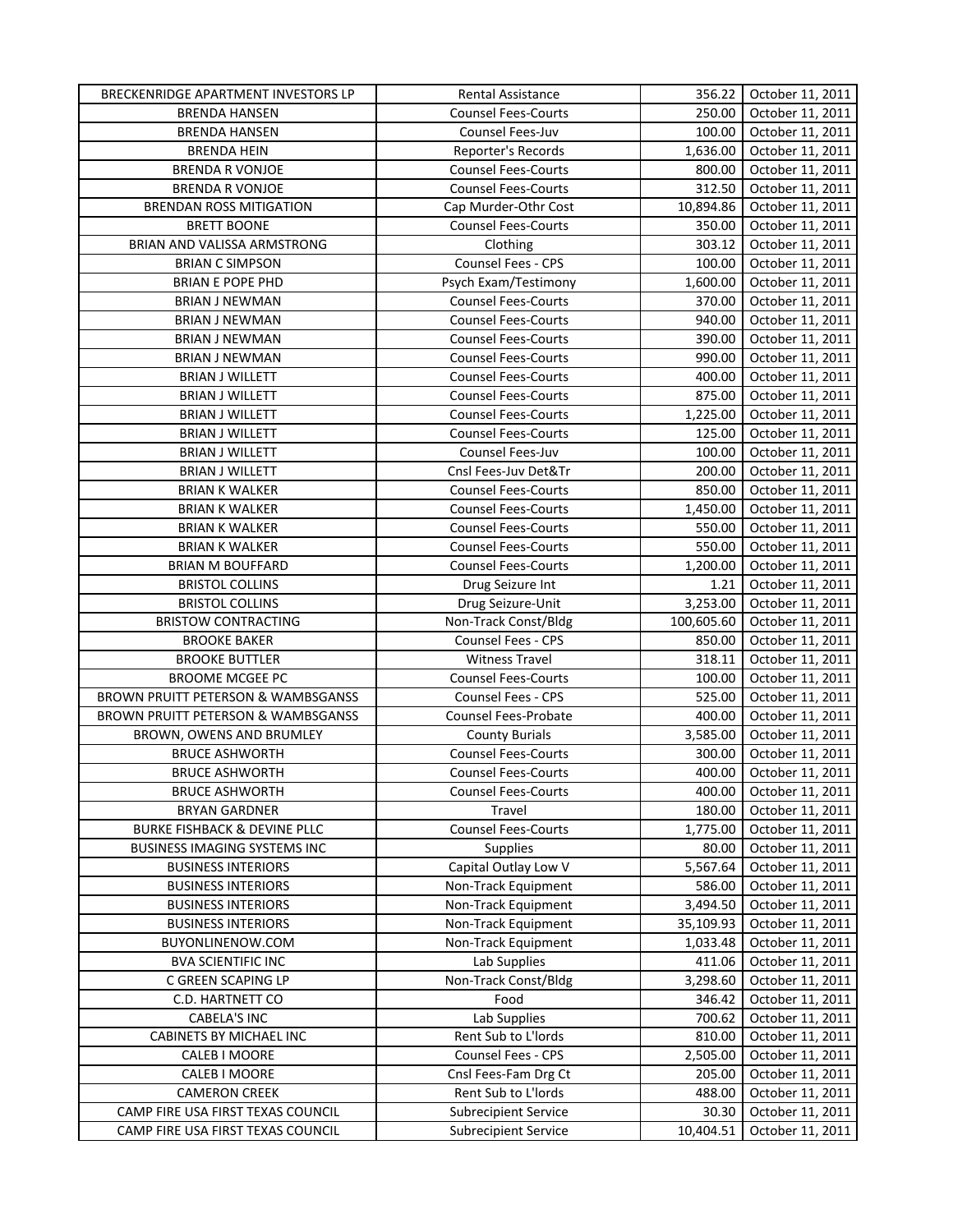| <b>CANAS &amp; FLORES</b>         | <b>Counsel Fees-Courts</b>  | 1,200.00 | October 11, 2011 |
|-----------------------------------|-----------------------------|----------|------------------|
| <b>CANAS &amp; FLORES</b>         | <b>Counsel Fees-Courts</b>  | 400.00   | October 11, 2011 |
| <b>CANAS &amp; FLORES</b>         | <b>Counsel Fees-Courts</b>  | 200.00   | October 11, 2011 |
| <b>CANAS &amp; FLORES</b>         | Counsel Fees-Courts         | 237.50   | October 11, 2011 |
| CAR TOYS INC                      | Non-Track Equipment         | 426.96   | October 11, 2011 |
| <b>CAREY WALKER</b>               | <b>Counsel Fees-Courts</b>  | 600.00   | October 11, 2011 |
| <b>CAREY WALKER</b>               | <b>Counsel Fees-Courts</b>  | 550.00   | October 11, 2011 |
| CARLA GIBBS KELMAN                | <b>Counsel Fees-Courts</b>  | 450.00   | October 11, 2011 |
| CARLETTE CARTER-ELDER             | Clothing                    | 321.29   | October 11, 2011 |
| CARLOS GUILLERMO GALLIANI         | <b>Counsel Fees-Courts</b>  | 650.00   | October 11, 2011 |
| CARLOS GUILLERMO GALLIANI         | Counsel Fees-Probate        | 400.00   | October 11, 2011 |
| <b>CARLY STEWART</b>              | Clothing                    | 400.00   | October 11, 2011 |
| <b>CAROL A BIRDWELL</b>           | <b>Counsel Fees-Courts</b>  | 400.00   | October 11, 2011 |
| CAROL A BIRDWELL                  | <b>Counsel Fees-Courts</b>  | 400.00   | October 11, 2011 |
| <b>CAROL A BIRDWELL</b>           | <b>Counsel Fees-Courts</b>  | 150.00   | October 11, 2011 |
| <b>CAROL A BIRDWELL</b>           | <b>Counsel Fees-Courts</b>  | 150.00   | October 11, 2011 |
| <b>CAROL A BIRDWELL</b>           | Counsel Fees - CPS          | 825.00   | October 11, 2011 |
| <b>CAROLE CROSS</b>               | <b>Counsel Fees-Courts</b>  | 125.00   | October 11, 2011 |
| <b>CAROLE KERR</b>                | <b>Counsel Fees-Courts</b>  | 700.00   | October 11, 2011 |
| <b>CAROLE KERR</b>                | <b>Counsel Fees-Courts</b>  | 300.00   | October 11, 2011 |
| <b>CAROLE KERR</b>                | <b>Counsel Fees-Courts</b>  | 100.00   | October 11, 2011 |
| CAROLE L ROGERS                   | Psych Exam/Testimony        | 2,400.00 | October 11, 2011 |
| <b>CAROLE ORTH</b>                | <b>Counsel Fees-Courts</b>  | 300.00   | October 11, 2011 |
| <b>CAROLE ORTH</b>                | <b>Counsel Fees-Courts</b>  | 350.00   | October 11, 2011 |
| <b>CARQUEST AUTO PARTS</b>        | Parts and Supplies          | 51.88    | October 11, 2011 |
| <b>CARQUEST AUTO PARTS</b>        | <b>Small Tools</b>          | 249.00   | October 11, 2011 |
| <b>CASEY COLE</b>                 | <b>Counsel Fees-Courts</b>  | 600.00   | October 11, 2011 |
| <b>CASEY COLE</b>                 | <b>Counsel Fees-Courts</b>  | 300.00   | October 11, 2011 |
| <b>CASEY COLE</b>                 | <b>Counsel Fees-Courts</b>  | 100.00   | October 11, 2011 |
| <b>CASEY COLE</b>                 | <b>Counsel Fees-Courts</b>  | 600.00   | October 11, 2011 |
| <b>CASS ROBERT CALLAWAY</b>       | <b>Counsel Fees-Courts</b>  | 175.00   | October 11, 2011 |
| CATHERINE DUNNAVANT               | <b>Counsel Fees-Courts</b>  | 775.00   | October 11, 2011 |
| CATHERINE DUNNAVANT               | <b>Counsel Fees-Courts</b>  | 400.00   | October 11, 2011 |
| CATHERINE DUNNAVANT               | <b>Litigation Expense</b>   | 16.50    | October 11, 2011 |
| <b>CATHI NEAL</b>                 | Clothing                    | 547.18   | October 11, 2011 |
| <b>CATHOLIC CHARITIES DIOCESE</b> | <b>Subrecipient Service</b> | 1,083.96 | October 11, 2011 |
| CATHOLIC CHARITIES DIOCESE OF     | <b>Professional Service</b> | 5,183.75 | October 11, 2011 |
| CATHOLIC CHARITIES DIOCESE OF FTW | <b>Interpreter Fees</b>     | 200.00   | October 11, 2011 |
| CATHOLIC CHARITIES DIOCESE OF FTW | <b>Interpreter Fees</b>     | 640.00   | October 11, 2011 |
| CATHOLIC CHARITIES DIOCESE OF FTW | <b>Interpreter Fees</b>     | 157.50   | October 11, 2011 |
| CATS EYE INTELLIGENCE SERVICE     | Investigative               | 233.44   | October 11, 2011 |
| <b>CDW GOVERNMENT INC</b>         | <b>Supplies</b>             | 473.84   | October 11, 2011 |
| <b>CDW GOVERNMENT INC</b>         | <b>Supplies</b>             | 47.77    | October 11, 2011 |
| <b>CDW GOVERNMENT INC</b>         | <b>Supplies</b>             | 271.11   | October 11, 2011 |
| <b>CDW GOVERNMENT INC</b>         | <b>Computer Supplies</b>    | 213.56   | October 11, 2011 |
| <b>CDW GOVERNMENT INC</b>         | <b>Computer Supplies</b>    | 770.76   | October 11, 2011 |
| <b>CDW GOVERNMENT INC</b>         | <b>Computer Supplies</b>    | 383.16   | October 11, 2011 |
| <b>CDW GOVERNMENT INC</b>         | <b>Computer Supplies</b>    | 99.80    | October 11, 2011 |
| <b>CDW GOVERNMENT INC</b>         | <b>Computer Supplies</b>    | 59.98    | October 11, 2011 |
| <b>CDW GOVERNMENT INC</b>         | <b>Computer Supplies</b>    | 75.34    | October 11, 2011 |
| <b>CDW GOVERNMENT INC</b>         | <b>Computer Supplies</b>    | 53.01    | October 11, 2011 |
| <b>CDW GOVERNMENT INC</b>         | <b>Educational Material</b> | 473.00   | October 11, 2011 |
| <b>CDW GOVERNMENT INC</b>         | Capital Outlay-Low V        | 833.86   | October 11, 2011 |
| <b>CDW GOVERNMENT INC</b>         | Capital Outlay-Low V        | 565.60   | October 11, 2011 |
| <b>CDW GOVERNMENT INC</b>         | Capital Outlay-Low V        | 565.60   | October 11, 2011 |
| <b>CDW GOVERNMENT INC</b>         | Capital Outlay-Low V        | 565.60   | October 11, 2011 |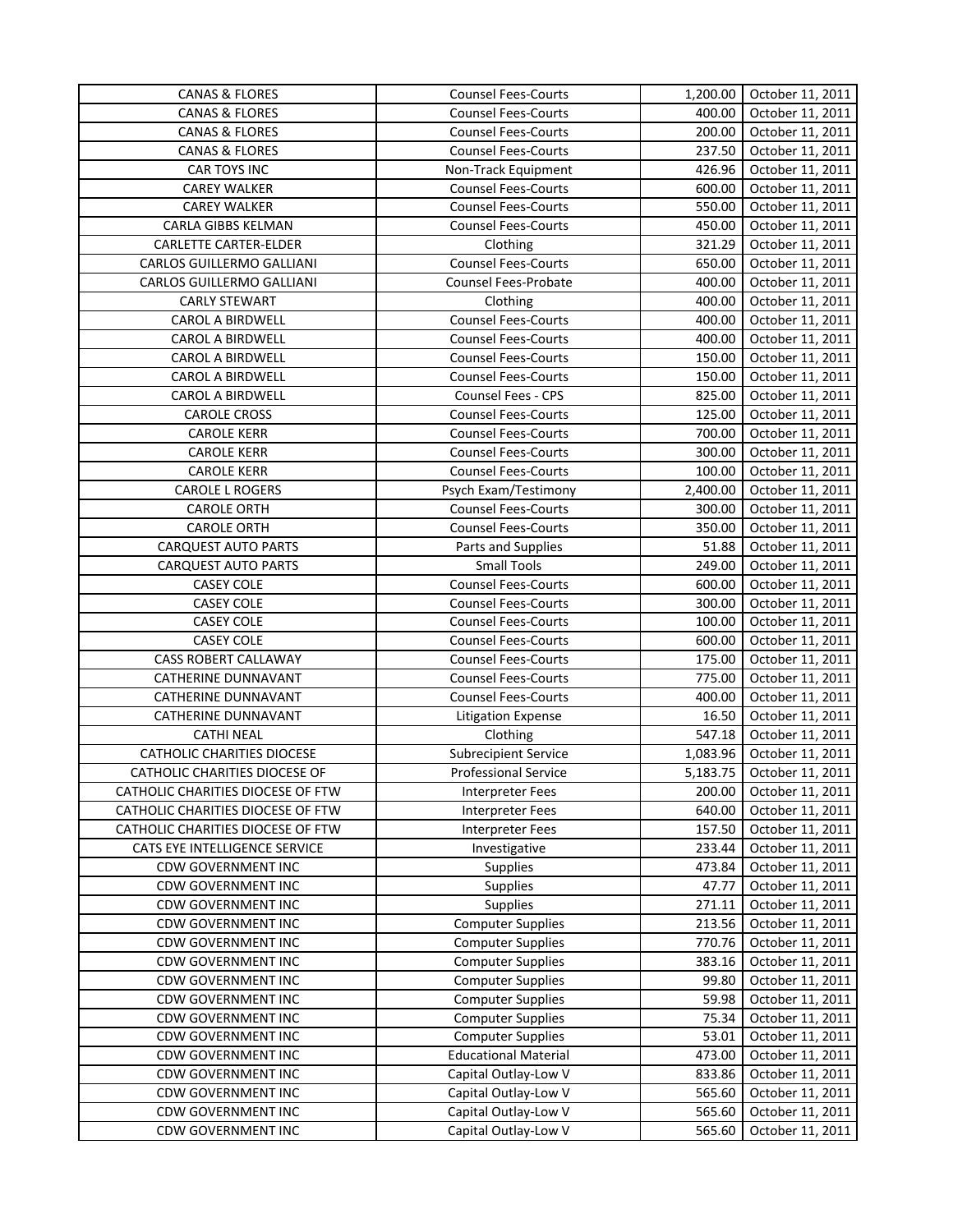| CEDAR HILL MEMORIAL PARK             | <b>County Burials</b>       | 5,250.00  | October 11, 2011 |
|--------------------------------------|-----------------------------|-----------|------------------|
| <b>CEDAR POINT APTS LP</b>           | HAP Reimb Port-in           | 376.00    | October 11, 2011 |
| CENTAURUS GF TERRACE LLC             | Rental Assistance           | 557.00    | October 11, 2011 |
| CENTAURUS GF TERRACE LLC             | <b>Utility Assistance</b>   | 35.49     | October 11, 2011 |
| CENTERS FOR MEDICARE & MEDICAID      | Lab Accreditation           | 2,841.00  | October 11, 2011 |
| CEN-TEX UNIFORM SALES INC            | Clothing                    | 128.58    | October 11, 2011 |
| CEN-TEX UNIFORM SALES INC            | Clothing                    | 437.10    | October 11, 2011 |
| CEN-TEX UNIFORM SALES INC            | Clothing                    | 883.80    | October 11, 2011 |
| CENTRAL FREIGHT LINES INC            | Postage                     | 236.92    | October 11, 2011 |
| <b>CENTRAL POLY CORP</b>             | <b>Custodian Supplies</b>   | 89.28     | October 11, 2011 |
| <b>CENTRAL POLY CORP</b>             | <b>Custodian Supplies</b>   | 595.20    | October 11, 2011 |
| <b>CENTRAL POLY CORP</b>             | <b>Custodian Supplies</b>   | 74.40     | October 11, 2011 |
| <b>CHAD LEE</b>                      | <b>Counsel Fees-Courts</b>  | 100.00    | October 11, 2011 |
| <b>CHAMPION ENERGY SERVICES LLC</b>  | <b>Utility Assistance</b>   | 257.67    | October 11, 2011 |
| <b>CHARLES BURGESS</b>               | <b>Counsel Fees-Courts</b>  | 500.00    | October 11, 2011 |
| <b>CHARLES ROACH</b>                 | <b>Counsel Fees-Courts</b>  | 700.00    | October 11, 2011 |
| <b>CHARLIE TUTOR</b>                 | Travel                      | 180.00    | October 11, 2011 |
| <b>CHARTER COMMUNICATIONS</b>        | <b>Computer Supplies</b>    | 186.98    | October 11, 2011 |
| <b>CHARTER COMMUNICATIONS</b>        | Subscriptions               | 132.82    | October 11, 2011 |
| <b>CHARTER COMMUNICATIONS</b>        | Subscriptions               | 104.22    | October 11, 2011 |
| <b>CHARTER COMMUNICATIONS</b>        | Subscriptions               | 115.73    | October 11, 2011 |
| <b>CHARTER COMMUNICATIONS</b>        | Subscriptions               | 61.98     | October 11, 2011 |
| <b>CHARTER COMMUNICATIONS</b>        | Subscriptions               | 68.12     | October 11, 2011 |
| CHECKPOINT SERVICES INC              | <b>Computer Maintenance</b> | 3,096.52  | October 11, 2011 |
| CHECKPOINT SERVICES INC              | <b>Computer Maintenance</b> | 1,345.38  | October 11, 2011 |
| <b>CHECKPOINT SERVICES INC</b>       | <b>Computer Maintenance</b> | 260.16    | October 11, 2011 |
| CHEM AQUA                            | A/C Maint Contract          | 218.00    | October 11, 2011 |
| CHEM AQUA                            | A/C Maint Contract          | 516.66    | October 11, 2011 |
| CHEM AQUA                            | A/C Maint Contract          | 187.50    | October 11, 2011 |
| <b>CHEM AQUA</b>                     | A/C Maint Contract          | 50.00     | October 11, 2011 |
| CHEM AQUA                            | A/C Maint Contract          | 433.34    | October 11, 2011 |
| CHEM AQUA                            | A/C Maint Contract          | 242.00    | October 11, 2011 |
| CHEM AQUA                            | A/C Maint Contract          | 296.50    | October 11, 2011 |
| <b>CHEM AQUA</b>                     | A/C Maint Contract          | 466.67    | October 11, 2011 |
| CHEMICAL DEPENDENT EDUCATION INC     | Electronic Monitor'g        | 1,626.00  | October 11, 2011 |
| CHEMICAL DEPENDENT EDUCATION INC     | Laboratory Costs            | 50.00     | October 11, 2011 |
| CHEMICAL DEPENDENT EDUCATION INC     | <b>Laboratory Costs</b>     | 186.00    | October 11, 2011 |
| CHEMICAL LIME LTD                    | <b>Base Stab Materials</b>  | 3,713.54  | October 11, 2011 |
| Cheryl C Verzola                     | <b>Probation Fees</b>       | 60.00     | October 11, 2011 |
| CHEVRON USA INC.                     | Fuel                        | 47.31     | October 11, 2011 |
| <b>CHEYANNE BIGGS</b>                | Hlth Dept Immu Fees         | 20.00     | October 11, 2011 |
| CHHATRALA DFW LLC                    | <b>Witness Travel</b>       | 92.65     | October 11, 2011 |
| CHRISTINA JOANNE WHIPPLE             | <b>Counsel Fees-Courts</b>  | 300.00    | October 11, 2011 |
| CHRISTINA JOANNE WHIPPLE             | <b>Counsel Fees-Courts</b>  | 550.00    | October 11, 2011 |
| <b>CINDY SHAW</b>                    | Clothing                    | 360.44    | October 11, 2011 |
| <b>CINTAS FIRST AID &amp; SAFETY</b> | Supplies                    | 57.85     | October 11, 2011 |
| <b>CINTAS FIRST AID &amp; SAFETY</b> | Supplies                    | 49.69     | October 11, 2011 |
| <b>CIRRO ENERGY</b>                  | Utility Assistance          | 683.87    | October 11, 2011 |
| <b>CITY OF ARLINGTON</b>             | Fuel                        | 1,016.15  | October 11, 2011 |
| <b>CITY OF EULESS</b>                | Water                       | 12.22     | October 11, 2011 |
| <b>CITY OF EULESS</b>                | Water                       | 10.00     | October 11, 2011 |
| CITY OF FORT WORTH                   | Gas                         | 316.23    | October 11, 2011 |
| <b>CITY OF FORT WORTH</b>            | <b>Building Maintenance</b> | 384.00    | October 11, 2011 |
| CITY OF FORT WORTH                   | <b>Building Maintenance</b> | 2,362.50  | October 11, 2011 |
| CITY OF FORT WORTH                   | Professional Service        | 30,731.66 | October 11, 2011 |
| <b>CITY OF FORT WORTH</b>            | <b>HIDTA Treasury funds</b> | 686.00    | October 11, 2011 |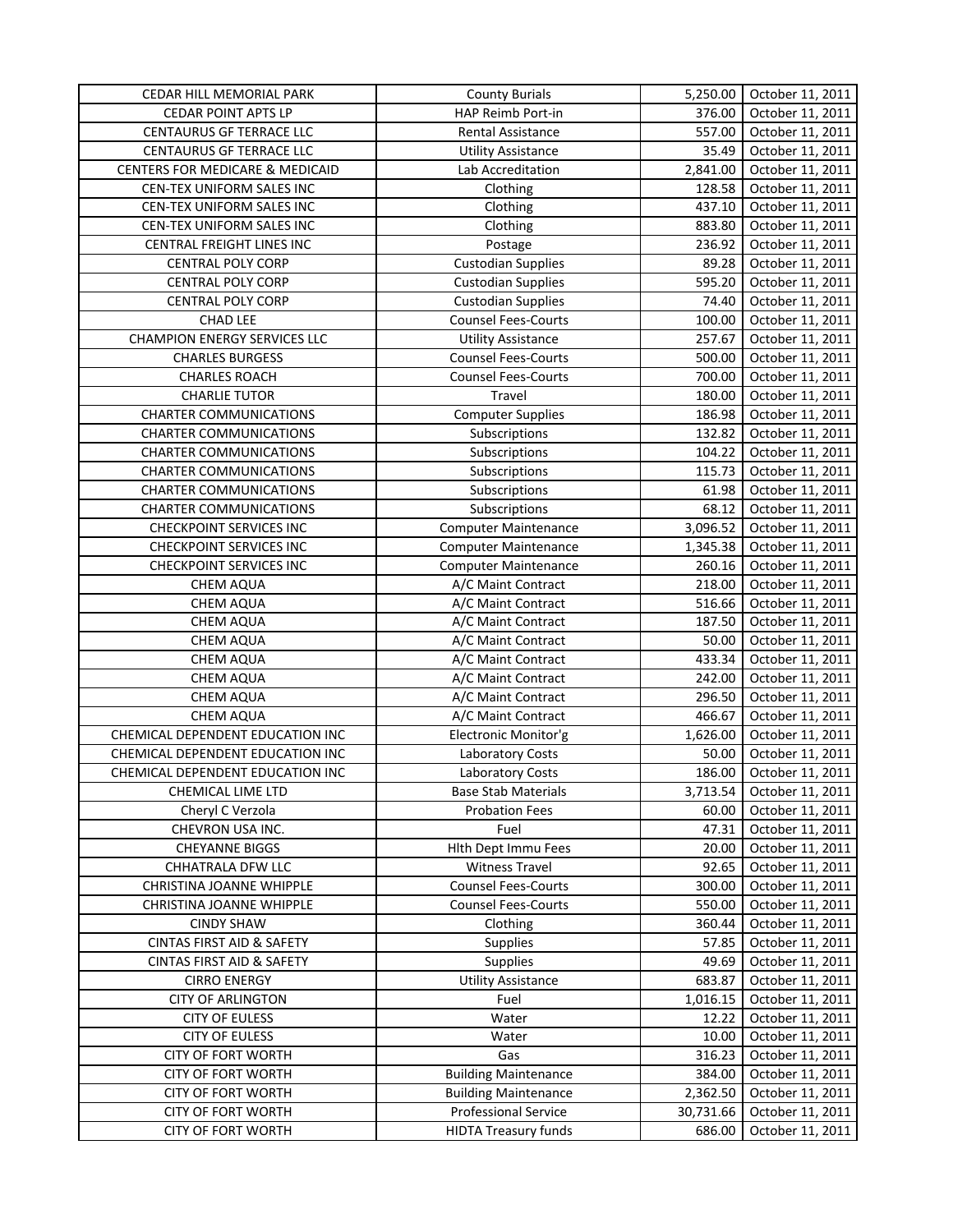| <b>CITY OF FORT WORTH</b>           | <b>HIDTA Treasury funds</b> | 238.97   | October 11, 2011 |
|-------------------------------------|-----------------------------|----------|------------------|
| <b>CITY OF FORT WORTH</b>           | <b>Equipment Rentals</b>    | 1,172.00 | October 11, 2011 |
| <b>CITY OF HALTOM CITY</b>          | Water                       | 30.83    | October 11, 2011 |
| <b>CITY OF HALTOM CITY</b>          | Water                       | 13.85    | October 11, 2011 |
| <b>CITY OF HALTOM CITY</b>          | <b>Utility Assistance</b>   | 212.78   | October 11, 2011 |
| CITY OF HURST WATER DEPT            | Water                       | 224.47   | October 11, 2011 |
| <b>CITY OF HURST WATER DEPT</b>     | Water                       | 549.66   | October 11, 2011 |
| CITY OF HURST WATER DEPT            | Water                       | 832.77   | October 11, 2011 |
| <b>CITY OF LAKE WORTH</b>           | Water                       | 29.15    | October 11, 2011 |
| <b>CITY OF LAKE WORTH</b>           | Water                       | 1,101.45 | October 11, 2011 |
| <b>CITY OF LAKE WORTH</b>           | Water                       | 198.63   | October 11, 2011 |
| <b>CITY OF LAKE WORTH</b>           | Water                       | 550.90   | October 11, 2011 |
| <b>CITY OF LAKE WORTH</b>           | Water                       | 1,054.95 | October 11, 2011 |
| <b>CITY OF LAKE WORTH</b>           | Water                       | 29.15    | October 11, 2011 |
| <b>CITY OF LAKE WORTH</b>           | Water                       | 64.83    | October 11, 2011 |
| <b>CITY OF LAKE WORTH</b>           | Water                       | 937.65   | October 11, 2011 |
| CITY OF MANSFIELD WATER/SEWER       | Water                       | 354.54   | October 11, 2011 |
| CITY OF MANSFIELD WATER/SEWER       | Water                       | 262.57   | October 11, 2011 |
|                                     |                             |          |                  |
| CITY OF MANSFIELD WATER/SEWER       | Water                       | 185.76   | October 11, 2011 |
| CITY OF MANSFIELD WATER/SEWER       | Water                       | 137.57   | October 11, 2011 |
| CITY OF MANSFIELD WATER/SEWER       | Water                       | 2,344.83 | October 11, 2011 |
| CITY OF MANSFIELD WATER/SEWER       | Water                       | 235.04   | October 11, 2011 |
| <b>CITY OF PASADENA</b>             | Port HAP Port-out           | 2,133.00 | October 11, 2011 |
| <b>CITY OF PASADENA</b>             | Port Admin Fee Expen        | 128.61   | October 11, 2011 |
| <b>CITY OF SANSOM PARK</b>          | <b>Utility Assistance</b>   | 68.35    | October 11, 2011 |
| <b>CITY OF WATAUGA</b>              | <b>Utility Assistance</b>   | 110.00   | October 11, 2011 |
| CITYWIDE BUILDING SERVICES INC      | <b>Building Maintenance</b> | 300.00   | October 11, 2011 |
| CLEMENTE DE LA CRUZ                 | <b>Counsel Fees-Courts</b>  | 200.00   | October 11, 2011 |
| <b>CLERK OF DISTRICT COURT</b>      | Cert Copies/Trans           | 4.50     | October 11, 2011 |
| CLERK OF THE DISTRICT COURT         | Cert Copies/Trans           | 5.00     | October 11, 2011 |
| <b>CLIFFORD GINN</b>                | Investigative               | 202.95   | October 11, 2011 |
| <b>CLIFFORD GINN</b>                | Investigative               | 500.00   | October 11, 2011 |
| <b>CLIFFORD GINN</b>                | Investigative               | 450.85   | October 11, 2011 |
| <b>CLIFFORD GINN</b>                | Investigative               | 500.00   | October 11, 2011 |
| <b>CLIME INTERNATIONAL</b>          | <b>Professional Service</b> | 3,500.00 | October 11, 2011 |
| COBB PARK TOWNHOMES II LP           | Rent Sub to L'Iords         | 670.00   | October 11, 2011 |
| COBY WOOTEN ATTORNEY AT LAW PC      | <b>Counsel Fees-Courts</b>  | 450.00   | October 11, 2011 |
| <b>CODE 3 INVESTIGATIONS</b>        | Investigative               | 70.00    | October 11, 2011 |
| CODY L COFER                        | <b>Counsel Fees-Courts</b>  | 350.00   | October 11, 2011 |
| CODY L COFER                        | Counsel Fees-Juv            | 100.00   | October 11, 2011 |
| <b>COLE JENNINGS BRYAN</b>          | <b>Counsel Fees-Courts</b>  | 550.00   | October 11, 2011 |
| COLLINS WINDOW CLEANING             | <b>Building Maintenance</b> | 358.00   | October 11, 2011 |
| COMER & ASSOCIATES PC               | <b>Counsel Fees-Courts</b>  | 100.00   | October 11, 2011 |
| <b>COMMERCIAL RECORDER</b>          | Advertis/Leg Notice         | 16.50    | October 11, 2011 |
| <b>COMMERCIAL RECORDER</b>          | Advertis/Leg Notice         | 101.20   | October 11, 2011 |
| <b>COMMERCIAL RECORDER</b>          | <b>Estray Livestock</b>     | 53.50    | October 11, 2011 |
| <b>COMMERCIAL RECORDER</b>          | Advertis/Leg Notice         | 11.50    | October 11, 2011 |
| <b>COMMERCIAL RECORDER</b>          | Advertis/Leg Notice         | 12.75    | October 11, 2011 |
| <b>COMMUNICATION CONCEPTS</b>       | <b>Equipment Maint</b>      | 760.00   | October 11, 2011 |
| <b>COMMUNITY PARTNERS</b>           | Clothing                    | 992.35   | October 11, 2011 |
| <b>COMMUNITY PARTNERS</b>           | <b>Medical Services</b>     | 350.00   | October 11, 2011 |
| <b>COMMUNITY PARTNERS</b>           | Education                   | 225.00   | October 11, 2011 |
| <b>COMMUNITY PARTNERS</b>           | Professional Service        | 265.20   | October 11, 2011 |
| <b>COMMUNITY PARTNERS</b>           | <b>Medical Services</b>     | 161.70   | October 11, 2011 |
| <b>COMMUNITY PARTNERS</b>           | Education                   | 837.10   | October 11, 2011 |
| COMPREHENSIVE BREAST CARE CNTR OF T | Professional Service        | 2,165.46 | October 11, 2011 |
|                                     |                             |          |                  |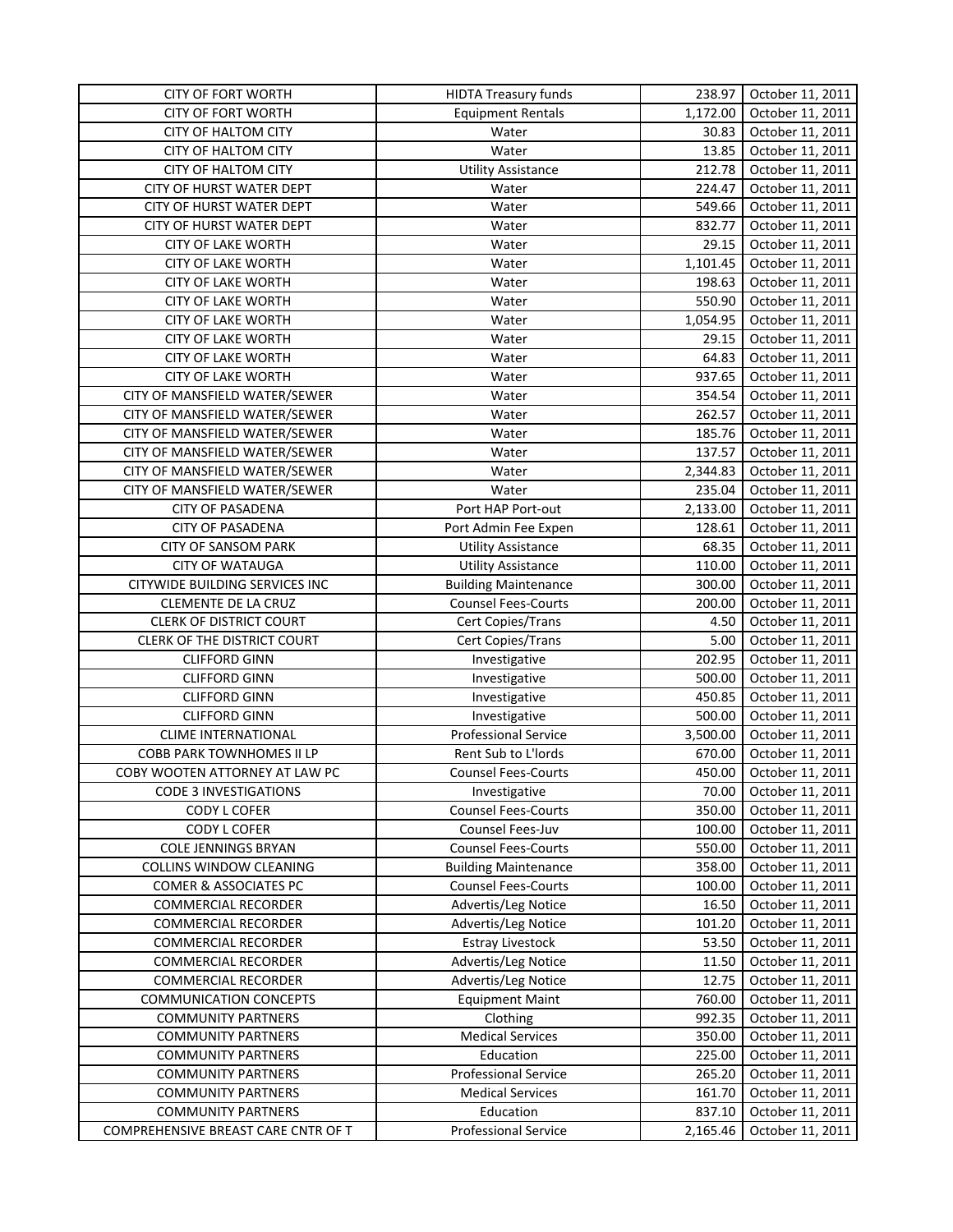| COMPREHENSIVE BREAST CARE CNTR OF T   | <b>Professional Service</b> | 10,301.85 | October 11, 2011 |
|---------------------------------------|-----------------------------|-----------|------------------|
| COMPREHENSIVE SAFETY RESOURCE 1 LP    | Education                   | 650.00    | October 11, 2011 |
| CONCHO SUPPLY INC                     | Central Garage Inv          | 1,028.58  | October 11, 2011 |
| <b>CONNIE BANISTER CHITWOOD</b>       | <b>Professional Service</b> | 825.00    | October 11, 2011 |
| CONTROL CONCEPTS INC                  | A/C Maint Contract          | 499.60    | October 11, 2011 |
| COOK CHILDRENS MEDICAL CENTER         | <b>Subrecipient Service</b> | 24,502.06 | October 11, 2011 |
| COOK CHILDRENS MEDICAL CENTER         | Medical Exams               | 1,666.67  | October 11, 2011 |
| CORNERSTONE ASSISTANCE NETWORK        | <b>Subrecipient Service</b> | 7,296.14  | October 11, 2011 |
| <b>CORNERSTONE ASSISTANCE NETWORK</b> | <b>Subrecipient Service</b> | 5,479.08  | October 11, 2011 |
| <b>CORNERSTONE ASSISTANCE NETWORK</b> | <b>Subrecipient Service</b> | 13,882.00 | October 11, 2011 |
| <b>CORNERSTONE SUMMERSTONE LP</b>     | Rental Assistance           | 595.00    | October 11, 2011 |
| <b>CORNERSTONE SUMMERSTONE LP</b>     | <b>Utility Assistance</b>   | 30.29     | October 11, 2011 |
| Courtney D Young                      | Travel                      | 172.06    | October 11, 2011 |
| <b>COWTOWN MATERIALS</b>              | <b>Building Maintenance</b> | 948.00    | October 11, 2011 |
| <b>CRAIG S MICHALK</b>                | <b>Counsel Fees-Courts</b>  | 400.00    | October 11, 2011 |
| <b>CRASH DYNAMICS</b>                 | <b>Professional Service</b> | 1,700.00  | October 11, 2011 |
| <b>CRASH DYNAMICS</b>                 | <b>Expert Witness Serv</b>  | 4,814.90  | October 11, 2011 |
| CREEKWOOD WOODCREEK LP                | <b>Utility Assistance</b>   | 23.38     | October 11, 2011 |
| CREEKWOOD WOODCREEK LP                | Rental Assistance           | 525.00    | October 11, 2011 |
| CREST REAL ESTATE HOLDINGS LTD        | Unc Prop-Disburse           | 27.50     | October 11, 2011 |
| <b>CRESTLINE COMPANY</b>              | Supplies                    | 283.69    | October 11, 2011 |
| <b>CROWNE PLAZA</b>                   | Education                   | 488.75    | October 11, 2011 |
| CRP/TBG HARWOOD HILLS LP              | <b>Utility Assistance</b>   | 46.13     | October 11, 2011 |
| CRP/TBG HARWOOD HILLS LP              | Rental Assistance           | 750.00    | October 11, 2011 |
| CTJ MAINTENANCE INC                   | Contract Labor              | 4,373.51  | October 11, 2011 |
| CTJ MAINTENANCE INC                   | <b>Custodian Services</b>   | 7,516.80  | October 11, 2011 |
| CTJ MAINTENANCE INC                   | <b>Custodian Services</b>   | 22,759.20 | October 11, 2011 |
| CTJ MAINTENANCE INC                   | <b>Custodian Services</b>   | 1,354.12  | October 11, 2011 |
| CTJ MAINTENANCE INC                   | <b>Custodian Services</b>   | 1,374.75  | October 11, 2011 |
| CTJ MAINTENANCE INC                   | <b>Custodian Services</b>   | 2,778.04  | October 11, 2011 |
| CTJ MAINTENANCE INC                   | <b>Custodian Services</b>   | 1,968.36  | October 11, 2011 |
| CTJ MAINTENANCE INC                   | <b>Custodian Services</b>   | 2,191.72  | October 11, 2011 |
| <b>CTJ MAINTENANCE INC</b>            | <b>Custodian Services</b>   | 2,945.56  | October 11, 2011 |
| CTJ MAINTENANCE INC                   | <b>Custodian Services</b>   | 900.45    | October 11, 2011 |
| <b>CTJ MAINTENANCE INC</b>            | <b>Custodian Services</b>   | 9,918.00  | October 11, 2011 |
| CTJ MAINTENANCE INC                   | <b>Custodian Services</b>   | 25,395.30 | October 11, 2011 |
| <b>CTJ MAINTENANCE INC</b>            | <b>Custodian Services</b>   | 19,601.10 | October 11, 2011 |
| <b>CTJ MAINTENANCE INC</b>            | <b>Custodian Services</b>   | 2,166.30  | October 11, 2011 |
| CTJ MAINTENANCE INC                   | <b>Custodian Services</b>   | 2,166.30  | October 11, 2011 |
| <b>CTJ MAINTENANCE INC</b>            | <b>Custodian Services</b>   | 2,401.20  | October 11, 2011 |
| <b>CTJ MAINTENANCE INC</b>            | Contract Labor              | 2,206.80  | October 11, 2011 |
| CTJ MAINTENANCE INC                   | Contract Labor              | 2,255.84  | October 11, 2011 |
| CTJ MAINTENANCE INC                   | Contract Labor              | 2,156.50  | October 11, 2011 |
| CTJ MAINTENANCE INC                   | Contract Labor              | 4,211.31  | October 11, 2011 |
| CTJ MAINTENANCE INC                   | Contract Labor              | 4,413.60  | October 11, 2011 |
| CTJ MAINTENANCE INC                   | Contract Labor              | 2,206.80  | October 11, 2011 |
| <b>CTJ MAINTENANCE INC</b>            | <b>Custodian Services</b>   | 8,057.54  | October 11, 2011 |
| CTJ MAINTENANCE INC                   | <b>Custodian Services</b>   | 4,531.34  | October 11, 2011 |
| CTJ MAINTENANCE INC                   | <b>Custodian Services</b>   | 12,487.22 | October 11, 2011 |
| <b>CUEVAS DISTRIBUTION INC</b>        | Lab Supplies                | 276.00    | October 11, 2011 |
| <b>CUMMINS SOUTHERN PLAINS LLC</b>    | Parts and Supplies          | 307.64    | October 11, 2011 |
| <b>CUMMINS SOUTHERN PLAINS LLC</b>    | Parts and Supplies          | 60.84     | October 11, 2011 |
| <b>CURNUTT &amp; HAFER LLP</b>        | <b>Counsel Fees-Courts</b>  | 340.00    | October 11, 2011 |
| <b>CURTIS FORTINBERRY</b>             | <b>Counsel Fees-Courts</b>  | 200.00    | October 11, 2011 |
| <b>CVR COMPUTER SUPPLIES</b>          | <b>Supplies</b>             | 58.00     | October 11, 2011 |
| <b>CYNTHIA A FITCH</b>                | <b>Counsel Fees-Courts</b>  | 325.00    | October 11, 2011 |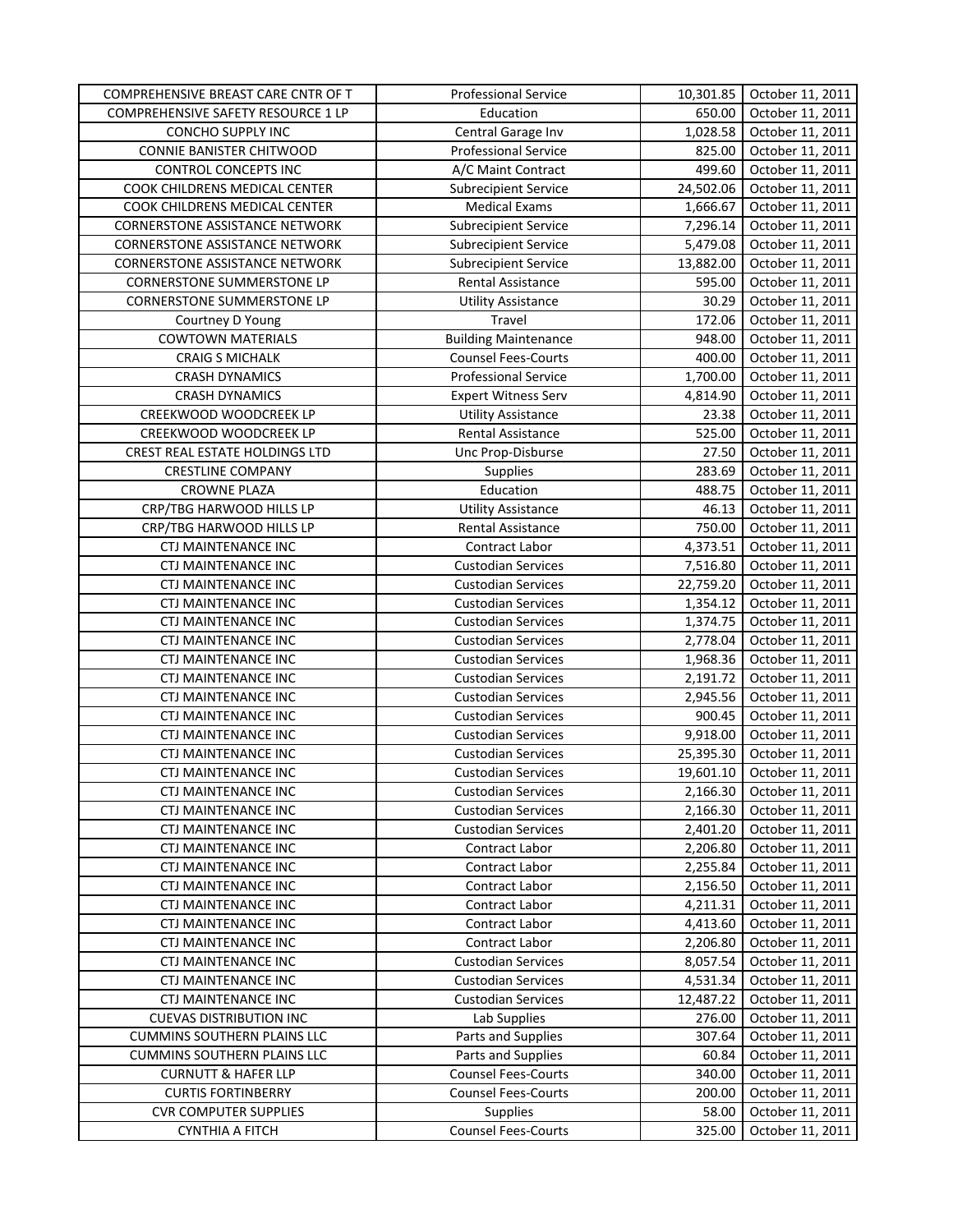| <b>CYNTHIA A FITCH</b>                                       | <b>Counsel Fees-Courts</b>              | 325.00           | October 11, 2011                     |
|--------------------------------------------------------------|-----------------------------------------|------------------|--------------------------------------|
| <b>CYNTHIA A FITCH</b>                                       | Counsel Fees - CPS                      | 100.00           | October 11, 2011                     |
| <b>CYNTHIA MCKENZIE</b>                                      | Counsel Fees-Juv                        | 200.00           | October 11, 2011                     |
| D ROBIN MCCARTY                                              | <b>Counsel Fees-Courts</b>              | 400.00           | October 11, 2011                     |
| D ROBIN MCCARTY                                              | <b>Counsel Fees-Courts</b>              | 2,300.00         | October 11, 2011                     |
| <b>D ROBIN MCCARTY</b>                                       | <b>Counsel Fees-Courts</b>              | 175.00           | October 11, 2011                     |
| DAKOTA COUNTY SHERIFF                                        | <b>Court Costs</b>                      | 65.00            | October 11, 2011                     |
| DALE HEISCH                                                  | <b>Counsel Fees-Courts</b>              | 600.00           | October 11, 2011                     |
| DALE HEISCH                                                  | <b>Counsel Fees-Courts</b>              | 212.50           | October 11, 2011                     |
| DALLAS MARRIOTT CITY CENTER                                  | Education                               | 362.73           | October 11, 2011                     |
| DALLAS POLICE DEPARTMENT                                     | <b>HIDTA Treasury funds</b>             | 686.00           | October 11, 2011                     |
| DALLAS POLICE DEPARTMENT                                     | <b>HIDTA Treasury funds</b>             | 238.97           | October 11, 2011                     |
| DANA A DUFFEY                                                | Counsel Fees-Juv                        | 150.00           | October 11, 2011                     |
| DANA A DUFFEY                                                | Counsel Fees - CPS                      | 2,230.00         | October 11, 2011                     |
| DANETTE DEE ALVARADO                                         | Counsel Fees-Juv                        | 300.00           | October 11, 2011                     |
| DANIEL HERNANDEZ                                             | <b>Counsel Fees-Courts</b>              | 300.00           | October 11, 2011                     |
| DANIEL HERNANDEZ                                             | <b>Counsel Fees-Courts</b>              | 100.00           | October 11, 2011                     |
| DANIEL HERNANDEZ                                             | <b>Counsel Fees-Courts</b>              | 250.00           | October 11, 2011                     |
| DANIEL YOUNG                                                 | <b>Counsel Fees-Courts</b>              | 350.00           | October 11, 2011                     |
| DANIEL YOUNG                                                 | <b>Counsel Fees-Courts</b>              | 350.00           | October 11, 2011                     |
| <b>DANIEL YOUNG</b>                                          | <b>Counsel Fees-Courts</b>              | 400.00           | October 11, 2011                     |
| DANIEL YOUNG                                                 | <b>Counsel Fees-Courts</b>              | 1,362.50         | October 11, 2011                     |
| <b>DANIELLE GREEN</b>                                        | Clothing                                | 226.30           | October 11, 2011                     |
| DANNY D PITZER                                               | <b>Counsel Fees-Courts</b>              | 1,300.00         | October 11, 2011                     |
| DANNY D PITZER                                               | <b>Counsel Fees-Courts</b>              | 137.50           | October 11, 2011                     |
| DARLA ELLEN BELLOMY                                          | Rent Sub to L'Iords                     | 1,900.00         | October 11, 2011                     |
| <b>DARLENE RAY</b>                                           | Clothing                                | 367.63           | October 11, 2011                     |
| <b>DAVID BAYS</b>                                            | <b>Counsel Fees-Courts</b>              | 650.00           | October 11, 2011                     |
| <b>DAVID BAYS</b>                                            | <b>Counsel Fees-Courts</b>              | 400.00           | October 11, 2011                     |
| DAVID M BRIGGS                                               | <b>Rental Assistance</b>                | 700.00           | October 11, 2011                     |
| David M Franco                                               | Transportation                          | 15.44            | October 11, 2011                     |
| <b>DAVID PALMER</b>                                          | <b>Counsel Fees-Courts</b>              | 500.00           | October 11, 2011                     |
| <b>DAVID PALMER</b>                                          | <b>Counsel Fees-Courts</b>              | 625.00           | October 11, 2011                     |
| DAVID PEARSON, IV                                            | <b>Counsel Fees-Courts</b>              | 1,590.00         | October 11, 2011                     |
| DAVID PEARSON, IV                                            | <b>Counsel Fees-Courts</b>              | 800.00           | October 11, 2011                     |
| DAVID PEARSON, IV                                            | <b>Counsel Fees-Courts</b>              | 1,312.50         | October 11, 2011                     |
| DAVID PEARSON, IV                                            | <b>Counsel Fees-Courts</b>              | 1,400.00         | October 11, 2011                     |
| <b>DAVID RICHARDS</b>                                        | <b>Counsel Fees-Courts</b>              | 2,800.00         | October 11, 2011                     |
| DAVID W WYNNE                                                | <b>Counsel Fees-Courts</b>              | 300.00           | October 11, 2011                     |
| Dawn J Dickerson                                             | Education                               | 55.00            | October 11, 2011                     |
| DAY TIMER INC                                                | <b>Supplies</b>                         | 48.98            | October 11, 2011                     |
| DCS INFORMATION SYSTEMS                                      | Subscriptions                           | 14.20            | October 11, 2011                     |
| <b>DEAN SWANDA</b>                                           | Cnsl Fees-Crim Appls                    | 5,355.00         | October 11, 2011                     |
| DEEDRA CLINKSCALE                                            | Clothing                                | 1,400.00         | October 11, 2011                     |
| <b>DELL MARKETING</b>                                        | Supplies                                | 87.95            | October 11, 2011                     |
|                                                              |                                         |                  |                                      |
| DELTA RIGGING & TOOLS INC<br><b>DENTON HOUSING AUTHORITY</b> | Parts and Supplies<br>Port HAP Port-out | 709.64<br>969.00 | October 11, 2011<br>October 11, 2011 |
| <b>DENTON HOUSING AUTHORITY</b>                              | Port Admin Fee Expen                    | 42.87            | October 11, 2011                     |
| DEPARTMENT OF STATE HEALTH SERVICES                          | Lab Accreditation                       | 685.00           | October 11, 2011                     |
| DEPT OF INFORMATION RESOURCES                                | Telephone-Basic                         | 300.20           | October 11, 2011                     |
| DEPT OF INFORMATION RESOURCES                                | Data Transmiss Line                     | 180.30           | October 11, 2011                     |
| DEPT OF INFORMATION RESOURCES                                | Data Transmiss Line                     | 4,278.76         | October 11, 2011                     |
| DEPT OF INFORMATION RESOURCES                                | Data Transmiss Line                     | 596.65           | October 11, 2011                     |
| DEPT OF INFORMATION RESOURCES                                | Data Transmiss Line                     | 2,043.86         | October 11, 2011                     |
| DEPT OF INFORMATION RESOURCES                                | Telephone-Texan                         | 2,846.88         | October 11, 2011                     |
| DEPT OF INFORMATION RESOURCES                                | Data Transmiss Line                     | 300.20           | October 11, 2011                     |
|                                                              |                                         |                  |                                      |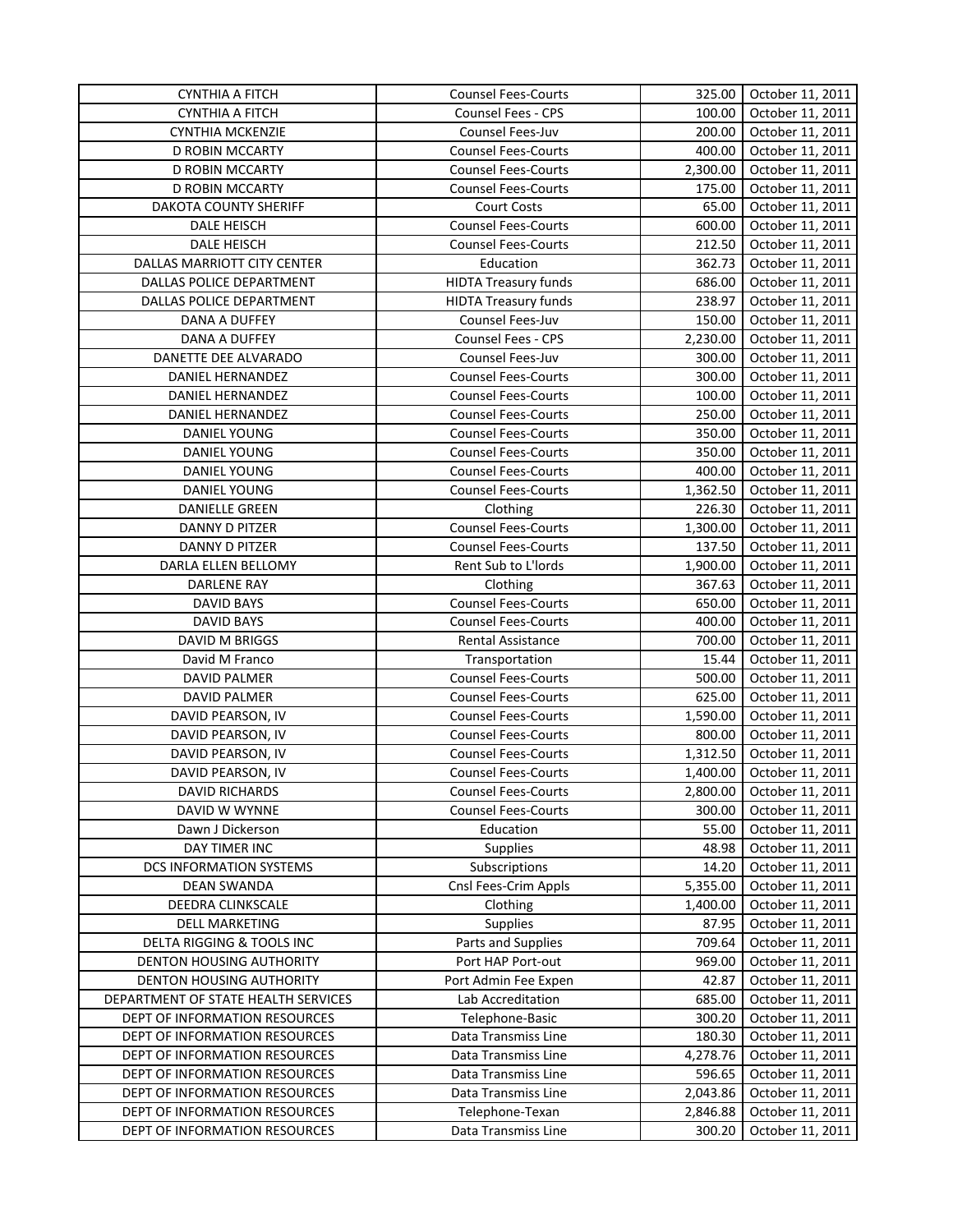| <b>DEREK BROWN</b>               | <b>Counsel Fees-Courts</b>  | 420.00   | October 11, 2011 |
|----------------------------------|-----------------------------|----------|------------------|
| <b>DEREK BROWN</b>               | <b>Counsel Fees-Courts</b>  | 100.00   | October 11, 2011 |
| <b>DESIRAE DELICH</b>            | Clothing                    | 200.00   | October 11, 2011 |
| DFW AQUARIUM SUPPLIES            | <b>Building Maintenance</b> | 4,220.00 | October 11, 2011 |
| DFW COMMUNICATIONS INC           | Field Equip&Supplies        | 1,420.00 | October 11, 2011 |
| DIAGNOSTIC HYBRIDS, INC.         | Lab Supplies                | 138.07   | October 11, 2011 |
| <b>DIRECT ENERGY LP</b>          | <b>Utility Assistance</b>   | 785.15   | October 11, 2011 |
| DIRECT ENERGY LP                 | <b>Utility Assistance</b>   | 198.01   | October 11, 2011 |
| <b>DIRECT ENERGY LP</b>          | <b>Utility Assistance</b>   | 1,171.57 | October 11, 2011 |
| <b>DIRECT ENERGY LP</b>          | <b>Utility Assistance</b>   | 2,745.06 | October 11, 2011 |
| <b>DIRECT ENERGY LP</b>          | <b>Utility Allowance</b>    | 27.00    | October 11, 2011 |
| <b>DIRECT ENERGY LP</b>          | HAP Reimb Port-in           | 121.00   | October 11, 2011 |
| <b>DIRECTV INC</b>               | Subscriptions               | 60.98    | October 11, 2011 |
| <b>DIRECTV INC</b>               | Subscriptions               | 55.99    | October 11, 2011 |
| <b>DISTRICT 4 TCAAA</b>          | Dues                        | 100.00   | October 11, 2011 |
| <b>DISTRICT 4 TCAAA</b>          | Dues                        | 100.00   | October 11, 2011 |
| DIVERSIFIED POWER SYSTEMS INC    | <b>Building Maintenance</b> | 960.97   | October 11, 2011 |
| DJ PRODUCTS INC                  | Kitchen Maintenance         | 861.12   | October 11, 2011 |
| <b>DJONT / EPT LEASING</b>       | Education                   | 248.40   | October 11, 2011 |
| DNS ENTERPRISE INC               | Software Maintenance        | 614.00   | October 11, 2011 |
| DOLORES STEWART & ASSOCIATES INC | <b>Professional Service</b> | 2,383.92 | October 11, 2011 |
| DOLORES STEWART & ASSOCIATES INC | <b>Professional Service</b> | 340.56   | October 11, 2011 |
| DOLORES STEWART & ASSOCIATES INC | Professional Service        | 170.28   | October 11, 2011 |
| DOLORES STEWART & ASSOCIATES INC | <b>Professional Service</b> | 170.28   | October 11, 2011 |
| DOLORES STEWART & ASSOCIATES INC | <b>Professional Service</b> | 851.40   | October 11, 2011 |
| DOLORES STEWART & ASSOCIATES INC | <b>Professional Service</b> | 340.56   | October 11, 2011 |
| DOMINO'S PIZZA                   | <b>Jury Costs</b>           | 36.22    | October 11, 2011 |
| <b>DON BINNICKER</b>             | <b>Medical Services</b>     | 69.58    | October 11, 2011 |
| <b>DON CLYBURN</b>               | Liaison Expense             | 781.70   | October 11, 2011 |
| <b>DON GANDY</b>                 | <b>Counsel Fees-Courts</b>  | 350.00   | October 11, 2011 |
| <b>DON GANDY</b>                 | <b>Counsel Fees-Courts</b>  | 200.00   | October 11, 2011 |
| DON M DAWES                      | <b>Counsel Fees-Courts</b>  | 250.00   | October 11, 2011 |
| DON M DAWES                      | <b>Counsel Fees-Courts</b>  | 200.00   | October 11, 2011 |
| DON M DAWES                      | <b>Counsel Fees-Courts</b>  | 675.00   | October 11, 2011 |
| DON M DAWES                      | <b>Counsel Fees-Courts</b>  | 700.00   | October 11, 2011 |
| DONALD N TURNER                  | <b>Counsel Fees-Courts</b>  | 1,000.00 | October 11, 2011 |
| <b>DONNA GIBSON</b>              | Clothing                    | 393.85   | October 11, 2011 |
| DOUBLE DAY ACQUISITIONS LLC      | <b>Medical Supplies</b>     | 25.00    | October 11, 2011 |
| DOUBLE DAY ACQUISITIONS LLC      | <b>Medical Supplies</b>     | 5.00     | October 11, 2011 |
| DOUBLE EAGLE MECHANICAL SERVICE  | <b>Building Maintenance</b> | 326.72   | October 11, 2011 |
| DOUBLE EAGLE MECHANICAL SERVICE  | A/C Maint Contract          | 299.88   | October 11, 2011 |
| DRAKE DUNNAVENT PC               | <b>Counsel Fees-Courts</b>  | 100.00   | October 11, 2011 |
| DRAKE DUNNAVENT PC               | <b>Counsel Fees-Courts</b>  | 250.00   | October 11, 2011 |
| DRAKE DUNNAVENT PC               | <b>Counsel Fees-Courts</b>  | 200.00   | October 11, 2011 |
| DRAKE DUNNAVENT PC               | <b>Counsel Fees-Courts</b>  | 100.00   | October 11, 2011 |
| DSHS-DEPARTMENT OF STATE HEALTH  | Professional Service        | 66.00    | October 11, 2011 |
| DSHS-DEPARTMENT OF STATE HEALTH  | Professional Service        | 462.00   | October 11, 2011 |
| DYNA TEN CORPORATION             | <b>Building Maintenance</b> | 360.00   | October 11, 2011 |
| DYNA TEN CORPORATION             | A/C Maint Contract          | 1,075.02 | October 11, 2011 |
| DYNA TEN CORPORATION             | A/C Maint Contract          | 838.43   | October 11, 2011 |
| EAGLE MOUNTAIN VETERINARY CLINIC | <b>Estray Livestock</b>     | 361.00   | October 11, 2011 |
| EAN HOLDINGS LLC                 | Travel                      | 237.00   | October 11, 2011 |
| EAN HOLDINGS LLC                 | Travel                      | 37.72    | October 11, 2011 |
| EARL E BATES JR                  | <b>Counsel Fees-Courts</b>  | 400.00   | October 11, 2011 |
| EARL E BATES JR                  | <b>Counsel Fees-Courts</b>  | 350.00   | October 11, 2011 |
| EARL E BATES JR                  | <b>Counsel Fees-Courts</b>  | 225.00   | October 11, 2011 |
|                                  |                             |          |                  |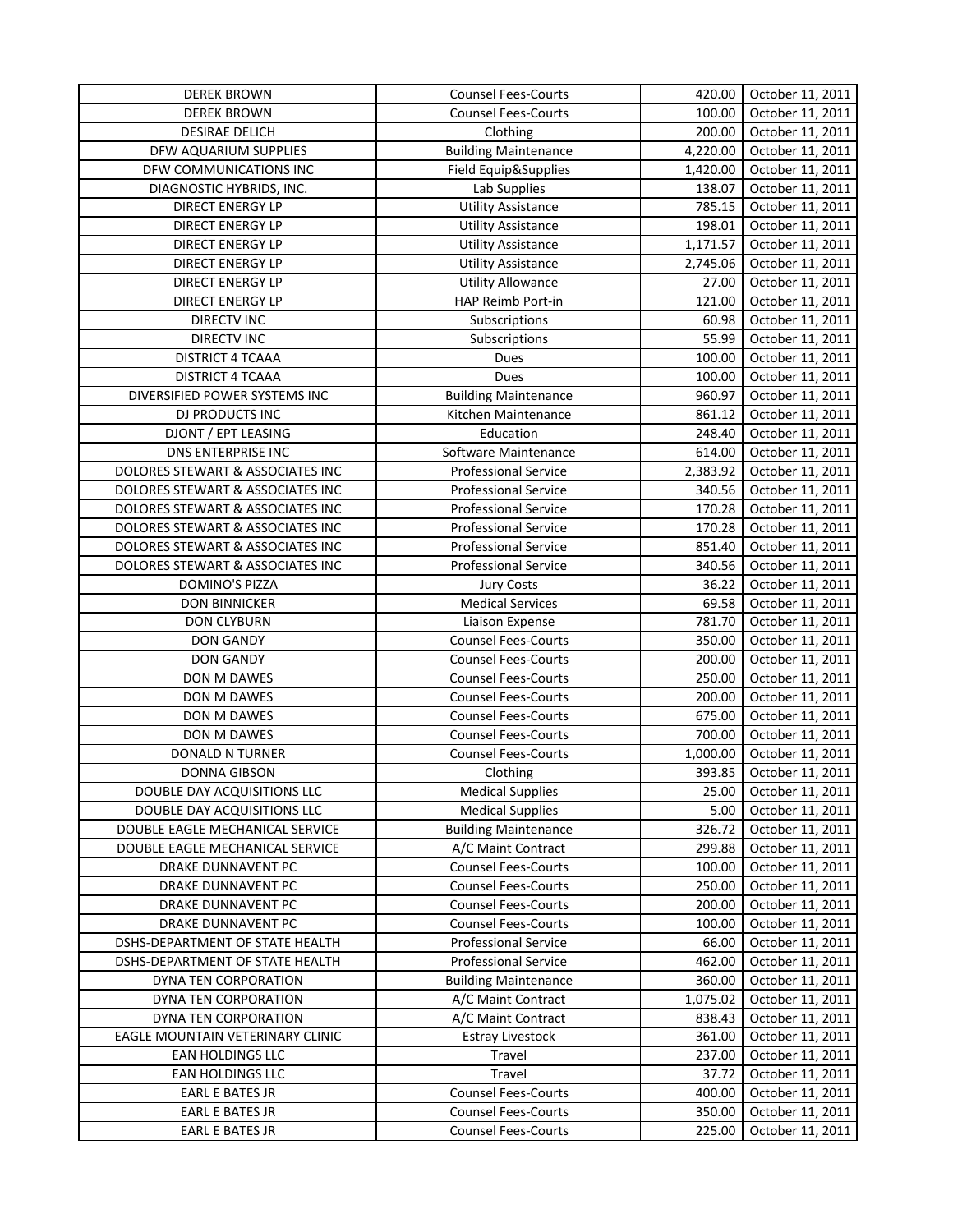| <b>EARL E BATES JR</b>           | <b>Counsel Fees-Courts</b>  | 250.00    | October 11, 2011 |
|----------------------------------|-----------------------------|-----------|------------------|
| <b>EDNA BRIDE</b>                | Pool Rental                 | 35.00     | October 11, 2011 |
| <b>EDWARD G JONES</b>            | <b>Counsel Fees-Courts</b>  | 8,650.00  | October 11, 2011 |
| <b>EDWARD G JONES</b>            | <b>Litigation Expense</b>   | 193.45    | October 11, 2011 |
| <b>EDWIN G STEPHENS</b>          | Reporter's Records          | 2,708.00  | October 11, 2011 |
| EDWIN YOUNGBLOOD                 | <b>Counsel Fees-Courts</b>  | 575.00    | October 11, 2011 |
| EDWIN YOUNGBLOOD                 | <b>Counsel Fees-Courts</b>  | 525.00    | October 11, 2011 |
| EDWIN YOUNGBLOOD                 | Counsel Fees-Juv            | 300.00    | October 11, 2011 |
| EL INFORMADOR HISPANO            | <b>County Projects</b>      | 285.00    | October 11, 2011 |
| ELECTRONIC TECHNOLOGIES CORP USA | <b>Equipment Maint</b>      | 7,499.91  | October 11, 2011 |
| ELEMENTS OF ARCHITECTURE INC     | <b>Professional Service</b> | 1,528.00  | October 11, 2011 |
| ELEMENTS OF ARCHITECTURE INC     | <b>Professional Service</b> | 3,113.36  | October 11, 2011 |
| ELIZABETH RIVERA                 | <b>Counsel Fees-Courts</b>  | 400.00    | October 11, 2011 |
| ELIZABETH RIVERA                 | <b>Counsel Fees-Courts</b>  | 450.00    | October 11, 2011 |
| ELKE L DANIEL                    | Counsel Fees - CPS          | 100.00    | October 11, 2011 |
| ELLEN J PESSERILLO PC            | Counsel Fees - CPS          | 100.00    | October 11, 2011 |
| ELLIOTT & HUGHES, INC.           | <b>Professional Service</b> | 26,590.00 | October 11, 2011 |
| ELOY SEPULVEDA                   | <b>Counsel Fees-Courts</b>  | 150.00    | October 11, 2011 |
| ELOY SEPULVEDA                   | <b>Counsel Fees-Courts</b>  | 692.00    | October 11, 2011 |
| ELOY SEPULVEDA                   | <b>Counsel Fees-Courts</b>  | 300.00    | October 11, 2011 |
| <b>ELOY SEPULVEDA</b>            | <b>Counsel Fees-Courts</b>  | 3,350.00  | October 11, 2011 |
| <b>ELVIS E MORRIS</b>            | Rental Assistance           | 495.00    | October 11, 2011 |
| <b>ELZABETH TREVINO</b>          | <b>Professional Service</b> | 300.00    | October 11, 2011 |
| <b>ENCON SYSTEMS INC</b>         | <b>Computer Supplies</b>    | 744.00    | October 11, 2011 |
| <b>ENCON SYSTEMS INC</b>         | <b>Computer Supplies</b>    | 164.40    | October 11, 2011 |
| <b>ENCON SYSTEMS INC</b>         | <b>Computer Supplies</b>    | 644.40    | October 11, 2011 |
| <b>ENVIROMATIC SYSTEMS</b>       | <b>Building Maintenance</b> | 10,382.71 | October 11, 2011 |
| <b>ENVIROMATIC SYSTEMS</b>       | A/C Maint Contract          | 546.00    | October 11, 2011 |
| <b>ENVIROMATIC SYSTEMS</b>       | A/C Maint Contract          | 449.58    | October 11, 2011 |
| ER INVESTIGATIVE NETWORK         | Investigative               | 500.00    | October 11, 2011 |
| ER INVESTIGATIVE NETWORK         | Investigative               | 246.00    | October 11, 2011 |
| ERGON ASPHALT & EMULSIONS INC    | Asphalt-Liquid              | 3,578.45  | October 11, 2011 |
| ERGON ASPHALT & EMULSIONS INC    | Asphalt-Liquid              | 1,741.43  | October 11, 2011 |
| ERGON ASPHALT & EMULSIONS INC    | Asphalt-Liquid              | 796.74    | October 11, 2011 |
| <b>ERIC CUMMINGS</b>             | <b>Counsel Fees-Courts</b>  | 1,300.00  | October 11, 2011 |
| <b>ERIC CUMMINGS</b>             | Counsel Fees-Courts         | 490.00    | October 11, 2011 |
| <b>ERIC CUMMINGS</b>             | <b>Counsel Fees-Courts</b>  | 190.00    | October 11, 2011 |
| ERIC DIAZ                        | <b>Witness Travel</b>       | 28.13     | October 11, 2011 |
| <b>ESTHER MARTIN</b>             | Clothing                    | 225.00    | October 11, 2011 |
| <b>EULA TANKSLEY</b>             | Rental Assistance           | 1,245.00  | October 11, 2011 |
| <b>EVCO PARTNERS LP</b>          | Supplies                    | 216.11    | October 11, 2011 |
| <b>EVCO PARTNERS LP</b>          | Supplies                    | 165.10    | October 11, 2011 |
| <b>EVCO PARTNERS LP</b>          | Supplies                    | 2,211.24  | October 11, 2011 |
| <b>EVCO PARTNERS LP</b>          | Supplies                    | 50.80     | October 11, 2011 |
| <b>EVCO PARTNERS LP</b>          | Supplies                    | 14.31     | October 11, 2011 |
| <b>EVCO PARTNERS LP</b>          | Supplies                    | 4.77      | October 11, 2011 |
| <b>EVCO PARTNERS LP</b>          | Supplies                    | 9.52      | October 11, 2011 |
| <b>EVCO PARTNERS LP</b>          | Supplies                    | 38.08     | October 11, 2011 |
| <b>EVCO PARTNERS LP</b>          | <b>Computer Supplies</b>    | 4.77      | October 11, 2011 |
| <b>EVCO PARTNERS LP</b>          | Lab Supplies                | 19.69     | October 11, 2011 |
| <b>EVCO PARTNERS LP</b>          | <b>Support Serv Supply</b>  | 1,101.00  | October 11, 2011 |
| <b>EVCO PARTNERS LP</b>          | <b>Equipment Maint</b>      | 41.58     | October 11, 2011 |
| <b>EVCO PARTNERS LP</b>          | <b>Building Maintenance</b> | 83.28     | October 11, 2011 |
| <b>EVCO PARTNERS LP</b>          | <b>Building Maintenance</b> | 26.52     | October 11, 2011 |
| <b>EVCO PARTNERS LP</b>          | <b>Building Maintenance</b> | 19.35     | October 11, 2011 |
| <b>EVCO PARTNERS LP</b>          | <b>Building Maintenance</b> | 1,679.46  | October 11, 2011 |
|                                  |                             |           |                  |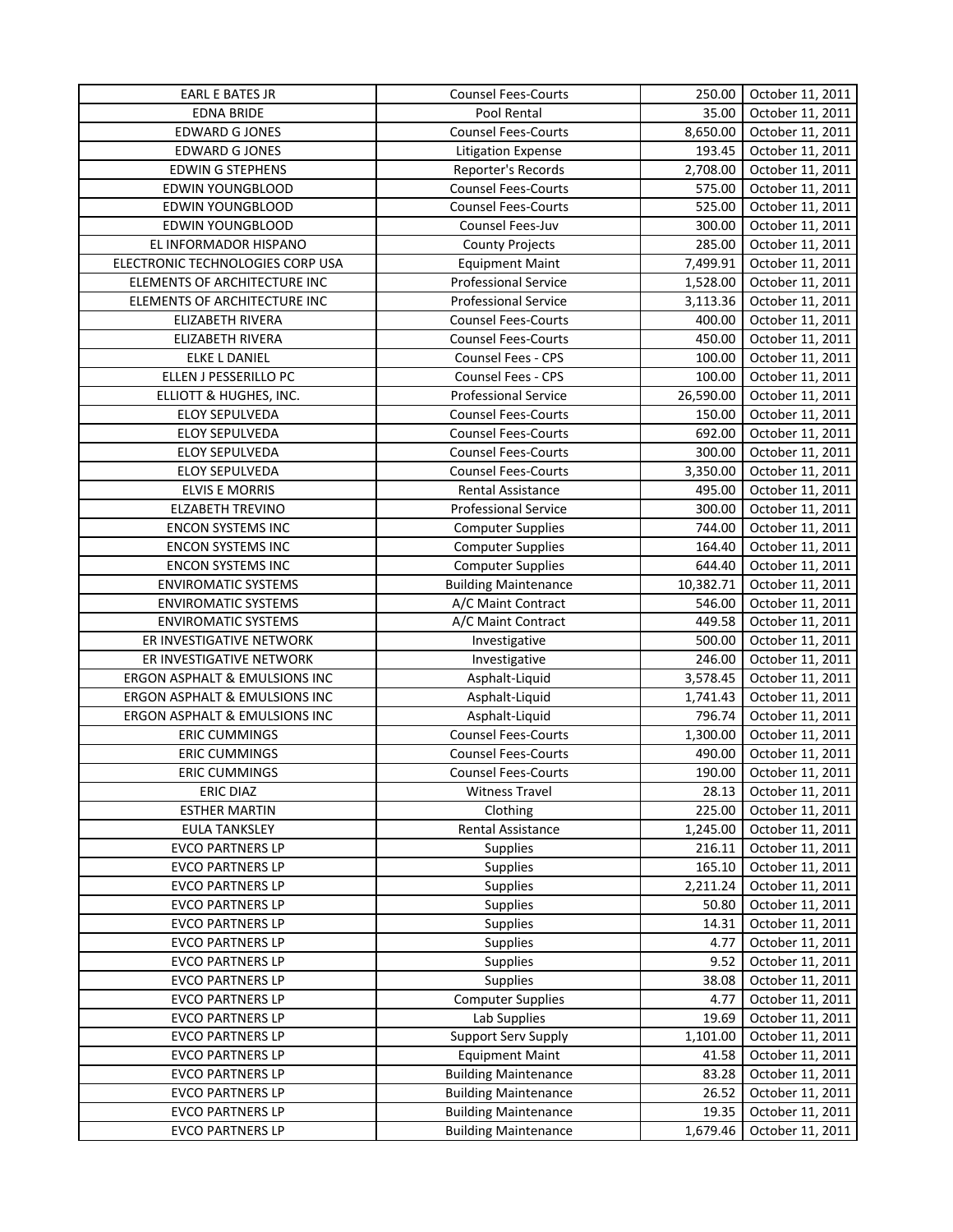| <b>EVCO PARTNERS LP</b>               | <b>Building Maintenance</b> | 39.44      | October 11, 2011 |
|---------------------------------------|-----------------------------|------------|------------------|
| <b>EVCO PARTNERS LP</b>               | <b>Building Maintenance</b> | 96.83      | October 11, 2011 |
| <b>EVCO PARTNERS LP</b>               | <b>Building Maintenance</b> | 222.26     | October 11, 2011 |
| <b>EVCO PARTNERS LP</b>               | Landscaping Expense         | 155.71     | October 11, 2011 |
| <b>EVCO PARTNERS LP</b>               | Supplies                    | 4.77       | October 11, 2011 |
| <b>EVCO PARTNERS LP</b>               | Parts and Supplies          | 68.64      | October 11, 2011 |
| <b>EVCO PARTNERS LP</b>               | Parts and Supplies          | 36.56      | October 11, 2011 |
| <b>EVCO PARTNERS LP</b>               | Parts and Supplies          | 92.43      | October 11, 2011 |
| <b>EVCO PARTNERS LP</b>               | Parts and Supplies          | 309.20     | October 11, 2011 |
| <b>EVCO PARTNERS LP</b>               | Field Equip&Supplies        | 242.20     | October 11, 2011 |
| <b>EVCO PARTNERS LP</b>               | <b>Small Tools</b>          | 115.50     | October 11, 2011 |
| <b>EVCO PARTNERS LP</b>               | Health Promo Pgrm           | 76.56      | October 11, 2011 |
| <b>EXECUTIVE FORMS &amp; SUPPLIES</b> | Health Promo Pgrm           | 1,860.00   | October 11, 2011 |
| EZ ELECTRICAL CONTRACTORS LLC         | <b>Building Maintenance</b> | 96.07      | October 11, 2011 |
| EZ ELECTRICAL CONTRACTORS LLC         | <b>Building Maintenance</b> | 488.22     | October 11, 2011 |
| EZ ELECTRICAL CONTRACTORS LLC         | <b>Building Maintenance</b> | 423.88     | October 11, 2011 |
| EZ ELECTRICAL CONTRACTORS LLC         | <b>Building Maintenance</b> | 100.52     | October 11, 2011 |
| <b>FABIAN FLORES-FLORES</b>           | <b>Drug Seizures</b>        | 401.00     | October 11, 2011 |
| <b>FABIAN FLORES-FLORES</b>           | Drug Seizure Int            | 0.25       | October 11, 2011 |
| FAMILY DOLLAR #1995                   | Food/Hygiene Assist         | 15.00      | October 11, 2011 |
| FAMILY DOLLAR STORE #1944             | Food/Hygiene Assist         | 17.00      | October 11, 2011 |
| FARMER & ASSOCIATES, INC.             | <b>Professional Service</b> | 1,615.00   | October 11, 2011 |
| <b>FARMERS MARKET</b>                 | Food                        | 464.37     | October 11, 2011 |
| <b>FAYE R HARDEN</b>                  | <b>Counsel Fees-Courts</b>  | 250.00     | October 11, 2011 |
|                                       |                             |            |                  |
| <b>FEDEX</b>                          | Postage                     | 35.54      | October 11, 2011 |
| <b>FEDEX</b>                          | Postage                     | 54.23      | October 11, 2011 |
| <b>FEDEX</b>                          | Postage                     | 346.01     | October 11, 2011 |
| <b>FEDEX</b>                          | Postage                     | 68.72      | October 11, 2011 |
| <b>FEDEX</b>                          | Postage                     | 56.73      | October 11, 2011 |
| <b>FEDEX</b>                          | Postage                     | 893.33     | October 11, 2011 |
| <b>FEDEX</b>                          | Postage                     | 118.48     | October 11, 2011 |
| <b>FEDEX</b>                          | Postage                     | 28.30      | October 11, 2011 |
| FELIPE O CALZADA                      | <b>Counsel Fees-Courts</b>  | 300.00     | October 11, 2011 |
| FELIPE O CALZADA                      | <b>Counsel Fees-Courts</b>  | 350.00     | October 11, 2011 |
| FELIPE O CALZADA                      | <b>Counsel Fees-Courts</b>  | 500.00     | October 11, 2011 |
| FELIPE O CALZADA                      | <b>Counsel Fees-Courts</b>  | 137.50     | October 11, 2011 |
| <b>FELIPE O CALZADA</b>               | Counsel Fees-Juv            | 500.00     | October 11, 2011 |
| FELIPE O CALZADA                      | Counsel Fees - CPS          | 100.00     | October 11, 2011 |
| FELIPE O CALZADA                      | Cnsl Fees-Juv Det&Tr        | 830.00     | October 11, 2011 |
| <b>FERRELLGAS</b>                     | Gas                         | 3,033.04   | October 11, 2011 |
| FERRELLGAS                            | <b>Building Maintenance</b> | 151.90     | October 11, 2011 |
| FIESTA MART #69                       | Food/Hygiene Assist         | 28.04      | October 11, 2011 |
| FIESTA MART #76                       | Food/Hygiene Assist         | 43.06      | October 11, 2011 |
| FIRST CHOICE POWER                    | <b>Utility Assistance</b>   | 2,564.02   | October 11, 2011 |
| FIRST CHOICE POWER                    | <b>Utility Allowance</b>    | 257.00     | October 11, 2011 |
| <b>FIRST CHOICE POWER</b>             | HAP Reimb Port-in           | 368.00     | October 11, 2011 |
| <b>FISHER SCIENTIFIC</b>              | Lab Supplies                | 1,480.34   | October 11, 2011 |
| <b>FISHER SCIENTIFIC</b>              | Lab Supplies                | 123.54     | October 11, 2011 |
| <b>FISHER SCIENTIFIC</b>              | Lab Supplies                | 56.49      | October 11, 2011 |
| <b>FISHER SCIENTIFIC</b>              | Lab Supplies                | 298.68     | October 11, 2011 |
| <b>FISHER SCIENTIFIC</b>              | Lab Supplies                | 417.94     | October 11, 2011 |
| FIVE STAR CORRECTIONAL SERVICES INC   | Food Contr/Prisoners        | 161,747.77 | October 11, 2011 |
| FIVE STAR CORRECTIONAL SERVICES INC   | Food Contr/Employees        | 5,042.46   | October 11, 2011 |
| FIVE STAR FORD OF TEXAS LTD           | Central Garage Inv          | 388.22     | October 11, 2011 |
| FIVE STAR FORD OF TEXAS LTD           | Parts and Supplies          | 2,299.47   | October 11, 2011 |
| FLEET SAFETY EQUIPMENT INC            | Parts and Supplies          | 181.72     | October 11, 2011 |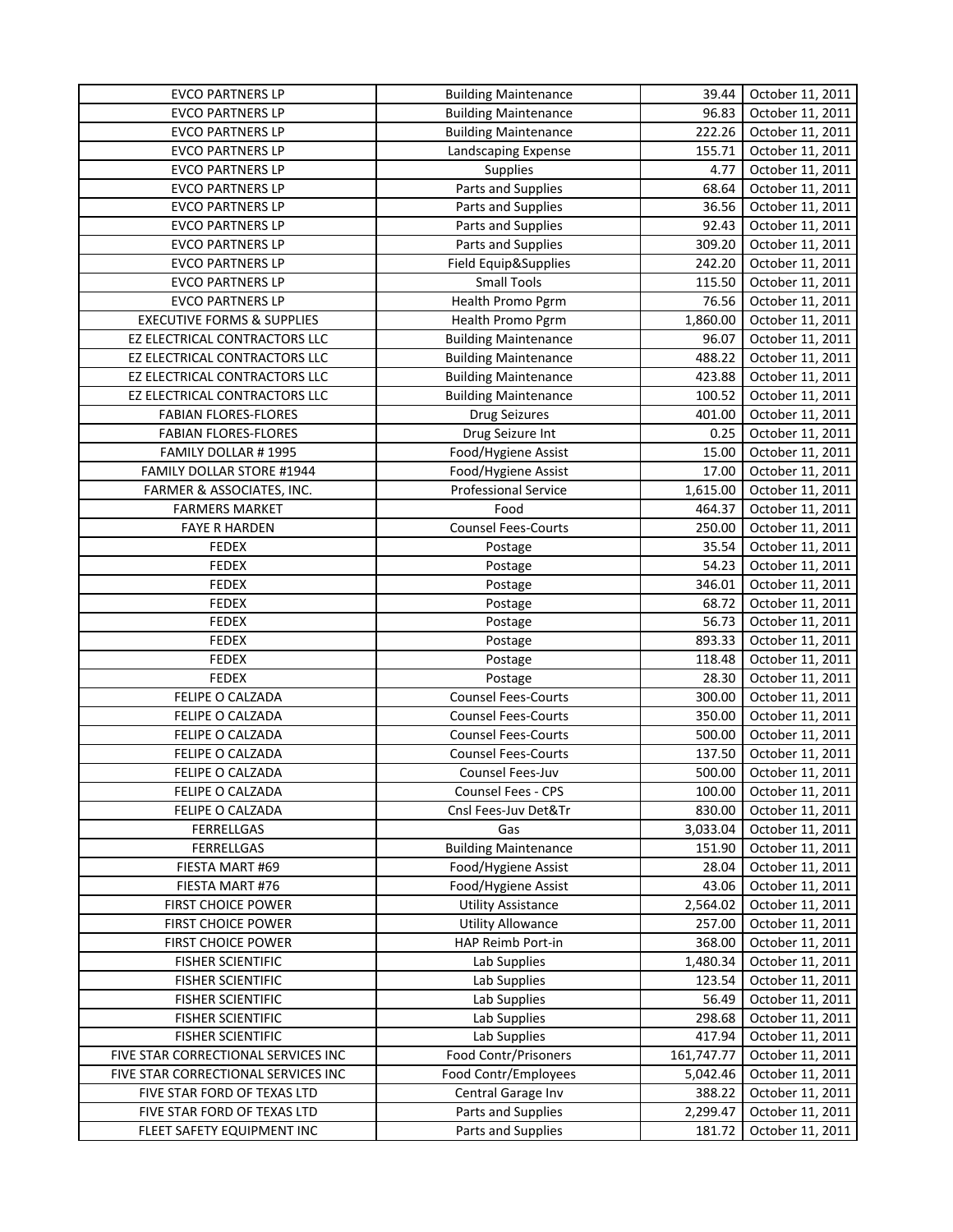| <b>FLEETSCREEN LTD</b>              | <b>Medical Supplies</b>                                    | 425.50           | October 11, 2011                     |
|-------------------------------------|------------------------------------------------------------|------------------|--------------------------------------|
| FLOWER MOUND WATER BLAST INC        | <b>Erosion Control</b>                                     | 807.75           | October 11, 2011                     |
| FLYNN, FRANCIS & CLARK LLP          | Counsel Fees-Juv                                           | 300.00           | October 11, 2011                     |
| FLYNN, FRANCIS & CLARK LLP          | <b>Counsel Fees - CPS</b>                                  | 837.50           | October 11, 2011                     |
| FORENSIC DNA & DRUG TESTING SERVICE | <b>Medical Services</b>                                    | 636.00           | October 11, 2011                     |
| FORT WORTH BOLT AND TOOL CO         | Parts and Supplies                                         | 128.57           | October 11, 2011                     |
| FORT WORTH CHAMPION SPRING          | Central Garage Inv                                         | 81.55            | October 11, 2011                     |
| FORT WORTH TRANSPORTATION AUTHORITY | Transportation                                             | 450.00           | October 11, 2011                     |
| FORT WORTH TRANSPORTATION AUTHORITY | Transportation                                             | 250.00           | October 11, 2011                     |
| FORT WORTH TRANSPORTATION AUTHORITY | Transportation                                             | 275.00           | October 11, 2011                     |
| FORT WORTH TRANSPORTATION AUTHORITY | Transportation                                             | 900.00           | October 11, 2011                     |
| FORT WORTH TRANSPORTATION AUTHORITY | Transportation                                             | 1,000.00         | October 11, 2011                     |
| FORT WORTH WATER DEPARTMENT         | Water                                                      | 91.98            | October 11, 2011                     |
| FORT WORTH WATER DEPARTMENT         | Water                                                      | 5,970.60         | October 11, 2011                     |
| FORT WORTH WATER DEPARTMENT         | Water                                                      | 23,363.36        | October 11, 2011                     |
| FORT WORTH WATER DEPARTMENT         | Water                                                      | 11,733.78        | October 11, 2011                     |
| FORT WORTH WATER DEPARTMENT         | Water                                                      | 1,189.15         | October 11, 2011                     |
| FORT WORTH WATER DEPARTMENT         | Water                                                      | 174.58           | October 11, 2011                     |
| FORT WORTH WATER DEPARTMENT         | Water                                                      | 2,245.16         | October 11, 2011                     |
| FORT WORTH WATER DEPARTMENT         | Water                                                      | 412.12           | October 11, 2011                     |
| FORT WORTH WATER DEPARTMENT         | Water                                                      | 28.41            | October 11, 2011                     |
| FORT WORTH WATER DEPARTMENT         | Water                                                      | 380.48           | October 11, 2011                     |
| FORT WORTH WATER DEPARTMENT         | Water                                                      | 2,356.88         | October 11, 2011                     |
| FORT WORTH WATER DEPARTMENT         | Water                                                      | 183.98           | October 11, 2011                     |
| FORT WORTH WATER DEPARTMENT         | Water                                                      | 829.47           | October 11, 2011                     |
| FORT WORTH WATER DEPARTMENT         | Water                                                      | 55.60            | October 11, 2011                     |
| FORT WORTH WATER DEPARTMENT         | Water                                                      | 1,553.93         | October 11, 2011                     |
| FORT WORTH WATER DEPARTMENT         | Water                                                      | 245.48           | October 11, 2011                     |
| FORT WORTH WATER DEPARTMENT         | Water                                                      | 512.39           | October 11, 2011                     |
| FORT WORTH WATER DEPARTMENT         | Water                                                      | 197.16           | October 11, 2011                     |
| FORT WORTH WATER DEPARTMENT         | Water                                                      | 223.64           | October 11, 2011                     |
| FORT WORTH WATER DEPARTMENT         | Water                                                      | 26.25            | October 11, 2011                     |
| FORT WORTH WATER DEPARTMENT         | Water                                                      | 164.99           | October 11, 2011                     |
| FORT WORTH WATER DEPARTMENT         | Water                                                      | 84.80            | October 11, 2011                     |
| FORT WORTH WATER DEPARTMENT         | Water                                                      | 43.50            | October 11, 2011                     |
| FORT WORTH WATER DEPARTMENT         | Water                                                      | 450.07           | October 11, 2011                     |
| FORT WORTH WATER DEPARTMENT         |                                                            | 924.42           |                                      |
| FORT WORTH WATER DEPARTMENT         | <b>Utility Assistance</b><br>Water                         | 318.36           | October 11, 2011<br>October 11, 2011 |
|                                     | Water                                                      |                  | October 11, 2011                     |
| FORT WORTH WATER DEPARTMENT         |                                                            | 240.94           |                                      |
| <b>FRANCES B JANEZIC</b>            | <b>Professional Service</b>                                | 681.12           | October 11, 2011                     |
| <b>FRANCES B JANEZIC</b>            | <b>Professional Service</b><br><b>Professional Service</b> | 851.40<br>170.28 | October 11, 2011                     |
| <b>FRANCES B JANEZIC</b>            |                                                            |                  | October 11, 2011                     |
| <b>FRANCINE PRATT</b>               | Liaison Expense                                            | 77.09            | October 11, 2011                     |
| FRANCISCO HERNANDEZ JR              | <b>Counsel Fees-Courts</b>                                 | 400.00           | October 11, 2011                     |
| FRANCISCO HERNANDEZ JR              | <b>Counsel Fees-Courts</b>                                 | 900.00           | October 11, 2011                     |
| FRANCISCO HERNANDEZ JR              | <b>Counsel Fees-Courts</b>                                 | 300.00           | October 11, 2011                     |
| FRANCISCO HERNANDEZ JR              | <b>Counsel Fees-Courts</b>                                 | 600.00           | October 11, 2011                     |
| FRANCISCO HERNANDEZ JR              | <b>Counsel Fees-Courts</b>                                 | 100.00           | October 11, 2011                     |
| <b>FRANK ADLER</b>                  | Counsel Fees-Juv                                           | 200.00           | October 11, 2011                     |
| <b>FRANK ADLER</b>                  | Counsel Fees - CPS                                         | 1,330.00         | October 11, 2011                     |
| FRANK W NEAL & ASSOC INC            | <b>Building Maintenance</b>                                | 400.00           | October 11, 2011                     |
| FRANK W NEAL & ASSOC INC            | <b>Building Maintenance</b>                                | 716.25           | October 11, 2011                     |
| FRANK W NEAL & ASSOC INC            | <b>Building Maintenance</b>                                | 815.00           | October 11, 2011                     |
| FREEMAN FINANCIAL INVESTMENT CO LP  | Central Garage Inv                                         | 441.41           | October 11, 2011                     |
| FREER MECHANICAL CONTRACTORS        | <b>Building Maintenance</b>                                | 848.75           | October 11, 2011                     |
| FRESH CHOICE LLC                    | <b>Meeting Expenses</b>                                    | 468.32           | October 11, 2011                     |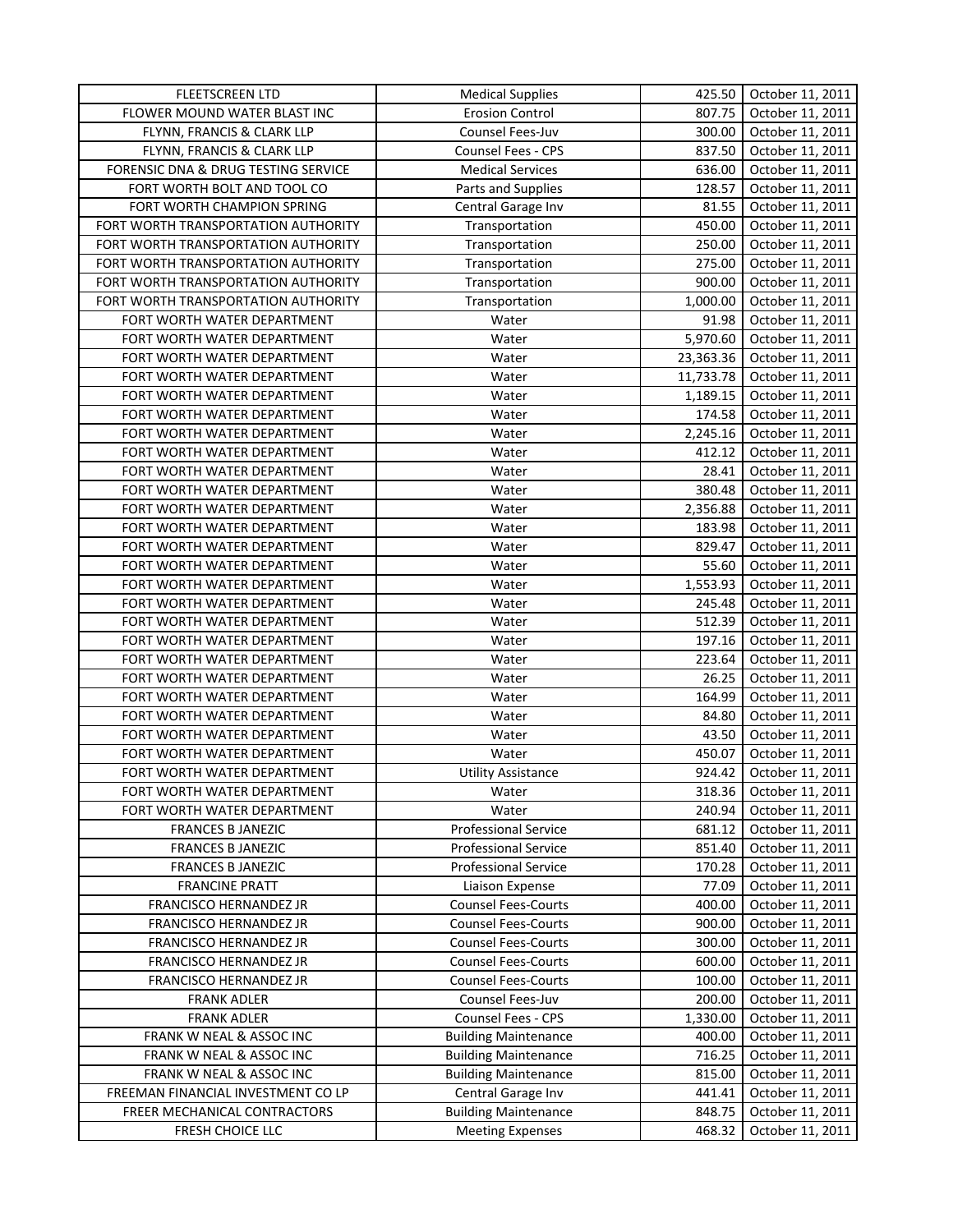| <b>FRONING &amp; ASSOCIATES</b>    | <b>Professional Service</b>                  | 1,362.24 | October 11, 2011 |
|------------------------------------|----------------------------------------------|----------|------------------|
| FT WORTH LAUNDRY & DRY CLEAN       | Lab Equip Mainten                            | 86.00    | October 11, 2011 |
| FULCRUM RETAIL ENERGY LLC          | <b>Utility Assistance</b>                    | 128.56   | October 11, 2011 |
| FULGHAM LAW FIRM PC                | Counsel Fees-Courts                          | 900.00   | October 11, 2011 |
| FULGHAM LAW FIRM PC                | <b>Counsel Fees-Courts</b>                   | 100.00   | October 11, 2011 |
| FW STAR TELEGRAM SUBSCRIPTIONS     | Subscriptions                                | 239.40   | October 11, 2011 |
| <b>G ALAN STEELE</b>               | <b>Counsel Fees-Courts</b>                   | 1,125.00 | October 11, 2011 |
| <b>G ALAN STEELE</b>               | <b>Counsel Fees-Courts</b>                   | 1,050.00 | October 11, 2011 |
| <b>G ALAN STEELE</b>               | <b>Counsel Fees-Courts</b>                   | 550.00   | October 11, 2011 |
| <b>G ANDREW PLATT</b>              | <b>Counsel Fees-Courts</b>                   | 450.00   | October 11, 2011 |
| <b>GALE WORTHAM</b>                | <b>Professional Service</b>                  | 2,098.07 | October 11, 2011 |
| <b>GALL'S INC</b>                  | Non-Track Equipment                          | 2,219.96 | October 11, 2011 |
| <b>GALRIDGE PROPERTIES</b>         | Rental Assistance                            | 200.00   | October 11, 2011 |
| <b>GAL-TEX HOTEL CORP</b>          | Education                                    | 332.73   | October 11, 2011 |
| <b>GAL-TEX HOTEL CORP</b>          | Education                                    | 332.73   | October 11, 2011 |
| <b>GAL-TEX HOTEL CORP</b>          | Education                                    | 332.73   | October 11, 2011 |
| <b>GAYLE C ISBELL</b>              | Counsel Fees - CPS                           | 765.00   | October 11, 2011 |
| <b>GAYLORD NATIONAL LLC</b>        | Education                                    | 852.36   | October 11, 2011 |
| <b>GAYLORD NATIONAL LLC</b>        | Education                                    | 852.36   | October 11, 2011 |
| <b>GEM JONES</b>                   | Rent Sub to L'Iords                          | 24.00    | October 11, 2011 |
| <b>GEORGE MACKEY</b>               | <b>Counsel Fees-Courts</b>                   | 400.00   | October 11, 2011 |
| <b>GEORGE MACKEY</b>               | <b>Counsel Fees-Courts</b>                   | 400.00   | October 11, 2011 |
| <b>GEORGE R TRIMBER LAW OFFICE</b> | <b>Counsel Fees-Courts</b>                   | 137.50   | October 11, 2011 |
|                                    |                                              |          |                  |
| <b>GEORGE W SEPULVEDA</b>          | <b>Interpreter Fees</b>                      | 175.00   | October 11, 2011 |
| <b>GEOSHACK</b>                    | Field Equip&Supplies<br>Software Maintenance | 317.50   | October 11, 2011 |
| <b>GERALD L CLAYBURN</b>           |                                              | 300.00   | October 11, 2011 |
| <b>GERARD KARDONSKY</b>            | <b>Counsel Fees-Courts</b>                   | 425.00   | October 11, 2011 |
| GES                                | <b>Equipment Maint</b>                       | 336.44   | October 11, 2011 |
| GES                                | <b>Building Maintenance</b>                  | 2,423.96 | October 11, 2011 |
| <b>GES</b>                         | <b>Building Maintenance</b>                  | 922.50   | October 11, 2011 |
| <b>GES</b>                         | <b>Building Maintenance</b>                  | 1,816.03 | October 11, 2011 |
| <b>GES</b>                         | <b>Building Maintenance</b>                  | 1,616.41 | October 11, 2011 |
| GES                                | <b>Building Maintenance</b>                  | 221.40   | October 11, 2011 |
| GES                                | <b>Building Maintenance</b>                  | 797.30   | October 11, 2011 |
| GES                                | <b>Building Maintenance</b>                  | 198.93   | October 11, 2011 |
| <b>GES</b>                         | <b>Building Maintenance</b>                  | 216.29   | October 11, 2011 |
| <b>GES</b>                         | <b>Building Maintenance</b>                  | 6,367.43 | October 11, 2011 |
| GES                                | <b>Building Maintenance</b>                  | 567.60   | October 11, 2011 |
| <b>GES</b>                         | <b>Building Maintenance</b>                  | 325.06   | October 11, 2011 |
| GES                                | <b>Building Maintenance</b>                  | 1,563.87 | October 11, 2011 |
| GES                                | <b>Building Maintenance</b>                  | 248.00   | October 11, 2011 |
| GES                                | A/C Maint Contract                           | 389.70   | October 11, 2011 |
| GES                                | A/C Maint Contract                           | 155.00   | October 11, 2011 |
| <b>GES</b>                         | A/C Maint Contract                           | 313.72   | October 11, 2011 |
| GES                                | A/C Maint Contract                           | 2,354.46 | October 11, 2011 |
| GES                                | A/C Maint Contract                           | 124.00   | October 11, 2011 |
| <b>GES</b>                         | A/C Maint Contract                           | 720.14   | October 11, 2011 |
| <b>GES</b>                         | A/C Maint Contract                           | 958.70   | October 11, 2011 |
| GES                                | A/C Maint Contract                           | 1,954.91 | October 11, 2011 |
| GES                                | A/C Maint Contract                           | 2,326.91 | October 11, 2011 |
| GES                                | A/C Maint Contract                           | 62.00    | October 11, 2011 |
| GES                                | A/C Maint Contract                           | 524.65   | October 11, 2011 |
| <b>GES</b>                         | A/C Maint Contract                           | 526.86   | October 11, 2011 |
| <b>GES</b>                         | A/C Maint Contract                           | 362.74   | October 11, 2011 |
| <b>GES</b>                         | A/C Maint Contract                           | 467.71   | October 11, 2011 |
| GES                                | A/C Maint Contract                           | 551.56   | October 11, 2011 |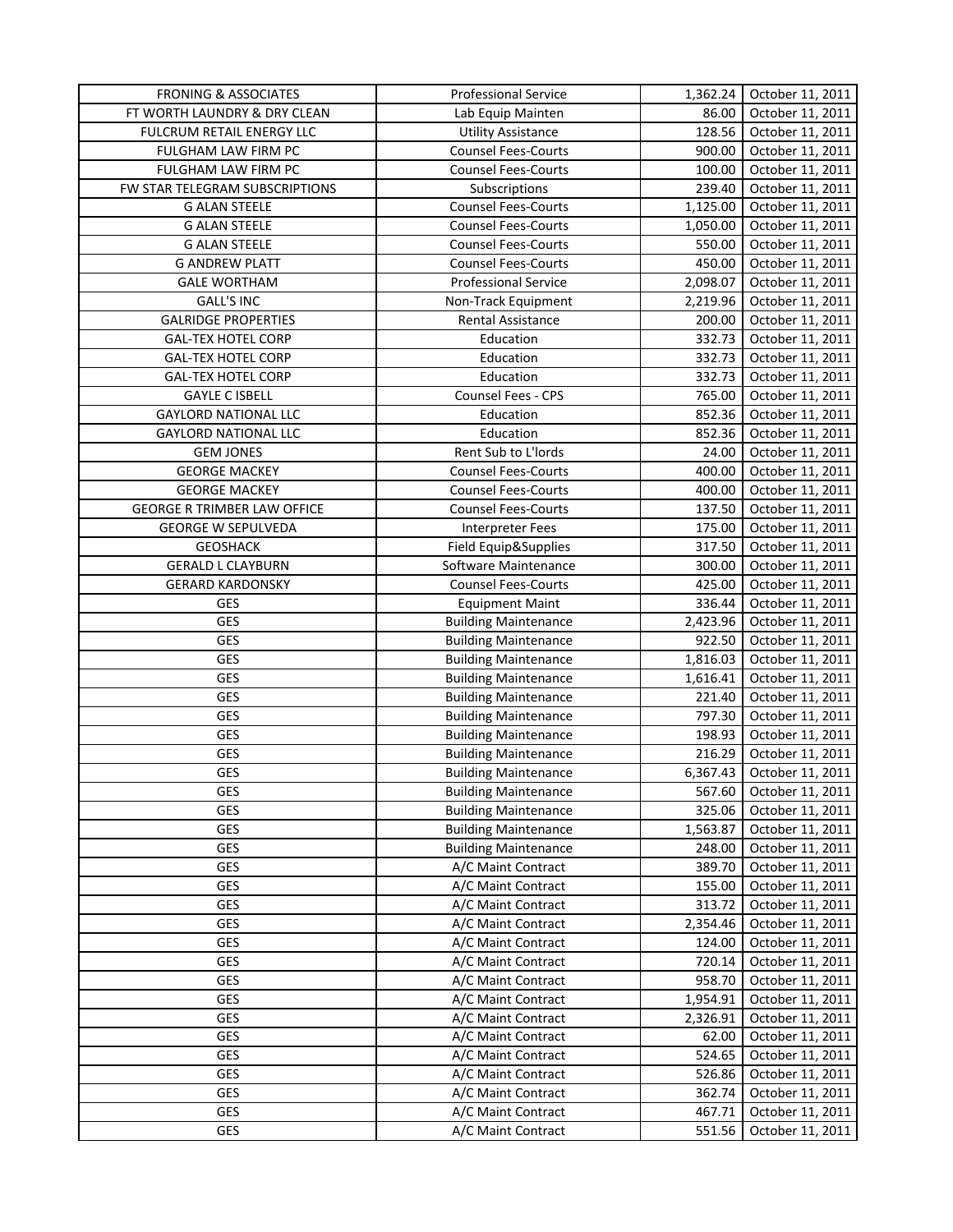| <b>GES</b>                                     | A/C Maint Contract          | 511.22   | October 11, 2011 |
|------------------------------------------------|-----------------------------|----------|------------------|
| GES                                            | A/C Maint Contract          | 186.00   | October 11, 2011 |
| <b>GES</b>                                     | A/C Maint Contract          | 186.00   | October 11, 2011 |
| <b>GES</b>                                     | A/C Maint Contract          | 186.00   | October 11, 2011 |
| <b>GES</b>                                     | A/C Maint Contract          | 1,810.47 | October 11, 2011 |
| <b>GES</b>                                     | A/C Maint Contract          | 74.58    | October 11, 2011 |
| <b>GES</b>                                     | A/C Maint Contract          | 1,652.00 | October 11, 2011 |
| <b>GES</b>                                     | A/C Maint Contract          | 1,585.00 | October 11, 2011 |
| <b>GES</b>                                     | A/C Maint Contract          | 930.00   | October 11, 2011 |
| <b>GES</b>                                     | A/C Maint Contract          | 402.74   | October 11, 2011 |
| <b>GES</b>                                     | A/C Maint Contract          | 2,962.48 | October 11, 2011 |
| <b>GES</b>                                     | Kitchen Maintenance         | 1,851.77 | October 11, 2011 |
| <b>GES</b>                                     | Kitchen Maintenance         | 203.03   | October 11, 2011 |
| <b>GES</b>                                     | <b>Building Maintenance</b> | 167.31   | October 11, 2011 |
| <b>GES</b>                                     | <b>Building Maintenance</b> | 769.61   | October 11, 2011 |
| GES                                            | A/C Maint Contract          | 1,115.66 | October 11, 2011 |
| <b>GEXA ENERGY CORPORATION</b>                 | <b>Utility Assistance</b>   | 283.75   | October 11, 2011 |
| <b>GILBERT RUSSELL ROWE</b>                    | <b>Counsel Fees-Courts</b>  | 200.00   | October 11, 2011 |
| GIRLS INC OF TARRANT COUNTY                    | <b>Subrecipient Service</b> | 4,443.76 | October 11, 2011 |
| <b>GLAXO SMITH KLINE (GSK)</b>                 | <b>Medical Supplies</b>     | 3,278.00 | October 11, 2011 |
| <b>GLAXO SMITH KLINE (GSK)</b>                 | <b>Medical Supplies</b>     | 359.16   | October 11, 2011 |
| <b>GLAZEBROOK AND ASSOC</b>                    | <b>Educational Material</b> | 731.40   | October 11, 2011 |
| GLOBAL COMPLIANCE SERVICES INC                 | Education                   | 399.00   | October 11, 2011 |
| <b>GLYNIS MCGINTY</b>                          | <b>Counsel Fees-Courts</b>  | 3,000.00 | October 11, 2011 |
| <b>GOLDEN GATE FUNERAL HOME</b>                | <b>County Burials</b>       | 700.00   | October 11, 2011 |
| <b>GOLDSTONE HOTELS LLC</b>                    | Travel                      | 89.27    | October 11, 2011 |
| GOMEZ FLOOR COVERING INC                       | <b>Building Maintenance</b> | 1,545.85 | October 11, 2011 |
| GOMEZ FLOOR COVERING INC                       | Non-Track Const/Bldg        | 7,387.50 | October 11, 2011 |
| <b>GORDON T ARMSTRONG</b>                      | Rent Sub to L'Iords         | 373.00   | October 11, 2011 |
| <b>GRAPEVINE RELIEF &amp; COMMUNITY EXCHAN</b> | <b>Subrecipient Service</b> | 3,965.00 | October 11, 2011 |
| <b>GRAPHIC FINISHING SYSTEMS INC</b>           | Education                   | 790.00   | October 11, 2011 |
| <b>GRAPHIC SOLUTIONS GROUP</b>                 | Sign Shop Inventory         | 231.96   | October 11, 2011 |
| <b>GREEN MOUNTAIN ENERGY COMPANY</b>           | <b>Utility Assistance</b>   | 391.06   | October 11, 2011 |
| <b>GREEN MOUNTAIN ENERGY COMPANY</b>           | <b>Utility Assistance</b>   | 248.61   | October 11, 2011 |
| <b>GREEN MOUNTAIN ENERGY COMPANY</b>           | <b>Utility Assistance</b>   | 450.00   | October 11, 2011 |
| <b>GREEN MOUNTAIN ENERGY COMPANY</b>           | <b>Utility Assistance</b>   | 416.24   | October 11, 2011 |
| <b>GREENWOOD MOUNT OLIVET</b>                  | <b>County Burials</b>       | 4,500.00 | October 11, 2011 |
| <b>GREYHOUND PACKAGE EXPRESS</b>               | Transportation              | 363.15   | October 11, 2011 |
| <b>GST PUBLIC SAFETY SUPPLY</b>                | <b>Supplies</b>             | 230.00   | October 11, 2011 |
| <b>GST PUBLIC SAFETY SUPPLY</b>                | Clothing                    | 1,174.57 | October 11, 2011 |
| <b>GST PUBLIC SAFETY SUPPLY</b>                | Clothing                    | 771.61   | October 11, 2011 |
| <b>GST PUBLIC SAFETY SUPPLY</b>                | Clothing                    | 419.64   | October 11, 2011 |
| <b>GST PUBLIC SAFETY SUPPLY</b>                | Clothing                    | 1,078.07 | October 11, 2011 |
| <b>GST PUBLIC SAFETY SUPPLY</b>                | Clothing                    | 2,490.78 | October 11, 2011 |
| <b>GST PUBLIC SAFETY SUPPLY</b>                | Clothing                    | 461.28   | October 11, 2011 |
| <b>GST PUBLIC SAFETY SUPPLY</b>                | Clothing                    | 1,840.42 | October 11, 2011 |
| <b>GST PUBLIC SAFETY SUPPLY</b>                | Clothing                    | 37.55    | October 11, 2011 |
| <b>GST PUBLIC SAFETY SUPPLY</b>                | Clothing                    | (121.11) | October 11, 2011 |
| <b>GST PUBLIC SAFETY SUPPLY</b>                | Clothing                    | 1,485.94 | October 11, 2011 |
| <b>GST PUBLIC SAFETY SUPPLY</b>                | Clothing                    | 602.08   | October 11, 2011 |
| <b>GST PUBLIC SAFETY SUPPLY</b>                | Clothing                    | 1,200.53 | October 11, 2011 |
| <b>GST PUBLIC SAFETY SUPPLY</b>                | Clothing                    | 2,947.49 | October 11, 2011 |
| <b>GST PUBLIC SAFETY SUPPLY</b>                | Clothing                    | 1,717.28 | October 11, 2011 |
| <b>GST PUBLIC SAFETY SUPPLY</b>                | Clothing                    | 717.63   | October 11, 2011 |
| <b>GST PUBLIC SAFETY SUPPLY</b>                | Clothing                    | 1,424.90 | October 11, 2011 |
| <b>GST PUBLIC SAFETY SUPPLY</b>                | Clothing                    | 1,120.13 | October 11, 2011 |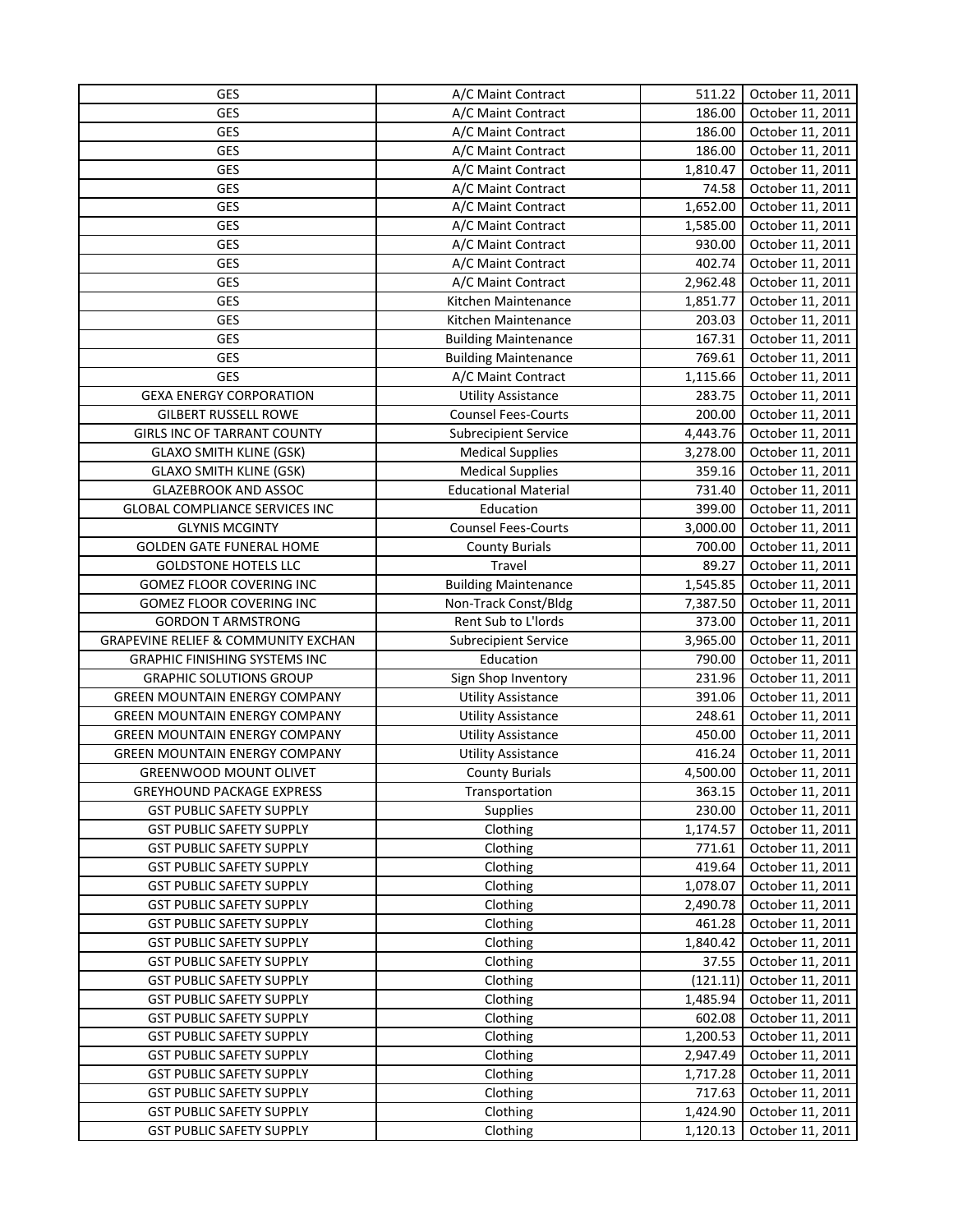| <b>GST PUBLIC SAFETY SUPPLY</b>     | Clothing                    | 9.90       | October 11, 2011 |
|-------------------------------------|-----------------------------|------------|------------------|
| <b>GST PUBLIC SAFETY SUPPLY</b>     | Clothing                    | 910.50     | October 11, 2011 |
| <b>GST PUBLIC SAFETY SUPPLY</b>     | Clothing                    | 51.70      | October 11, 2011 |
| <b>GST PUBLIC SAFETY SUPPLY</b>     | Clothing                    | 27.42      | October 11, 2011 |
| <b>GT DISTRIBUTORS INC</b>          | Safety/Tact Supplies        | 1,868.10   | October 11, 2011 |
| <b>GT DISTRIBUTORS INC</b>          | Safety/Tact Supplies        | 187.25     | October 11, 2011 |
| <b>GW OUTFITTERS LP</b>             | <b>Supplies</b>             | 49.50      | October 11, 2011 |
| <b>GW OUTFITTERS LP</b>             | Supplies                    | 99.00      | October 11, 2011 |
| <b>GW OUTFITTERS LP</b>             | Supplies                    | 594.00     | October 11, 2011 |
| <b>H &amp; R AUTOMATIVE INC</b>     | Trust - Constable 4         | 582.00     | October 11, 2011 |
| H D SMITH WHOLESALE CO              | <b>Medical Supplies</b>     | 2,116.05   | October 11, 2011 |
| <b>HACH COMPANY</b>                 | Lab Supplies                | 41.60      | October 11, 2011 |
| HAMIDA A ABDAL-KHALLAQ INC          | <b>Counsel Fees-Courts</b>  | 675.00     | October 11, 2011 |
| HAMIDA A ABDAL-KHALLAQ INC          | Counsel Fees - CPS          | 200.00     | October 11, 2011 |
| HAMIDA A ABDAL-KHALLAQ INC          | Cnsl Fees-Juv Det&Tr        | 100.00     | October 11, 2011 |
| HAMPTON INN & SUITES DENVER         | Prepaid - Travel            | 592.63     | October 11, 2011 |
| HAMPTON INN & SUITES DENVER         | Prepaid - Travel            | 592.63     | October 11, 2011 |
| HANSON AGGREGATES CENTRAL INC       | Rock and Gravel             | 43,653.46  | October 11, 2011 |
| HANSON AGGREGATES CENTRAL INC       | Rock and Gravel             | 14,066.66  | October 11, 2011 |
| HANSON PIPE & PRECAST INC           | Culverts                    | 5,744.16   | October 11, 2011 |
| HANSON PIPE & PRECAST INC           | Culverts                    | 1,643.48   | October 11, 2011 |
| HANSON PIPE & PRECAST INC           | Culverts                    | 1,197.52   | October 11, 2011 |
| <b>HARBOR FREIGHT TOOLS</b>         | Supplies                    | 20.97      | October 11, 2011 |
| <b>HARDY DIAGNOSTICS</b>            | Lab Supplies                | 3,881.00   | October 11, 2011 |
| HAROLD V JOHNSON                    | <b>Counsel Fees-Courts</b>  | 425.00     | October 11, 2011 |
| HAROLD V JOHNSON                    | <b>Counsel Fees-Courts</b>  | 725.00     | October 11, 2011 |
| <b>HAROLD V JOHNSON</b>             | <b>Counsel Fees-Courts</b>  | 350.00     | October 11, 2011 |
| HAROLD V JOHNSON                    | <b>Counsel Fees-Courts</b>  | 925.00     | October 11, 2011 |
| HAROLD V JOHNSON                    | <b>Counsel Fees-Courts</b>  | 275.00     | October 11, 2011 |
| HAROLD V JOHNSON                    | <b>Counsel Fees-Courts</b>  | 140.00     | October 11, 2011 |
| HARRY HARRIS, III                   | <b>Counsel Fees-Courts</b>  | 600.00     | October 11, 2011 |
| HARRY HARRIS, III                   | <b>Counsel Fees-Courts</b>  | 3,050.00   | October 11, 2011 |
| HARRY HARRIS, III                   | <b>Counsel Fees-Courts</b>  | 500.00     | October 11, 2011 |
| HART INTERCIVIC INC                 | LV Furn&Off Eq(Mod)         | 220,000.00 | October 11, 2011 |
| HART INTERCIVIC INC                 | <b>Professional Service</b> | 3,466.00   | October 11, 2011 |
| HART INTERCIVIC INC                 | <b>Voting Supplies</b>      | 1,400.00   | October 11, 2011 |
| HART INTERCIVIC INC                 | <b>Voting Supplies</b>      | 247.50     | October 11, 2011 |
| HAVENWOOD ASSOCIATES LTD            | Rental Assistance           | 396.00     | October 11, 2011 |
| HAVENWOOD ASSOCIATES LTD            | <b>Utility Assistance</b>   | 15.40      | October 11, 2011 |
| HEALTHSMART BENEFIT SOLUTIONS INC   | <b>Medical Admn Fees</b>    | 190.00     | October 11, 2011 |
| HEALTHSMART BENEFIT SOLUTIONS INC   | Medical Admn Fees           | 20.00      | October 11, 2011 |
| HEALTHY LIFE GOALS LLC              | Rent Sub to L'Iords         | 446.00     | October 11, 2011 |
| Heather A Waggoner                  | Prepaid - Travel            | 156.00     | October 11, 2011 |
| HEATHER YVONNE OGIER                | Counsel Fees-Juv            | 200.00     | October 11, 2011 |
| HEATHER YVONNE OGIER                | Counsel Fees - CPS          | 2,980.00   | October 11, 2011 |
| <b>HEATHER YVONNE OGIER</b>         | Cnsl Fees-Fam Drg Ct        | 150.00     | October 11, 2011 |
| <b>HELBING'S MOBIL SERVICE</b>      | Central Garage Inv          | 292.75     | October 11, 2011 |
| <b>HELLO DIRECT</b>                 | <b>Supplies</b>             | 207.00     | October 11, 2011 |
| HELPING HAND HOME FOR CHILDREN      | Clothing                    | 625.00     | October 11, 2011 |
| HENDRICKS, WEATHERS & JEFFERSON PC  | <b>Counsel Fees-Courts</b>  | 925.00     | October 11, 2011 |
| <b>HENRY SCHEIN</b>                 | <b>Medical Supplies</b>     | 152.94     | October 11, 2011 |
| <b>HENRY SCHEIN</b>                 | <b>Medical Supplies</b>     | 254.90     | October 11, 2011 |
| <b>HENRY SCHEIN</b>                 | Lab Supplies                | 81.00      | October 11, 2011 |
| <b>HENRY SCHEIN</b>                 | Lab Supplies                | 162.00     | October 11, 2011 |
| HERITAGE FOOD SERVICE EQUIP         | Kitchen Maintenance         | 518.28     | October 11, 2011 |
| HERITAGE INN NUMBER XIV, LTD PARTNE | Education                   | 174.02     | October 11, 2011 |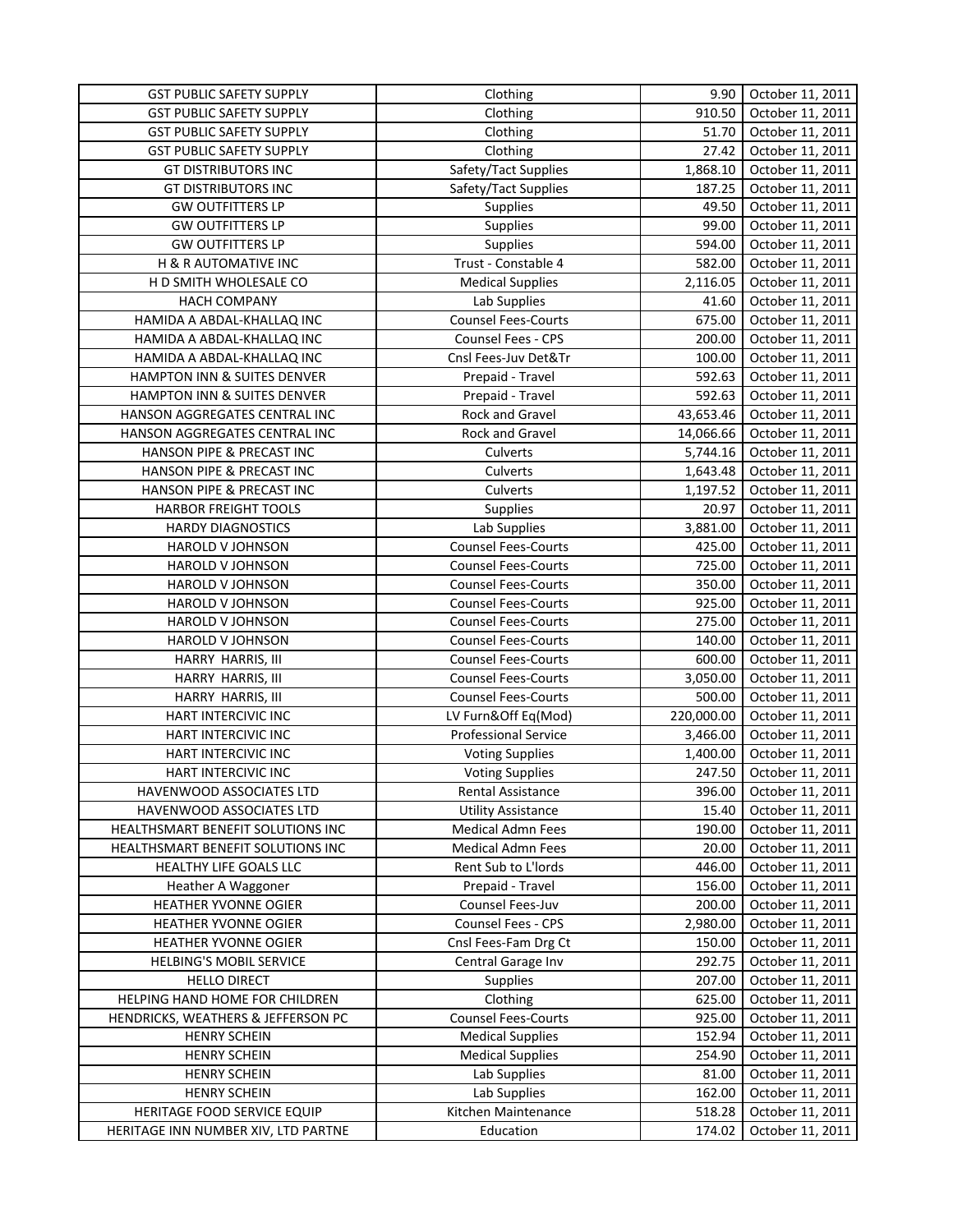| HEWITT AND COWDEN INVESTIGATIONS      | Investigative               | 500.00    | October 11, 2011 |
|---------------------------------------|-----------------------------|-----------|------------------|
| HHA INVESTORS LLC                     | Rent Sub to L'Iords         | 554.00    | October 11, 2011 |
| <b>HIDDEN HOLLOW</b>                  | <b>Rental Assistance</b>    | 385.00    | October 11, 2011 |
| HIGGINBOTHAM & ASSOCIATES             | Casualty Insurance          | 2,373.00  | October 11, 2011 |
| HILL COUNTRY PRACTICE MANAGEMENT      | <b>Computer Supplies</b>    | 599.00    | October 11, 2011 |
| HILL COUNTRY PRACTICE MANAGEMENT      | <b>Computer Supplies</b>    | 85.00     | October 11, 2011 |
| HILLSIDE VIP LP                       | <b>Rental Assistance</b>    | 450.00    | October 11, 2011 |
| HILLSIDE VIP LP                       | <b>Utility Assistance</b>   | 37.95     | October 11, 2011 |
| HIRED HANDS INC                       | <b>Professional Service</b> | 140.00    | October 11, 2011 |
| HIRED HANDS INC                       | <b>Interpreter Fees</b>     | 227.50    | October 11, 2011 |
| HIRED HANDS INC                       | <b>Interpreter Fees</b>     | 157.50    | October 11, 2011 |
| <b>HIRED HANDS INC</b>                | Interpreter Fees            | 175.00    | October 11, 2011 |
| <b>HIRED HANDS INC</b>                | <b>Interpreter Fees</b>     | 1,260.00  | October 11, 2011 |
| <b>HOBART SERVICE</b>                 | Kitchen Maintenance         | 1,937.50  | October 11, 2011 |
| HOLT COMPANY OF TEXAS                 | Parts and Supplies          | 304.32    | October 11, 2011 |
| HOLT COMPANY OF TEXAS                 | Parts and Supplies          | 125.72    | October 11, 2011 |
| HOLT COMPANY OF TEXAS                 | Parts and Supplies          | 76.60     | October 11, 2011 |
| <b>HORRY COUNTY SHERIFF</b>           | Court Costs                 | 15.00     | October 11, 2011 |
| HOTEL 360 LTD                         | Space Lease Rental          | 325.00    | October 11, 2011 |
| HOUSING AUTHORITY OF NEW ORLEANS      | Port HAP Port-out           | 3,155.00  | October 11, 2011 |
| HOUSING AUTHORITY OF NEW ORLEANS      | Port Admin Fee Expen        | 85.74     | October 11, 2011 |
| HUITT-ZOLLARS INC                     | <b>Professional Service</b> | 2,842.20  | October 11, 2011 |
| HUNDLEY HYDRAULIC SERVICE             | Parts and Supplies          | 80.00     | October 11, 2011 |
| HYDRADYNE HYDRAULICS                  | Parts and Supplies          | 1,035.98  | October 11, 2011 |
| IAEM-INTERNATIONAL ASSOC OF           | Dues                        | 170.00    | October 11, 2011 |
| ICS                                   | Supplies                    | 123.00    | October 11, 2011 |
| ICS                                   | <b>Bedding and Clothing</b> | 1,368.60  | October 11, 2011 |
| ICS                                   | Personal Hygiene            | 516.48    | October 11, 2011 |
| <b>IDEXX LABORATORIES INC</b>         | <b>Equipment Maint</b>      | 400.00    | October 11, 2011 |
| ILCA-INTERNATIONAL LACTATION          | <b>Educational Material</b> | 26.00     | October 11, 2011 |
| INDEPENDENT ENVIRONMENTAL SERV        | <b>Disposal Service</b>     | 30.00     | October 11, 2011 |
| INDEPENDENT ENVIRONMENTAL SERV        | Disposal Service            | (5.00)    | October 11, 2011 |
| INDEPENDENT ENVIRONMENTAL SERV        | <b>Disposal Service</b>     | 211.00    | October 11, 2011 |
| INDUSTRIAL DISPOSAL SUPPLY CO         | Parts and Supplies          | 98.07     | October 11, 2011 |
| INDUSTRIAL POWER ISUZU TRUCK          | Central Garage Inv          | 192.55    | October 11, 2011 |
| INSTALLER SALES AND SERVICE           | Central Garage Inv          | 41.20     | October 11, 2011 |
| INTERSTATE BATTERY OF FT WORTH        | Central Garage Inv          | 664.65    | October 11, 2011 |
| <b>INTERSTATE BATTERY OF FT WORTH</b> | Central Garage Inv          | 1.99      | October 11, 2011 |
| INTERSTATE BATTERY OF FT WORTH        | <b>Equipment Maint</b>      | 199.90    | October 11, 2011 |
| <b>INVITROGEN CORP</b>                | Lab Supplies                | 825.20    | October 11, 2011 |
| <b>INX INC</b>                        | <b>Computer Supplies</b>    | 4,101.90  | October 11, 2011 |
| <b>INX INC</b>                        | Non-Track Equipment         | 1,443.04  | October 11, 2011 |
| <b>INX INC</b>                        | Professional Service        | 4,560.00  | October 11, 2011 |
| <b>INX INC</b>                        | Non-Track Equipment         | 74.94     | October 11, 2011 |
| <b>INX INC</b>                        | Capital Outlay-Compu        | 86,584.00 | October 11, 2011 |
| <b>INX INC</b>                        | Non-Track Equipment         | 754.80    | October 11, 2011 |
| <b>INX INC</b>                        | Non-Track Equipment         | 8,487.00  | October 11, 2011 |
| <b>INX INC</b>                        | Non-Track Equipment         |           | October 11, 2011 |
| <b>INX INC</b>                        | <b>Computer Supplies</b>    | 521.70    | October 11, 2011 |
| <b>INX INC</b>                        | <b>Equipment Maint</b>      | 83.25     | October 11, 2011 |
| <b>INX INC</b>                        | <b>Computer Supplies</b>    | 254.40    | October 11, 2011 |
| <b>IOWA DISTRICT COURT</b>            | Cert Copies/Trans           | 50.68     | October 11, 2011 |
| <b>IRMA COLLADO</b>                   | <b>Witness Travel</b>       | 176.38    | October 11, 2011 |
| <b>IRON MOUNTAIN</b>                  | Rent                        | 1,561.76  | October 11, 2011 |
| IRVING HOLDINGS INC                   | Transportation              | 958.95    | October 11, 2011 |
| <b>IRVING PD</b>                      | <b>HIDTA Treasury funds</b> | 686.00    | October 11, 2011 |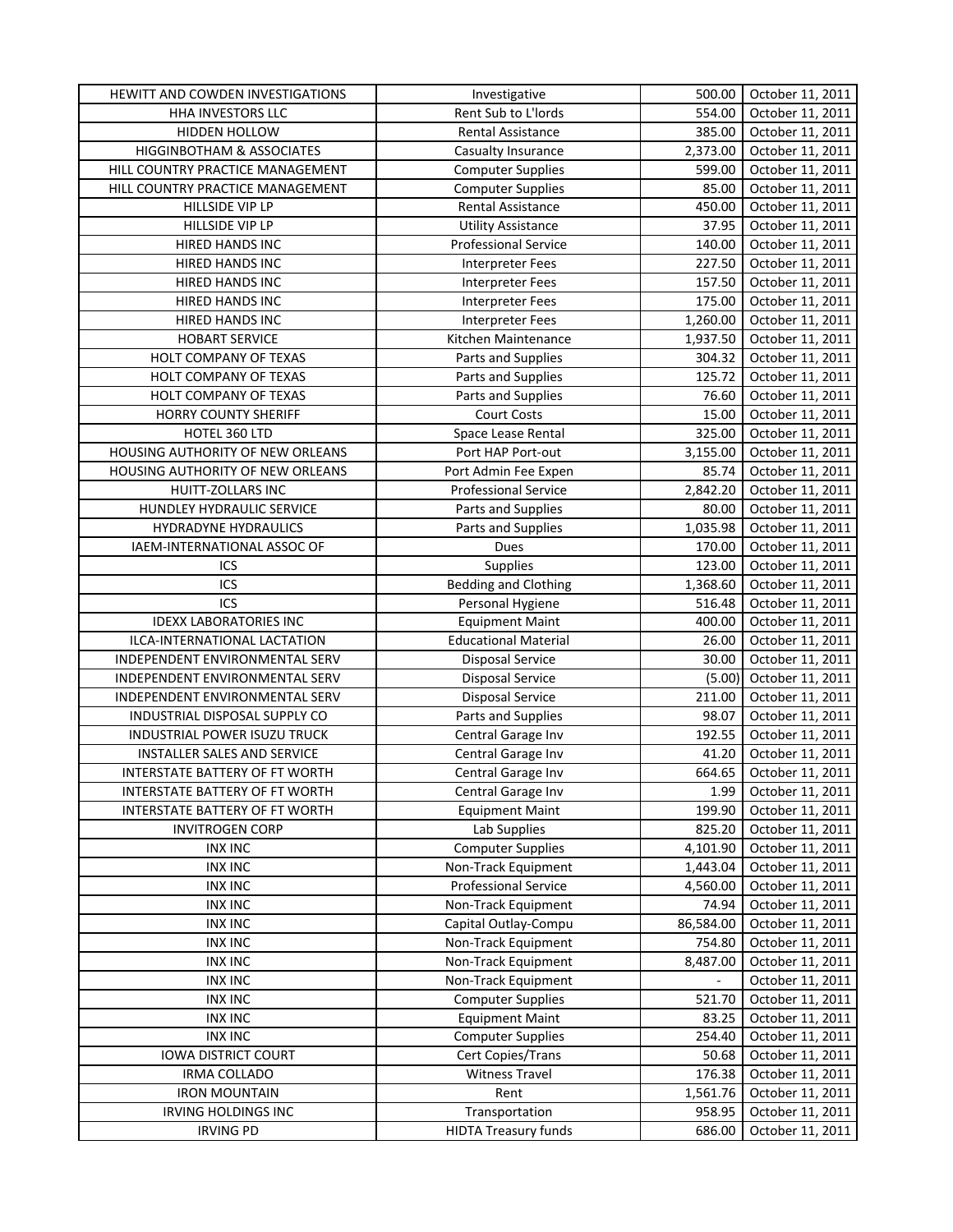| IRVING WEST BUILDING CO., INC | Rent Sub to L'Iords         | 698.00    | October 11, 2011 |
|-------------------------------|-----------------------------|-----------|------------------|
| IRVING WEST BUILDING CO., INC | Rent Sub to L'Iords         | 766.00    | October 11, 2011 |
| J A SEXAUER                   | <b>Building Maintenance</b> | 158.45    | October 11, 2011 |
| J A SEXAUER                   | <b>Building Maintenance</b> | 1,460.76  | October 11, 2011 |
| J A SEXAUER                   | <b>Building Maintenance</b> | 1,334.52  | October 11, 2011 |
| J ROLAND JETER PC             | <b>Counsel Fees-Courts</b>  | 500.00    | October 11, 2011 |
| <b>J STEVEN BUSH</b>          | Counsel Fees-Courts         | 490.00    | October 11, 2011 |
| <b>J STEVEN BUSH</b>          | <b>Counsel Fees-Courts</b>  | 2,440.00  | October 11, 2011 |
| <b>J STEVEN BUSH</b>          | <b>Counsel Fees-Courts</b>  | 150.00    | October 11, 2011 |
| J STEVEN BUSH                 | <b>Counsel Fees-Courts</b>  | 100.00    | October 11, 2011 |
| JACK G DUFFY, JR.             | <b>Counsel Fees-Courts</b>  | 250.00    | October 11, 2011 |
| JACK L HINES JR               | <b>Building Maintenance</b> | 162.00    | October 11, 2011 |
| <b>JACK P KUEHN</b>           | <b>Rental Assistance</b>    | 765.00    | October 11, 2011 |
| JACOBS ENGINEERING GROUP INC  | <b>Professional Service</b> | 21,364.88 | October 11, 2011 |
| JACOBS ENGINEERING GROUP INC  | <b>Professional Service</b> | 2,753.86  | October 11, 2011 |
| JACOBS ENGINEERING GROUP INC  | <b>Professional Service</b> | 89.20     | October 11, 2011 |
| JAMES D RENFORTH II           | <b>Counsel Fees-Courts</b>  | 400.00    | October 11, 2011 |
| JAMES D RENFORTH II           | <b>Counsel Fees-Courts</b>  | 400.00    | October 11, 2011 |
| <b>JAMES M HART</b>           | Rental Assistance           | 627.00    | October 11, 2011 |
| <b>JAMES MASEK</b>            | <b>Counsel Fees-Courts</b>  | 500.00    | October 11, 2011 |
| <b>JAMES MASEK</b>            | Counsel Fees-Juv            | 200.00    | October 11, 2011 |
| <b>JAMES MASEK</b>            | Counsel Fees - CPS          | 2,020.00  | October 11, 2011 |
| <b>JAMES MOORE</b>            | <b>Counsel Fees-Courts</b>  | 2,100.00  | October 11, 2011 |
| <b>JAMES WALL</b>             | Travel                      | 180.00    | October 11, 2011 |
| <b>JAMIE L TAYLOR</b>         | <b>Counsel Fees-Courts</b>  | 1,675.00  | October 11, 2011 |
| <b>JAMYE JONES</b>            | Clothing                    | 225.00    | October 11, 2011 |
| <b>JANA KAY BRAVO</b>         | Professional Service        | 3,235.32  | October 11, 2011 |
| <b>JANA KAY BRAVO</b>         | Reporter's Records          | 112.00    | October 11, 2011 |
| <b>JANA KAY BRAVO</b>         | Reporter's Records          | 384.00    | October 11, 2011 |
| <b>JANET MITCHELL</b>         | Clothing                    | 225.00    | October 11, 2011 |
| <b>JANPAK</b>                 | <b>Custodian Supplies</b>   | 431.25    | October 11, 2011 |
| <b>JANPAK</b>                 | <b>Custodian Supplies</b>   | 2,888.75  | October 11, 2011 |
| <b>JANPAK</b>                 | Parts and Supplies          | 393.20    | October 11, 2011 |
| <b>JASON WANG</b>             | Education                   | 66.92     | October 11, 2011 |
| <b>JEANETTE SLOAN</b>         | <b>Utility Allowance</b>    | 2,052.20  | October 11, 2011 |
| <b>JEANIE MORRIS</b>          | Professional Service        | 2,213.64  | October 11, 2011 |
| <b>JEANIE MORRIS</b>          | Reporter's Records          | 388.00    | October 11, 2011 |
| JEFF S HOOVER                 | <b>Counsel Fees-Courts</b>  | 200.00    | October 11, 2011 |
| JEFFERY DAVID BONCEK          | <b>Counsel Fees-Courts</b>  | 350.00    | October 11, 2011 |
| JEFFERY DAVID BONCEK          | <b>Counsel Fees-Courts</b>  | 800.00    | October 11, 2011 |
| JEFFREY S STEWART PC          | <b>Counsel Fees-Courts</b>  | 240.00    | October 11, 2011 |
| <b>JENNIE R DUKE</b>          | Counsel Fees - CPS          | 100.00    | October 11, 2011 |
| <b>JEROME POTTER</b>          | <b>Court Visitor</b>        | 120.00    | October 11, 2011 |
| <b>JERRY ROSS JR</b>          | Drug Seizures               | 759.00    | October 11, 2011 |
| <b>JERRY ROSS JR</b>          | Drug Seizure Int            | 0.30      | October 11, 2011 |
| JERRY W WOODLOCK              | Travel                      | 387.04    | October 11, 2011 |
| <b>JERRY WOOD</b>             | <b>Counsel Fees-Courts</b>  | 100.00    | October 11, 2011 |
| <b>JERRY WOOD</b>             | <b>Counsel Fees-Courts</b>  | 100.00    | October 11, 2011 |
| <b>JESUS NEVAREZ</b>          | <b>Counsel Fees-Courts</b>  | 700.00    | October 11, 2011 |
| <b>JESUS NEVAREZ</b>          | <b>Counsel Fees-Courts</b>  | 200.00    | October 11, 2011 |
| <b>JESUS NEVAREZ</b>          | Counsel Fees-Juv            | 300.00    | October 11, 2011 |
| <b>JESUS NEVAREZ</b>          | Counsel Fees - CPS          | 200.00    | October 11, 2011 |
| <b>JESUS NEVAREZ</b>          | Counsel Fees - CPS          | 150.00    | October 11, 2011 |
| <b>JIM CULBERTSON</b>         | Counsel Fees-Juv            | 200.00    | October 11, 2011 |
| JIMMIE LEE BELL               | Rent Sub to L'Iords         | 364.00    | October 11, 2011 |
| <b>JMP INTEREST LTD</b>       | Law Books                   | 258.00    | October 11, 2011 |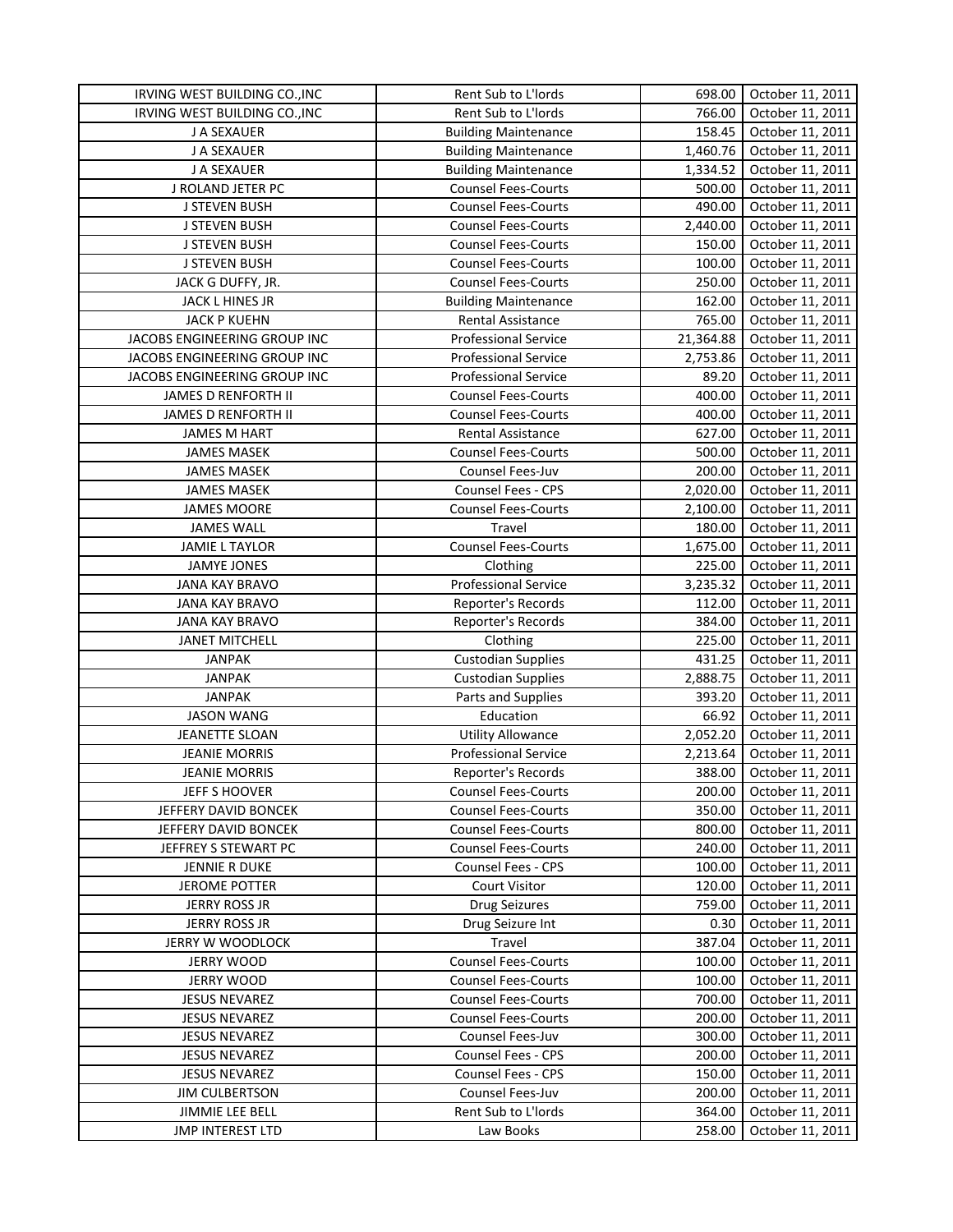| <b>JOE K MATTHEWS</b><br><b>Bonds</b><br>337.00<br>October 11, 2011<br><b>Counsel Fees-Courts</b><br>October 11, 2011<br><b>JOETTA KEENE</b><br>200.00<br><b>JOETTA KEENE</b><br><b>Counsel Fees-Courts</b><br>100.00<br>October 11, 2011<br><b>JOETTA KEENE</b><br><b>Counsel Fees-Courts</b><br>400.00<br>October 11, 2011<br><b>JOETTA KEENE</b><br><b>Counsel Fees-Courts</b><br>100.00<br>October 11, 2011<br>Counsel Fees-Courts<br>200.00<br><b>JOHN AVERY</b><br>October 11, 2011<br><b>JOHN BENOIST</b><br>Counsel Fees-Probate<br>2,200.00<br>October 11, 2011<br><b>Counsel Fees-Courts</b><br>400.00<br>October 11, 2011<br>JOHN CARL BEATTY<br><b>Counsel Fees-Courts</b><br>1,600.00<br>JOHN CARL BEATTY<br>October 11, 2011<br><b>Counsel Fees-Courts</b><br>JOHN CARL BEATTY<br>1,200.00<br>October 11, 2011<br><b>Counsel Fees-Courts</b><br>400.00<br>October 11, 2011<br>JOHN CARL BEATTY<br>JOHN CARL BEATTY<br><b>Counsel Fees-Courts</b><br>475.00<br>October 11, 2011<br><b>Counsel Fees-Courts</b><br>375.00<br>JOHN CARL BEATTY<br>October 11, 2011<br>JOHN CARL BEATTY<br><b>Counsel Fees-Courts</b><br>200.00<br>October 11, 2011<br>JOHN CARL BEATTY<br><b>Counsel Fees-Courts</b><br>137.50<br>October 11, 2011<br>Counsel Fees-Juv<br>JOHN CARL BEATTY<br>200.00<br>October 11, 2011<br><b>JOHN ECK</b><br><b>Counsel Fees-Courts</b><br>4,160.00<br>October 11, 2011<br><b>JOHN ECK</b><br>Counsel Fees - CPS<br>250.00<br>October 11, 2011<br><b>Counsel Fees-Courts</b><br>500.00<br>JOHN HARDING<br>October 11, 2011<br>JOHN W STICKELS<br><b>Counsel Fees-Courts</b><br>500.00<br>October 11, 2011<br>JOHN W STICKELS<br><b>Counsel Fees-Courts</b><br>100.00<br>October 11, 2011<br>JOHN W STICKELS<br><b>Counsel Fees-Courts</b><br>200.00<br>October 11, 2011<br>JOHN W STICKELS<br>Cnsl Fees-Crim Appls<br>1,280.00<br>October 11, 2011<br>JOHNSON & JOHNSON<br><b>Counsel Fees-Courts</b><br>October 11, 2011<br>1,505.00<br>783.00<br>October 11, 2011<br><b>JOHNSON &amp; JOHNSON</b><br><b>Counsel Fees-Courts</b><br>JOHNSON & JOHNSON<br><b>Counsel Fees-Courts</b><br>1,475.00<br>October 11, 2011<br>October 11, 2011<br><b>JOHNSON &amp; JOHNSON</b><br>Litigation Expense<br>160.00<br><b>Counsel Fees-Courts</b><br>225.00<br>October 11, 2011<br><b>JONATHAN SIMPSON</b><br>Travel<br>October 11, 2011<br><b>JOSH BOYD</b><br>180.00<br><b>JOVITA ANAYA</b><br>Rent Sub to L'Iords<br>374.00<br>October 11, 2011<br>JPMCC 2005 LDP2 EMERALD CREST DR LL<br>342.00<br>Rental Assistance<br>October 11, 2011<br>JPMCC 2005 LDP2 EMERALD CREST DR LL<br>28.69<br>October 11, 2011<br><b>Utility Assistance</b><br>JPMORGAN CHASE BANK NA<br>11.86<br>October 11, 2011<br><b>Supplies</b><br>56.26<br>JPMORGAN CHASE BANK NA<br><b>Medical Supplies</b><br>October 11, 2011<br>JPMORGAN CHASE BANK NA<br>2,564.39<br>Clothing<br>October 11, 2011<br>JPMORGAN CHASE BANK NA<br>249.41<br>October 11, 2011<br><b>Meeting Expenses</b><br>125.35<br>October 11, 2011<br>JQH-SAN MARCUS DEVELOPMENT LLC<br>Travel<br>125.35<br>JQH-SAN MARCUS DEVELOPMENT LLC<br>Travel<br>October 11, 2011<br>90.00<br>October 11, 2011<br><b>JUANITA M DUNLAP</b><br><b>Interpreter Fees</b><br><b>JUANITA M DUNLAP</b><br>60.00<br>October 11, 2011<br><b>Interpreter Fees</b><br>63.00<br>October 11, 2011<br><b>JUANITA M DUNLAP</b><br><b>Interpreter Fees</b><br><b>JUANITA M DUNLAP</b><br>Interpreter Fees<br>120.00<br>October 11, 2011<br>125.00<br>October 11, 2011<br><b>JUANITA M DUNLAP</b><br>Interpreter Fees<br>395.43<br><b>JUDGE PHILLIP VICK</b><br>Travel<br>October 11, 2011<br>Counsel Fees - CPS<br>October 11, 2011<br>JUDITH VAN HOOF<br>100.00<br>492.00<br>Julie H Martin<br>Travel<br>October 11, 2011<br>Counsel Fees-Juv<br>JULIE JACOBSON<br>100.00<br>October 11, 2011<br>Counsel Fees - CPS<br>October 11, 2011<br>JULIE JACOBSON<br>200.00<br><b>Professional Service</b><br><b>JULIE R BOOTH</b><br>340.56<br>October 11, 2011<br><b>Professional Service</b><br>170.28<br>October 11, 2011<br><b>JULIE R BOOTH</b><br><b>Professional Service</b><br><b>JULIE R BOOTH</b><br>1,702.80<br>October 11, 2011<br>HAP Reimb Port-in<br>October 11, 2011<br>JUNIPER GG FORT WORTH LLC<br>1,907.00<br><b>Utility Assistance</b><br>439.81<br>October 11, 2011<br><b>JUST ENERGY TEXAS I CORP</b><br><b>Utility Allowance</b><br>JUST ENERGY TEXAS I CORP<br>72.00<br>October 11, 2011 | <b>JODI RICHARD</b> | Clothing        | 347.73 | October 11, 2011 |
|--------------------------------------------------------------------------------------------------------------------------------------------------------------------------------------------------------------------------------------------------------------------------------------------------------------------------------------------------------------------------------------------------------------------------------------------------------------------------------------------------------------------------------------------------------------------------------------------------------------------------------------------------------------------------------------------------------------------------------------------------------------------------------------------------------------------------------------------------------------------------------------------------------------------------------------------------------------------------------------------------------------------------------------------------------------------------------------------------------------------------------------------------------------------------------------------------------------------------------------------------------------------------------------------------------------------------------------------------------------------------------------------------------------------------------------------------------------------------------------------------------------------------------------------------------------------------------------------------------------------------------------------------------------------------------------------------------------------------------------------------------------------------------------------------------------------------------------------------------------------------------------------------------------------------------------------------------------------------------------------------------------------------------------------------------------------------------------------------------------------------------------------------------------------------------------------------------------------------------------------------------------------------------------------------------------------------------------------------------------------------------------------------------------------------------------------------------------------------------------------------------------------------------------------------------------------------------------------------------------------------------------------------------------------------------------------------------------------------------------------------------------------------------------------------------------------------------------------------------------------------------------------------------------------------------------------------------------------------------------------------------------------------------------------------------------------------------------------------------------------------------------------------------------------------------------------------------------------------------------------------------------------------------------------------------------------------------------------------------------------------------------------------------------------------------------------------------------------------------------------------------------------------------------------------------------------------------------------------------------------------------------------------------------------------------------------------------------------------------------------------------------------------------------------------------------------------------------------------------------------------------------------------------------------------------------------------------------------------------------------------------------------------------------------------------------------------------------------------------------------------------------------------------------------------------------------------------------------------------------------------------------------------------------------------------------------------------------------------------------------------------------------------------------------------------------------------|---------------------|-----------------|--------|------------------|
|                                                                                                                                                                                                                                                                                                                                                                                                                                                                                                                                                                                                                                                                                                                                                                                                                                                                                                                                                                                                                                                                                                                                                                                                                                                                                                                                                                                                                                                                                                                                                                                                                                                                                                                                                                                                                                                                                                                                                                                                                                                                                                                                                                                                                                                                                                                                                                                                                                                                                                                                                                                                                                                                                                                                                                                                                                                                                                                                                                                                                                                                                                                                                                                                                                                                                                                                                                                                                                                                                                                                                                                                                                                                                                                                                                                                                                                                                                                                                                                                                                                                                                                                                                                                                                                                                                                                                                                                                                                  |                     |                 |        |                  |
|                                                                                                                                                                                                                                                                                                                                                                                                                                                                                                                                                                                                                                                                                                                                                                                                                                                                                                                                                                                                                                                                                                                                                                                                                                                                                                                                                                                                                                                                                                                                                                                                                                                                                                                                                                                                                                                                                                                                                                                                                                                                                                                                                                                                                                                                                                                                                                                                                                                                                                                                                                                                                                                                                                                                                                                                                                                                                                                                                                                                                                                                                                                                                                                                                                                                                                                                                                                                                                                                                                                                                                                                                                                                                                                                                                                                                                                                                                                                                                                                                                                                                                                                                                                                                                                                                                                                                                                                                                                  |                     |                 |        |                  |
|                                                                                                                                                                                                                                                                                                                                                                                                                                                                                                                                                                                                                                                                                                                                                                                                                                                                                                                                                                                                                                                                                                                                                                                                                                                                                                                                                                                                                                                                                                                                                                                                                                                                                                                                                                                                                                                                                                                                                                                                                                                                                                                                                                                                                                                                                                                                                                                                                                                                                                                                                                                                                                                                                                                                                                                                                                                                                                                                                                                                                                                                                                                                                                                                                                                                                                                                                                                                                                                                                                                                                                                                                                                                                                                                                                                                                                                                                                                                                                                                                                                                                                                                                                                                                                                                                                                                                                                                                                                  |                     |                 |        |                  |
|                                                                                                                                                                                                                                                                                                                                                                                                                                                                                                                                                                                                                                                                                                                                                                                                                                                                                                                                                                                                                                                                                                                                                                                                                                                                                                                                                                                                                                                                                                                                                                                                                                                                                                                                                                                                                                                                                                                                                                                                                                                                                                                                                                                                                                                                                                                                                                                                                                                                                                                                                                                                                                                                                                                                                                                                                                                                                                                                                                                                                                                                                                                                                                                                                                                                                                                                                                                                                                                                                                                                                                                                                                                                                                                                                                                                                                                                                                                                                                                                                                                                                                                                                                                                                                                                                                                                                                                                                                                  |                     |                 |        |                  |
|                                                                                                                                                                                                                                                                                                                                                                                                                                                                                                                                                                                                                                                                                                                                                                                                                                                                                                                                                                                                                                                                                                                                                                                                                                                                                                                                                                                                                                                                                                                                                                                                                                                                                                                                                                                                                                                                                                                                                                                                                                                                                                                                                                                                                                                                                                                                                                                                                                                                                                                                                                                                                                                                                                                                                                                                                                                                                                                                                                                                                                                                                                                                                                                                                                                                                                                                                                                                                                                                                                                                                                                                                                                                                                                                                                                                                                                                                                                                                                                                                                                                                                                                                                                                                                                                                                                                                                                                                                                  |                     |                 |        |                  |
|                                                                                                                                                                                                                                                                                                                                                                                                                                                                                                                                                                                                                                                                                                                                                                                                                                                                                                                                                                                                                                                                                                                                                                                                                                                                                                                                                                                                                                                                                                                                                                                                                                                                                                                                                                                                                                                                                                                                                                                                                                                                                                                                                                                                                                                                                                                                                                                                                                                                                                                                                                                                                                                                                                                                                                                                                                                                                                                                                                                                                                                                                                                                                                                                                                                                                                                                                                                                                                                                                                                                                                                                                                                                                                                                                                                                                                                                                                                                                                                                                                                                                                                                                                                                                                                                                                                                                                                                                                                  |                     |                 |        |                  |
|                                                                                                                                                                                                                                                                                                                                                                                                                                                                                                                                                                                                                                                                                                                                                                                                                                                                                                                                                                                                                                                                                                                                                                                                                                                                                                                                                                                                                                                                                                                                                                                                                                                                                                                                                                                                                                                                                                                                                                                                                                                                                                                                                                                                                                                                                                                                                                                                                                                                                                                                                                                                                                                                                                                                                                                                                                                                                                                                                                                                                                                                                                                                                                                                                                                                                                                                                                                                                                                                                                                                                                                                                                                                                                                                                                                                                                                                                                                                                                                                                                                                                                                                                                                                                                                                                                                                                                                                                                                  |                     |                 |        |                  |
|                                                                                                                                                                                                                                                                                                                                                                                                                                                                                                                                                                                                                                                                                                                                                                                                                                                                                                                                                                                                                                                                                                                                                                                                                                                                                                                                                                                                                                                                                                                                                                                                                                                                                                                                                                                                                                                                                                                                                                                                                                                                                                                                                                                                                                                                                                                                                                                                                                                                                                                                                                                                                                                                                                                                                                                                                                                                                                                                                                                                                                                                                                                                                                                                                                                                                                                                                                                                                                                                                                                                                                                                                                                                                                                                                                                                                                                                                                                                                                                                                                                                                                                                                                                                                                                                                                                                                                                                                                                  |                     |                 |        |                  |
|                                                                                                                                                                                                                                                                                                                                                                                                                                                                                                                                                                                                                                                                                                                                                                                                                                                                                                                                                                                                                                                                                                                                                                                                                                                                                                                                                                                                                                                                                                                                                                                                                                                                                                                                                                                                                                                                                                                                                                                                                                                                                                                                                                                                                                                                                                                                                                                                                                                                                                                                                                                                                                                                                                                                                                                                                                                                                                                                                                                                                                                                                                                                                                                                                                                                                                                                                                                                                                                                                                                                                                                                                                                                                                                                                                                                                                                                                                                                                                                                                                                                                                                                                                                                                                                                                                                                                                                                                                                  |                     |                 |        |                  |
|                                                                                                                                                                                                                                                                                                                                                                                                                                                                                                                                                                                                                                                                                                                                                                                                                                                                                                                                                                                                                                                                                                                                                                                                                                                                                                                                                                                                                                                                                                                                                                                                                                                                                                                                                                                                                                                                                                                                                                                                                                                                                                                                                                                                                                                                                                                                                                                                                                                                                                                                                                                                                                                                                                                                                                                                                                                                                                                                                                                                                                                                                                                                                                                                                                                                                                                                                                                                                                                                                                                                                                                                                                                                                                                                                                                                                                                                                                                                                                                                                                                                                                                                                                                                                                                                                                                                                                                                                                                  |                     |                 |        |                  |
|                                                                                                                                                                                                                                                                                                                                                                                                                                                                                                                                                                                                                                                                                                                                                                                                                                                                                                                                                                                                                                                                                                                                                                                                                                                                                                                                                                                                                                                                                                                                                                                                                                                                                                                                                                                                                                                                                                                                                                                                                                                                                                                                                                                                                                                                                                                                                                                                                                                                                                                                                                                                                                                                                                                                                                                                                                                                                                                                                                                                                                                                                                                                                                                                                                                                                                                                                                                                                                                                                                                                                                                                                                                                                                                                                                                                                                                                                                                                                                                                                                                                                                                                                                                                                                                                                                                                                                                                                                                  |                     |                 |        |                  |
|                                                                                                                                                                                                                                                                                                                                                                                                                                                                                                                                                                                                                                                                                                                                                                                                                                                                                                                                                                                                                                                                                                                                                                                                                                                                                                                                                                                                                                                                                                                                                                                                                                                                                                                                                                                                                                                                                                                                                                                                                                                                                                                                                                                                                                                                                                                                                                                                                                                                                                                                                                                                                                                                                                                                                                                                                                                                                                                                                                                                                                                                                                                                                                                                                                                                                                                                                                                                                                                                                                                                                                                                                                                                                                                                                                                                                                                                                                                                                                                                                                                                                                                                                                                                                                                                                                                                                                                                                                                  |                     |                 |        |                  |
|                                                                                                                                                                                                                                                                                                                                                                                                                                                                                                                                                                                                                                                                                                                                                                                                                                                                                                                                                                                                                                                                                                                                                                                                                                                                                                                                                                                                                                                                                                                                                                                                                                                                                                                                                                                                                                                                                                                                                                                                                                                                                                                                                                                                                                                                                                                                                                                                                                                                                                                                                                                                                                                                                                                                                                                                                                                                                                                                                                                                                                                                                                                                                                                                                                                                                                                                                                                                                                                                                                                                                                                                                                                                                                                                                                                                                                                                                                                                                                                                                                                                                                                                                                                                                                                                                                                                                                                                                                                  |                     |                 |        |                  |
|                                                                                                                                                                                                                                                                                                                                                                                                                                                                                                                                                                                                                                                                                                                                                                                                                                                                                                                                                                                                                                                                                                                                                                                                                                                                                                                                                                                                                                                                                                                                                                                                                                                                                                                                                                                                                                                                                                                                                                                                                                                                                                                                                                                                                                                                                                                                                                                                                                                                                                                                                                                                                                                                                                                                                                                                                                                                                                                                                                                                                                                                                                                                                                                                                                                                                                                                                                                                                                                                                                                                                                                                                                                                                                                                                                                                                                                                                                                                                                                                                                                                                                                                                                                                                                                                                                                                                                                                                                                  |                     |                 |        |                  |
|                                                                                                                                                                                                                                                                                                                                                                                                                                                                                                                                                                                                                                                                                                                                                                                                                                                                                                                                                                                                                                                                                                                                                                                                                                                                                                                                                                                                                                                                                                                                                                                                                                                                                                                                                                                                                                                                                                                                                                                                                                                                                                                                                                                                                                                                                                                                                                                                                                                                                                                                                                                                                                                                                                                                                                                                                                                                                                                                                                                                                                                                                                                                                                                                                                                                                                                                                                                                                                                                                                                                                                                                                                                                                                                                                                                                                                                                                                                                                                                                                                                                                                                                                                                                                                                                                                                                                                                                                                                  |                     |                 |        |                  |
|                                                                                                                                                                                                                                                                                                                                                                                                                                                                                                                                                                                                                                                                                                                                                                                                                                                                                                                                                                                                                                                                                                                                                                                                                                                                                                                                                                                                                                                                                                                                                                                                                                                                                                                                                                                                                                                                                                                                                                                                                                                                                                                                                                                                                                                                                                                                                                                                                                                                                                                                                                                                                                                                                                                                                                                                                                                                                                                                                                                                                                                                                                                                                                                                                                                                                                                                                                                                                                                                                                                                                                                                                                                                                                                                                                                                                                                                                                                                                                                                                                                                                                                                                                                                                                                                                                                                                                                                                                                  |                     |                 |        |                  |
|                                                                                                                                                                                                                                                                                                                                                                                                                                                                                                                                                                                                                                                                                                                                                                                                                                                                                                                                                                                                                                                                                                                                                                                                                                                                                                                                                                                                                                                                                                                                                                                                                                                                                                                                                                                                                                                                                                                                                                                                                                                                                                                                                                                                                                                                                                                                                                                                                                                                                                                                                                                                                                                                                                                                                                                                                                                                                                                                                                                                                                                                                                                                                                                                                                                                                                                                                                                                                                                                                                                                                                                                                                                                                                                                                                                                                                                                                                                                                                                                                                                                                                                                                                                                                                                                                                                                                                                                                                                  |                     |                 |        |                  |
|                                                                                                                                                                                                                                                                                                                                                                                                                                                                                                                                                                                                                                                                                                                                                                                                                                                                                                                                                                                                                                                                                                                                                                                                                                                                                                                                                                                                                                                                                                                                                                                                                                                                                                                                                                                                                                                                                                                                                                                                                                                                                                                                                                                                                                                                                                                                                                                                                                                                                                                                                                                                                                                                                                                                                                                                                                                                                                                                                                                                                                                                                                                                                                                                                                                                                                                                                                                                                                                                                                                                                                                                                                                                                                                                                                                                                                                                                                                                                                                                                                                                                                                                                                                                                                                                                                                                                                                                                                                  |                     |                 |        |                  |
|                                                                                                                                                                                                                                                                                                                                                                                                                                                                                                                                                                                                                                                                                                                                                                                                                                                                                                                                                                                                                                                                                                                                                                                                                                                                                                                                                                                                                                                                                                                                                                                                                                                                                                                                                                                                                                                                                                                                                                                                                                                                                                                                                                                                                                                                                                                                                                                                                                                                                                                                                                                                                                                                                                                                                                                                                                                                                                                                                                                                                                                                                                                                                                                                                                                                                                                                                                                                                                                                                                                                                                                                                                                                                                                                                                                                                                                                                                                                                                                                                                                                                                                                                                                                                                                                                                                                                                                                                                                  |                     |                 |        |                  |
|                                                                                                                                                                                                                                                                                                                                                                                                                                                                                                                                                                                                                                                                                                                                                                                                                                                                                                                                                                                                                                                                                                                                                                                                                                                                                                                                                                                                                                                                                                                                                                                                                                                                                                                                                                                                                                                                                                                                                                                                                                                                                                                                                                                                                                                                                                                                                                                                                                                                                                                                                                                                                                                                                                                                                                                                                                                                                                                                                                                                                                                                                                                                                                                                                                                                                                                                                                                                                                                                                                                                                                                                                                                                                                                                                                                                                                                                                                                                                                                                                                                                                                                                                                                                                                                                                                                                                                                                                                                  |                     |                 |        |                  |
|                                                                                                                                                                                                                                                                                                                                                                                                                                                                                                                                                                                                                                                                                                                                                                                                                                                                                                                                                                                                                                                                                                                                                                                                                                                                                                                                                                                                                                                                                                                                                                                                                                                                                                                                                                                                                                                                                                                                                                                                                                                                                                                                                                                                                                                                                                                                                                                                                                                                                                                                                                                                                                                                                                                                                                                                                                                                                                                                                                                                                                                                                                                                                                                                                                                                                                                                                                                                                                                                                                                                                                                                                                                                                                                                                                                                                                                                                                                                                                                                                                                                                                                                                                                                                                                                                                                                                                                                                                                  |                     |                 |        |                  |
|                                                                                                                                                                                                                                                                                                                                                                                                                                                                                                                                                                                                                                                                                                                                                                                                                                                                                                                                                                                                                                                                                                                                                                                                                                                                                                                                                                                                                                                                                                                                                                                                                                                                                                                                                                                                                                                                                                                                                                                                                                                                                                                                                                                                                                                                                                                                                                                                                                                                                                                                                                                                                                                                                                                                                                                                                                                                                                                                                                                                                                                                                                                                                                                                                                                                                                                                                                                                                                                                                                                                                                                                                                                                                                                                                                                                                                                                                                                                                                                                                                                                                                                                                                                                                                                                                                                                                                                                                                                  |                     |                 |        |                  |
|                                                                                                                                                                                                                                                                                                                                                                                                                                                                                                                                                                                                                                                                                                                                                                                                                                                                                                                                                                                                                                                                                                                                                                                                                                                                                                                                                                                                                                                                                                                                                                                                                                                                                                                                                                                                                                                                                                                                                                                                                                                                                                                                                                                                                                                                                                                                                                                                                                                                                                                                                                                                                                                                                                                                                                                                                                                                                                                                                                                                                                                                                                                                                                                                                                                                                                                                                                                                                                                                                                                                                                                                                                                                                                                                                                                                                                                                                                                                                                                                                                                                                                                                                                                                                                                                                                                                                                                                                                                  |                     |                 |        |                  |
|                                                                                                                                                                                                                                                                                                                                                                                                                                                                                                                                                                                                                                                                                                                                                                                                                                                                                                                                                                                                                                                                                                                                                                                                                                                                                                                                                                                                                                                                                                                                                                                                                                                                                                                                                                                                                                                                                                                                                                                                                                                                                                                                                                                                                                                                                                                                                                                                                                                                                                                                                                                                                                                                                                                                                                                                                                                                                                                                                                                                                                                                                                                                                                                                                                                                                                                                                                                                                                                                                                                                                                                                                                                                                                                                                                                                                                                                                                                                                                                                                                                                                                                                                                                                                                                                                                                                                                                                                                                  |                     |                 |        |                  |
|                                                                                                                                                                                                                                                                                                                                                                                                                                                                                                                                                                                                                                                                                                                                                                                                                                                                                                                                                                                                                                                                                                                                                                                                                                                                                                                                                                                                                                                                                                                                                                                                                                                                                                                                                                                                                                                                                                                                                                                                                                                                                                                                                                                                                                                                                                                                                                                                                                                                                                                                                                                                                                                                                                                                                                                                                                                                                                                                                                                                                                                                                                                                                                                                                                                                                                                                                                                                                                                                                                                                                                                                                                                                                                                                                                                                                                                                                                                                                                                                                                                                                                                                                                                                                                                                                                                                                                                                                                                  |                     |                 |        |                  |
|                                                                                                                                                                                                                                                                                                                                                                                                                                                                                                                                                                                                                                                                                                                                                                                                                                                                                                                                                                                                                                                                                                                                                                                                                                                                                                                                                                                                                                                                                                                                                                                                                                                                                                                                                                                                                                                                                                                                                                                                                                                                                                                                                                                                                                                                                                                                                                                                                                                                                                                                                                                                                                                                                                                                                                                                                                                                                                                                                                                                                                                                                                                                                                                                                                                                                                                                                                                                                                                                                                                                                                                                                                                                                                                                                                                                                                                                                                                                                                                                                                                                                                                                                                                                                                                                                                                                                                                                                                                  |                     |                 |        |                  |
|                                                                                                                                                                                                                                                                                                                                                                                                                                                                                                                                                                                                                                                                                                                                                                                                                                                                                                                                                                                                                                                                                                                                                                                                                                                                                                                                                                                                                                                                                                                                                                                                                                                                                                                                                                                                                                                                                                                                                                                                                                                                                                                                                                                                                                                                                                                                                                                                                                                                                                                                                                                                                                                                                                                                                                                                                                                                                                                                                                                                                                                                                                                                                                                                                                                                                                                                                                                                                                                                                                                                                                                                                                                                                                                                                                                                                                                                                                                                                                                                                                                                                                                                                                                                                                                                                                                                                                                                                                                  |                     |                 |        |                  |
|                                                                                                                                                                                                                                                                                                                                                                                                                                                                                                                                                                                                                                                                                                                                                                                                                                                                                                                                                                                                                                                                                                                                                                                                                                                                                                                                                                                                                                                                                                                                                                                                                                                                                                                                                                                                                                                                                                                                                                                                                                                                                                                                                                                                                                                                                                                                                                                                                                                                                                                                                                                                                                                                                                                                                                                                                                                                                                                                                                                                                                                                                                                                                                                                                                                                                                                                                                                                                                                                                                                                                                                                                                                                                                                                                                                                                                                                                                                                                                                                                                                                                                                                                                                                                                                                                                                                                                                                                                                  |                     |                 |        |                  |
|                                                                                                                                                                                                                                                                                                                                                                                                                                                                                                                                                                                                                                                                                                                                                                                                                                                                                                                                                                                                                                                                                                                                                                                                                                                                                                                                                                                                                                                                                                                                                                                                                                                                                                                                                                                                                                                                                                                                                                                                                                                                                                                                                                                                                                                                                                                                                                                                                                                                                                                                                                                                                                                                                                                                                                                                                                                                                                                                                                                                                                                                                                                                                                                                                                                                                                                                                                                                                                                                                                                                                                                                                                                                                                                                                                                                                                                                                                                                                                                                                                                                                                                                                                                                                                                                                                                                                                                                                                                  |                     |                 |        |                  |
|                                                                                                                                                                                                                                                                                                                                                                                                                                                                                                                                                                                                                                                                                                                                                                                                                                                                                                                                                                                                                                                                                                                                                                                                                                                                                                                                                                                                                                                                                                                                                                                                                                                                                                                                                                                                                                                                                                                                                                                                                                                                                                                                                                                                                                                                                                                                                                                                                                                                                                                                                                                                                                                                                                                                                                                                                                                                                                                                                                                                                                                                                                                                                                                                                                                                                                                                                                                                                                                                                                                                                                                                                                                                                                                                                                                                                                                                                                                                                                                                                                                                                                                                                                                                                                                                                                                                                                                                                                                  |                     |                 |        |                  |
|                                                                                                                                                                                                                                                                                                                                                                                                                                                                                                                                                                                                                                                                                                                                                                                                                                                                                                                                                                                                                                                                                                                                                                                                                                                                                                                                                                                                                                                                                                                                                                                                                                                                                                                                                                                                                                                                                                                                                                                                                                                                                                                                                                                                                                                                                                                                                                                                                                                                                                                                                                                                                                                                                                                                                                                                                                                                                                                                                                                                                                                                                                                                                                                                                                                                                                                                                                                                                                                                                                                                                                                                                                                                                                                                                                                                                                                                                                                                                                                                                                                                                                                                                                                                                                                                                                                                                                                                                                                  |                     |                 |        |                  |
|                                                                                                                                                                                                                                                                                                                                                                                                                                                                                                                                                                                                                                                                                                                                                                                                                                                                                                                                                                                                                                                                                                                                                                                                                                                                                                                                                                                                                                                                                                                                                                                                                                                                                                                                                                                                                                                                                                                                                                                                                                                                                                                                                                                                                                                                                                                                                                                                                                                                                                                                                                                                                                                                                                                                                                                                                                                                                                                                                                                                                                                                                                                                                                                                                                                                                                                                                                                                                                                                                                                                                                                                                                                                                                                                                                                                                                                                                                                                                                                                                                                                                                                                                                                                                                                                                                                                                                                                                                                  |                     |                 |        |                  |
|                                                                                                                                                                                                                                                                                                                                                                                                                                                                                                                                                                                                                                                                                                                                                                                                                                                                                                                                                                                                                                                                                                                                                                                                                                                                                                                                                                                                                                                                                                                                                                                                                                                                                                                                                                                                                                                                                                                                                                                                                                                                                                                                                                                                                                                                                                                                                                                                                                                                                                                                                                                                                                                                                                                                                                                                                                                                                                                                                                                                                                                                                                                                                                                                                                                                                                                                                                                                                                                                                                                                                                                                                                                                                                                                                                                                                                                                                                                                                                                                                                                                                                                                                                                                                                                                                                                                                                                                                                                  |                     |                 |        |                  |
|                                                                                                                                                                                                                                                                                                                                                                                                                                                                                                                                                                                                                                                                                                                                                                                                                                                                                                                                                                                                                                                                                                                                                                                                                                                                                                                                                                                                                                                                                                                                                                                                                                                                                                                                                                                                                                                                                                                                                                                                                                                                                                                                                                                                                                                                                                                                                                                                                                                                                                                                                                                                                                                                                                                                                                                                                                                                                                                                                                                                                                                                                                                                                                                                                                                                                                                                                                                                                                                                                                                                                                                                                                                                                                                                                                                                                                                                                                                                                                                                                                                                                                                                                                                                                                                                                                                                                                                                                                                  |                     |                 |        |                  |
|                                                                                                                                                                                                                                                                                                                                                                                                                                                                                                                                                                                                                                                                                                                                                                                                                                                                                                                                                                                                                                                                                                                                                                                                                                                                                                                                                                                                                                                                                                                                                                                                                                                                                                                                                                                                                                                                                                                                                                                                                                                                                                                                                                                                                                                                                                                                                                                                                                                                                                                                                                                                                                                                                                                                                                                                                                                                                                                                                                                                                                                                                                                                                                                                                                                                                                                                                                                                                                                                                                                                                                                                                                                                                                                                                                                                                                                                                                                                                                                                                                                                                                                                                                                                                                                                                                                                                                                                                                                  |                     |                 |        |                  |
|                                                                                                                                                                                                                                                                                                                                                                                                                                                                                                                                                                                                                                                                                                                                                                                                                                                                                                                                                                                                                                                                                                                                                                                                                                                                                                                                                                                                                                                                                                                                                                                                                                                                                                                                                                                                                                                                                                                                                                                                                                                                                                                                                                                                                                                                                                                                                                                                                                                                                                                                                                                                                                                                                                                                                                                                                                                                                                                                                                                                                                                                                                                                                                                                                                                                                                                                                                                                                                                                                                                                                                                                                                                                                                                                                                                                                                                                                                                                                                                                                                                                                                                                                                                                                                                                                                                                                                                                                                                  |                     |                 |        |                  |
|                                                                                                                                                                                                                                                                                                                                                                                                                                                                                                                                                                                                                                                                                                                                                                                                                                                                                                                                                                                                                                                                                                                                                                                                                                                                                                                                                                                                                                                                                                                                                                                                                                                                                                                                                                                                                                                                                                                                                                                                                                                                                                                                                                                                                                                                                                                                                                                                                                                                                                                                                                                                                                                                                                                                                                                                                                                                                                                                                                                                                                                                                                                                                                                                                                                                                                                                                                                                                                                                                                                                                                                                                                                                                                                                                                                                                                                                                                                                                                                                                                                                                                                                                                                                                                                                                                                                                                                                                                                  |                     |                 |        |                  |
|                                                                                                                                                                                                                                                                                                                                                                                                                                                                                                                                                                                                                                                                                                                                                                                                                                                                                                                                                                                                                                                                                                                                                                                                                                                                                                                                                                                                                                                                                                                                                                                                                                                                                                                                                                                                                                                                                                                                                                                                                                                                                                                                                                                                                                                                                                                                                                                                                                                                                                                                                                                                                                                                                                                                                                                                                                                                                                                                                                                                                                                                                                                                                                                                                                                                                                                                                                                                                                                                                                                                                                                                                                                                                                                                                                                                                                                                                                                                                                                                                                                                                                                                                                                                                                                                                                                                                                                                                                                  |                     |                 |        |                  |
|                                                                                                                                                                                                                                                                                                                                                                                                                                                                                                                                                                                                                                                                                                                                                                                                                                                                                                                                                                                                                                                                                                                                                                                                                                                                                                                                                                                                                                                                                                                                                                                                                                                                                                                                                                                                                                                                                                                                                                                                                                                                                                                                                                                                                                                                                                                                                                                                                                                                                                                                                                                                                                                                                                                                                                                                                                                                                                                                                                                                                                                                                                                                                                                                                                                                                                                                                                                                                                                                                                                                                                                                                                                                                                                                                                                                                                                                                                                                                                                                                                                                                                                                                                                                                                                                                                                                                                                                                                                  |                     |                 |        |                  |
|                                                                                                                                                                                                                                                                                                                                                                                                                                                                                                                                                                                                                                                                                                                                                                                                                                                                                                                                                                                                                                                                                                                                                                                                                                                                                                                                                                                                                                                                                                                                                                                                                                                                                                                                                                                                                                                                                                                                                                                                                                                                                                                                                                                                                                                                                                                                                                                                                                                                                                                                                                                                                                                                                                                                                                                                                                                                                                                                                                                                                                                                                                                                                                                                                                                                                                                                                                                                                                                                                                                                                                                                                                                                                                                                                                                                                                                                                                                                                                                                                                                                                                                                                                                                                                                                                                                                                                                                                                                  |                     |                 |        |                  |
|                                                                                                                                                                                                                                                                                                                                                                                                                                                                                                                                                                                                                                                                                                                                                                                                                                                                                                                                                                                                                                                                                                                                                                                                                                                                                                                                                                                                                                                                                                                                                                                                                                                                                                                                                                                                                                                                                                                                                                                                                                                                                                                                                                                                                                                                                                                                                                                                                                                                                                                                                                                                                                                                                                                                                                                                                                                                                                                                                                                                                                                                                                                                                                                                                                                                                                                                                                                                                                                                                                                                                                                                                                                                                                                                                                                                                                                                                                                                                                                                                                                                                                                                                                                                                                                                                                                                                                                                                                                  |                     |                 |        |                  |
|                                                                                                                                                                                                                                                                                                                                                                                                                                                                                                                                                                                                                                                                                                                                                                                                                                                                                                                                                                                                                                                                                                                                                                                                                                                                                                                                                                                                                                                                                                                                                                                                                                                                                                                                                                                                                                                                                                                                                                                                                                                                                                                                                                                                                                                                                                                                                                                                                                                                                                                                                                                                                                                                                                                                                                                                                                                                                                                                                                                                                                                                                                                                                                                                                                                                                                                                                                                                                                                                                                                                                                                                                                                                                                                                                                                                                                                                                                                                                                                                                                                                                                                                                                                                                                                                                                                                                                                                                                                  |                     |                 |        |                  |
|                                                                                                                                                                                                                                                                                                                                                                                                                                                                                                                                                                                                                                                                                                                                                                                                                                                                                                                                                                                                                                                                                                                                                                                                                                                                                                                                                                                                                                                                                                                                                                                                                                                                                                                                                                                                                                                                                                                                                                                                                                                                                                                                                                                                                                                                                                                                                                                                                                                                                                                                                                                                                                                                                                                                                                                                                                                                                                                                                                                                                                                                                                                                                                                                                                                                                                                                                                                                                                                                                                                                                                                                                                                                                                                                                                                                                                                                                                                                                                                                                                                                                                                                                                                                                                                                                                                                                                                                                                                  |                     |                 |        |                  |
|                                                                                                                                                                                                                                                                                                                                                                                                                                                                                                                                                                                                                                                                                                                                                                                                                                                                                                                                                                                                                                                                                                                                                                                                                                                                                                                                                                                                                                                                                                                                                                                                                                                                                                                                                                                                                                                                                                                                                                                                                                                                                                                                                                                                                                                                                                                                                                                                                                                                                                                                                                                                                                                                                                                                                                                                                                                                                                                                                                                                                                                                                                                                                                                                                                                                                                                                                                                                                                                                                                                                                                                                                                                                                                                                                                                                                                                                                                                                                                                                                                                                                                                                                                                                                                                                                                                                                                                                                                                  |                     |                 |        |                  |
|                                                                                                                                                                                                                                                                                                                                                                                                                                                                                                                                                                                                                                                                                                                                                                                                                                                                                                                                                                                                                                                                                                                                                                                                                                                                                                                                                                                                                                                                                                                                                                                                                                                                                                                                                                                                                                                                                                                                                                                                                                                                                                                                                                                                                                                                                                                                                                                                                                                                                                                                                                                                                                                                                                                                                                                                                                                                                                                                                                                                                                                                                                                                                                                                                                                                                                                                                                                                                                                                                                                                                                                                                                                                                                                                                                                                                                                                                                                                                                                                                                                                                                                                                                                                                                                                                                                                                                                                                                                  |                     |                 |        |                  |
|                                                                                                                                                                                                                                                                                                                                                                                                                                                                                                                                                                                                                                                                                                                                                                                                                                                                                                                                                                                                                                                                                                                                                                                                                                                                                                                                                                                                                                                                                                                                                                                                                                                                                                                                                                                                                                                                                                                                                                                                                                                                                                                                                                                                                                                                                                                                                                                                                                                                                                                                                                                                                                                                                                                                                                                                                                                                                                                                                                                                                                                                                                                                                                                                                                                                                                                                                                                                                                                                                                                                                                                                                                                                                                                                                                                                                                                                                                                                                                                                                                                                                                                                                                                                                                                                                                                                                                                                                                                  |                     |                 |        |                  |
|                                                                                                                                                                                                                                                                                                                                                                                                                                                                                                                                                                                                                                                                                                                                                                                                                                                                                                                                                                                                                                                                                                                                                                                                                                                                                                                                                                                                                                                                                                                                                                                                                                                                                                                                                                                                                                                                                                                                                                                                                                                                                                                                                                                                                                                                                                                                                                                                                                                                                                                                                                                                                                                                                                                                                                                                                                                                                                                                                                                                                                                                                                                                                                                                                                                                                                                                                                                                                                                                                                                                                                                                                                                                                                                                                                                                                                                                                                                                                                                                                                                                                                                                                                                                                                                                                                                                                                                                                                                  |                     |                 |        |                  |
|                                                                                                                                                                                                                                                                                                                                                                                                                                                                                                                                                                                                                                                                                                                                                                                                                                                                                                                                                                                                                                                                                                                                                                                                                                                                                                                                                                                                                                                                                                                                                                                                                                                                                                                                                                                                                                                                                                                                                                                                                                                                                                                                                                                                                                                                                                                                                                                                                                                                                                                                                                                                                                                                                                                                                                                                                                                                                                                                                                                                                                                                                                                                                                                                                                                                                                                                                                                                                                                                                                                                                                                                                                                                                                                                                                                                                                                                                                                                                                                                                                                                                                                                                                                                                                                                                                                                                                                                                                                  |                     |                 |        |                  |
|                                                                                                                                                                                                                                                                                                                                                                                                                                                                                                                                                                                                                                                                                                                                                                                                                                                                                                                                                                                                                                                                                                                                                                                                                                                                                                                                                                                                                                                                                                                                                                                                                                                                                                                                                                                                                                                                                                                                                                                                                                                                                                                                                                                                                                                                                                                                                                                                                                                                                                                                                                                                                                                                                                                                                                                                                                                                                                                                                                                                                                                                                                                                                                                                                                                                                                                                                                                                                                                                                                                                                                                                                                                                                                                                                                                                                                                                                                                                                                                                                                                                                                                                                                                                                                                                                                                                                                                                                                                  |                     |                 |        |                  |
|                                                                                                                                                                                                                                                                                                                                                                                                                                                                                                                                                                                                                                                                                                                                                                                                                                                                                                                                                                                                                                                                                                                                                                                                                                                                                                                                                                                                                                                                                                                                                                                                                                                                                                                                                                                                                                                                                                                                                                                                                                                                                                                                                                                                                                                                                                                                                                                                                                                                                                                                                                                                                                                                                                                                                                                                                                                                                                                                                                                                                                                                                                                                                                                                                                                                                                                                                                                                                                                                                                                                                                                                                                                                                                                                                                                                                                                                                                                                                                                                                                                                                                                                                                                                                                                                                                                                                                                                                                                  |                     |                 |        |                  |
|                                                                                                                                                                                                                                                                                                                                                                                                                                                                                                                                                                                                                                                                                                                                                                                                                                                                                                                                                                                                                                                                                                                                                                                                                                                                                                                                                                                                                                                                                                                                                                                                                                                                                                                                                                                                                                                                                                                                                                                                                                                                                                                                                                                                                                                                                                                                                                                                                                                                                                                                                                                                                                                                                                                                                                                                                                                                                                                                                                                                                                                                                                                                                                                                                                                                                                                                                                                                                                                                                                                                                                                                                                                                                                                                                                                                                                                                                                                                                                                                                                                                                                                                                                                                                                                                                                                                                                                                                                                  |                     |                 |        |                  |
|                                                                                                                                                                                                                                                                                                                                                                                                                                                                                                                                                                                                                                                                                                                                                                                                                                                                                                                                                                                                                                                                                                                                                                                                                                                                                                                                                                                                                                                                                                                                                                                                                                                                                                                                                                                                                                                                                                                                                                                                                                                                                                                                                                                                                                                                                                                                                                                                                                                                                                                                                                                                                                                                                                                                                                                                                                                                                                                                                                                                                                                                                                                                                                                                                                                                                                                                                                                                                                                                                                                                                                                                                                                                                                                                                                                                                                                                                                                                                                                                                                                                                                                                                                                                                                                                                                                                                                                                                                                  |                     |                 |        |                  |
|                                                                                                                                                                                                                                                                                                                                                                                                                                                                                                                                                                                                                                                                                                                                                                                                                                                                                                                                                                                                                                                                                                                                                                                                                                                                                                                                                                                                                                                                                                                                                                                                                                                                                                                                                                                                                                                                                                                                                                                                                                                                                                                                                                                                                                                                                                                                                                                                                                                                                                                                                                                                                                                                                                                                                                                                                                                                                                                                                                                                                                                                                                                                                                                                                                                                                                                                                                                                                                                                                                                                                                                                                                                                                                                                                                                                                                                                                                                                                                                                                                                                                                                                                                                                                                                                                                                                                                                                                                                  |                     |                 |        |                  |
|                                                                                                                                                                                                                                                                                                                                                                                                                                                                                                                                                                                                                                                                                                                                                                                                                                                                                                                                                                                                                                                                                                                                                                                                                                                                                                                                                                                                                                                                                                                                                                                                                                                                                                                                                                                                                                                                                                                                                                                                                                                                                                                                                                                                                                                                                                                                                                                                                                                                                                                                                                                                                                                                                                                                                                                                                                                                                                                                                                                                                                                                                                                                                                                                                                                                                                                                                                                                                                                                                                                                                                                                                                                                                                                                                                                                                                                                                                                                                                                                                                                                                                                                                                                                                                                                                                                                                                                                                                                  |                     |                 |        |                  |
|                                                                                                                                                                                                                                                                                                                                                                                                                                                                                                                                                                                                                                                                                                                                                                                                                                                                                                                                                                                                                                                                                                                                                                                                                                                                                                                                                                                                                                                                                                                                                                                                                                                                                                                                                                                                                                                                                                                                                                                                                                                                                                                                                                                                                                                                                                                                                                                                                                                                                                                                                                                                                                                                                                                                                                                                                                                                                                                                                                                                                                                                                                                                                                                                                                                                                                                                                                                                                                                                                                                                                                                                                                                                                                                                                                                                                                                                                                                                                                                                                                                                                                                                                                                                                                                                                                                                                                                                                                                  | KAPPA MAP GROUP LLC | <b>Supplies</b> | 35.04  | October 11, 2011 |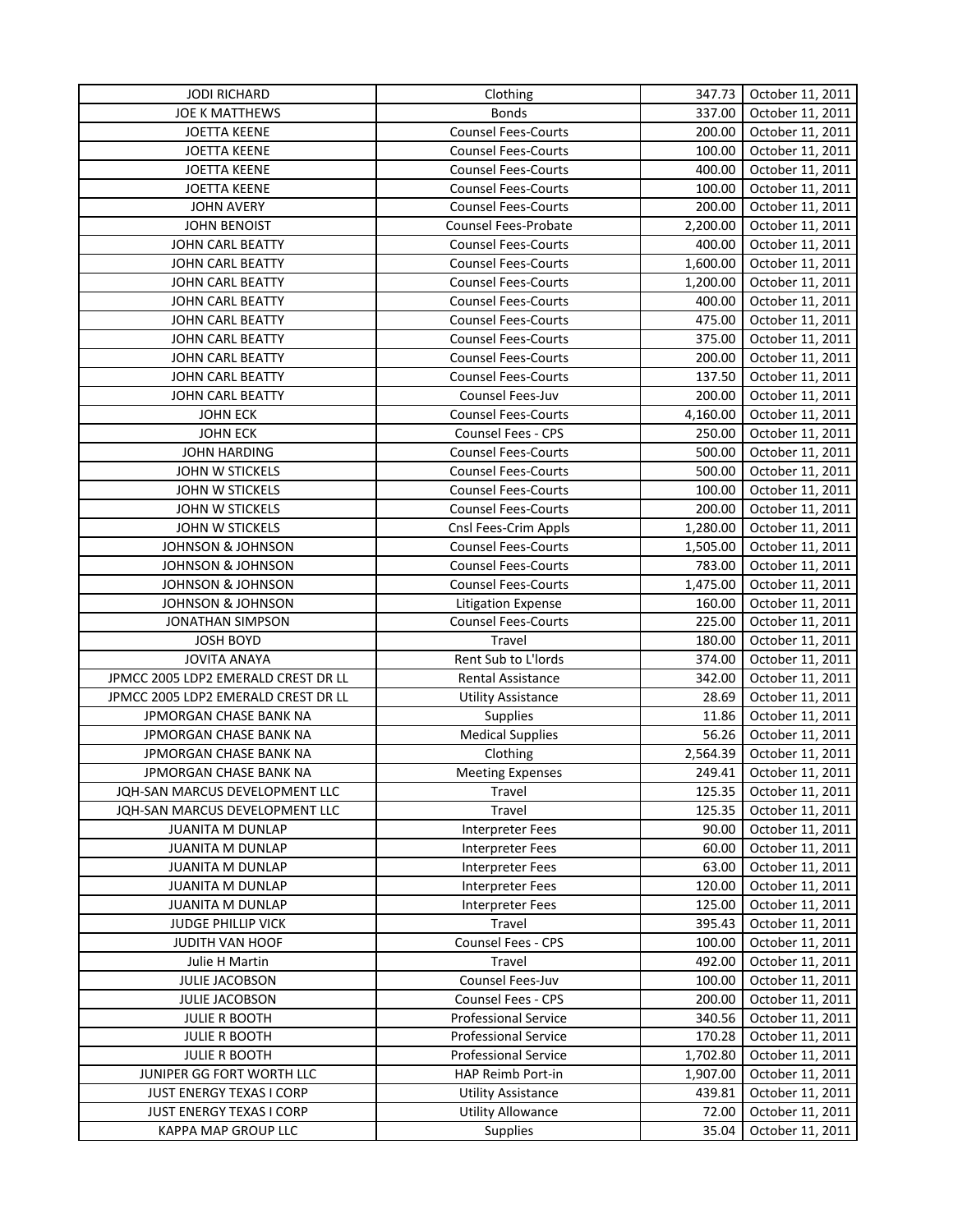| <b>Counsel Fees-Courts</b><br><b>KARA CARRERAS</b><br>800.00<br>October 11, 2011<br><b>Counsel Fees-Courts</b><br>625.00<br>October 11, 2011<br><b>KARA CARRERAS</b><br><b>KARA CARRERAS</b><br><b>Counsel Fees-Courts</b><br>200.00<br>October 11, 2011<br><b>KAREN BORGHESI SMITH</b><br>Reporter's Records<br>248.00<br>October 11, 2011<br>72.00<br><b>KAREN BORGHESI SMITH</b><br>Reporter's Records<br>October 11, 2011<br>302.00<br><b>KAREN FONVILLE</b><br><b>Court Visitor</b><br>October 11, 2011<br><b>Counsel Fees-Courts</b><br><b>KARMEN JOHNSON</b><br>1,070.00<br>October 11, 2011<br><b>Counsel Fees - CPS</b><br>350.00<br>October 11, 2011<br><b>KARMEN JOHNSON</b><br>Counsel Fees - CPS<br>200.00<br><b>KARMEN JOHNSON</b><br>October 11, 2011<br>Clothing<br>81.89<br><b>KATHERINE MCCOY</b><br>October 11, 2011<br><b>Counsel Fees-Courts</b><br>300.00<br>October 11, 2011<br>KATHERYN HAYWOOD<br>Counsel Fees-Juv<br>KATHLEEN JEANNE MEGONIGAL<br>200.00<br>October 11, 2011<br><b>Counsel Fees - CPS</b><br>2,680.00<br>October 11, 2011<br>KATHLEEN JEANNE MEGONIGAL<br><b>KATHRYN CRAVEN</b><br>Counsel Fees - CPS<br>100.00<br>October 11, 2011<br>Cnsl Fees-Fam Drg Ct<br><b>KATHRYN CRAVEN</b><br>150.00<br>October 11, 2011<br>KATHY A LOWTHORP<br><b>Counsel Fees-Courts</b><br>2,050.00<br>October 11, 2011<br>Safety/Tact Supplies<br>259.00<br>October 11, 2011<br><b>KAWA INC</b><br>KEARNEY/WYNN ATTORNEYS AT LAW<br><b>Counsel Fees-Courts</b><br>1,900.00<br>October 11, 2011<br>KEITH BROWN AND<br>Clothing<br>225.00<br>October 11, 2011<br><b>KEITH MCKAY</b><br><b>Counsel Fees-Courts</b><br>1,200.00<br>October 11, 2011<br><b>Counsel Fees-Courts</b><br><b>KEITH MCKAY</b><br>300.00<br>October 11, 2011<br>KELLER OUTDOOR POWER INC<br>53.00<br>October 11, 2011<br>Landscaping Expense<br><b>Professional Service</b><br>2,822.50<br>October 11, 2011<br>KELLY R GOODNESS PHD<br>Psych Exam/Testimony<br>October 11, 2011<br>KELLY R GOODNESS PHD<br>1,500.00<br>688.00<br>October 11, 2011<br>KELLY R GOODNESS PHD<br>Psych Exam/Testimony<br>Psych Exam/Testimony<br>450.00<br>October 11, 2011<br>KELLY R GOODNESS PHD<br>450.00<br>October 11, 2011<br>KELLY R GOODNESS PHD<br>Psych Exam/Testimony<br>Counsel Fees - CPS<br>100.00<br>October 11, 2011<br><b>KELLYE SWANDA</b><br>Reporter's Records<br>256.00<br>October 11, 2011<br><b>KELVIN JOHNSON</b><br>300.00<br><b>KENNETH CUTRER</b><br><b>Counsel Fees-Courts</b><br>October 11, 2011<br>500.00<br><b>KENNETH CUTRER</b><br><b>Counsel Fees-Courts</b><br>October 11, 2011<br>700.00<br><b>KENNETH CUTRER</b><br><b>Counsel Fees-Courts</b><br>October 11, 2011<br>100.00<br><b>KENNETH CUTRER</b><br><b>Counsel Fees-Courts</b><br>October 11, 2011<br>400.00<br><b>KENNETH R GORDON PC</b><br><b>Counsel Fees-Courts</b><br>October 11, 2011<br><b>KENNETH R GORDON PC</b><br>3,140.00<br><b>Counsel Fees-Courts</b><br>October 11, 2011<br><b>KENNETH R GORDON PC</b><br>200.00<br>October 11, 2011<br><b>Counsel Fees-Courts</b><br><b>Counsel Fees-Courts</b><br>175.00<br>October 11, 2011<br><b>KENNETH R GORDON PC</b><br>1,250.00<br>KENNETH W MULLEN<br><b>Counsel Fees-Courts</b><br>October 11, 2011<br>KENTRON HEALTH CARE INC<br><b>Medical Supplies</b><br>100.00<br>October 11, 2011<br><b>Medical Supplies</b><br>395.28<br>KENTRON HEALTH CARE INC<br>October 11, 2011<br><b>Medical Supplies</b><br>KENTRON HEALTH CARE INC<br>197.64<br>October 11, 2011<br><b>Counsel Fees-Courts</b><br>October 11, 2011<br><b>KERRY OWENS</b><br>200.00<br>Counsel Fees - CPS<br>October 11, 2011<br><b>KERRY OWENS</b><br>200.00<br><b>KERRY OWENS</b><br>Counsel Fees - CPS<br>1,525.00<br>October 11, 2011<br><b>Counsel Fees-Probate</b><br>October 11, 2011<br><b>KERRY OWENS</b><br>832.50<br><b>Counsel Fees-Courts</b><br>October 11, 2011<br><b>KERRY YANEZ</b><br>2,100.00<br>Counsel Fees-Courts<br>200.00<br><b>KERRY YANEZ</b><br>October 11, 2011<br>Counsel Fees-Juv<br>October 11, 2011<br><b>KERRY YANEZ</b><br>200.00<br>Cnsl Fees-Juv Det&Tr<br>October 11, 2011<br><b>KERRY YANEZ</b><br>100.00<br>Rent Sub to L'Iords<br><b>KHANH LE</b><br>90.00<br>October 11, 2011<br>October 11, 2011<br>KILPATRICK INSURANCE AGNCY<br><b>Bonds</b><br>71.00<br><b>Counsel Fees-Courts</b><br><b>KIM HAMILTON</b><br>350.00<br>October 11, 2011<br><b>KIM HAMILTON</b><br><b>Counsel Fees-Courts</b><br>750.00<br>October 11, 2011<br><b>Counsel Fees-Courts</b><br><b>KIM HAMILTON</b><br>700.00<br>October 11, 2011<br><b>Counsel Fees-Courts</b><br>KIMBERLEY CAMPBELL<br>300.00<br>October 11, 2011 | KAPPA MAP GROUP LLC | Supplies | 68.31 | October 11, 2011 |
|--------------------------------------------------------------------------------------------------------------------------------------------------------------------------------------------------------------------------------------------------------------------------------------------------------------------------------------------------------------------------------------------------------------------------------------------------------------------------------------------------------------------------------------------------------------------------------------------------------------------------------------------------------------------------------------------------------------------------------------------------------------------------------------------------------------------------------------------------------------------------------------------------------------------------------------------------------------------------------------------------------------------------------------------------------------------------------------------------------------------------------------------------------------------------------------------------------------------------------------------------------------------------------------------------------------------------------------------------------------------------------------------------------------------------------------------------------------------------------------------------------------------------------------------------------------------------------------------------------------------------------------------------------------------------------------------------------------------------------------------------------------------------------------------------------------------------------------------------------------------------------------------------------------------------------------------------------------------------------------------------------------------------------------------------------------------------------------------------------------------------------------------------------------------------------------------------------------------------------------------------------------------------------------------------------------------------------------------------------------------------------------------------------------------------------------------------------------------------------------------------------------------------------------------------------------------------------------------------------------------------------------------------------------------------------------------------------------------------------------------------------------------------------------------------------------------------------------------------------------------------------------------------------------------------------------------------------------------------------------------------------------------------------------------------------------------------------------------------------------------------------------------------------------------------------------------------------------------------------------------------------------------------------------------------------------------------------------------------------------------------------------------------------------------------------------------------------------------------------------------------------------------------------------------------------------------------------------------------------------------------------------------------------------------------------------------------------------------------------------------------------------------------------------------------------------------------------------------------------------------------------------------------------------------------------------------------------------------------------------------------------------------------------------------------------------------------------------------------------------------------------------------------------------------------------------------------------------------------------------------------------------------------------------------------------------------------------------------------------------------------------------------------------------------------------------------------------------------------------------------------------------------------------------------------------------------------------------------------------------------------------------------|---------------------|----------|-------|------------------|
|                                                                                                                                                                                                                                                                                                                                                                                                                                                                                                                                                                                                                                                                                                                                                                                                                                                                                                                                                                                                                                                                                                                                                                                                                                                                                                                                                                                                                                                                                                                                                                                                                                                                                                                                                                                                                                                                                                                                                                                                                                                                                                                                                                                                                                                                                                                                                                                                                                                                                                                                                                                                                                                                                                                                                                                                                                                                                                                                                                                                                                                                                                                                                                                                                                                                                                                                                                                                                                                                                                                                                                                                                                                                                                                                                                                                                                                                                                                                                                                                                                                                                                                                                                                                                                                                                                                                                                                                                                                                                                                                                                                                                                            |                     |          |       |                  |
|                                                                                                                                                                                                                                                                                                                                                                                                                                                                                                                                                                                                                                                                                                                                                                                                                                                                                                                                                                                                                                                                                                                                                                                                                                                                                                                                                                                                                                                                                                                                                                                                                                                                                                                                                                                                                                                                                                                                                                                                                                                                                                                                                                                                                                                                                                                                                                                                                                                                                                                                                                                                                                                                                                                                                                                                                                                                                                                                                                                                                                                                                                                                                                                                                                                                                                                                                                                                                                                                                                                                                                                                                                                                                                                                                                                                                                                                                                                                                                                                                                                                                                                                                                                                                                                                                                                                                                                                                                                                                                                                                                                                                                            |                     |          |       |                  |
|                                                                                                                                                                                                                                                                                                                                                                                                                                                                                                                                                                                                                                                                                                                                                                                                                                                                                                                                                                                                                                                                                                                                                                                                                                                                                                                                                                                                                                                                                                                                                                                                                                                                                                                                                                                                                                                                                                                                                                                                                                                                                                                                                                                                                                                                                                                                                                                                                                                                                                                                                                                                                                                                                                                                                                                                                                                                                                                                                                                                                                                                                                                                                                                                                                                                                                                                                                                                                                                                                                                                                                                                                                                                                                                                                                                                                                                                                                                                                                                                                                                                                                                                                                                                                                                                                                                                                                                                                                                                                                                                                                                                                                            |                     |          |       |                  |
|                                                                                                                                                                                                                                                                                                                                                                                                                                                                                                                                                                                                                                                                                                                                                                                                                                                                                                                                                                                                                                                                                                                                                                                                                                                                                                                                                                                                                                                                                                                                                                                                                                                                                                                                                                                                                                                                                                                                                                                                                                                                                                                                                                                                                                                                                                                                                                                                                                                                                                                                                                                                                                                                                                                                                                                                                                                                                                                                                                                                                                                                                                                                                                                                                                                                                                                                                                                                                                                                                                                                                                                                                                                                                                                                                                                                                                                                                                                                                                                                                                                                                                                                                                                                                                                                                                                                                                                                                                                                                                                                                                                                                                            |                     |          |       |                  |
|                                                                                                                                                                                                                                                                                                                                                                                                                                                                                                                                                                                                                                                                                                                                                                                                                                                                                                                                                                                                                                                                                                                                                                                                                                                                                                                                                                                                                                                                                                                                                                                                                                                                                                                                                                                                                                                                                                                                                                                                                                                                                                                                                                                                                                                                                                                                                                                                                                                                                                                                                                                                                                                                                                                                                                                                                                                                                                                                                                                                                                                                                                                                                                                                                                                                                                                                                                                                                                                                                                                                                                                                                                                                                                                                                                                                                                                                                                                                                                                                                                                                                                                                                                                                                                                                                                                                                                                                                                                                                                                                                                                                                                            |                     |          |       |                  |
|                                                                                                                                                                                                                                                                                                                                                                                                                                                                                                                                                                                                                                                                                                                                                                                                                                                                                                                                                                                                                                                                                                                                                                                                                                                                                                                                                                                                                                                                                                                                                                                                                                                                                                                                                                                                                                                                                                                                                                                                                                                                                                                                                                                                                                                                                                                                                                                                                                                                                                                                                                                                                                                                                                                                                                                                                                                                                                                                                                                                                                                                                                                                                                                                                                                                                                                                                                                                                                                                                                                                                                                                                                                                                                                                                                                                                                                                                                                                                                                                                                                                                                                                                                                                                                                                                                                                                                                                                                                                                                                                                                                                                                            |                     |          |       |                  |
|                                                                                                                                                                                                                                                                                                                                                                                                                                                                                                                                                                                                                                                                                                                                                                                                                                                                                                                                                                                                                                                                                                                                                                                                                                                                                                                                                                                                                                                                                                                                                                                                                                                                                                                                                                                                                                                                                                                                                                                                                                                                                                                                                                                                                                                                                                                                                                                                                                                                                                                                                                                                                                                                                                                                                                                                                                                                                                                                                                                                                                                                                                                                                                                                                                                                                                                                                                                                                                                                                                                                                                                                                                                                                                                                                                                                                                                                                                                                                                                                                                                                                                                                                                                                                                                                                                                                                                                                                                                                                                                                                                                                                                            |                     |          |       |                  |
|                                                                                                                                                                                                                                                                                                                                                                                                                                                                                                                                                                                                                                                                                                                                                                                                                                                                                                                                                                                                                                                                                                                                                                                                                                                                                                                                                                                                                                                                                                                                                                                                                                                                                                                                                                                                                                                                                                                                                                                                                                                                                                                                                                                                                                                                                                                                                                                                                                                                                                                                                                                                                                                                                                                                                                                                                                                                                                                                                                                                                                                                                                                                                                                                                                                                                                                                                                                                                                                                                                                                                                                                                                                                                                                                                                                                                                                                                                                                                                                                                                                                                                                                                                                                                                                                                                                                                                                                                                                                                                                                                                                                                                            |                     |          |       |                  |
|                                                                                                                                                                                                                                                                                                                                                                                                                                                                                                                                                                                                                                                                                                                                                                                                                                                                                                                                                                                                                                                                                                                                                                                                                                                                                                                                                                                                                                                                                                                                                                                                                                                                                                                                                                                                                                                                                                                                                                                                                                                                                                                                                                                                                                                                                                                                                                                                                                                                                                                                                                                                                                                                                                                                                                                                                                                                                                                                                                                                                                                                                                                                                                                                                                                                                                                                                                                                                                                                                                                                                                                                                                                                                                                                                                                                                                                                                                                                                                                                                                                                                                                                                                                                                                                                                                                                                                                                                                                                                                                                                                                                                                            |                     |          |       |                  |
|                                                                                                                                                                                                                                                                                                                                                                                                                                                                                                                                                                                                                                                                                                                                                                                                                                                                                                                                                                                                                                                                                                                                                                                                                                                                                                                                                                                                                                                                                                                                                                                                                                                                                                                                                                                                                                                                                                                                                                                                                                                                                                                                                                                                                                                                                                                                                                                                                                                                                                                                                                                                                                                                                                                                                                                                                                                                                                                                                                                                                                                                                                                                                                                                                                                                                                                                                                                                                                                                                                                                                                                                                                                                                                                                                                                                                                                                                                                                                                                                                                                                                                                                                                                                                                                                                                                                                                                                                                                                                                                                                                                                                                            |                     |          |       |                  |
|                                                                                                                                                                                                                                                                                                                                                                                                                                                                                                                                                                                                                                                                                                                                                                                                                                                                                                                                                                                                                                                                                                                                                                                                                                                                                                                                                                                                                                                                                                                                                                                                                                                                                                                                                                                                                                                                                                                                                                                                                                                                                                                                                                                                                                                                                                                                                                                                                                                                                                                                                                                                                                                                                                                                                                                                                                                                                                                                                                                                                                                                                                                                                                                                                                                                                                                                                                                                                                                                                                                                                                                                                                                                                                                                                                                                                                                                                                                                                                                                                                                                                                                                                                                                                                                                                                                                                                                                                                                                                                                                                                                                                                            |                     |          |       |                  |
|                                                                                                                                                                                                                                                                                                                                                                                                                                                                                                                                                                                                                                                                                                                                                                                                                                                                                                                                                                                                                                                                                                                                                                                                                                                                                                                                                                                                                                                                                                                                                                                                                                                                                                                                                                                                                                                                                                                                                                                                                                                                                                                                                                                                                                                                                                                                                                                                                                                                                                                                                                                                                                                                                                                                                                                                                                                                                                                                                                                                                                                                                                                                                                                                                                                                                                                                                                                                                                                                                                                                                                                                                                                                                                                                                                                                                                                                                                                                                                                                                                                                                                                                                                                                                                                                                                                                                                                                                                                                                                                                                                                                                                            |                     |          |       |                  |
|                                                                                                                                                                                                                                                                                                                                                                                                                                                                                                                                                                                                                                                                                                                                                                                                                                                                                                                                                                                                                                                                                                                                                                                                                                                                                                                                                                                                                                                                                                                                                                                                                                                                                                                                                                                                                                                                                                                                                                                                                                                                                                                                                                                                                                                                                                                                                                                                                                                                                                                                                                                                                                                                                                                                                                                                                                                                                                                                                                                                                                                                                                                                                                                                                                                                                                                                                                                                                                                                                                                                                                                                                                                                                                                                                                                                                                                                                                                                                                                                                                                                                                                                                                                                                                                                                                                                                                                                                                                                                                                                                                                                                                            |                     |          |       |                  |
|                                                                                                                                                                                                                                                                                                                                                                                                                                                                                                                                                                                                                                                                                                                                                                                                                                                                                                                                                                                                                                                                                                                                                                                                                                                                                                                                                                                                                                                                                                                                                                                                                                                                                                                                                                                                                                                                                                                                                                                                                                                                                                                                                                                                                                                                                                                                                                                                                                                                                                                                                                                                                                                                                                                                                                                                                                                                                                                                                                                                                                                                                                                                                                                                                                                                                                                                                                                                                                                                                                                                                                                                                                                                                                                                                                                                                                                                                                                                                                                                                                                                                                                                                                                                                                                                                                                                                                                                                                                                                                                                                                                                                                            |                     |          |       |                  |
|                                                                                                                                                                                                                                                                                                                                                                                                                                                                                                                                                                                                                                                                                                                                                                                                                                                                                                                                                                                                                                                                                                                                                                                                                                                                                                                                                                                                                                                                                                                                                                                                                                                                                                                                                                                                                                                                                                                                                                                                                                                                                                                                                                                                                                                                                                                                                                                                                                                                                                                                                                                                                                                                                                                                                                                                                                                                                                                                                                                                                                                                                                                                                                                                                                                                                                                                                                                                                                                                                                                                                                                                                                                                                                                                                                                                                                                                                                                                                                                                                                                                                                                                                                                                                                                                                                                                                                                                                                                                                                                                                                                                                                            |                     |          |       |                  |
|                                                                                                                                                                                                                                                                                                                                                                                                                                                                                                                                                                                                                                                                                                                                                                                                                                                                                                                                                                                                                                                                                                                                                                                                                                                                                                                                                                                                                                                                                                                                                                                                                                                                                                                                                                                                                                                                                                                                                                                                                                                                                                                                                                                                                                                                                                                                                                                                                                                                                                                                                                                                                                                                                                                                                                                                                                                                                                                                                                                                                                                                                                                                                                                                                                                                                                                                                                                                                                                                                                                                                                                                                                                                                                                                                                                                                                                                                                                                                                                                                                                                                                                                                                                                                                                                                                                                                                                                                                                                                                                                                                                                                                            |                     |          |       |                  |
|                                                                                                                                                                                                                                                                                                                                                                                                                                                                                                                                                                                                                                                                                                                                                                                                                                                                                                                                                                                                                                                                                                                                                                                                                                                                                                                                                                                                                                                                                                                                                                                                                                                                                                                                                                                                                                                                                                                                                                                                                                                                                                                                                                                                                                                                                                                                                                                                                                                                                                                                                                                                                                                                                                                                                                                                                                                                                                                                                                                                                                                                                                                                                                                                                                                                                                                                                                                                                                                                                                                                                                                                                                                                                                                                                                                                                                                                                                                                                                                                                                                                                                                                                                                                                                                                                                                                                                                                                                                                                                                                                                                                                                            |                     |          |       |                  |
|                                                                                                                                                                                                                                                                                                                                                                                                                                                                                                                                                                                                                                                                                                                                                                                                                                                                                                                                                                                                                                                                                                                                                                                                                                                                                                                                                                                                                                                                                                                                                                                                                                                                                                                                                                                                                                                                                                                                                                                                                                                                                                                                                                                                                                                                                                                                                                                                                                                                                                                                                                                                                                                                                                                                                                                                                                                                                                                                                                                                                                                                                                                                                                                                                                                                                                                                                                                                                                                                                                                                                                                                                                                                                                                                                                                                                                                                                                                                                                                                                                                                                                                                                                                                                                                                                                                                                                                                                                                                                                                                                                                                                                            |                     |          |       |                  |
|                                                                                                                                                                                                                                                                                                                                                                                                                                                                                                                                                                                                                                                                                                                                                                                                                                                                                                                                                                                                                                                                                                                                                                                                                                                                                                                                                                                                                                                                                                                                                                                                                                                                                                                                                                                                                                                                                                                                                                                                                                                                                                                                                                                                                                                                                                                                                                                                                                                                                                                                                                                                                                                                                                                                                                                                                                                                                                                                                                                                                                                                                                                                                                                                                                                                                                                                                                                                                                                                                                                                                                                                                                                                                                                                                                                                                                                                                                                                                                                                                                                                                                                                                                                                                                                                                                                                                                                                                                                                                                                                                                                                                                            |                     |          |       |                  |
|                                                                                                                                                                                                                                                                                                                                                                                                                                                                                                                                                                                                                                                                                                                                                                                                                                                                                                                                                                                                                                                                                                                                                                                                                                                                                                                                                                                                                                                                                                                                                                                                                                                                                                                                                                                                                                                                                                                                                                                                                                                                                                                                                                                                                                                                                                                                                                                                                                                                                                                                                                                                                                                                                                                                                                                                                                                                                                                                                                                                                                                                                                                                                                                                                                                                                                                                                                                                                                                                                                                                                                                                                                                                                                                                                                                                                                                                                                                                                                                                                                                                                                                                                                                                                                                                                                                                                                                                                                                                                                                                                                                                                                            |                     |          |       |                  |
|                                                                                                                                                                                                                                                                                                                                                                                                                                                                                                                                                                                                                                                                                                                                                                                                                                                                                                                                                                                                                                                                                                                                                                                                                                                                                                                                                                                                                                                                                                                                                                                                                                                                                                                                                                                                                                                                                                                                                                                                                                                                                                                                                                                                                                                                                                                                                                                                                                                                                                                                                                                                                                                                                                                                                                                                                                                                                                                                                                                                                                                                                                                                                                                                                                                                                                                                                                                                                                                                                                                                                                                                                                                                                                                                                                                                                                                                                                                                                                                                                                                                                                                                                                                                                                                                                                                                                                                                                                                                                                                                                                                                                                            |                     |          |       |                  |
|                                                                                                                                                                                                                                                                                                                                                                                                                                                                                                                                                                                                                                                                                                                                                                                                                                                                                                                                                                                                                                                                                                                                                                                                                                                                                                                                                                                                                                                                                                                                                                                                                                                                                                                                                                                                                                                                                                                                                                                                                                                                                                                                                                                                                                                                                                                                                                                                                                                                                                                                                                                                                                                                                                                                                                                                                                                                                                                                                                                                                                                                                                                                                                                                                                                                                                                                                                                                                                                                                                                                                                                                                                                                                                                                                                                                                                                                                                                                                                                                                                                                                                                                                                                                                                                                                                                                                                                                                                                                                                                                                                                                                                            |                     |          |       |                  |
|                                                                                                                                                                                                                                                                                                                                                                                                                                                                                                                                                                                                                                                                                                                                                                                                                                                                                                                                                                                                                                                                                                                                                                                                                                                                                                                                                                                                                                                                                                                                                                                                                                                                                                                                                                                                                                                                                                                                                                                                                                                                                                                                                                                                                                                                                                                                                                                                                                                                                                                                                                                                                                                                                                                                                                                                                                                                                                                                                                                                                                                                                                                                                                                                                                                                                                                                                                                                                                                                                                                                                                                                                                                                                                                                                                                                                                                                                                                                                                                                                                                                                                                                                                                                                                                                                                                                                                                                                                                                                                                                                                                                                                            |                     |          |       |                  |
|                                                                                                                                                                                                                                                                                                                                                                                                                                                                                                                                                                                                                                                                                                                                                                                                                                                                                                                                                                                                                                                                                                                                                                                                                                                                                                                                                                                                                                                                                                                                                                                                                                                                                                                                                                                                                                                                                                                                                                                                                                                                                                                                                                                                                                                                                                                                                                                                                                                                                                                                                                                                                                                                                                                                                                                                                                                                                                                                                                                                                                                                                                                                                                                                                                                                                                                                                                                                                                                                                                                                                                                                                                                                                                                                                                                                                                                                                                                                                                                                                                                                                                                                                                                                                                                                                                                                                                                                                                                                                                                                                                                                                                            |                     |          |       |                  |
|                                                                                                                                                                                                                                                                                                                                                                                                                                                                                                                                                                                                                                                                                                                                                                                                                                                                                                                                                                                                                                                                                                                                                                                                                                                                                                                                                                                                                                                                                                                                                                                                                                                                                                                                                                                                                                                                                                                                                                                                                                                                                                                                                                                                                                                                                                                                                                                                                                                                                                                                                                                                                                                                                                                                                                                                                                                                                                                                                                                                                                                                                                                                                                                                                                                                                                                                                                                                                                                                                                                                                                                                                                                                                                                                                                                                                                                                                                                                                                                                                                                                                                                                                                                                                                                                                                                                                                                                                                                                                                                                                                                                                                            |                     |          |       |                  |
|                                                                                                                                                                                                                                                                                                                                                                                                                                                                                                                                                                                                                                                                                                                                                                                                                                                                                                                                                                                                                                                                                                                                                                                                                                                                                                                                                                                                                                                                                                                                                                                                                                                                                                                                                                                                                                                                                                                                                                                                                                                                                                                                                                                                                                                                                                                                                                                                                                                                                                                                                                                                                                                                                                                                                                                                                                                                                                                                                                                                                                                                                                                                                                                                                                                                                                                                                                                                                                                                                                                                                                                                                                                                                                                                                                                                                                                                                                                                                                                                                                                                                                                                                                                                                                                                                                                                                                                                                                                                                                                                                                                                                                            |                     |          |       |                  |
|                                                                                                                                                                                                                                                                                                                                                                                                                                                                                                                                                                                                                                                                                                                                                                                                                                                                                                                                                                                                                                                                                                                                                                                                                                                                                                                                                                                                                                                                                                                                                                                                                                                                                                                                                                                                                                                                                                                                                                                                                                                                                                                                                                                                                                                                                                                                                                                                                                                                                                                                                                                                                                                                                                                                                                                                                                                                                                                                                                                                                                                                                                                                                                                                                                                                                                                                                                                                                                                                                                                                                                                                                                                                                                                                                                                                                                                                                                                                                                                                                                                                                                                                                                                                                                                                                                                                                                                                                                                                                                                                                                                                                                            |                     |          |       |                  |
|                                                                                                                                                                                                                                                                                                                                                                                                                                                                                                                                                                                                                                                                                                                                                                                                                                                                                                                                                                                                                                                                                                                                                                                                                                                                                                                                                                                                                                                                                                                                                                                                                                                                                                                                                                                                                                                                                                                                                                                                                                                                                                                                                                                                                                                                                                                                                                                                                                                                                                                                                                                                                                                                                                                                                                                                                                                                                                                                                                                                                                                                                                                                                                                                                                                                                                                                                                                                                                                                                                                                                                                                                                                                                                                                                                                                                                                                                                                                                                                                                                                                                                                                                                                                                                                                                                                                                                                                                                                                                                                                                                                                                                            |                     |          |       |                  |
|                                                                                                                                                                                                                                                                                                                                                                                                                                                                                                                                                                                                                                                                                                                                                                                                                                                                                                                                                                                                                                                                                                                                                                                                                                                                                                                                                                                                                                                                                                                                                                                                                                                                                                                                                                                                                                                                                                                                                                                                                                                                                                                                                                                                                                                                                                                                                                                                                                                                                                                                                                                                                                                                                                                                                                                                                                                                                                                                                                                                                                                                                                                                                                                                                                                                                                                                                                                                                                                                                                                                                                                                                                                                                                                                                                                                                                                                                                                                                                                                                                                                                                                                                                                                                                                                                                                                                                                                                                                                                                                                                                                                                                            |                     |          |       |                  |
|                                                                                                                                                                                                                                                                                                                                                                                                                                                                                                                                                                                                                                                                                                                                                                                                                                                                                                                                                                                                                                                                                                                                                                                                                                                                                                                                                                                                                                                                                                                                                                                                                                                                                                                                                                                                                                                                                                                                                                                                                                                                                                                                                                                                                                                                                                                                                                                                                                                                                                                                                                                                                                                                                                                                                                                                                                                                                                                                                                                                                                                                                                                                                                                                                                                                                                                                                                                                                                                                                                                                                                                                                                                                                                                                                                                                                                                                                                                                                                                                                                                                                                                                                                                                                                                                                                                                                                                                                                                                                                                                                                                                                                            |                     |          |       |                  |
|                                                                                                                                                                                                                                                                                                                                                                                                                                                                                                                                                                                                                                                                                                                                                                                                                                                                                                                                                                                                                                                                                                                                                                                                                                                                                                                                                                                                                                                                                                                                                                                                                                                                                                                                                                                                                                                                                                                                                                                                                                                                                                                                                                                                                                                                                                                                                                                                                                                                                                                                                                                                                                                                                                                                                                                                                                                                                                                                                                                                                                                                                                                                                                                                                                                                                                                                                                                                                                                                                                                                                                                                                                                                                                                                                                                                                                                                                                                                                                                                                                                                                                                                                                                                                                                                                                                                                                                                                                                                                                                                                                                                                                            |                     |          |       |                  |
|                                                                                                                                                                                                                                                                                                                                                                                                                                                                                                                                                                                                                                                                                                                                                                                                                                                                                                                                                                                                                                                                                                                                                                                                                                                                                                                                                                                                                                                                                                                                                                                                                                                                                                                                                                                                                                                                                                                                                                                                                                                                                                                                                                                                                                                                                                                                                                                                                                                                                                                                                                                                                                                                                                                                                                                                                                                                                                                                                                                                                                                                                                                                                                                                                                                                                                                                                                                                                                                                                                                                                                                                                                                                                                                                                                                                                                                                                                                                                                                                                                                                                                                                                                                                                                                                                                                                                                                                                                                                                                                                                                                                                                            |                     |          |       |                  |
|                                                                                                                                                                                                                                                                                                                                                                                                                                                                                                                                                                                                                                                                                                                                                                                                                                                                                                                                                                                                                                                                                                                                                                                                                                                                                                                                                                                                                                                                                                                                                                                                                                                                                                                                                                                                                                                                                                                                                                                                                                                                                                                                                                                                                                                                                                                                                                                                                                                                                                                                                                                                                                                                                                                                                                                                                                                                                                                                                                                                                                                                                                                                                                                                                                                                                                                                                                                                                                                                                                                                                                                                                                                                                                                                                                                                                                                                                                                                                                                                                                                                                                                                                                                                                                                                                                                                                                                                                                                                                                                                                                                                                                            |                     |          |       |                  |
|                                                                                                                                                                                                                                                                                                                                                                                                                                                                                                                                                                                                                                                                                                                                                                                                                                                                                                                                                                                                                                                                                                                                                                                                                                                                                                                                                                                                                                                                                                                                                                                                                                                                                                                                                                                                                                                                                                                                                                                                                                                                                                                                                                                                                                                                                                                                                                                                                                                                                                                                                                                                                                                                                                                                                                                                                                                                                                                                                                                                                                                                                                                                                                                                                                                                                                                                                                                                                                                                                                                                                                                                                                                                                                                                                                                                                                                                                                                                                                                                                                                                                                                                                                                                                                                                                                                                                                                                                                                                                                                                                                                                                                            |                     |          |       |                  |
|                                                                                                                                                                                                                                                                                                                                                                                                                                                                                                                                                                                                                                                                                                                                                                                                                                                                                                                                                                                                                                                                                                                                                                                                                                                                                                                                                                                                                                                                                                                                                                                                                                                                                                                                                                                                                                                                                                                                                                                                                                                                                                                                                                                                                                                                                                                                                                                                                                                                                                                                                                                                                                                                                                                                                                                                                                                                                                                                                                                                                                                                                                                                                                                                                                                                                                                                                                                                                                                                                                                                                                                                                                                                                                                                                                                                                                                                                                                                                                                                                                                                                                                                                                                                                                                                                                                                                                                                                                                                                                                                                                                                                                            |                     |          |       |                  |
|                                                                                                                                                                                                                                                                                                                                                                                                                                                                                                                                                                                                                                                                                                                                                                                                                                                                                                                                                                                                                                                                                                                                                                                                                                                                                                                                                                                                                                                                                                                                                                                                                                                                                                                                                                                                                                                                                                                                                                                                                                                                                                                                                                                                                                                                                                                                                                                                                                                                                                                                                                                                                                                                                                                                                                                                                                                                                                                                                                                                                                                                                                                                                                                                                                                                                                                                                                                                                                                                                                                                                                                                                                                                                                                                                                                                                                                                                                                                                                                                                                                                                                                                                                                                                                                                                                                                                                                                                                                                                                                                                                                                                                            |                     |          |       |                  |
|                                                                                                                                                                                                                                                                                                                                                                                                                                                                                                                                                                                                                                                                                                                                                                                                                                                                                                                                                                                                                                                                                                                                                                                                                                                                                                                                                                                                                                                                                                                                                                                                                                                                                                                                                                                                                                                                                                                                                                                                                                                                                                                                                                                                                                                                                                                                                                                                                                                                                                                                                                                                                                                                                                                                                                                                                                                                                                                                                                                                                                                                                                                                                                                                                                                                                                                                                                                                                                                                                                                                                                                                                                                                                                                                                                                                                                                                                                                                                                                                                                                                                                                                                                                                                                                                                                                                                                                                                                                                                                                                                                                                                                            |                     |          |       |                  |
|                                                                                                                                                                                                                                                                                                                                                                                                                                                                                                                                                                                                                                                                                                                                                                                                                                                                                                                                                                                                                                                                                                                                                                                                                                                                                                                                                                                                                                                                                                                                                                                                                                                                                                                                                                                                                                                                                                                                                                                                                                                                                                                                                                                                                                                                                                                                                                                                                                                                                                                                                                                                                                                                                                                                                                                                                                                                                                                                                                                                                                                                                                                                                                                                                                                                                                                                                                                                                                                                                                                                                                                                                                                                                                                                                                                                                                                                                                                                                                                                                                                                                                                                                                                                                                                                                                                                                                                                                                                                                                                                                                                                                                            |                     |          |       |                  |
|                                                                                                                                                                                                                                                                                                                                                                                                                                                                                                                                                                                                                                                                                                                                                                                                                                                                                                                                                                                                                                                                                                                                                                                                                                                                                                                                                                                                                                                                                                                                                                                                                                                                                                                                                                                                                                                                                                                                                                                                                                                                                                                                                                                                                                                                                                                                                                                                                                                                                                                                                                                                                                                                                                                                                                                                                                                                                                                                                                                                                                                                                                                                                                                                                                                                                                                                                                                                                                                                                                                                                                                                                                                                                                                                                                                                                                                                                                                                                                                                                                                                                                                                                                                                                                                                                                                                                                                                                                                                                                                                                                                                                                            |                     |          |       |                  |
|                                                                                                                                                                                                                                                                                                                                                                                                                                                                                                                                                                                                                                                                                                                                                                                                                                                                                                                                                                                                                                                                                                                                                                                                                                                                                                                                                                                                                                                                                                                                                                                                                                                                                                                                                                                                                                                                                                                                                                                                                                                                                                                                                                                                                                                                                                                                                                                                                                                                                                                                                                                                                                                                                                                                                                                                                                                                                                                                                                                                                                                                                                                                                                                                                                                                                                                                                                                                                                                                                                                                                                                                                                                                                                                                                                                                                                                                                                                                                                                                                                                                                                                                                                                                                                                                                                                                                                                                                                                                                                                                                                                                                                            |                     |          |       |                  |
|                                                                                                                                                                                                                                                                                                                                                                                                                                                                                                                                                                                                                                                                                                                                                                                                                                                                                                                                                                                                                                                                                                                                                                                                                                                                                                                                                                                                                                                                                                                                                                                                                                                                                                                                                                                                                                                                                                                                                                                                                                                                                                                                                                                                                                                                                                                                                                                                                                                                                                                                                                                                                                                                                                                                                                                                                                                                                                                                                                                                                                                                                                                                                                                                                                                                                                                                                                                                                                                                                                                                                                                                                                                                                                                                                                                                                                                                                                                                                                                                                                                                                                                                                                                                                                                                                                                                                                                                                                                                                                                                                                                                                                            |                     |          |       |                  |
|                                                                                                                                                                                                                                                                                                                                                                                                                                                                                                                                                                                                                                                                                                                                                                                                                                                                                                                                                                                                                                                                                                                                                                                                                                                                                                                                                                                                                                                                                                                                                                                                                                                                                                                                                                                                                                                                                                                                                                                                                                                                                                                                                                                                                                                                                                                                                                                                                                                                                                                                                                                                                                                                                                                                                                                                                                                                                                                                                                                                                                                                                                                                                                                                                                                                                                                                                                                                                                                                                                                                                                                                                                                                                                                                                                                                                                                                                                                                                                                                                                                                                                                                                                                                                                                                                                                                                                                                                                                                                                                                                                                                                                            |                     |          |       |                  |
|                                                                                                                                                                                                                                                                                                                                                                                                                                                                                                                                                                                                                                                                                                                                                                                                                                                                                                                                                                                                                                                                                                                                                                                                                                                                                                                                                                                                                                                                                                                                                                                                                                                                                                                                                                                                                                                                                                                                                                                                                                                                                                                                                                                                                                                                                                                                                                                                                                                                                                                                                                                                                                                                                                                                                                                                                                                                                                                                                                                                                                                                                                                                                                                                                                                                                                                                                                                                                                                                                                                                                                                                                                                                                                                                                                                                                                                                                                                                                                                                                                                                                                                                                                                                                                                                                                                                                                                                                                                                                                                                                                                                                                            |                     |          |       |                  |
|                                                                                                                                                                                                                                                                                                                                                                                                                                                                                                                                                                                                                                                                                                                                                                                                                                                                                                                                                                                                                                                                                                                                                                                                                                                                                                                                                                                                                                                                                                                                                                                                                                                                                                                                                                                                                                                                                                                                                                                                                                                                                                                                                                                                                                                                                                                                                                                                                                                                                                                                                                                                                                                                                                                                                                                                                                                                                                                                                                                                                                                                                                                                                                                                                                                                                                                                                                                                                                                                                                                                                                                                                                                                                                                                                                                                                                                                                                                                                                                                                                                                                                                                                                                                                                                                                                                                                                                                                                                                                                                                                                                                                                            |                     |          |       |                  |
|                                                                                                                                                                                                                                                                                                                                                                                                                                                                                                                                                                                                                                                                                                                                                                                                                                                                                                                                                                                                                                                                                                                                                                                                                                                                                                                                                                                                                                                                                                                                                                                                                                                                                                                                                                                                                                                                                                                                                                                                                                                                                                                                                                                                                                                                                                                                                                                                                                                                                                                                                                                                                                                                                                                                                                                                                                                                                                                                                                                                                                                                                                                                                                                                                                                                                                                                                                                                                                                                                                                                                                                                                                                                                                                                                                                                                                                                                                                                                                                                                                                                                                                                                                                                                                                                                                                                                                                                                                                                                                                                                                                                                                            |                     |          |       |                  |
|                                                                                                                                                                                                                                                                                                                                                                                                                                                                                                                                                                                                                                                                                                                                                                                                                                                                                                                                                                                                                                                                                                                                                                                                                                                                                                                                                                                                                                                                                                                                                                                                                                                                                                                                                                                                                                                                                                                                                                                                                                                                                                                                                                                                                                                                                                                                                                                                                                                                                                                                                                                                                                                                                                                                                                                                                                                                                                                                                                                                                                                                                                                                                                                                                                                                                                                                                                                                                                                                                                                                                                                                                                                                                                                                                                                                                                                                                                                                                                                                                                                                                                                                                                                                                                                                                                                                                                                                                                                                                                                                                                                                                                            |                     |          |       |                  |
|                                                                                                                                                                                                                                                                                                                                                                                                                                                                                                                                                                                                                                                                                                                                                                                                                                                                                                                                                                                                                                                                                                                                                                                                                                                                                                                                                                                                                                                                                                                                                                                                                                                                                                                                                                                                                                                                                                                                                                                                                                                                                                                                                                                                                                                                                                                                                                                                                                                                                                                                                                                                                                                                                                                                                                                                                                                                                                                                                                                                                                                                                                                                                                                                                                                                                                                                                                                                                                                                                                                                                                                                                                                                                                                                                                                                                                                                                                                                                                                                                                                                                                                                                                                                                                                                                                                                                                                                                                                                                                                                                                                                                                            |                     |          |       |                  |
|                                                                                                                                                                                                                                                                                                                                                                                                                                                                                                                                                                                                                                                                                                                                                                                                                                                                                                                                                                                                                                                                                                                                                                                                                                                                                                                                                                                                                                                                                                                                                                                                                                                                                                                                                                                                                                                                                                                                                                                                                                                                                                                                                                                                                                                                                                                                                                                                                                                                                                                                                                                                                                                                                                                                                                                                                                                                                                                                                                                                                                                                                                                                                                                                                                                                                                                                                                                                                                                                                                                                                                                                                                                                                                                                                                                                                                                                                                                                                                                                                                                                                                                                                                                                                                                                                                                                                                                                                                                                                                                                                                                                                                            |                     |          |       |                  |
|                                                                                                                                                                                                                                                                                                                                                                                                                                                                                                                                                                                                                                                                                                                                                                                                                                                                                                                                                                                                                                                                                                                                                                                                                                                                                                                                                                                                                                                                                                                                                                                                                                                                                                                                                                                                                                                                                                                                                                                                                                                                                                                                                                                                                                                                                                                                                                                                                                                                                                                                                                                                                                                                                                                                                                                                                                                                                                                                                                                                                                                                                                                                                                                                                                                                                                                                                                                                                                                                                                                                                                                                                                                                                                                                                                                                                                                                                                                                                                                                                                                                                                                                                                                                                                                                                                                                                                                                                                                                                                                                                                                                                                            |                     |          |       |                  |
|                                                                                                                                                                                                                                                                                                                                                                                                                                                                                                                                                                                                                                                                                                                                                                                                                                                                                                                                                                                                                                                                                                                                                                                                                                                                                                                                                                                                                                                                                                                                                                                                                                                                                                                                                                                                                                                                                                                                                                                                                                                                                                                                                                                                                                                                                                                                                                                                                                                                                                                                                                                                                                                                                                                                                                                                                                                                                                                                                                                                                                                                                                                                                                                                                                                                                                                                                                                                                                                                                                                                                                                                                                                                                                                                                                                                                                                                                                                                                                                                                                                                                                                                                                                                                                                                                                                                                                                                                                                                                                                                                                                                                                            |                     |          |       |                  |
|                                                                                                                                                                                                                                                                                                                                                                                                                                                                                                                                                                                                                                                                                                                                                                                                                                                                                                                                                                                                                                                                                                                                                                                                                                                                                                                                                                                                                                                                                                                                                                                                                                                                                                                                                                                                                                                                                                                                                                                                                                                                                                                                                                                                                                                                                                                                                                                                                                                                                                                                                                                                                                                                                                                                                                                                                                                                                                                                                                                                                                                                                                                                                                                                                                                                                                                                                                                                                                                                                                                                                                                                                                                                                                                                                                                                                                                                                                                                                                                                                                                                                                                                                                                                                                                                                                                                                                                                                                                                                                                                                                                                                                            |                     |          |       |                  |
|                                                                                                                                                                                                                                                                                                                                                                                                                                                                                                                                                                                                                                                                                                                                                                                                                                                                                                                                                                                                                                                                                                                                                                                                                                                                                                                                                                                                                                                                                                                                                                                                                                                                                                                                                                                                                                                                                                                                                                                                                                                                                                                                                                                                                                                                                                                                                                                                                                                                                                                                                                                                                                                                                                                                                                                                                                                                                                                                                                                                                                                                                                                                                                                                                                                                                                                                                                                                                                                                                                                                                                                                                                                                                                                                                                                                                                                                                                                                                                                                                                                                                                                                                                                                                                                                                                                                                                                                                                                                                                                                                                                                                                            |                     |          |       |                  |
|                                                                                                                                                                                                                                                                                                                                                                                                                                                                                                                                                                                                                                                                                                                                                                                                                                                                                                                                                                                                                                                                                                                                                                                                                                                                                                                                                                                                                                                                                                                                                                                                                                                                                                                                                                                                                                                                                                                                                                                                                                                                                                                                                                                                                                                                                                                                                                                                                                                                                                                                                                                                                                                                                                                                                                                                                                                                                                                                                                                                                                                                                                                                                                                                                                                                                                                                                                                                                                                                                                                                                                                                                                                                                                                                                                                                                                                                                                                                                                                                                                                                                                                                                                                                                                                                                                                                                                                                                                                                                                                                                                                                                                            |                     |          |       |                  |
|                                                                                                                                                                                                                                                                                                                                                                                                                                                                                                                                                                                                                                                                                                                                                                                                                                                                                                                                                                                                                                                                                                                                                                                                                                                                                                                                                                                                                                                                                                                                                                                                                                                                                                                                                                                                                                                                                                                                                                                                                                                                                                                                                                                                                                                                                                                                                                                                                                                                                                                                                                                                                                                                                                                                                                                                                                                                                                                                                                                                                                                                                                                                                                                                                                                                                                                                                                                                                                                                                                                                                                                                                                                                                                                                                                                                                                                                                                                                                                                                                                                                                                                                                                                                                                                                                                                                                                                                                                                                                                                                                                                                                                            |                     |          |       |                  |
|                                                                                                                                                                                                                                                                                                                                                                                                                                                                                                                                                                                                                                                                                                                                                                                                                                                                                                                                                                                                                                                                                                                                                                                                                                                                                                                                                                                                                                                                                                                                                                                                                                                                                                                                                                                                                                                                                                                                                                                                                                                                                                                                                                                                                                                                                                                                                                                                                                                                                                                                                                                                                                                                                                                                                                                                                                                                                                                                                                                                                                                                                                                                                                                                                                                                                                                                                                                                                                                                                                                                                                                                                                                                                                                                                                                                                                                                                                                                                                                                                                                                                                                                                                                                                                                                                                                                                                                                                                                                                                                                                                                                                                            |                     |          |       |                  |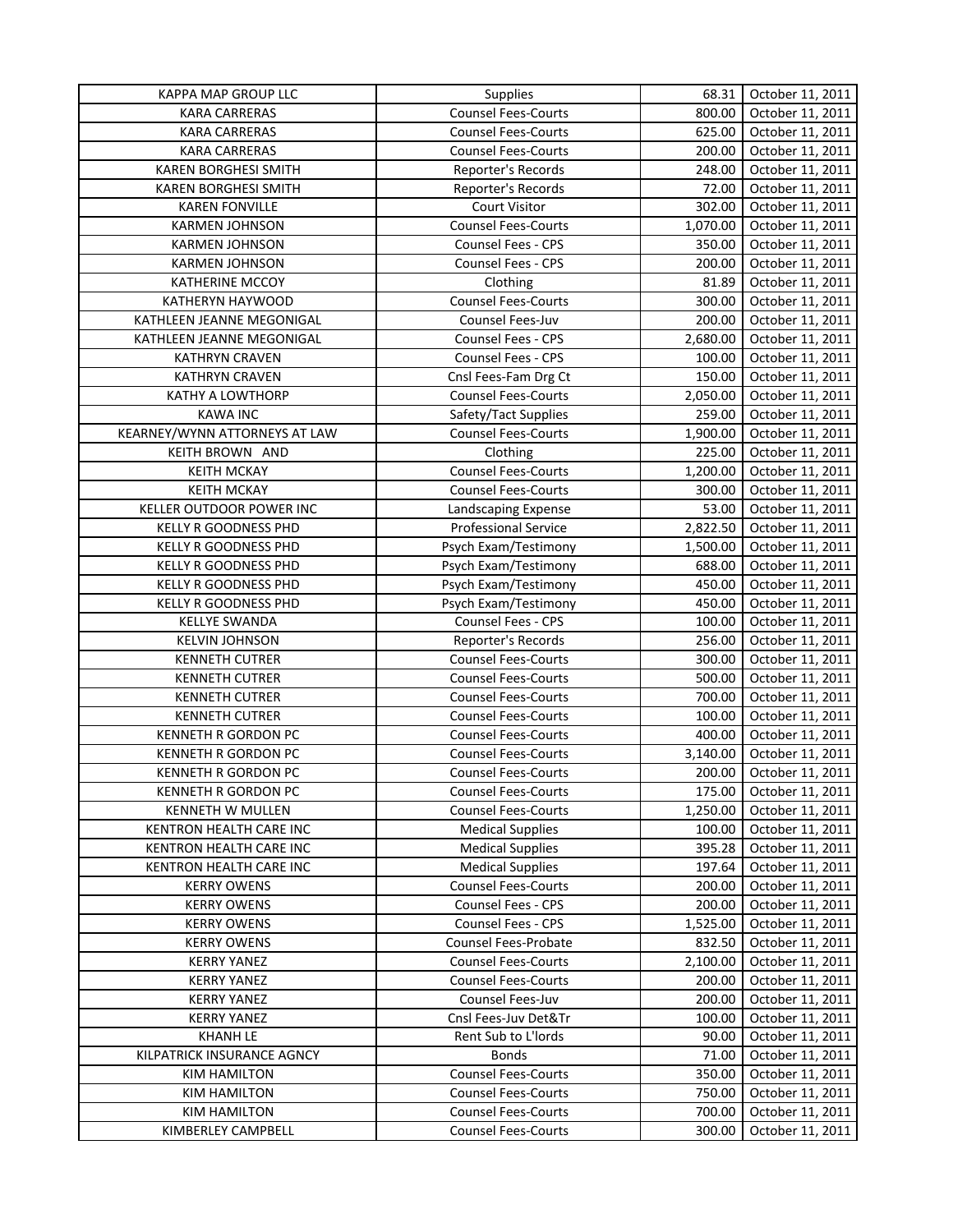| KIMBERLY A CHERRY                 | Reporter's Records                       | 2,408.00         | October 11, 2011                     |
|-----------------------------------|------------------------------------------|------------------|--------------------------------------|
| KIMBERLY BUTLER                   | Counsel Fees - CPS                       | 100.00           | October 11, 2011                     |
| KIMLEY-HORN AND ASSOCIATES, INC   | <b>Professional Service</b>              | 839.44           | October 11, 2011                     |
| KLEINFELDER                       | <b>Professional Service</b>              | 2,788.00         | October 11, 2011                     |
| KLEINFELDER                       | <b>Professional Service</b>              | 51,684.88        | October 11, 2011                     |
| KNOWLES PUBLISHING                | Law Books                                | 194.22           | October 11, 2011                     |
| <b>KOBBY T WARREN</b>             | <b>Counsel Fees-Courts</b>               | 900.00           | October 11, 2011                     |
| <b>KOBBY T WARREN</b>             | <b>Counsel Fees-Courts</b>               | 1,100.00         | October 11, 2011                     |
| <b>KOBBY T WARREN</b>             | <b>Counsel Fees-Courts</b>               | 175.00           | October 11, 2011                     |
| KONICA MINOLTA BUSINESS SOLUTIONS | Furn&Office Eq (Mod)                     | 16,096.00        | October 11, 2011                     |
| KONICA MINOLTA BUSINESS SOLUTIONS | Furn&Office Eq (Mod)                     | 62,316.00        | October 11, 2011                     |
| KONICA MINOLTA BUSINESS SOLUTIONS | <b>Equipment Maint</b>                   | 65.00            | October 11, 2011                     |
| KONICA MINOLTA BUSINESS SOLUTIONS | <b>Equipment Maint</b>                   | 65.00            | October 11, 2011                     |
| KONICA MINOLTA BUSINESS SOLUTIONS | <b>Equipment Maint</b>                   | 65.00            | October 11, 2011                     |
| KONICA MINOLTA BUSINESS SOLUTIONS | <b>Equipment Maint</b>                   | 67.50            | October 11, 2011                     |
| KONICA MINOLTA BUSINESS SOLUTIONS | <b>Equipment Rentals</b>                 | 522.38           | October 11, 2011                     |
| <b>KRISTINA WEST</b>              | Counsel Fees-Juv                         | 100.00           | October 11, 2011                     |
| Kristine A Soule                  | Education                                | 423.00           | October 11, 2011                     |
| KROGER #695                       | <b>Expanded Nutri Pgrm</b>               | 619.07           | October 11, 2011                     |
| <b>KROGER COMPANY</b>             | Food/Hygiene Assist                      | 80.97            | October 11, 2011                     |
| Krystal L James                   | Travel                                   | 1,713.52         | October 11, 2011                     |
| <b>KSM EXCHANGE LLC</b>           | Parts and Supplies                       | 307.11           | October 11, 2011                     |
| <b>KSM EXCHANGE LLC</b>           | Parts and Supplies                       | 72.03            | October 11, 2011                     |
| <b>KSM EXCHANGE LLC</b>           | Parts and Supplies                       | 73.74            | October 11, 2011                     |
| <b>KSM EXCHANGE LLC</b>           | Parts and Supplies                       | 765.09           | October 11, 2011                     |
| <b>KSM EXCHANGE LLC</b>           | Parts and Supplies                       | 363.51           | October 11, 2011                     |
| <b>KSM EXCHANGE LLC</b>           | Parts and Supplies                       | 260.68           | October 11, 2011                     |
| <b>KSM EXCHANGE LLC</b>           | Parts and Supplies                       | 96.23            | October 11, 2011                     |
| <b>KULVIR BHOGAL</b>              | Rent Sub to L'Iords                      | 180.00           | October 11, 2011                     |
| <b>KWP MARINA CLUB</b>            | Rental Assistance                        | 532.00           | October 11, 2011                     |
| KYLE A WHITAKER                   | <b>Counsel Fees-Courts</b>               | 500.00           | October 11, 2011                     |
| <b>KYLE CLAUNCH</b>               | Counsel Fees-Juv                         | 200.00           | October 11, 2011                     |
| LA PRIMAVERA ASSOCIATES LP        | Rental Assistance                        | 565.00           | October 11, 2011                     |
| LA QUINTA MOPAC                   | Travel                                   | 195.50           | October 11, 2011                     |
| <b>LACY BRITTEN</b>               |                                          | 100.00           |                                      |
| <b>LACY BRITTEN</b>               | Counsel Fees-Juv<br>Counsel Fees - CPS   | 100.00           | October 11, 2011<br>October 11, 2011 |
|                                   |                                          |                  |                                      |
| LANDMARK EQUIPMENT INC            | Parts and Supplies                       | 193.78<br>103.46 | October 11, 2011<br>October 11, 2011 |
| LANDMARK EQUIPMENT INC            | Parts and Supplies<br>Parts and Supplies |                  | October 11, 2011                     |
| LANDMARK EQUIPMENT INC            |                                          | 1,042.68         |                                      |
| LANDMARK EQUIPMENT INC            | Landscaping Expense                      | 16.50            | October 11, 2011                     |
| LANGUAGE LINE SERVICES INC        | Interpreter Fees                         | 45.15            | October 11, 2011                     |
| LANGUAGE LINE SERVICES INC        | Interpreter Fees                         | 17.02            | October 11, 2011                     |
| <b>LANTIS G ROBERTS</b>           | Counsel Fees - CPS                       | 100.00           | October 11, 2011                     |
| LARISA KELTNER                    | Counsel Fees - CPS                       | 4,280.00         | October 11, 2011                     |
| <b>LARRY E REED</b>               | <b>Counsel Fees-Courts</b>               | 275.00           | October 11, 2011                     |
| <b>LARRY E REED</b>               | <b>Counsel Fees-Courts</b>               | 600.00           | October 11, 2011                     |
| LARRY M MOORE                     | <b>Litigation Expense</b>                | 3,073.88         | October 11, 2011                     |
| LAS BRISAS APARTMENTS             | Rental Assistance                        | 435.00           | October 11, 2011                     |
| LASERLINK INTERNATIONAL INC       | Supplies                                 | 1,100.00         | October 11, 2011                     |
| LASERLINK INTERNATIONAL INC       | Supplies                                 | 1,100.00         | October 11, 2011                     |
| LASERLINK INTERNATIONAL INC       | Supplies                                 | 440.00           | October 11, 2011                     |
| LASERLINK INTERNATIONAL INC       | Supplies                                 | 770.00           | October 11, 2011                     |
| LASERLINK INTERNATIONAL INC       | <b>Supplies</b>                          | 330.00           | October 11, 2011                     |
| LASERLINK INTERNATIONAL INC       | <b>Supplies</b>                          | 1,650.00         | October 11, 2011                     |
| LASERLINK INTERNATIONAL INC       | <b>Supplies</b>                          | 880.00           | October 11, 2011                     |
| LASERLINK INTERNATIONAL INC       | Supplies                                 | 1,100.00         | October 11, 2011                     |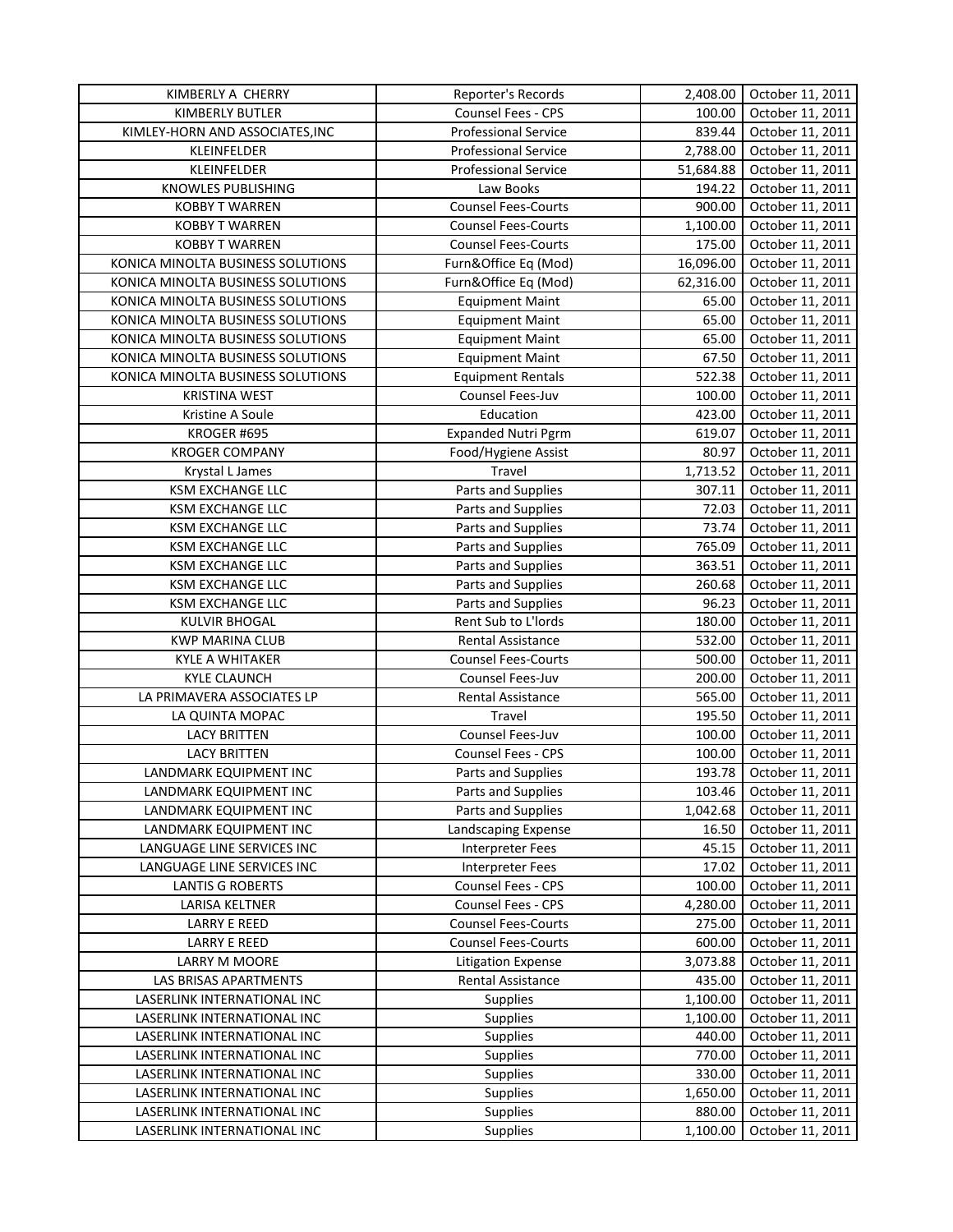| LASERLINK INTERNATIONAL INC         | Supplies                    | 158.00          | October 11, 2011                     |
|-------------------------------------|-----------------------------|-----------------|--------------------------------------|
| LASERLINK INTERNATIONAL INC         | Supplies                    | 196.00          | October 11, 2011                     |
| LASERLINK INTERNATIONAL INC         | Supplies                    | 79.00           | October 11, 2011                     |
| LASERLINK INTERNATIONAL INC         | Supplies                    | 1,047.00        | October 11, 2011                     |
| LASERLINK INTERNATIONAL INC         | <b>Supplies</b>             | 112.00          | October 11, 2011                     |
| LASERLINK INTERNATIONAL INC         | <b>Supplies</b>             | 186.00          | October 11, 2011                     |
| LASERLINK INTERNATIONAL INC         | <b>Supplies</b>             | 159.00          | October 11, 2011                     |
| LASERLINK INTERNATIONAL INC         | Supplies                    | 185.00          | October 11, 2011                     |
| LASERLINK INTERNATIONAL INC         | Supplies                    | 185.00          | October 11, 2011                     |
| LASERLINK INTERNATIONAL INC         | <b>Computer Supplies</b>    | 474.00          | October 11, 2011                     |
| LASERLINK INTERNATIONAL INC         | <b>Computer Supplies</b>    | 516.00          | October 11, 2011                     |
| LASERLINK INTERNATIONAL INC         | <b>Equipment Maint</b>      | 95.00           | October 11, 2011                     |
| LATEPH ADENIJI                      | <b>Counsel Fees-Courts</b>  | 450.00          | October 11, 2011                     |
| LATEPH ADENIJI                      | <b>Counsel Fees-Courts</b>  | 290.00          | October 11, 2011                     |
| LATEPH ADENIJI                      | <b>Counsel Fees-Courts</b>  | 600.00          | October 11, 2011                     |
| LATEPH ADENIJI                      | <b>Counsel Fees-Courts</b>  | 275.00          | October 11, 2011                     |
| LATEPH ADENIJI                      | Counsel Fees-Juv            | 100.00          | October 11, 2011                     |
|                                     |                             |                 |                                      |
| LATOYNEKA BROWN<br>Laura M Miller   | Clothing<br>Education       | 701.17<br>90.70 | October 11, 2011<br>October 11, 2011 |
|                                     |                             |                 |                                      |
| LAW OFC OF PATTON E MAYNARD PC      | <b>Counsel Fees-Courts</b>  | 800.00          | October 11, 2011                     |
| LAW OFFICE EDWARD E CASTILLO PLLC   | <b>Counsel Fees-Courts</b>  | 375.00          | October 11, 2011                     |
| LAW OFFICE EDWARD E CASTILLO PLLC   | <b>Counsel Fees-Courts</b>  | 350.00          | October 11, 2011                     |
| LAW OFFICE EDWARD E CASTILLO PLLC   | Counsel Fees-Juv            | 750.00          | October 11, 2011                     |
| LAW OFFICE OF ALEXANDER KIM         | <b>Counsel Fees-Courts</b>  | 1,050.00        | October 11, 2011                     |
| LAW OFFICE OF ALEXANDER KIM         | <b>Counsel Fees-Courts</b>  | 137.50          | October 11, 2011                     |
| LAW OFFICE OF ALEXANDER KIM         | <b>Counsel Fees-Courts</b>  | 100.00          | October 11, 2011                     |
| LAW OFFICE OF ALEXANDER KIM         | <b>Counsel Fees-Courts</b>  | 452.50          | October 11, 2011                     |
| LAW OFFICE OF BRADLEY L CLARK PC    | <b>Counsel Fees-Courts</b>  | 700.00          | October 11, 2011                     |
| LAW OFFICE OF BRADLEY L CLARK PC    | <b>Counsel Fees-Courts</b>  | 100.00          | October 11, 2011                     |
| LAW OFFICE OF BRADLEY L CLARK PC    | Counsel Fees - CPS          | 605.00          | October 11, 2011                     |
| LAW OFFICE OF BRADLEY L CLARK PC    | Counsel Fees - CPS          | 550.00          | October 11, 2011                     |
| LAW OFFICE OF GARY L NICKELSON      | <b>Counsel Fees-Courts</b>  | 550.00          | October 11, 2011                     |
| LAW OFFICE OF GARY L NICKELSON      | Counsel Fees - CPS          | 125.00          | October 11, 2011                     |
| LAW OFFICE OF HARMONY M SCHUERMAN P | <b>Counsel Fees-Courts</b>  | 250.00          | October 11, 2011                     |
| LAW OFFICE OF HARMONY M SCHUERMAN P | <b>Counsel Fees-Courts</b>  | 100.00          | October 11, 2011                     |
| LAW OFFICE OF KEE A ABLES PC        | Counsel Fees - CPS          | 150.00          | October 11, 2011                     |
| LAW OFFICE OF LISA HAINES           | <b>Counsel Fees-Courts</b>  | 300.00          | October 11, 2011                     |
| LAW OFFICE OF LISA HAINES           | <b>Counsel Fees-Courts</b>  | 500.00          | October 11, 2011                     |
| LAW OFFICE OF LISA HAINES           | <b>Counsel Fees-Courts</b>  | 516.00          | October 11, 2011                     |
| LAW OFFICE OF LISA HAINES           | <b>Counsel Fees-Courts</b>  | 1,280.00        | October 11, 2011                     |
| LAW OFFICE OF LISA HAINES           | <b>Counsel Fees-Courts</b>  | 356.25          | October 11, 2011                     |
| LAW OFFICE OF LISA HAINES           | <b>Counsel Fees-Courts</b>  | 570.00          | October 11, 2011                     |
| LAW OFFICE OF LISA HAINES           | <b>Counsel Fees-Courts</b>  | 175.00          | October 11, 2011                     |
| LAW OFFICE OF LORI A SPEARMAN PC    | <b>Counsel Fees-Courts</b>  | 560.00          | October 11, 2011                     |
| LAW OFFICE OF LORI A SPEARMAN PC    | <b>Counsel Fees-Courts</b>  | 1,160.00        | October 11, 2011                     |
| LAW OFFICE OF LORI A SPEARMAN PC    | Counsel Fees - CPS          | 750.00          | October 11, 2011                     |
| LAW OFFICE OF LORI A SPEARMAN PC    | Counsel Fees - CPS          | 230.00          | October 11, 2011                     |
| LAW OFFICES OF WILLIAM T FITZGERALD | <b>Counsel Fees-Courts</b>  | 100.00          | October 11, 2011                     |
| LAW OFFICES OF WILLIAM T FITZGERALD | <b>Counsel Fees-Probate</b> | 2,200.00        | October 11, 2011                     |
| LEARNING ZONE EXPRESS               | <b>Supplies</b>             | 162.00          | October 11, 2011                     |
| LEIGH ANN SCHENK                    | <b>Counsel Fees-Courts</b>  | 675.00          | October 11, 2011                     |
| LEIGH HALE                          | Clothing                    | 205.10          | October 11, 2011                     |
| LENA POPE HOME INC                  | <b>Subrecipient Service</b> | 2,655.88        | October 11, 2011                     |
| LENA POPE HOME INC                  | <b>Counseling Services</b>  | 16,921.65       | October 11, 2011                     |
| LENA POPE HOME INC                  | <b>Counseling Services</b>  | 1,430.00        | October 11, 2011                     |
| LEON REED JR                        | <b>Counsel Fees-Courts</b>  | 550.00          | October 11, 2011                     |
|                                     |                             |                 |                                      |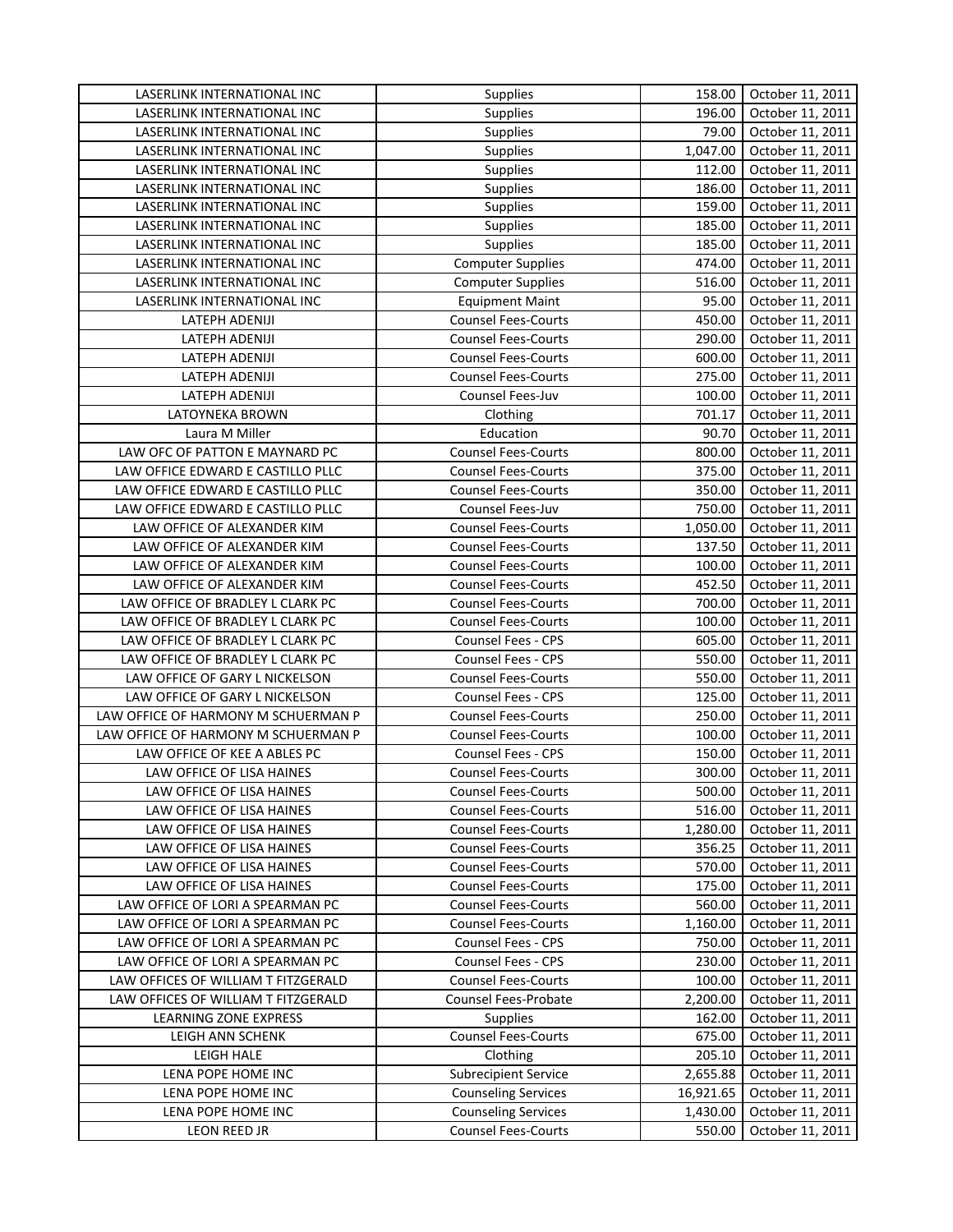| LEONARD W MOORE III                 | Rent Sub to L'Iords         | 228.00   | October 11, 2011 |
|-------------------------------------|-----------------------------|----------|------------------|
| LEONARDS FARM AND RANCH             | Parts and Supplies          | 41.07    | October 11, 2011 |
| LEONARDS FARM AND RANCH             | Field Equip&Supplies        | 534.98   | October 11, 2011 |
| <b>LESA PAMPLIN</b>                 | <b>Counsel Fees-Courts</b>  | 400.00   | October 11, 2011 |
| <b>LESA PAMPLIN</b>                 | <b>Counsel Fees-Courts</b>  | 1,250.00 | October 11, 2011 |
| <b>LESA PAMPLIN</b>                 | <b>Counsel Fees-Courts</b>  | 2,000.00 | October 11, 2011 |
| <b>LESA PAMPLIN</b>                 | <b>Counsel Fees-Courts</b>  | 200.00   | October 11, 2011 |
| <b>LESA PAMPLIN</b>                 | <b>Counsel Fees-Courts</b>  | 600.00   | October 11, 2011 |
| <b>LESA PAMPLIN</b>                 | <b>Counsel Fees-Courts</b>  | 200.00   | October 11, 2011 |
| <b>LESA PAMPLIN</b>                 | <b>Counsel Fees-Courts</b>  | 100.00   | October 11, 2011 |
| <b>LEX JOHNSTON</b>                 | <b>Counsel Fees-Courts</b>  | 1,200.00 | October 11, 2011 |
| LEX JOHNSTON                        | <b>Counsel Fees-Courts</b>  | 225.00   | October 11, 2011 |
| LEXISNEXIS                          | Subscriptions               | 25.00    | October 11, 2011 |
| LEXISNEXIS                          | Subscriptions               | 25.00    | October 11, 2011 |
| LEXISNEXIS                          | Subscriptions               | 25.00    | October 11, 2011 |
| LEXISNEXIS                          | On-Line Service             | 1,959.00 | October 11, 2011 |
| LEXISNEXIS RISK DATA MANAGEMENT INC | Cert Copies/Trans           | 597.40   | October 11, 2011 |
| LIMITLESS OFFICE PRODUCTS           | Sheriff Inventory           | 573.84   | October 11, 2011 |
| LIMITLESS OFFICE PRODUCTS           | Supplies                    | 92.86    | October 11, 2011 |
| LIMITLESS OFFICE PRODUCTS           | <b>Supplies</b>             | 92.86    | October 11, 2011 |
| LIMITLESS OFFICE PRODUCTS           | Supplies                    | 46.43    | October 11, 2011 |
| LINDA SOWELS                        | Clothing                    | 435.98   | October 11, 2011 |
| LINDEN & ASSOCIATES, P.C.           | Counsel Fees-Probate        |          |                  |
|                                     |                             | 2,200.00 | October 11, 2011 |
| Lindsey C Morrisett                 | Education                   | 1,596.93 | October 11, 2011 |
| LISA HOOBLER                        | <b>Counsel Fees-Courts</b>  | 980.00   | October 11, 2011 |
| <b>LISA MORTON</b>                  | Reporter's Records          | 124.00   | October 11, 2011 |
| LISA MULLEN                         | <b>Counsel Fees-Courts</b>  | 400.00   | October 11, 2011 |
| <b>LISA STRANGE</b>                 | Clothing                    | 900.00   | October 11, 2011 |
| LITHO SUPPLY AND SERVICE CO INC     | <b>Equipment Maint</b>      | 316.76   | October 11, 2011 |
| LOCK TIGHT SECURITY INC             | Supplies                    | 118.75   | October 11, 2011 |
| LOCK TIGHT SECURITY INC             | <b>Building Maintenance</b> | 42.00    | October 11, 2011 |
| LOCK TIGHT SECURITY INC             | <b>Equipment Maint</b>      | 69.00    | October 11, 2011 |
| LOCK TIGHT SECURITY INC             | <b>Building Maintenance</b> | 59.50    | October 11, 2011 |
| LOCK TIGHT SECURITY INC             | <b>Building Maintenance</b> | 8.75     | October 11, 2011 |
| LOCK TIGHT SECURITY INC             | <b>Building Maintenance</b> | 34.00    | October 11, 2011 |
| LOI & ASSOCIATES PLLC               | <b>Counsel Fees-Courts</b>  | 300.00   | October 11, 2011 |
| LOI & ASSOCIATES PLLC               | <b>Counsel Fees-Courts</b>  | 250.00   | October 11, 2011 |
| LOIS CANTRELL                       | Clothing                    | 200.00   | October 11, 2011 |
| LOOMIS FARGO & COMPANY              | ArmoredCar Messenger        | 330.00   | October 11, 2011 |
| <b>LOREN C GREEN PC</b>             | <b>Counsel Fees-Courts</b>  | 700.00   | October 11, 2011 |
| <b>LOREN C GREEN PC</b>             | <b>Counsel Fees-Courts</b>  | 900.00   | October 11, 2011 |
| LOREN C GREEN PC                    | <b>Counsel Fees-Courts</b>  | 512.50   | October 11, 2011 |
| <b>LORI DEANGELIS</b>               | <b>Counsel Fees-Courts</b>  | 250.00   | October 11, 2011 |
| LOUIE F RUIZ                        | Rent Sub to L'Iords         | 1,958.00 | October 11, 2011 |
| LOUIS J STEFANOS                    | Education                   | 75.00    | October 11, 2011 |
| LOWE'S                              | Lab Supplies                | 111.67   | October 11, 2011 |
| LOWE'S                              | Lab Supplies                | 139.99   | October 11, 2011 |
| LOWE'S                              | <b>Equipment Maint</b>      | 436.04   | October 11, 2011 |
| LOWE'S                              | <b>Building Maintenance</b> | 29.57    | October 11, 2011 |
| LOWE'S                              | <b>Building Maintenance</b> | 44.97    | October 11, 2011 |
| LOWE'S                              | Landscaping Expense         | 491.98   | October 11, 2011 |
| LOWE'S                              | Landscaping Expense         | 220.38   | October 11, 2011 |
| LOWE'S                              | <b>Custodian Supplies</b>   | 26.84    | October 11, 2011 |
| LOWE'S                              | Parts and Supplies          | 82.24    | October 11, 2011 |
| LOWE'S                              | Parts and Supplies          | 81.18    | October 11, 2011 |
| LOWE'S                              | Parts and Supplies          | 182.10   | October 11, 2011 |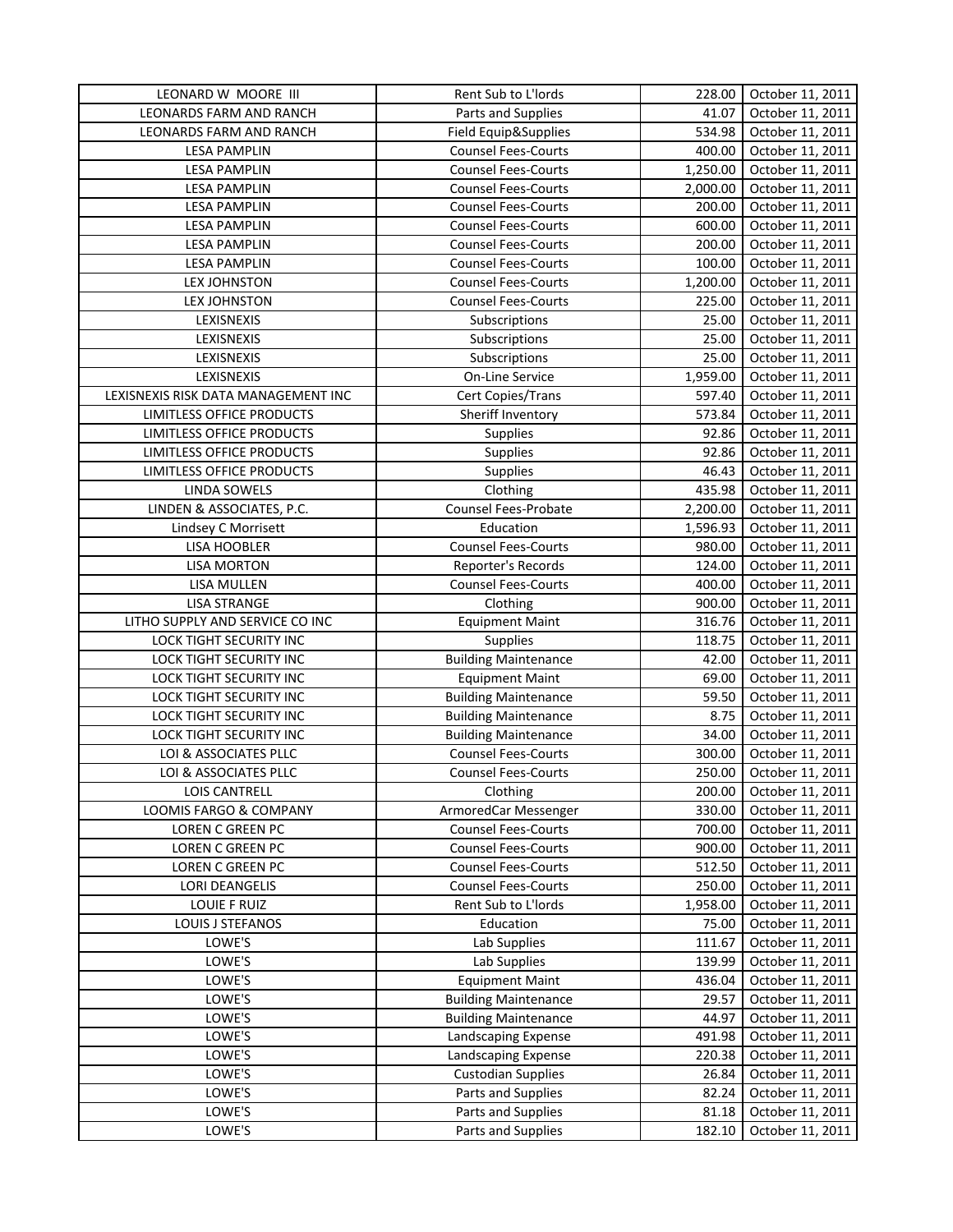| LOWE'S                              | <b>Small Tools</b>          | 62.33    | October 11, 2011 |
|-------------------------------------|-----------------------------|----------|------------------|
| LOWE'S                              | <b>Small Tools</b>          | 397.74   | October 11, 2011 |
| LOWE'S                              | <b>Cement and Concrete</b>  | 306.96   | October 11, 2011 |
| LOWE'S                              | <b>Building Maintenance</b> | 232.21   | October 11, 2011 |
| LOWE'S                              | Supplies                    | 137.72   | October 11, 2011 |
| LPD REALTY LLC                      | Rent Sub to L'Iords         | 583.00   | October 11, 2011 |
| LUNCH BOX                           | <b>Meeting Expenses</b>     | 210.50   | October 11, 2011 |
| LUNCH BOX                           | <b>Meeting Expenses</b>     | 124.00   | October 11, 2011 |
| LUTHERAN SOCIAL SERVICES            | Clothing                    | 2,361.30 | October 11, 2011 |
| LYME COMPUTER SYSTEMS INC           | Capital Outlay-Low V        | 1,372.23 | October 11, 2011 |
| LYNDA S TARWATER                    | <b>Counsel Fees-Courts</b>  | 1,925.00 | October 11, 2011 |
| LYNDA WILLIAMS                      | Clothing                    | 225.00   | October 11, 2011 |
| LYNN S OLINGER                      | Counsel Fees - CPS          | 1,986.00 | October 11, 2011 |
| M & S TECHNOLOGIES INC              | Software Maintenance        | 1,241.00 | October 11, 2011 |
| M A AUSTIN                          | <b>Bail Bond Surety Fee</b> | 27.00    | October 11, 2011 |
| M A AUSTIN                          | <b>Bail Bond Surety Fee</b> | 3.00     | October 11, 2011 |
| M LEE SMITH PUBLISHERS LLC          | Education                   | 156.95   | October 11, 2011 |
| M MONIQUE WALTERS                   | <b>Counsel Fees-Courts</b>  | 300.00   | October 11, 2011 |
| M TRENT LOFTIN                      | <b>Counsel Fees-Courts</b>  | 400.00   | October 11, 2011 |
| M TRENT LOFTIN                      | Counsel Fees-Juv            | 100.00   | October 11, 2011 |
| MAEDC HULEN BEND SENIOR COMMUNITY L | Rent Sub to L'Iords         | 78.00    | October 11, 2011 |
| MAIN STREET INSTALLERS LLC          | Central Garage Inv          | 144.00   | October 11, 2011 |
| MAMIE BUSH JOHNSON                  | <b>Counsel Fees-Courts</b>  | 300.00   | October 11, 2011 |
| MANAGED HEALTH NETWORK INC          | <b>Employee Group Ins</b>   | 915.98   | October 11, 2011 |
| MANER FIRE EQUIPMENT, INC           | <b>Building Maintenance</b> | 10.25    | October 11, 2011 |
| MANER FIRE EQUIPMENT, INC           | <b>Building Maintenance</b> | 28.70    | October 11, 2011 |
| MANER FIRE EQUIPMENT, INC           | <b>Building Maintenance</b> | 847.30   | October 11, 2011 |
| MANER FIRE EQUIPMENT, INC           | <b>Building Maintenance</b> | 97.89    | October 11, 2011 |
| MANER FIRE EQUIPMENT, INC           | <b>Building Maintenance</b> | 6.15     | October 11, 2011 |
| MANER FIRE EQUIPMENT, INC           | <b>Building Maintenance</b> | 521.46   | October 11, 2011 |
| MANER FIRE EQUIPMENT, INC           | <b>Building Maintenance</b> | 62.95    | October 11, 2011 |
| MANER FIRE EQUIPMENT, INC           | <b>Building Maintenance</b> | 16.40    | October 11, 2011 |
| MANER FIRE EQUIPMENT, INC           | Central Garage Inv          | 739.00   | October 11, 2011 |
| MANER FIRE EQUIPMENT, INC           | <b>Building Maintenance</b> | 18.00    | October 11, 2011 |
| MANSFIELD NURSERY INC               | Landscaping Expense         | 727.43   | October 11, 2011 |
| MANSFIELD OIL COMPANY               | Fuel                        | 675.88   | October 11, 2011 |
| MANSFIELD OIL COMPANY               | Fuel                        | 542.47   | October 11, 2011 |
| MANSFIELD OIL COMPANY               | Fuel                        | 33.52    | October 11, 2011 |
| MANSFIELD OIL COMPANY               | Fuel                        | 47.97    | October 11, 2011 |
| <b>MANTEK</b>                       | Parts and Supplies          | 496.00   | October 11, 2011 |
| <b>MARC GAULT</b>                   | Counsel Fees-Juv            | 275.00   | October 11, 2011 |
| <b>MARC GAULT</b>                   | Counsel Fees - CPS          | 1,090.00 | October 11, 2011 |
| <b>MARC GAULT</b>                   | Cnsl Fees-Fam Drg Ct        | 250.00   | October 11, 2011 |
| MARCUSE AND SON                     | <b>Building Maintenance</b> | 134.06   | October 11, 2011 |
| MARCUSE AND SON                     | <b>Building Maintenance</b> | 605.15   | October 11, 2011 |
| MARCUSE AND SON                     | <b>Building Maintenance</b> | 198.76   | October 11, 2011 |
| MARCUSE AND SON                     | <b>Building Maintenance</b> | 237.26   | October 11, 2011 |
| <b>MARCUSE AND SON</b>              | <b>Building Maintenance</b> | 1,609.50 | October 11, 2011 |
| Mariana F Baxter                    | Education                   | 15.00    | October 11, 2011 |
| Mariana F Baxter                    | Travel                      | 10.00    | October 11, 2011 |
| MARIE JOHNSON                       | Clothing                    | 162.51   | October 11, 2011 |
| MARK D KETCHUM                      | <b>Meeting Expenses</b>     | 98.85    | October 11, 2011 |
| MARK D SCOTT & ASSOCIATES PLLC      | <b>Counsel Fees-Courts</b>  | 858.00   | October 11, 2011 |
| <b>MARK DANIEL</b>                  | Cnsl Fees-Cap Murder        | 500.00   | October 11, 2011 |
| <b>MARK DANIEL</b>                  | Cap Murder-Othr Cost        | 693.77   | October 11, 2011 |
| <b>MARK ROSTEET</b>                 | <b>Counsel Fees-Courts</b>  | 100.00   | October 11, 2011 |
|                                     |                             |          |                  |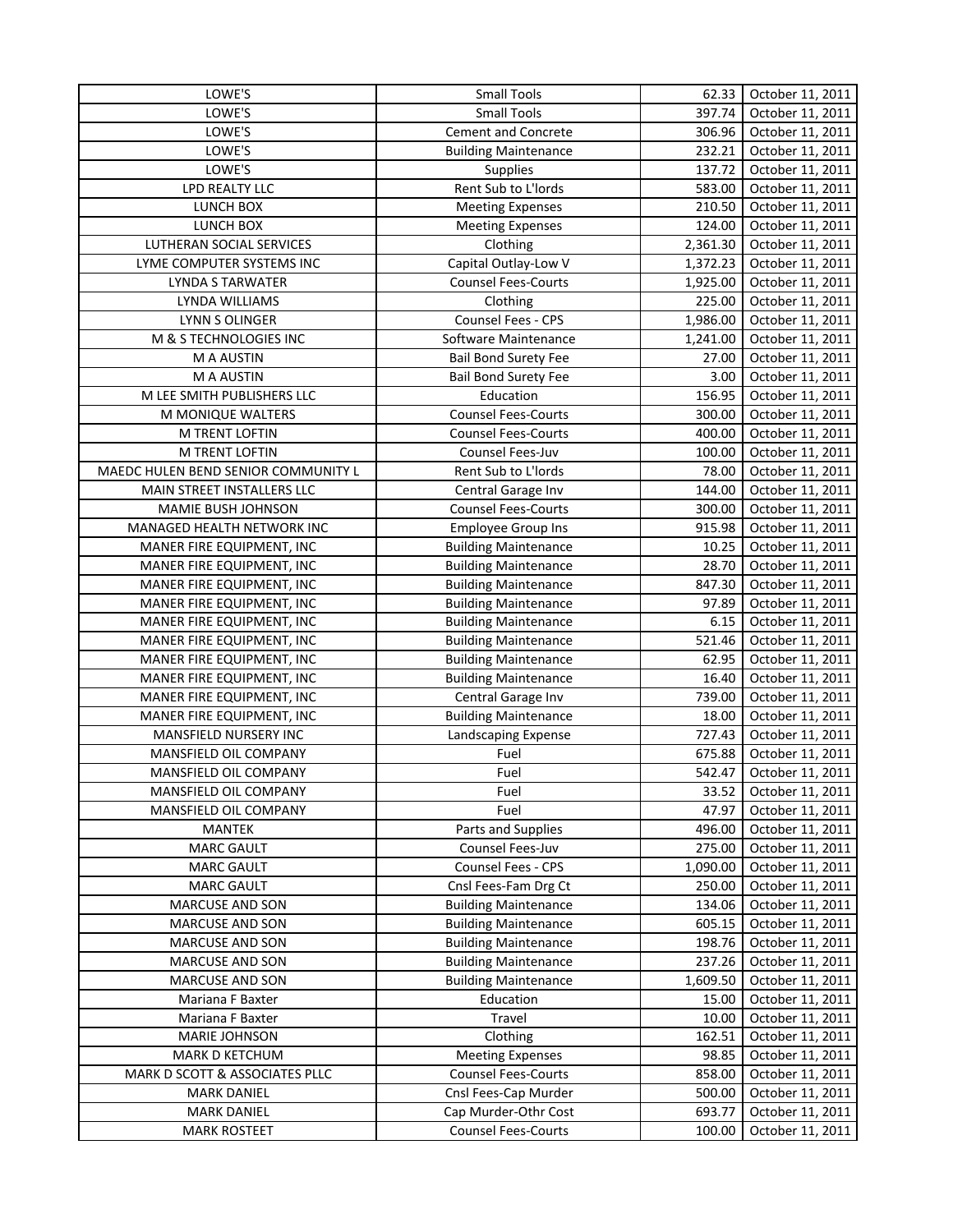| <b>MARK ROSTEET</b>               | <b>Counsel Fees-Courts</b>  | 250.00    | October 11, 2011 |
|-----------------------------------|-----------------------------|-----------|------------------|
| <b>MARK ROSTEET</b>               | <b>Counsel Fees-Courts</b>  | 300.00    | October 11, 2011 |
| <b>MARK'S PLUMBING PARTS</b>      | <b>Building Maintenance</b> | 48.10     | October 11, 2011 |
| <b>MARTHA BROWN</b>               | Clothing                    | 981.48    | October 11, 2011 |
| MARTIN EAGLE OIL COMPANY INC      | Gasoline Inventory          | 53,308.43 | October 11, 2011 |
| MARTIN EAGLE OIL COMPANY INC      | Gasoline Inventory          | 52,303.16 | October 11, 2011 |
| <b>MARY ANN LINDER</b>            | Reporter's Records          | 244.00    | October 11, 2011 |
| <b>MARY B THORNTON</b>            | <b>Counsel Fees-Courts</b>  | 1,050.00  | October 11, 2011 |
| <b>MARY B THORNTON</b>            | <b>Counsel Fees-Courts</b>  | 100.00    | October 11, 2011 |
| MARY J YOUNG                      | <b>Counsel Fees-Courts</b>  | 200.00    | October 11, 2011 |
| <b>MARY R THOMSEN</b>             | Counsel Fees - CPS          | 4,300.00  | October 11, 2011 |
| <b>MARY VILLARREAL</b>            | Clothing                    | 400.00    | October 11, 2011 |
| MASSIE'S LOCKSMITH                | <b>Building Maintenance</b> | 413.00    | October 11, 2011 |
| MASSIE'S LOCKSMITH                | <b>Building Maintenance</b> | 79.00     | October 11, 2011 |
| MATTHEW BENDER & COMPANY INC      | Law Books                   | 160.12    | October 11, 2011 |
| MATTHEW BENDER & COMPANY INC      | Law Books                   | 62.91     | October 11, 2011 |
| MATTHEW BENDER & COMPANY INC      | Law Books                   | 1,026.08  | October 11, 2011 |
| MATTHEW BENDER & COMPANY INC      | Law Books                   | 83.61     | October 11, 2011 |
| MATTHEW BENDER & COMPANY INC      | Law Books                   | 244.72    | October 11, 2011 |
| MATTHEW BENDER & COMPANY INC      | Law Books                   | 1,096.28  | October 11, 2011 |
| MATTHEW BENDER & COMPANY INC      | Law Books                   | 170.02    | October 11, 2011 |
| MATTHEW BENDER & COMPANY INC      | Law Books                   | 83.61     | October 11, 2011 |
| MATTHEW BENDER & COMPANY INC      | Law Books                   | 932.48    | October 11, 2011 |
| MATTHEW BENDER & COMPANY INC      | Law Books                   | 1,817.13  | October 11, 2011 |
| MATTHEW BENDER & COMPANY INC      | Law Books                   | 4,456.59  | October 11, 2011 |
| MAXIM HEALTHCARE SERVICES INC     | <b>Professional Service</b> | 2,920.00  | October 11, 2011 |
| MAXUM HEALTH SERVICES CORP        | <b>Professional Service</b> | 132.50    | October 11, 2011 |
| MAXUM HEALTH SERVICES CORP        | <b>Professional Service</b> | 91.86     | October 11, 2011 |
| MAXUM HEALTH SERVICES CORP        | <b>Professional Service</b> | 91.86     | October 11, 2011 |
| MAXUM HEALTH SERVICES CORP        | <b>Professional Service</b> | 157.69    | October 11, 2011 |
| MAXUM HEALTH SERVICES CORP        | Professional Service        | 533.47    | October 11, 2011 |
| MAXUM HEALTH SERVICES CORP        | <b>Professional Service</b> | 85.67     | October 11, 2011 |
| MAXUM HEALTH SERVICES CORP        | <b>Professional Service</b> | 186.01    | October 11, 2011 |
| MAXUM HEALTH SERVICES CORP        | <b>Professional Service</b> | 91.86     | October 11, 2011 |
| MAXUM HEALTH SERVICES CORP        | <b>Professional Service</b> | 157.69    | October 11, 2011 |
| MAXUM HEALTH SERVICES CORP        | Professional Service        | 91.86     | October 11, 2011 |
| MAXUM HEALTH SERVICES CORP        | Professional Service        | 157.69    | October 11, 2011 |
| MAXUM HEALTH SERVICES CORP        | <b>Professional Service</b> | 91.86     | October 11, 2011 |
| MAXUM HEALTH SERVICES CORP        | <b>Professional Service</b> | 157.69    | October 11, 2011 |
| MAXUM HEALTH SERVICES CORP        | <b>Professional Service</b> | 132.50    | October 11, 2011 |
| MAXUM HEALTH SERVICES CORP        | <b>Professional Service</b> | 132.50    | October 11, 2011 |
| MBS-CARLYLE CROSSING LTD          | Rental Assistance           | 465.00    | October 11, 2011 |
| MCQUAY INTERNATIONAL              | A/C Maint Contract          | 1,898.24  | October 11, 2011 |
| MCQUAY INTERNATIONAL              | A/C Maint Contract          | 2,804.09  | October 11, 2011 |
| MEADOR CHRYSLER-PLYMOUTH INC      | Parts and Supplies          | 177.69    | October 11, 2011 |
| MEDELA INC                        | <b>Educational Material</b> | 130.34    | October 11, 2011 |
| MEDELA INC                        | <b>Educational Material</b> | 583.28    | October 11, 2011 |
| MEDINA & MEDINA INC               | Central Garage Inv          | 140.50    | October 11, 2011 |
| MEDLINE INDUSTRIES                | Lab Supplies                | 109.20    | October 11, 2011 |
| <b>MEDLINE INDUSTRIES</b>         | Lab Supplies                | 222.45    | October 11, 2011 |
| <b>MEDLINE INDUSTRIES</b>         | Lab Supplies                | 113.40    | October 11, 2011 |
| <b>MELANIE F WEBB</b>             | Psych Exam/Testimony        | 1,975.00  | October 11, 2011 |
| MELISSA L HAMRICK                 | <b>Counsel Fees-Courts</b>  | 450.00    | October 11, 2011 |
| MELISSA L HAMRICK                 | <b>Counsel Fees-Courts</b>  | 600.00    | October 11, 2011 |
| MEMBER'S BUILDING MAINTENANCE LTD | <b>Custodian Services</b>   | 6,425.74  | October 11, 2011 |
| MEMBER'S BUILDING MAINTENANCE LTD | <b>Custodian Services</b>   | 701.50    | October 11, 2011 |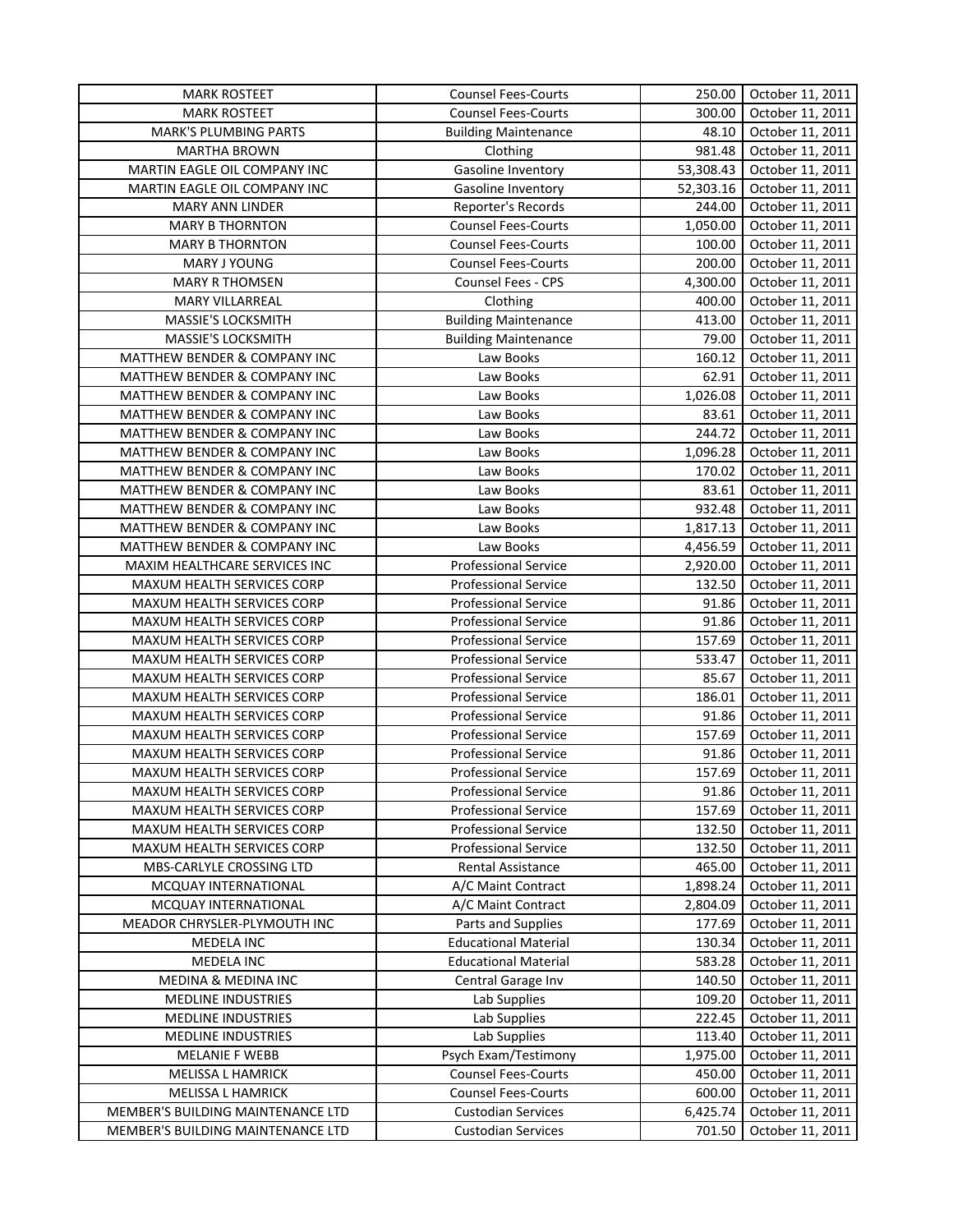| MEMBER'S BUILDING MAINTENANCE LTD<br>1,178.52<br>October 11, 2011<br><b>Custodian Services</b><br>MEMBER'S BUILDING MAINTENANCE LTD<br>1,122.40<br>October 11, 2011<br><b>Custodian Services</b><br>561.20<br>MEMBER'S BUILDING MAINTENANCE LTD<br><b>Custodian Services</b><br>October 11, 2011<br>673.44<br>October 11, 2011<br>MEMBER'S BUILDING MAINTENANCE LTD<br><b>Custodian Services</b><br>MEMBER'S BUILDING MAINTENANCE LTD<br><b>Custodian Services</b><br>561.20<br>October 11, 2011<br>1,346.88<br>MEMBER'S BUILDING MAINTENANCE LTD<br><b>Custodian Services</b><br>October 11, 2011<br>MEMBER'S BUILDING MAINTENANCE LTD<br>2,357.04<br><b>Custodian Services</b><br>October 11, 2011<br>MEMBER'S BUILDING MAINTENANCE LTD<br>2,020.32<br><b>Custodian Services</b><br>October 11, 2011<br>2,104.50<br>MEMBER'S BUILDING MAINTENANCE LTD<br><b>Custodian Services</b><br>October 11, 2011<br>841.80<br>MEMBER'S BUILDING MAINTENANCE LTD<br><b>Custodian Services</b><br>October 11, 2011<br>4,405.42<br>MEMBER'S BUILDING MAINTENANCE LTD<br><b>Custodian Services</b><br>October 11, 2011<br>MEMBER'S BUILDING MAINTENANCE LTD<br><b>Custodian Services</b><br>1,360.91<br>October 11, 2011<br>MEMBER'S BUILDING MAINTENANCE LTD<br><b>Custodian Services</b><br>2,202.71<br>October 11, 2011<br>8,537.26<br>MEMBER'S BUILDING MAINTENANCE LTD<br><b>Custodian Services</b><br>October 11, 2011<br>MEMBER'S BUILDING MAINTENANCE LTD<br><b>Custodian Services</b><br>7,155.30<br>October 11, 2011<br>505.08<br>MEMBER'S BUILDING MAINTENANCE LTD<br><b>Custodian Services</b><br>October 11, 2011<br>MEMBER'S BUILDING MAINTENANCE LTD<br>6,737.91<br><b>Custodian Services</b><br>October 11, 2011<br>MEMBER'S BUILDING MAINTENANCE LTD<br><b>Custodian Services</b><br>3,409.29<br>October 11, 2011<br>MEMBER'S BUILDING MAINTENANCE LTD<br><b>Custodian Services</b><br>1,360.91<br>October 11, 2011<br>MEMBER'S BUILDING MAINTENANCE LTD<br><b>Custodian Services</b><br>1,448.60<br>October 11, 2011<br>MEMBER'S BUILDING MAINTENANCE LTD<br><b>Custodian Services</b><br>1,164.49<br>October 11, 2011<br>MEMBER'S BUILDING MAINTENANCE LTD<br><b>Custodian Services</b><br>726.05<br>October 11, 2011<br>645.38<br>MEMBER'S BUILDING MAINTENANCE LTD<br><b>Custodian Services</b><br>October 11, 2011<br>MEMBER'S BUILDING MAINTENANCE LTD<br>2,618.93<br>Contract Labor<br>October 11, 2011<br>MEMBER'S BUILDING MAINTENANCE LTD<br>Contract Labor<br>2,565.05<br>October 11, 2011<br>MEMBER'S BUILDING MAINTENANCE LTD<br>Contract Labor<br>1,379.52<br>October 11, 2011<br>MEMBER'S BUILDING MAINTENANCE LTD<br>1,599.42<br>October 11, 2011<br><b>Custodian Services</b><br>MEMBER'S BUILDING MAINTENANCE LTD<br><b>Custodian Services</b><br>897.92<br>October 11, 2011<br>MENTAL HEALTH CONNECTION OF<br>Tuition C/room Train<br>75.00<br>October 11, 2011<br>MENTAL HEALTH CONNECTION OF<br>Tuition C/room Train<br>75.00<br>October 11, 2011<br>MENTAL HEALTH CONNECTION OF<br>150.00<br>October 11, 2011<br>Education<br>MENTAL HEALTH CONNECTION OF<br>450.00<br>October 11, 2011<br>Education<br>MENTAL HEALTH CONNECTION OF<br>25,000.00<br>Dues<br>October 11, 2011<br>MENTAL HEALTH CONNECTION OF<br>Education<br>75.00<br>October 11, 2011<br>MENTAL HEALTH MENTAL RETARDATION<br>800.00<br><b>Counseling Services</b><br>October 11, 2011<br>2,200.00<br>MERRY LAUREEN MOORE<br>October 11, 2011<br>Counsel Fees-Probate<br><b>Court Costs</b><br>1,500.00<br>October 11, 2011<br><b>MERRY LAUREEN MOORE</b><br>1,771.65<br>METROPLEX SERVICE WELDING<br>Capital Outlay Low V<br>October 11, 2011<br><b>Professional Service</b><br>MGT OF AMERICA INC<br>3,576.00<br>October 11, 2011<br>O/P Group Counseling<br>10,353.56<br>October 11, 2011<br>MHMR OF TARRANT COUNTY<br><b>Subrecipient Service</b><br>5,875.23<br>MHMR OF TARRANT COUNTY<br>October 11, 2011<br>MHMR OF TARRANT COUNTY<br><b>Subrecipient Service</b><br>6,584.18<br>October 11, 2011<br>5,934.79<br>MHMR OF TARRANT COUNTY<br>Spec Needs Off Proj<br>October 11, 2011<br>MHMR OF TARRANT COUNTY<br><b>MHMR</b><br>6,506.46<br>October 11, 2011<br>MHMR OF TARRANT COUNTY<br><b>MHMR</b><br>6,412.54<br>October 11, 2011<br>MHMR OF TARRANT COUNTY<br>2,028.24<br>October 11, 2011<br><b>MHMR</b><br>MICHAEL ANDREW MUNOZ<br><b>Counsel Fees-Courts</b><br>200.00<br>October 11, 2011<br>1,500.00<br>MICHAEL B ROBERTS<br><b>Professional Service</b><br>October 11, 2011<br>Counsel Fees-Juv<br>100.00<br>October 11, 2011<br>MICHAEL BERGER<br><b>Counsel Fees-Courts</b><br>2,650.00<br>October 11, 2011<br>MICHAEL DEEGAN<br><b>Counsel Fees-Courts</b><br>October 11, 2011<br>MICHAEL DEEGAN<br>300.00<br>Rent Sub to L'Iords<br>MICHAEL HAILEY<br>559.00<br>October 11, 2011<br><b>Tires and Tubes</b><br>538.00<br>October 11, 2011<br>MICHAEL KEVIN DAVIS<br><b>Counsel Fees-Courts</b><br>MICHAEL LOGAN WARE<br>600.00<br>October 11, 2011<br>October 11, 2011<br>MICHAEL PAUL GARCIA<br><b>Counsel Fees-Courts</b><br>200.00 | MEMBER'S BUILDING MAINTENANCE LTD | <b>Custodian Services</b> | 1,346.88 | October 11, 2011 |
|-----------------------------------------------------------------------------------------------------------------------------------------------------------------------------------------------------------------------------------------------------------------------------------------------------------------------------------------------------------------------------------------------------------------------------------------------------------------------------------------------------------------------------------------------------------------------------------------------------------------------------------------------------------------------------------------------------------------------------------------------------------------------------------------------------------------------------------------------------------------------------------------------------------------------------------------------------------------------------------------------------------------------------------------------------------------------------------------------------------------------------------------------------------------------------------------------------------------------------------------------------------------------------------------------------------------------------------------------------------------------------------------------------------------------------------------------------------------------------------------------------------------------------------------------------------------------------------------------------------------------------------------------------------------------------------------------------------------------------------------------------------------------------------------------------------------------------------------------------------------------------------------------------------------------------------------------------------------------------------------------------------------------------------------------------------------------------------------------------------------------------------------------------------------------------------------------------------------------------------------------------------------------------------------------------------------------------------------------------------------------------------------------------------------------------------------------------------------------------------------------------------------------------------------------------------------------------------------------------------------------------------------------------------------------------------------------------------------------------------------------------------------------------------------------------------------------------------------------------------------------------------------------------------------------------------------------------------------------------------------------------------------------------------------------------------------------------------------------------------------------------------------------------------------------------------------------------------------------------------------------------------------------------------------------------------------------------------------------------------------------------------------------------------------------------------------------------------------------------------------------------------------------------------------------------------------------------------------------------------------------------------------------------------------------------------------------------------------------------------------------------------------------------------------------------------------------------------------------------------------------------------------------------------------------------------------------------------------------------------------------------------------------------------------------------------------------------------------------------------------------------------------------------------------------------------------------------------------------------------------------------------------------------------------------------------------------------------------------------------------------------------------------------------------------------------------------------------------------------------------------------------------------------------------------------------------------------------------------------------------------------------------------------------------------------------------------------------------------------------------------------------------------------------------------------------------------------------------------------------------------------------------------------------------------------------------------------------------------------------------------------------------------------------------------------|-----------------------------------|---------------------------|----------|------------------|
|                                                                                                                                                                                                                                                                                                                                                                                                                                                                                                                                                                                                                                                                                                                                                                                                                                                                                                                                                                                                                                                                                                                                                                                                                                                                                                                                                                                                                                                                                                                                                                                                                                                                                                                                                                                                                                                                                                                                                                                                                                                                                                                                                                                                                                                                                                                                                                                                                                                                                                                                                                                                                                                                                                                                                                                                                                                                                                                                                                                                                                                                                                                                                                                                                                                                                                                                                                                                                                                                                                                                                                                                                                                                                                                                                                                                                                                                                                                                                                                                                                                                                                                                                                                                                                                                                                                                                                                                                                                                                                                                                                                                                                                                                                                                                                                                                                                                                                                                                                                                                                                     |                                   |                           |          |                  |
|                                                                                                                                                                                                                                                                                                                                                                                                                                                                                                                                                                                                                                                                                                                                                                                                                                                                                                                                                                                                                                                                                                                                                                                                                                                                                                                                                                                                                                                                                                                                                                                                                                                                                                                                                                                                                                                                                                                                                                                                                                                                                                                                                                                                                                                                                                                                                                                                                                                                                                                                                                                                                                                                                                                                                                                                                                                                                                                                                                                                                                                                                                                                                                                                                                                                                                                                                                                                                                                                                                                                                                                                                                                                                                                                                                                                                                                                                                                                                                                                                                                                                                                                                                                                                                                                                                                                                                                                                                                                                                                                                                                                                                                                                                                                                                                                                                                                                                                                                                                                                                                     |                                   |                           |          |                  |
|                                                                                                                                                                                                                                                                                                                                                                                                                                                                                                                                                                                                                                                                                                                                                                                                                                                                                                                                                                                                                                                                                                                                                                                                                                                                                                                                                                                                                                                                                                                                                                                                                                                                                                                                                                                                                                                                                                                                                                                                                                                                                                                                                                                                                                                                                                                                                                                                                                                                                                                                                                                                                                                                                                                                                                                                                                                                                                                                                                                                                                                                                                                                                                                                                                                                                                                                                                                                                                                                                                                                                                                                                                                                                                                                                                                                                                                                                                                                                                                                                                                                                                                                                                                                                                                                                                                                                                                                                                                                                                                                                                                                                                                                                                                                                                                                                                                                                                                                                                                                                                                     |                                   |                           |          |                  |
|                                                                                                                                                                                                                                                                                                                                                                                                                                                                                                                                                                                                                                                                                                                                                                                                                                                                                                                                                                                                                                                                                                                                                                                                                                                                                                                                                                                                                                                                                                                                                                                                                                                                                                                                                                                                                                                                                                                                                                                                                                                                                                                                                                                                                                                                                                                                                                                                                                                                                                                                                                                                                                                                                                                                                                                                                                                                                                                                                                                                                                                                                                                                                                                                                                                                                                                                                                                                                                                                                                                                                                                                                                                                                                                                                                                                                                                                                                                                                                                                                                                                                                                                                                                                                                                                                                                                                                                                                                                                                                                                                                                                                                                                                                                                                                                                                                                                                                                                                                                                                                                     |                                   |                           |          |                  |
|                                                                                                                                                                                                                                                                                                                                                                                                                                                                                                                                                                                                                                                                                                                                                                                                                                                                                                                                                                                                                                                                                                                                                                                                                                                                                                                                                                                                                                                                                                                                                                                                                                                                                                                                                                                                                                                                                                                                                                                                                                                                                                                                                                                                                                                                                                                                                                                                                                                                                                                                                                                                                                                                                                                                                                                                                                                                                                                                                                                                                                                                                                                                                                                                                                                                                                                                                                                                                                                                                                                                                                                                                                                                                                                                                                                                                                                                                                                                                                                                                                                                                                                                                                                                                                                                                                                                                                                                                                                                                                                                                                                                                                                                                                                                                                                                                                                                                                                                                                                                                                                     |                                   |                           |          |                  |
|                                                                                                                                                                                                                                                                                                                                                                                                                                                                                                                                                                                                                                                                                                                                                                                                                                                                                                                                                                                                                                                                                                                                                                                                                                                                                                                                                                                                                                                                                                                                                                                                                                                                                                                                                                                                                                                                                                                                                                                                                                                                                                                                                                                                                                                                                                                                                                                                                                                                                                                                                                                                                                                                                                                                                                                                                                                                                                                                                                                                                                                                                                                                                                                                                                                                                                                                                                                                                                                                                                                                                                                                                                                                                                                                                                                                                                                                                                                                                                                                                                                                                                                                                                                                                                                                                                                                                                                                                                                                                                                                                                                                                                                                                                                                                                                                                                                                                                                                                                                                                                                     |                                   |                           |          |                  |
|                                                                                                                                                                                                                                                                                                                                                                                                                                                                                                                                                                                                                                                                                                                                                                                                                                                                                                                                                                                                                                                                                                                                                                                                                                                                                                                                                                                                                                                                                                                                                                                                                                                                                                                                                                                                                                                                                                                                                                                                                                                                                                                                                                                                                                                                                                                                                                                                                                                                                                                                                                                                                                                                                                                                                                                                                                                                                                                                                                                                                                                                                                                                                                                                                                                                                                                                                                                                                                                                                                                                                                                                                                                                                                                                                                                                                                                                                                                                                                                                                                                                                                                                                                                                                                                                                                                                                                                                                                                                                                                                                                                                                                                                                                                                                                                                                                                                                                                                                                                                                                                     |                                   |                           |          |                  |
|                                                                                                                                                                                                                                                                                                                                                                                                                                                                                                                                                                                                                                                                                                                                                                                                                                                                                                                                                                                                                                                                                                                                                                                                                                                                                                                                                                                                                                                                                                                                                                                                                                                                                                                                                                                                                                                                                                                                                                                                                                                                                                                                                                                                                                                                                                                                                                                                                                                                                                                                                                                                                                                                                                                                                                                                                                                                                                                                                                                                                                                                                                                                                                                                                                                                                                                                                                                                                                                                                                                                                                                                                                                                                                                                                                                                                                                                                                                                                                                                                                                                                                                                                                                                                                                                                                                                                                                                                                                                                                                                                                                                                                                                                                                                                                                                                                                                                                                                                                                                                                                     |                                   |                           |          |                  |
|                                                                                                                                                                                                                                                                                                                                                                                                                                                                                                                                                                                                                                                                                                                                                                                                                                                                                                                                                                                                                                                                                                                                                                                                                                                                                                                                                                                                                                                                                                                                                                                                                                                                                                                                                                                                                                                                                                                                                                                                                                                                                                                                                                                                                                                                                                                                                                                                                                                                                                                                                                                                                                                                                                                                                                                                                                                                                                                                                                                                                                                                                                                                                                                                                                                                                                                                                                                                                                                                                                                                                                                                                                                                                                                                                                                                                                                                                                                                                                                                                                                                                                                                                                                                                                                                                                                                                                                                                                                                                                                                                                                                                                                                                                                                                                                                                                                                                                                                                                                                                                                     |                                   |                           |          |                  |
|                                                                                                                                                                                                                                                                                                                                                                                                                                                                                                                                                                                                                                                                                                                                                                                                                                                                                                                                                                                                                                                                                                                                                                                                                                                                                                                                                                                                                                                                                                                                                                                                                                                                                                                                                                                                                                                                                                                                                                                                                                                                                                                                                                                                                                                                                                                                                                                                                                                                                                                                                                                                                                                                                                                                                                                                                                                                                                                                                                                                                                                                                                                                                                                                                                                                                                                                                                                                                                                                                                                                                                                                                                                                                                                                                                                                                                                                                                                                                                                                                                                                                                                                                                                                                                                                                                                                                                                                                                                                                                                                                                                                                                                                                                                                                                                                                                                                                                                                                                                                                                                     |                                   |                           |          |                  |
|                                                                                                                                                                                                                                                                                                                                                                                                                                                                                                                                                                                                                                                                                                                                                                                                                                                                                                                                                                                                                                                                                                                                                                                                                                                                                                                                                                                                                                                                                                                                                                                                                                                                                                                                                                                                                                                                                                                                                                                                                                                                                                                                                                                                                                                                                                                                                                                                                                                                                                                                                                                                                                                                                                                                                                                                                                                                                                                                                                                                                                                                                                                                                                                                                                                                                                                                                                                                                                                                                                                                                                                                                                                                                                                                                                                                                                                                                                                                                                                                                                                                                                                                                                                                                                                                                                                                                                                                                                                                                                                                                                                                                                                                                                                                                                                                                                                                                                                                                                                                                                                     |                                   |                           |          |                  |
|                                                                                                                                                                                                                                                                                                                                                                                                                                                                                                                                                                                                                                                                                                                                                                                                                                                                                                                                                                                                                                                                                                                                                                                                                                                                                                                                                                                                                                                                                                                                                                                                                                                                                                                                                                                                                                                                                                                                                                                                                                                                                                                                                                                                                                                                                                                                                                                                                                                                                                                                                                                                                                                                                                                                                                                                                                                                                                                                                                                                                                                                                                                                                                                                                                                                                                                                                                                                                                                                                                                                                                                                                                                                                                                                                                                                                                                                                                                                                                                                                                                                                                                                                                                                                                                                                                                                                                                                                                                                                                                                                                                                                                                                                                                                                                                                                                                                                                                                                                                                                                                     |                                   |                           |          |                  |
|                                                                                                                                                                                                                                                                                                                                                                                                                                                                                                                                                                                                                                                                                                                                                                                                                                                                                                                                                                                                                                                                                                                                                                                                                                                                                                                                                                                                                                                                                                                                                                                                                                                                                                                                                                                                                                                                                                                                                                                                                                                                                                                                                                                                                                                                                                                                                                                                                                                                                                                                                                                                                                                                                                                                                                                                                                                                                                                                                                                                                                                                                                                                                                                                                                                                                                                                                                                                                                                                                                                                                                                                                                                                                                                                                                                                                                                                                                                                                                                                                                                                                                                                                                                                                                                                                                                                                                                                                                                                                                                                                                                                                                                                                                                                                                                                                                                                                                                                                                                                                                                     |                                   |                           |          |                  |
|                                                                                                                                                                                                                                                                                                                                                                                                                                                                                                                                                                                                                                                                                                                                                                                                                                                                                                                                                                                                                                                                                                                                                                                                                                                                                                                                                                                                                                                                                                                                                                                                                                                                                                                                                                                                                                                                                                                                                                                                                                                                                                                                                                                                                                                                                                                                                                                                                                                                                                                                                                                                                                                                                                                                                                                                                                                                                                                                                                                                                                                                                                                                                                                                                                                                                                                                                                                                                                                                                                                                                                                                                                                                                                                                                                                                                                                                                                                                                                                                                                                                                                                                                                                                                                                                                                                                                                                                                                                                                                                                                                                                                                                                                                                                                                                                                                                                                                                                                                                                                                                     |                                   |                           |          |                  |
|                                                                                                                                                                                                                                                                                                                                                                                                                                                                                                                                                                                                                                                                                                                                                                                                                                                                                                                                                                                                                                                                                                                                                                                                                                                                                                                                                                                                                                                                                                                                                                                                                                                                                                                                                                                                                                                                                                                                                                                                                                                                                                                                                                                                                                                                                                                                                                                                                                                                                                                                                                                                                                                                                                                                                                                                                                                                                                                                                                                                                                                                                                                                                                                                                                                                                                                                                                                                                                                                                                                                                                                                                                                                                                                                                                                                                                                                                                                                                                                                                                                                                                                                                                                                                                                                                                                                                                                                                                                                                                                                                                                                                                                                                                                                                                                                                                                                                                                                                                                                                                                     |                                   |                           |          |                  |
|                                                                                                                                                                                                                                                                                                                                                                                                                                                                                                                                                                                                                                                                                                                                                                                                                                                                                                                                                                                                                                                                                                                                                                                                                                                                                                                                                                                                                                                                                                                                                                                                                                                                                                                                                                                                                                                                                                                                                                                                                                                                                                                                                                                                                                                                                                                                                                                                                                                                                                                                                                                                                                                                                                                                                                                                                                                                                                                                                                                                                                                                                                                                                                                                                                                                                                                                                                                                                                                                                                                                                                                                                                                                                                                                                                                                                                                                                                                                                                                                                                                                                                                                                                                                                                                                                                                                                                                                                                                                                                                                                                                                                                                                                                                                                                                                                                                                                                                                                                                                                                                     |                                   |                           |          |                  |
|                                                                                                                                                                                                                                                                                                                                                                                                                                                                                                                                                                                                                                                                                                                                                                                                                                                                                                                                                                                                                                                                                                                                                                                                                                                                                                                                                                                                                                                                                                                                                                                                                                                                                                                                                                                                                                                                                                                                                                                                                                                                                                                                                                                                                                                                                                                                                                                                                                                                                                                                                                                                                                                                                                                                                                                                                                                                                                                                                                                                                                                                                                                                                                                                                                                                                                                                                                                                                                                                                                                                                                                                                                                                                                                                                                                                                                                                                                                                                                                                                                                                                                                                                                                                                                                                                                                                                                                                                                                                                                                                                                                                                                                                                                                                                                                                                                                                                                                                                                                                                                                     |                                   |                           |          |                  |
|                                                                                                                                                                                                                                                                                                                                                                                                                                                                                                                                                                                                                                                                                                                                                                                                                                                                                                                                                                                                                                                                                                                                                                                                                                                                                                                                                                                                                                                                                                                                                                                                                                                                                                                                                                                                                                                                                                                                                                                                                                                                                                                                                                                                                                                                                                                                                                                                                                                                                                                                                                                                                                                                                                                                                                                                                                                                                                                                                                                                                                                                                                                                                                                                                                                                                                                                                                                                                                                                                                                                                                                                                                                                                                                                                                                                                                                                                                                                                                                                                                                                                                                                                                                                                                                                                                                                                                                                                                                                                                                                                                                                                                                                                                                                                                                                                                                                                                                                                                                                                                                     |                                   |                           |          |                  |
|                                                                                                                                                                                                                                                                                                                                                                                                                                                                                                                                                                                                                                                                                                                                                                                                                                                                                                                                                                                                                                                                                                                                                                                                                                                                                                                                                                                                                                                                                                                                                                                                                                                                                                                                                                                                                                                                                                                                                                                                                                                                                                                                                                                                                                                                                                                                                                                                                                                                                                                                                                                                                                                                                                                                                                                                                                                                                                                                                                                                                                                                                                                                                                                                                                                                                                                                                                                                                                                                                                                                                                                                                                                                                                                                                                                                                                                                                                                                                                                                                                                                                                                                                                                                                                                                                                                                                                                                                                                                                                                                                                                                                                                                                                                                                                                                                                                                                                                                                                                                                                                     |                                   |                           |          |                  |
|                                                                                                                                                                                                                                                                                                                                                                                                                                                                                                                                                                                                                                                                                                                                                                                                                                                                                                                                                                                                                                                                                                                                                                                                                                                                                                                                                                                                                                                                                                                                                                                                                                                                                                                                                                                                                                                                                                                                                                                                                                                                                                                                                                                                                                                                                                                                                                                                                                                                                                                                                                                                                                                                                                                                                                                                                                                                                                                                                                                                                                                                                                                                                                                                                                                                                                                                                                                                                                                                                                                                                                                                                                                                                                                                                                                                                                                                                                                                                                                                                                                                                                                                                                                                                                                                                                                                                                                                                                                                                                                                                                                                                                                                                                                                                                                                                                                                                                                                                                                                                                                     |                                   |                           |          |                  |
|                                                                                                                                                                                                                                                                                                                                                                                                                                                                                                                                                                                                                                                                                                                                                                                                                                                                                                                                                                                                                                                                                                                                                                                                                                                                                                                                                                                                                                                                                                                                                                                                                                                                                                                                                                                                                                                                                                                                                                                                                                                                                                                                                                                                                                                                                                                                                                                                                                                                                                                                                                                                                                                                                                                                                                                                                                                                                                                                                                                                                                                                                                                                                                                                                                                                                                                                                                                                                                                                                                                                                                                                                                                                                                                                                                                                                                                                                                                                                                                                                                                                                                                                                                                                                                                                                                                                                                                                                                                                                                                                                                                                                                                                                                                                                                                                                                                                                                                                                                                                                                                     |                                   |                           |          |                  |
|                                                                                                                                                                                                                                                                                                                                                                                                                                                                                                                                                                                                                                                                                                                                                                                                                                                                                                                                                                                                                                                                                                                                                                                                                                                                                                                                                                                                                                                                                                                                                                                                                                                                                                                                                                                                                                                                                                                                                                                                                                                                                                                                                                                                                                                                                                                                                                                                                                                                                                                                                                                                                                                                                                                                                                                                                                                                                                                                                                                                                                                                                                                                                                                                                                                                                                                                                                                                                                                                                                                                                                                                                                                                                                                                                                                                                                                                                                                                                                                                                                                                                                                                                                                                                                                                                                                                                                                                                                                                                                                                                                                                                                                                                                                                                                                                                                                                                                                                                                                                                                                     |                                   |                           |          |                  |
|                                                                                                                                                                                                                                                                                                                                                                                                                                                                                                                                                                                                                                                                                                                                                                                                                                                                                                                                                                                                                                                                                                                                                                                                                                                                                                                                                                                                                                                                                                                                                                                                                                                                                                                                                                                                                                                                                                                                                                                                                                                                                                                                                                                                                                                                                                                                                                                                                                                                                                                                                                                                                                                                                                                                                                                                                                                                                                                                                                                                                                                                                                                                                                                                                                                                                                                                                                                                                                                                                                                                                                                                                                                                                                                                                                                                                                                                                                                                                                                                                                                                                                                                                                                                                                                                                                                                                                                                                                                                                                                                                                                                                                                                                                                                                                                                                                                                                                                                                                                                                                                     |                                   |                           |          |                  |
|                                                                                                                                                                                                                                                                                                                                                                                                                                                                                                                                                                                                                                                                                                                                                                                                                                                                                                                                                                                                                                                                                                                                                                                                                                                                                                                                                                                                                                                                                                                                                                                                                                                                                                                                                                                                                                                                                                                                                                                                                                                                                                                                                                                                                                                                                                                                                                                                                                                                                                                                                                                                                                                                                                                                                                                                                                                                                                                                                                                                                                                                                                                                                                                                                                                                                                                                                                                                                                                                                                                                                                                                                                                                                                                                                                                                                                                                                                                                                                                                                                                                                                                                                                                                                                                                                                                                                                                                                                                                                                                                                                                                                                                                                                                                                                                                                                                                                                                                                                                                                                                     |                                   |                           |          |                  |
|                                                                                                                                                                                                                                                                                                                                                                                                                                                                                                                                                                                                                                                                                                                                                                                                                                                                                                                                                                                                                                                                                                                                                                                                                                                                                                                                                                                                                                                                                                                                                                                                                                                                                                                                                                                                                                                                                                                                                                                                                                                                                                                                                                                                                                                                                                                                                                                                                                                                                                                                                                                                                                                                                                                                                                                                                                                                                                                                                                                                                                                                                                                                                                                                                                                                                                                                                                                                                                                                                                                                                                                                                                                                                                                                                                                                                                                                                                                                                                                                                                                                                                                                                                                                                                                                                                                                                                                                                                                                                                                                                                                                                                                                                                                                                                                                                                                                                                                                                                                                                                                     |                                   |                           |          |                  |
|                                                                                                                                                                                                                                                                                                                                                                                                                                                                                                                                                                                                                                                                                                                                                                                                                                                                                                                                                                                                                                                                                                                                                                                                                                                                                                                                                                                                                                                                                                                                                                                                                                                                                                                                                                                                                                                                                                                                                                                                                                                                                                                                                                                                                                                                                                                                                                                                                                                                                                                                                                                                                                                                                                                                                                                                                                                                                                                                                                                                                                                                                                                                                                                                                                                                                                                                                                                                                                                                                                                                                                                                                                                                                                                                                                                                                                                                                                                                                                                                                                                                                                                                                                                                                                                                                                                                                                                                                                                                                                                                                                                                                                                                                                                                                                                                                                                                                                                                                                                                                                                     |                                   |                           |          |                  |
|                                                                                                                                                                                                                                                                                                                                                                                                                                                                                                                                                                                                                                                                                                                                                                                                                                                                                                                                                                                                                                                                                                                                                                                                                                                                                                                                                                                                                                                                                                                                                                                                                                                                                                                                                                                                                                                                                                                                                                                                                                                                                                                                                                                                                                                                                                                                                                                                                                                                                                                                                                                                                                                                                                                                                                                                                                                                                                                                                                                                                                                                                                                                                                                                                                                                                                                                                                                                                                                                                                                                                                                                                                                                                                                                                                                                                                                                                                                                                                                                                                                                                                                                                                                                                                                                                                                                                                                                                                                                                                                                                                                                                                                                                                                                                                                                                                                                                                                                                                                                                                                     |                                   |                           |          |                  |
|                                                                                                                                                                                                                                                                                                                                                                                                                                                                                                                                                                                                                                                                                                                                                                                                                                                                                                                                                                                                                                                                                                                                                                                                                                                                                                                                                                                                                                                                                                                                                                                                                                                                                                                                                                                                                                                                                                                                                                                                                                                                                                                                                                                                                                                                                                                                                                                                                                                                                                                                                                                                                                                                                                                                                                                                                                                                                                                                                                                                                                                                                                                                                                                                                                                                                                                                                                                                                                                                                                                                                                                                                                                                                                                                                                                                                                                                                                                                                                                                                                                                                                                                                                                                                                                                                                                                                                                                                                                                                                                                                                                                                                                                                                                                                                                                                                                                                                                                                                                                                                                     |                                   |                           |          |                  |
|                                                                                                                                                                                                                                                                                                                                                                                                                                                                                                                                                                                                                                                                                                                                                                                                                                                                                                                                                                                                                                                                                                                                                                                                                                                                                                                                                                                                                                                                                                                                                                                                                                                                                                                                                                                                                                                                                                                                                                                                                                                                                                                                                                                                                                                                                                                                                                                                                                                                                                                                                                                                                                                                                                                                                                                                                                                                                                                                                                                                                                                                                                                                                                                                                                                                                                                                                                                                                                                                                                                                                                                                                                                                                                                                                                                                                                                                                                                                                                                                                                                                                                                                                                                                                                                                                                                                                                                                                                                                                                                                                                                                                                                                                                                                                                                                                                                                                                                                                                                                                                                     |                                   |                           |          |                  |
|                                                                                                                                                                                                                                                                                                                                                                                                                                                                                                                                                                                                                                                                                                                                                                                                                                                                                                                                                                                                                                                                                                                                                                                                                                                                                                                                                                                                                                                                                                                                                                                                                                                                                                                                                                                                                                                                                                                                                                                                                                                                                                                                                                                                                                                                                                                                                                                                                                                                                                                                                                                                                                                                                                                                                                                                                                                                                                                                                                                                                                                                                                                                                                                                                                                                                                                                                                                                                                                                                                                                                                                                                                                                                                                                                                                                                                                                                                                                                                                                                                                                                                                                                                                                                                                                                                                                                                                                                                                                                                                                                                                                                                                                                                                                                                                                                                                                                                                                                                                                                                                     |                                   |                           |          |                  |
|                                                                                                                                                                                                                                                                                                                                                                                                                                                                                                                                                                                                                                                                                                                                                                                                                                                                                                                                                                                                                                                                                                                                                                                                                                                                                                                                                                                                                                                                                                                                                                                                                                                                                                                                                                                                                                                                                                                                                                                                                                                                                                                                                                                                                                                                                                                                                                                                                                                                                                                                                                                                                                                                                                                                                                                                                                                                                                                                                                                                                                                                                                                                                                                                                                                                                                                                                                                                                                                                                                                                                                                                                                                                                                                                                                                                                                                                                                                                                                                                                                                                                                                                                                                                                                                                                                                                                                                                                                                                                                                                                                                                                                                                                                                                                                                                                                                                                                                                                                                                                                                     |                                   |                           |          |                  |
|                                                                                                                                                                                                                                                                                                                                                                                                                                                                                                                                                                                                                                                                                                                                                                                                                                                                                                                                                                                                                                                                                                                                                                                                                                                                                                                                                                                                                                                                                                                                                                                                                                                                                                                                                                                                                                                                                                                                                                                                                                                                                                                                                                                                                                                                                                                                                                                                                                                                                                                                                                                                                                                                                                                                                                                                                                                                                                                                                                                                                                                                                                                                                                                                                                                                                                                                                                                                                                                                                                                                                                                                                                                                                                                                                                                                                                                                                                                                                                                                                                                                                                                                                                                                                                                                                                                                                                                                                                                                                                                                                                                                                                                                                                                                                                                                                                                                                                                                                                                                                                                     |                                   |                           |          |                  |
|                                                                                                                                                                                                                                                                                                                                                                                                                                                                                                                                                                                                                                                                                                                                                                                                                                                                                                                                                                                                                                                                                                                                                                                                                                                                                                                                                                                                                                                                                                                                                                                                                                                                                                                                                                                                                                                                                                                                                                                                                                                                                                                                                                                                                                                                                                                                                                                                                                                                                                                                                                                                                                                                                                                                                                                                                                                                                                                                                                                                                                                                                                                                                                                                                                                                                                                                                                                                                                                                                                                                                                                                                                                                                                                                                                                                                                                                                                                                                                                                                                                                                                                                                                                                                                                                                                                                                                                                                                                                                                                                                                                                                                                                                                                                                                                                                                                                                                                                                                                                                                                     |                                   |                           |          |                  |
|                                                                                                                                                                                                                                                                                                                                                                                                                                                                                                                                                                                                                                                                                                                                                                                                                                                                                                                                                                                                                                                                                                                                                                                                                                                                                                                                                                                                                                                                                                                                                                                                                                                                                                                                                                                                                                                                                                                                                                                                                                                                                                                                                                                                                                                                                                                                                                                                                                                                                                                                                                                                                                                                                                                                                                                                                                                                                                                                                                                                                                                                                                                                                                                                                                                                                                                                                                                                                                                                                                                                                                                                                                                                                                                                                                                                                                                                                                                                                                                                                                                                                                                                                                                                                                                                                                                                                                                                                                                                                                                                                                                                                                                                                                                                                                                                                                                                                                                                                                                                                                                     |                                   |                           |          |                  |
|                                                                                                                                                                                                                                                                                                                                                                                                                                                                                                                                                                                                                                                                                                                                                                                                                                                                                                                                                                                                                                                                                                                                                                                                                                                                                                                                                                                                                                                                                                                                                                                                                                                                                                                                                                                                                                                                                                                                                                                                                                                                                                                                                                                                                                                                                                                                                                                                                                                                                                                                                                                                                                                                                                                                                                                                                                                                                                                                                                                                                                                                                                                                                                                                                                                                                                                                                                                                                                                                                                                                                                                                                                                                                                                                                                                                                                                                                                                                                                                                                                                                                                                                                                                                                                                                                                                                                                                                                                                                                                                                                                                                                                                                                                                                                                                                                                                                                                                                                                                                                                                     |                                   |                           |          |                  |
|                                                                                                                                                                                                                                                                                                                                                                                                                                                                                                                                                                                                                                                                                                                                                                                                                                                                                                                                                                                                                                                                                                                                                                                                                                                                                                                                                                                                                                                                                                                                                                                                                                                                                                                                                                                                                                                                                                                                                                                                                                                                                                                                                                                                                                                                                                                                                                                                                                                                                                                                                                                                                                                                                                                                                                                                                                                                                                                                                                                                                                                                                                                                                                                                                                                                                                                                                                                                                                                                                                                                                                                                                                                                                                                                                                                                                                                                                                                                                                                                                                                                                                                                                                                                                                                                                                                                                                                                                                                                                                                                                                                                                                                                                                                                                                                                                                                                                                                                                                                                                                                     |                                   |                           |          |                  |
|                                                                                                                                                                                                                                                                                                                                                                                                                                                                                                                                                                                                                                                                                                                                                                                                                                                                                                                                                                                                                                                                                                                                                                                                                                                                                                                                                                                                                                                                                                                                                                                                                                                                                                                                                                                                                                                                                                                                                                                                                                                                                                                                                                                                                                                                                                                                                                                                                                                                                                                                                                                                                                                                                                                                                                                                                                                                                                                                                                                                                                                                                                                                                                                                                                                                                                                                                                                                                                                                                                                                                                                                                                                                                                                                                                                                                                                                                                                                                                                                                                                                                                                                                                                                                                                                                                                                                                                                                                                                                                                                                                                                                                                                                                                                                                                                                                                                                                                                                                                                                                                     |                                   |                           |          |                  |
|                                                                                                                                                                                                                                                                                                                                                                                                                                                                                                                                                                                                                                                                                                                                                                                                                                                                                                                                                                                                                                                                                                                                                                                                                                                                                                                                                                                                                                                                                                                                                                                                                                                                                                                                                                                                                                                                                                                                                                                                                                                                                                                                                                                                                                                                                                                                                                                                                                                                                                                                                                                                                                                                                                                                                                                                                                                                                                                                                                                                                                                                                                                                                                                                                                                                                                                                                                                                                                                                                                                                                                                                                                                                                                                                                                                                                                                                                                                                                                                                                                                                                                                                                                                                                                                                                                                                                                                                                                                                                                                                                                                                                                                                                                                                                                                                                                                                                                                                                                                                                                                     |                                   |                           |          |                  |
|                                                                                                                                                                                                                                                                                                                                                                                                                                                                                                                                                                                                                                                                                                                                                                                                                                                                                                                                                                                                                                                                                                                                                                                                                                                                                                                                                                                                                                                                                                                                                                                                                                                                                                                                                                                                                                                                                                                                                                                                                                                                                                                                                                                                                                                                                                                                                                                                                                                                                                                                                                                                                                                                                                                                                                                                                                                                                                                                                                                                                                                                                                                                                                                                                                                                                                                                                                                                                                                                                                                                                                                                                                                                                                                                                                                                                                                                                                                                                                                                                                                                                                                                                                                                                                                                                                                                                                                                                                                                                                                                                                                                                                                                                                                                                                                                                                                                                                                                                                                                                                                     |                                   |                           |          |                  |
|                                                                                                                                                                                                                                                                                                                                                                                                                                                                                                                                                                                                                                                                                                                                                                                                                                                                                                                                                                                                                                                                                                                                                                                                                                                                                                                                                                                                                                                                                                                                                                                                                                                                                                                                                                                                                                                                                                                                                                                                                                                                                                                                                                                                                                                                                                                                                                                                                                                                                                                                                                                                                                                                                                                                                                                                                                                                                                                                                                                                                                                                                                                                                                                                                                                                                                                                                                                                                                                                                                                                                                                                                                                                                                                                                                                                                                                                                                                                                                                                                                                                                                                                                                                                                                                                                                                                                                                                                                                                                                                                                                                                                                                                                                                                                                                                                                                                                                                                                                                                                                                     |                                   |                           |          |                  |
|                                                                                                                                                                                                                                                                                                                                                                                                                                                                                                                                                                                                                                                                                                                                                                                                                                                                                                                                                                                                                                                                                                                                                                                                                                                                                                                                                                                                                                                                                                                                                                                                                                                                                                                                                                                                                                                                                                                                                                                                                                                                                                                                                                                                                                                                                                                                                                                                                                                                                                                                                                                                                                                                                                                                                                                                                                                                                                                                                                                                                                                                                                                                                                                                                                                                                                                                                                                                                                                                                                                                                                                                                                                                                                                                                                                                                                                                                                                                                                                                                                                                                                                                                                                                                                                                                                                                                                                                                                                                                                                                                                                                                                                                                                                                                                                                                                                                                                                                                                                                                                                     |                                   |                           |          |                  |
|                                                                                                                                                                                                                                                                                                                                                                                                                                                                                                                                                                                                                                                                                                                                                                                                                                                                                                                                                                                                                                                                                                                                                                                                                                                                                                                                                                                                                                                                                                                                                                                                                                                                                                                                                                                                                                                                                                                                                                                                                                                                                                                                                                                                                                                                                                                                                                                                                                                                                                                                                                                                                                                                                                                                                                                                                                                                                                                                                                                                                                                                                                                                                                                                                                                                                                                                                                                                                                                                                                                                                                                                                                                                                                                                                                                                                                                                                                                                                                                                                                                                                                                                                                                                                                                                                                                                                                                                                                                                                                                                                                                                                                                                                                                                                                                                                                                                                                                                                                                                                                                     |                                   |                           |          |                  |
|                                                                                                                                                                                                                                                                                                                                                                                                                                                                                                                                                                                                                                                                                                                                                                                                                                                                                                                                                                                                                                                                                                                                                                                                                                                                                                                                                                                                                                                                                                                                                                                                                                                                                                                                                                                                                                                                                                                                                                                                                                                                                                                                                                                                                                                                                                                                                                                                                                                                                                                                                                                                                                                                                                                                                                                                                                                                                                                                                                                                                                                                                                                                                                                                                                                                                                                                                                                                                                                                                                                                                                                                                                                                                                                                                                                                                                                                                                                                                                                                                                                                                                                                                                                                                                                                                                                                                                                                                                                                                                                                                                                                                                                                                                                                                                                                                                                                                                                                                                                                                                                     |                                   |                           |          |                  |
|                                                                                                                                                                                                                                                                                                                                                                                                                                                                                                                                                                                                                                                                                                                                                                                                                                                                                                                                                                                                                                                                                                                                                                                                                                                                                                                                                                                                                                                                                                                                                                                                                                                                                                                                                                                                                                                                                                                                                                                                                                                                                                                                                                                                                                                                                                                                                                                                                                                                                                                                                                                                                                                                                                                                                                                                                                                                                                                                                                                                                                                                                                                                                                                                                                                                                                                                                                                                                                                                                                                                                                                                                                                                                                                                                                                                                                                                                                                                                                                                                                                                                                                                                                                                                                                                                                                                                                                                                                                                                                                                                                                                                                                                                                                                                                                                                                                                                                                                                                                                                                                     |                                   |                           |          |                  |
|                                                                                                                                                                                                                                                                                                                                                                                                                                                                                                                                                                                                                                                                                                                                                                                                                                                                                                                                                                                                                                                                                                                                                                                                                                                                                                                                                                                                                                                                                                                                                                                                                                                                                                                                                                                                                                                                                                                                                                                                                                                                                                                                                                                                                                                                                                                                                                                                                                                                                                                                                                                                                                                                                                                                                                                                                                                                                                                                                                                                                                                                                                                                                                                                                                                                                                                                                                                                                                                                                                                                                                                                                                                                                                                                                                                                                                                                                                                                                                                                                                                                                                                                                                                                                                                                                                                                                                                                                                                                                                                                                                                                                                                                                                                                                                                                                                                                                                                                                                                                                                                     |                                   |                           |          |                  |
|                                                                                                                                                                                                                                                                                                                                                                                                                                                                                                                                                                                                                                                                                                                                                                                                                                                                                                                                                                                                                                                                                                                                                                                                                                                                                                                                                                                                                                                                                                                                                                                                                                                                                                                                                                                                                                                                                                                                                                                                                                                                                                                                                                                                                                                                                                                                                                                                                                                                                                                                                                                                                                                                                                                                                                                                                                                                                                                                                                                                                                                                                                                                                                                                                                                                                                                                                                                                                                                                                                                                                                                                                                                                                                                                                                                                                                                                                                                                                                                                                                                                                                                                                                                                                                                                                                                                                                                                                                                                                                                                                                                                                                                                                                                                                                                                                                                                                                                                                                                                                                                     |                                   |                           |          |                  |
|                                                                                                                                                                                                                                                                                                                                                                                                                                                                                                                                                                                                                                                                                                                                                                                                                                                                                                                                                                                                                                                                                                                                                                                                                                                                                                                                                                                                                                                                                                                                                                                                                                                                                                                                                                                                                                                                                                                                                                                                                                                                                                                                                                                                                                                                                                                                                                                                                                                                                                                                                                                                                                                                                                                                                                                                                                                                                                                                                                                                                                                                                                                                                                                                                                                                                                                                                                                                                                                                                                                                                                                                                                                                                                                                                                                                                                                                                                                                                                                                                                                                                                                                                                                                                                                                                                                                                                                                                                                                                                                                                                                                                                                                                                                                                                                                                                                                                                                                                                                                                                                     |                                   |                           |          |                  |
|                                                                                                                                                                                                                                                                                                                                                                                                                                                                                                                                                                                                                                                                                                                                                                                                                                                                                                                                                                                                                                                                                                                                                                                                                                                                                                                                                                                                                                                                                                                                                                                                                                                                                                                                                                                                                                                                                                                                                                                                                                                                                                                                                                                                                                                                                                                                                                                                                                                                                                                                                                                                                                                                                                                                                                                                                                                                                                                                                                                                                                                                                                                                                                                                                                                                                                                                                                                                                                                                                                                                                                                                                                                                                                                                                                                                                                                                                                                                                                                                                                                                                                                                                                                                                                                                                                                                                                                                                                                                                                                                                                                                                                                                                                                                                                                                                                                                                                                                                                                                                                                     |                                   |                           |          |                  |
|                                                                                                                                                                                                                                                                                                                                                                                                                                                                                                                                                                                                                                                                                                                                                                                                                                                                                                                                                                                                                                                                                                                                                                                                                                                                                                                                                                                                                                                                                                                                                                                                                                                                                                                                                                                                                                                                                                                                                                                                                                                                                                                                                                                                                                                                                                                                                                                                                                                                                                                                                                                                                                                                                                                                                                                                                                                                                                                                                                                                                                                                                                                                                                                                                                                                                                                                                                                                                                                                                                                                                                                                                                                                                                                                                                                                                                                                                                                                                                                                                                                                                                                                                                                                                                                                                                                                                                                                                                                                                                                                                                                                                                                                                                                                                                                                                                                                                                                                                                                                                                                     |                                   |                           |          |                  |
|                                                                                                                                                                                                                                                                                                                                                                                                                                                                                                                                                                                                                                                                                                                                                                                                                                                                                                                                                                                                                                                                                                                                                                                                                                                                                                                                                                                                                                                                                                                                                                                                                                                                                                                                                                                                                                                                                                                                                                                                                                                                                                                                                                                                                                                                                                                                                                                                                                                                                                                                                                                                                                                                                                                                                                                                                                                                                                                                                                                                                                                                                                                                                                                                                                                                                                                                                                                                                                                                                                                                                                                                                                                                                                                                                                                                                                                                                                                                                                                                                                                                                                                                                                                                                                                                                                                                                                                                                                                                                                                                                                                                                                                                                                                                                                                                                                                                                                                                                                                                                                                     |                                   |                           |          |                  |
|                                                                                                                                                                                                                                                                                                                                                                                                                                                                                                                                                                                                                                                                                                                                                                                                                                                                                                                                                                                                                                                                                                                                                                                                                                                                                                                                                                                                                                                                                                                                                                                                                                                                                                                                                                                                                                                                                                                                                                                                                                                                                                                                                                                                                                                                                                                                                                                                                                                                                                                                                                                                                                                                                                                                                                                                                                                                                                                                                                                                                                                                                                                                                                                                                                                                                                                                                                                                                                                                                                                                                                                                                                                                                                                                                                                                                                                                                                                                                                                                                                                                                                                                                                                                                                                                                                                                                                                                                                                                                                                                                                                                                                                                                                                                                                                                                                                                                                                                                                                                                                                     |                                   |                           |          |                  |
|                                                                                                                                                                                                                                                                                                                                                                                                                                                                                                                                                                                                                                                                                                                                                                                                                                                                                                                                                                                                                                                                                                                                                                                                                                                                                                                                                                                                                                                                                                                                                                                                                                                                                                                                                                                                                                                                                                                                                                                                                                                                                                                                                                                                                                                                                                                                                                                                                                                                                                                                                                                                                                                                                                                                                                                                                                                                                                                                                                                                                                                                                                                                                                                                                                                                                                                                                                                                                                                                                                                                                                                                                                                                                                                                                                                                                                                                                                                                                                                                                                                                                                                                                                                                                                                                                                                                                                                                                                                                                                                                                                                                                                                                                                                                                                                                                                                                                                                                                                                                                                                     |                                   |                           |          |                  |
|                                                                                                                                                                                                                                                                                                                                                                                                                                                                                                                                                                                                                                                                                                                                                                                                                                                                                                                                                                                                                                                                                                                                                                                                                                                                                                                                                                                                                                                                                                                                                                                                                                                                                                                                                                                                                                                                                                                                                                                                                                                                                                                                                                                                                                                                                                                                                                                                                                                                                                                                                                                                                                                                                                                                                                                                                                                                                                                                                                                                                                                                                                                                                                                                                                                                                                                                                                                                                                                                                                                                                                                                                                                                                                                                                                                                                                                                                                                                                                                                                                                                                                                                                                                                                                                                                                                                                                                                                                                                                                                                                                                                                                                                                                                                                                                                                                                                                                                                                                                                                                                     |                                   |                           |          |                  |
|                                                                                                                                                                                                                                                                                                                                                                                                                                                                                                                                                                                                                                                                                                                                                                                                                                                                                                                                                                                                                                                                                                                                                                                                                                                                                                                                                                                                                                                                                                                                                                                                                                                                                                                                                                                                                                                                                                                                                                                                                                                                                                                                                                                                                                                                                                                                                                                                                                                                                                                                                                                                                                                                                                                                                                                                                                                                                                                                                                                                                                                                                                                                                                                                                                                                                                                                                                                                                                                                                                                                                                                                                                                                                                                                                                                                                                                                                                                                                                                                                                                                                                                                                                                                                                                                                                                                                                                                                                                                                                                                                                                                                                                                                                                                                                                                                                                                                                                                                                                                                                                     |                                   |                           |          |                  |
|                                                                                                                                                                                                                                                                                                                                                                                                                                                                                                                                                                                                                                                                                                                                                                                                                                                                                                                                                                                                                                                                                                                                                                                                                                                                                                                                                                                                                                                                                                                                                                                                                                                                                                                                                                                                                                                                                                                                                                                                                                                                                                                                                                                                                                                                                                                                                                                                                                                                                                                                                                                                                                                                                                                                                                                                                                                                                                                                                                                                                                                                                                                                                                                                                                                                                                                                                                                                                                                                                                                                                                                                                                                                                                                                                                                                                                                                                                                                                                                                                                                                                                                                                                                                                                                                                                                                                                                                                                                                                                                                                                                                                                                                                                                                                                                                                                                                                                                                                                                                                                                     |                                   |                           |          |                  |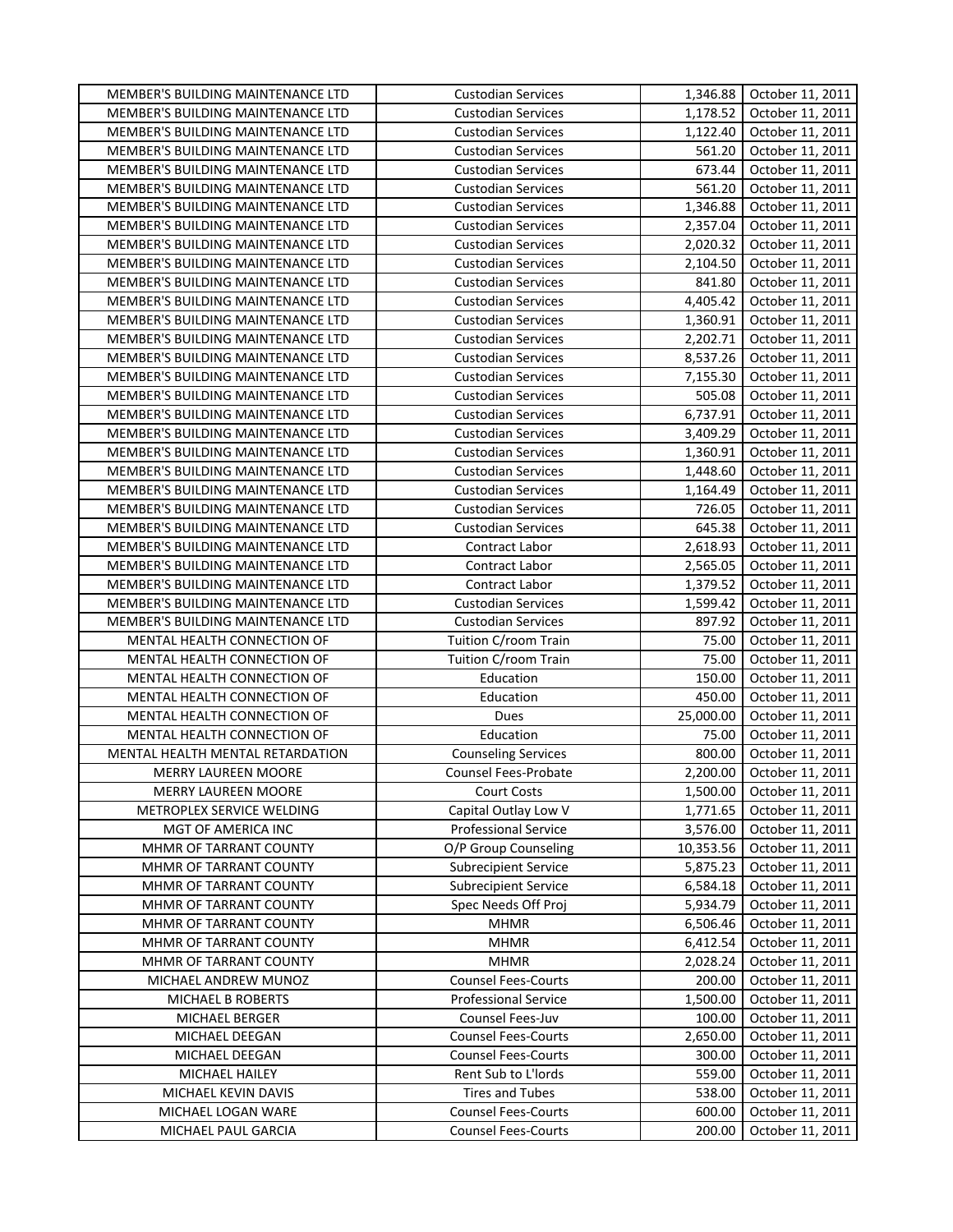| MICHAEL SHAWN MATLOCK                     | <b>Counsel Fees-Courts</b>  | 1,000.00         | October 11, 2011 |
|-------------------------------------------|-----------------------------|------------------|------------------|
| MICHAEL TABONY                            | <b>Professional Service</b> | 2,558.86         | October 11, 2011 |
| MIDWEST ARCHITECTS AND ENGINEERS          | Field Equip&Supplies        | 502.60           | October 11, 2011 |
| MIDWEST MEDICAL SUPPLY CO, LLC            | <b>Medical Supplies</b>     | 634.80           | October 11, 2011 |
| MIDWEST MEDICAL SUPPLY CO, LLC            | <b>Medical Supplies</b>     | 78.80            | October 11, 2011 |
| MIMOSA LANE LLC                           | Water                       | 21.97            | October 11, 2011 |
| MIMOSA LANE LLC                           | Water                       | 13.46            | October 11, 2011 |
| MINICK LAW PC                             | <b>Counsel Fees-Courts</b>  | 1,200.00         | October 11, 2011 |
| MINICK LAW PC                             | <b>Counsel Fees-Courts</b>  | 400.00           | October 11, 2011 |
| <b>MINICK LAW PC</b>                      | <b>Counsel Fees-Courts</b>  | 125.00           | October 11, 2011 |
| <b>MONTE LAWLIS</b>                       | Travel                      | 215.34           | October 11, 2011 |
| MOORE MEDICAL LLC                         | <b>Medical Supplies</b>     | 421.90           | October 11, 2011 |
| MOORE MEDICAL LLC                         | <b>Medical Supplies</b>     | 159.00           | October 11, 2011 |
| <b>MOPEC</b>                              | Lab Supplies                | 1,951.88         | October 11, 2011 |
| MOTOROLA INC                              | Supplies                    | 2,961.00         | October 11, 2011 |
| MOTOROLA INC                              | Professional Service        | 5,040.00         | October 11, 2011 |
| Mr Bradley S Gatewood                     | Transportation              | 49.38            | October 11, 2011 |
| Mr Brett M Crisp                          | Education                   | 100.00           | October 11, 2011 |
| Mr Carnelius L Carey                      | Transportation              | 44.01            | October 11, 2011 |
| Mr Chris A Shahan                         | Transportation              | 33.47            | October 11, 2011 |
| Mr Ernest J Vanderleest                   | Education                   | 210.00           | October 11, 2011 |
| Mr Frank W Minikon Jr                     | Transportation              | 27.00            | October 11, 2011 |
| Mr Gary Rothbarth                         | Education                   | 381.18           | October 11, 2011 |
| Mr James L Castillo                       | Education                   | 130.00           | October 11, 2011 |
| Mr John J Nicholson                       | Education                   | 56.00            | October 11, 2011 |
| Mr Kenneth D Johnson                      | Education                   | 120.70           | October 11, 2011 |
| Mr Mark P Porter                          | Education                   | 210.00           | October 11, 2011 |
| Mr Michael L Rehfeld                      | Education                   | 220.00           | October 11, 2011 |
|                                           | Education                   |                  | October 11, 2011 |
| Mr Randall C Renois<br>Mr Robert E Burger |                             | 100.00<br>724.47 | October 11, 2011 |
| Mr Robert E Burger                        | Mileage Allowance<br>Travel | 472.65           | October 11, 2011 |
| Mr Robert K Gill                          | Education                   | 180.00           | October 11, 2011 |
| Mr Rodney G Crockett                      | Education                   | 180.00           | October 11, 2011 |
| Mr Ronald E Lewis                         | Travel                      | 372.10           | October 11, 2011 |
| Mr Roy C Brooks                           | Travel                      | 508.00           | October 11, 2011 |
| Mr Ryan T Downe                           | Education                   | 130.00           | October 11, 2011 |
| Mr Terry Abendschein                      |                             |                  |                  |
| Mr Thomas A Wilder                        | Education                   | 209.00<br>357.42 | October 11, 2011 |
|                                           | Travel                      |                  | October 11, 2011 |
| Mr Thomas P Smith                         | Education                   | 180.00           | October 11, 2011 |
| MRS BAIRD'S BAKERIES INC                  | Food                        | 367.37<br>292.10 | October 11, 2011 |
| Ms Alisia Morris                          | Travel                      |                  | October 11, 2011 |
| Ms Andrea D Benson                        | Education                   | 148.00           | October 11, 2011 |
| Ms Dana E Austin                          | Education                   | 172.21           | October 11, 2011 |
| Ms Dorothy A Starr                        | Travel                      | 440.60           | October 11, 2011 |
| Ms Janet D Rodgers                        | Travel                      | 60.00            | October 11, 2011 |
| Ms Leonora L Vargas                       | Education                   | 180.00           | October 11, 2011 |
| Ms Lisa D Hayes                           | Education                   | 140.00           | October 11, 2011 |
| Ms Marian D Ross                          | Education                   | 25.00            | October 11, 2011 |
| Ms Martha Castillo                        | Travel                      | 281.90           | October 11, 2011 |
| Ms MaryLouise Garcia                      | Education                   | 277.00           | October 11, 2011 |
| Ms Melissa Wade                           | Education                   | 100.00           | October 11, 2011 |
| Ms Sandra L Peel-Colwell                  | Education                   | 140.00           | October 11, 2011 |
| Ms Twanaha L Rea                          | Travel                      | 44.00            | October 11, 2011 |
| MULTNOMAH COUNTY                          | Tuition C/room Train        | 1,000.00         | October 11, 2011 |
| MYERS TIRE SUPPLY DIST., INC              | <b>Small Tools</b>          | 1,145.00         | October 11, 2011 |
| <b>NAFA INC</b>                           | Parts and Supplies          | 58.77            | October 11, 2011 |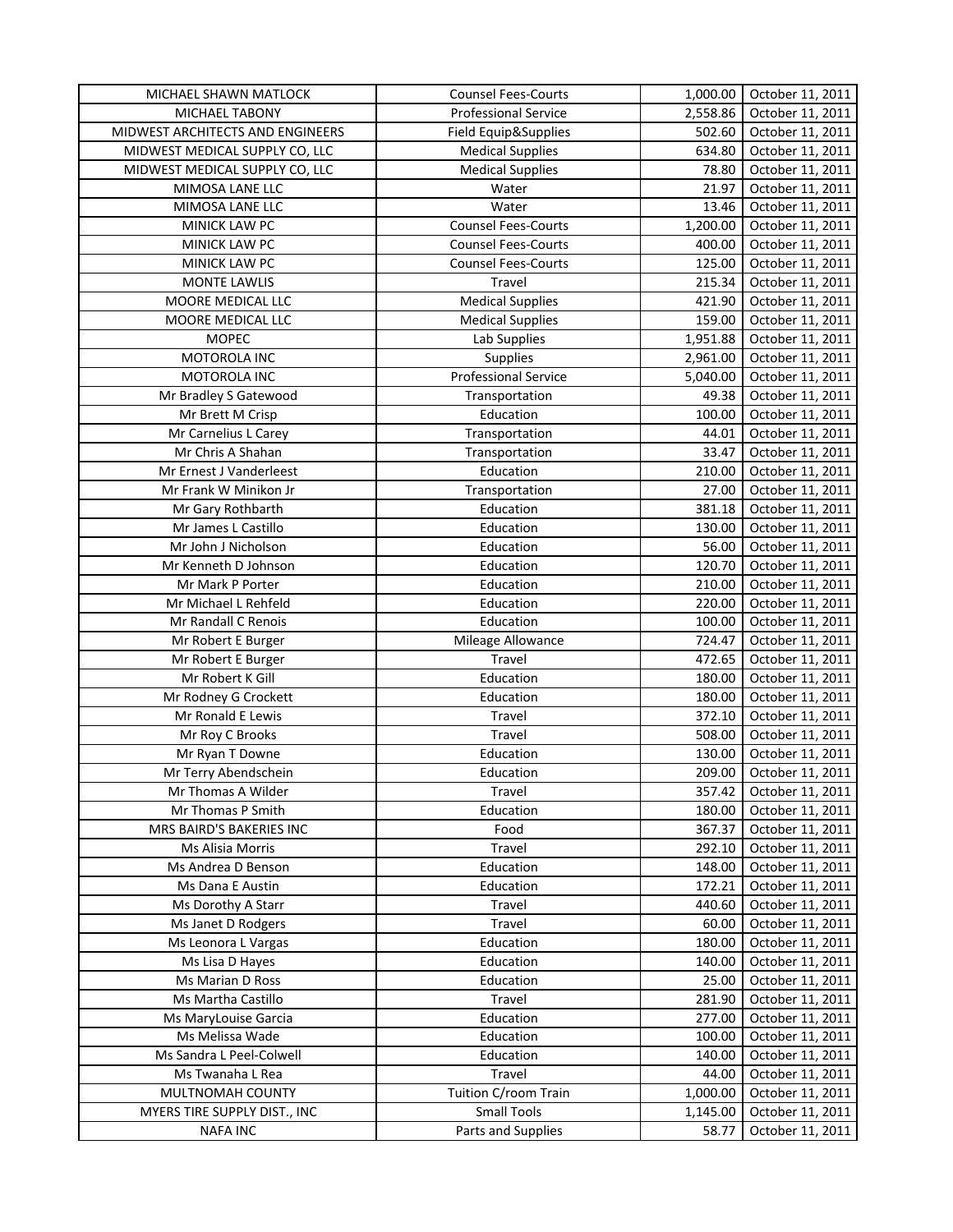| <b>NAFA INC</b>                                                | Parts and Supplies          | 25.08            | October 11, 2011                     |
|----------------------------------------------------------------|-----------------------------|------------------|--------------------------------------|
| NAN MCKAY & ASSOCIATES, INC                                    | Subscriptions               | 1,224.00         | October 11, 2011                     |
| NAN MCKAY & ASSOCIATES, INC                                    | Education                   | 990.00           | October 11, 2011                     |
| <b>NANCY GORDON</b>                                            | Counsel Fees - CPS          | 100.00           | October 11, 2011                     |
| <b>NARDIS INC</b>                                              | Safety/Tact Supplies        | 112.32           | October 11, 2011                     |
| NATHERRAL J WASHINGTON                                         | <b>Counsel Fees-Courts</b>  | 250.00           | October 11, 2011                     |
| NATIONAL ASSOCIATION OF COUNTY                                 | Dues                        | 30.00            | October 11, 2011                     |
| NATIONAL ASSOCIATION OF COUNTY                                 | Dues                        | 30.00            | October 11, 2011                     |
| NATIONAL CENTER FOR STATE COURTS                               | Education                   | 645.00           | October 11, 2011                     |
| NATIONAL DATA SERVICES INC                                     | Printing-Publication        | 230.52           | October 11, 2011                     |
| NATIONAL DATA SERVICES INC                                     | Printing-Publication        | 4,880.74         | October 11, 2011                     |
| NCTCOG - NORTH CENTRAL TEXAS                                   | Subscriptions               | 72.00            | October 11, 2011                     |
| NCTCOG - NORTH CENTRAL TEXAS                                   | Dues                        | 1,810.00         | October 11, 2011                     |
| NCTCOG-NORTH CENTRAL TEXAS                                     | Supplies                    | 59.50            | October 11, 2011                     |
| NCTCOG-NORTH CENTRAL TEXAS                                     | Education                   | 75.00            | October 11, 2011                     |
| NEC CORPORATION OF AMERICA                                     | Professional Service        | 23,750.00        | October 11, 2011                     |
| NEC CORPORATION OF AMERICA                                     | Lab Equip Mainten           | 708.50           | October 11, 2011                     |
| NELON LAW GROUP PLLC                                           | <b>Counsel Fees-Courts</b>  | 450.00           | October 11, 2011                     |
| NELON LAW GROUP PLLC                                           | <b>Counsel Fees-Courts</b>  | 200.00           | October 11, 2011                     |
| NEVILL BUSINESS MACHINES INC                                   | <b>Equipment Maint</b>      | 89.00            | October 11, 2011                     |
| NICA-NORTHSIDE INTER-CHURCH AGENCY                             | <b>Subrecipient Service</b> | 4,723.94         | October 11, 2011                     |
| NICHOLAS GREGORY DAVIS                                         | <b>Counsel Fees-Courts</b>  | 175.00           | October 11, 2011                     |
| NICHOLAS JAMES BYNUM                                           | <b>Drug Seizures</b>        | 1,010.50         | October 11, 2011                     |
| NICHOLAS JAMES BYNUM                                           | Drug Seizure Int            | 3.50             | October 11, 2011                     |
| NIZAM PEERWANI, M.D., P.A.                                     | Due to Med Examiner         | 80,655.00        | October 11, 2011                     |
| <b>NORRIS RICHARDSON</b>                                       | Clothing                    | 200.00           | October 11, 2011                     |
| NORTH TEXAS COMPENSATION ASSOC                                 | Education                   | 35.00            | October 11, 2011                     |
| NORTH TEXAS FUNERAL HOMES LLC                                  | <b>County Burials</b>       | 1,400.00         | October 11, 2011                     |
| NORTH TEXAS JUSTICE OF THE                                     | Education                   | 45.00            | October 11, 2011                     |
| NORTH TEXAS JUSTICE OF THE                                     | Education                   | 45.00            | October 11, 2011                     |
| NORTH TEXAS JUSTICE OF THE                                     | Education                   | 45.00            | October 11, 2011                     |
| NORTH TEXAS JUSTICE OF THE                                     | Education                   | 45.00            | October 11, 2011                     |
| NORTH TEXAS JUSTICE OF THE                                     | Education                   | 45.00            | October 11, 2011                     |
| NORTH TEXAS TOLLWAY AUTHORITY-NTTA                             | Transportation              | 12.63            | October 11, 2011                     |
| NORTH TEXAS TOLLWAY AUTHORITY-NTTA                             | Travel                      | 15.18            | October 11, 2011                     |
| NOTTING HILL PARTNERS LP                                       | Rent Sub to L'Iords         | 629.00           | October 11, 2011                     |
| <b>NOVARAD CORP</b>                                            | <b>Equipment Maint</b>      | 2,588.00         | October 11, 2011                     |
| NU INFO SYSTEMS INC                                            | <b>Professional Service</b> | 13,158.00        | October 11, 2011                     |
| OAK FARMS DAIRY                                                | Food                        | 289.13           | October 11, 2011                     |
| OCCUPATIONAL HEALTH CENTERS SW                                 | <b>Employee Physicals</b>   | 940.00           | October 11, 2011                     |
| OGBURNS TRUCK PARTS OF FT WORTH                                | Parts and Supplies          | 839.48           | October 11, 2011                     |
| OKEY AKPOM                                                     | <b>Counsel Fees-Courts</b>  | 400.00           | October 11, 2011                     |
| OKEY AKPOM                                                     | <b>Counsel Fees-Courts</b>  | 250.00           | October 11, 2011                     |
| OLUBUKOLA OBAYANJU                                             | <b>Counsel Fees-Courts</b>  | 400.00           | October 11, 2011                     |
| OMNI CORPUS CHRISTI HOTEL                                      | Education                   | 300.15           | October 11, 2011                     |
|                                                                | Education                   |                  |                                      |
| OMNI CORPUS CHRISTI HOTEL<br>OMNI SOUTHPARK HOTEL              | Education                   | 300.15<br>478.40 | October 11, 2011                     |
|                                                                | <b>TDPS OmniBase</b>        |                  | October 11, 2011<br>October 11, 2011 |
| OMNIBASE SERVICES OF TEXAS LP<br>OPERATING SYSTEM SERVICES INC | <b>Professional Service</b> | 354.89           | October 11, 2011                     |
|                                                                | O/P Group Counseling        | 15,035.46        |                                      |
| OPPORTUNITIES COUNSELING CENTER                                | Parts and Supplies          | 5,730.00         | October 11, 2011                     |
| O'REILLY AUTO PARTS                                            | <b>Small Tools</b>          | 30.00            | October 11, 2011                     |
| O'REILLY AUTO PARTS                                            |                             | 29.06            | October 11, 2011                     |
| OWEN GROUP PROPERTY MANAGEMENT LLC                             | Rent Sub to L'Iords         | 923.00           | October 11, 2011                     |
| <b>OWENS &amp; OWENS</b>                                       | <b>Counsel Fees-Courts</b>  | 100.00           | October 11, 2011                     |
| <b>OWENS &amp; OWENS</b>                                       | Counsel Fees - CPS          | 150.00           | October 11, 2011                     |
| P MICHAEL SCHNEIDER LAW FIRM PC                                | <b>Counsel Fees-Courts</b>  | 650.00           | October 11, 2011                     |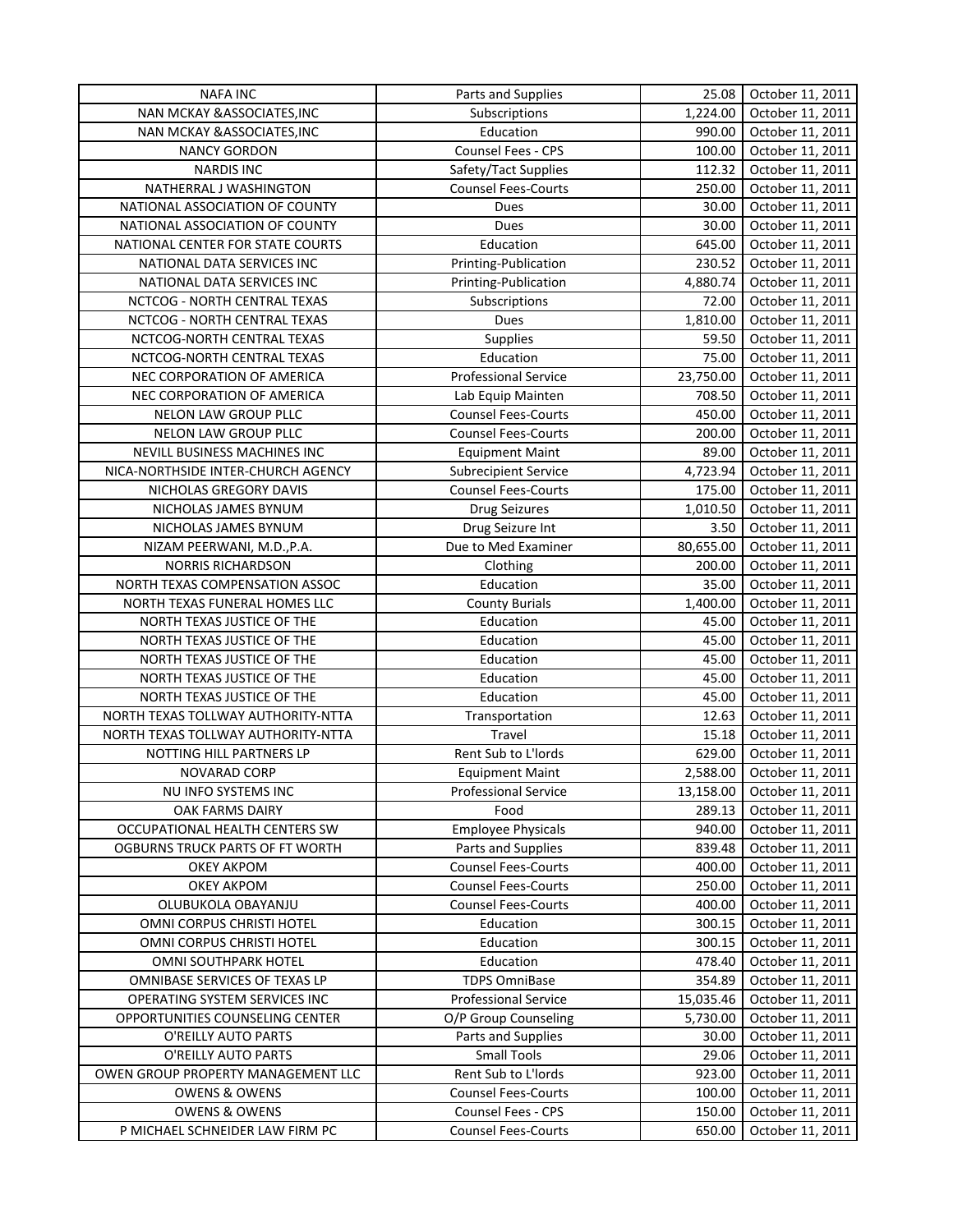| P MICHAEL SCHNEIDER LAW FIRM PC     | Counsel Fees-Probate                         | 400.00          | October 11, 2011                     |
|-------------------------------------|----------------------------------------------|-----------------|--------------------------------------|
| P.I.E. MANAGEMENT LLC               | Contract Labor                               | 2,113.99        | October 11, 2011                     |
| P.I.E. MANAGEMENT LLC               | Contract Labor                               | 2,542.96        | October 11, 2011                     |
| PAMELA S FERNANDEZ                  | <b>Counsel Fees-Courts</b>                   | 750.00          | October 11, 2011                     |
| PAMELA S FERNANDEZ                  | <b>Counsel Fees-Courts</b>                   | 700.00          | October 11, 2011                     |
| PAMELA S FERNANDEZ                  | <b>Counsel Fees-Courts</b>                   | 118.75          | October 11, 2011                     |
| PARK VISTA TOWNHOMES L P            | Rent Sub to L'Iords                          | 502.00          | October 11, 2011                     |
| PARKER ELECTRIC                     | <b>Building Maintenance</b>                  | 588.24          | October 11, 2011                     |
| <b>PARKER ELECTRIC</b>              | <b>Building Maintenance</b>                  | 628.00          | October 11, 2011                     |
| <b>PARKER ELECTRIC</b>              | <b>Building Maintenance</b>                  | 797.60          | October 11, 2011                     |
| <b>PARKER ELECTRIC</b>              | <b>Building Maintenance</b>                  | 274.76          | October 11, 2011                     |
| <b>PARKER ELECTRIC</b>              | <b>Building Maintenance</b>                  | 549.50          | October 11, 2011                     |
| <b>PARKER ELECTRIC</b>              | <b>Building Maintenance</b>                  | 1,484.61        | October 11, 2011                     |
| <b>PARKER ELECTRIC</b>              | <b>Building Maintenance</b>                  | 395.87          | October 11, 2011                     |
| PARKER ELECTRIC                     | <b>Building Maintenance</b>                  | 126.90          | October 11, 2011                     |
| PARODI PROPERTY LTD                 | Rent Sub to L'Iords                          | 165.00          | October 11, 2011                     |
| PATRICIA BACA                       | <b>Counsel Fees-Courts</b>                   | 425.00          | October 11, 2011                     |
| PATRICIA DEANDA                     | Professional Service                         | 1,987.06        | October 11, 2011                     |
| PATRICIA L SUMMERS                  | Counsel Fees - CPS                           | 300.00          | October 11, 2011                     |
| PATRICIA MARGARET MCBRIDE           | <b>Counsel Fees-Courts</b>                   | 300.00          | October 11, 2011                     |
| PATRICIA MARGARET MCBRIDE           | <b>Counsel Fees-Courts</b>                   | 2,075.00        | October 11, 2011                     |
| PATRICIA PERRY                      | Hlth Internat'l Trav                         | 28.00           | October 11, 2011                     |
| PATRICIA WILLIS-BURRUSS             | Clothing                                     | 225.00          | October 11, 2011                     |
| PATRICK CURRAN                      | <b>Counsel Fees-Courts</b>                   | 9,890.00        | October 11, 2011                     |
| PATRICK R MCCARTY                   | <b>Counsel Fees-Courts</b>                   | 400.00          | October 11, 2011                     |
| PATRICK R MCCARTY                   | <b>Counsel Fees-Courts</b>                   | 530.00          | October 11, 2011                     |
| PATRICK R MCCARTY                   | <b>Counsel Fees-Courts</b>                   | 600.00          | October 11, 2011                     |
| PATRICK R MCCARTY                   | <b>Counsel Fees-Courts</b>                   | 955.00          | October 11, 2011                     |
| PATRICK R MCCARTY                   | Counsel Fees-Courts                          | 460.00          | October 11, 2011                     |
| PATRICK R MCCARTY                   | <b>Counsel Fees-Courts</b>                   | 250.00          | October 11, 2011                     |
| PATRICK S DOHONEY & ASSOCIATES PLLC | <b>Counsel Fees-Courts</b>                   | 237.50          | October 11, 2011                     |
| PATTI RICHARDS                      | Reporter's Records                           | 184.00          | October 11, 2011                     |
| PATTY TILLMAN                       | <b>Counsel Fees-Courts</b>                   | 240.00          | October 11, 2011                     |
| PATTY TILLMAN                       | <b>Counsel Fees-Courts</b>                   | 3,200.00        | October 11, 2011                     |
| PATTY TILLMAN                       | <b>Counsel Fees-Courts</b>                   | 685.00          | October 11, 2011                     |
| PATTY TILLMAN                       | <b>Counsel Fees-Courts</b>                   | 393.75          | October 11, 2011                     |
| PAUL B ROTHBAND JR                  | <b>Counsel Fees-Courts</b>                   | 640.00          | October 11, 2011                     |
| PAUL B ROTHBAND JR                  | <b>Counsel Fees-Courts</b>                   | 120.00          | October 11, 2011                     |
| PAUL CONNER                         | <b>Counsel Fees-Courts</b>                   | 520.00          | October 11, 2011                     |
| PAUL LEWALLEN                       | <b>Counsel Fees-Courts</b>                   | 200.00          | October 11, 2011                     |
| PAUL LEWALLEN                       | <b>Counsel Fees-Courts</b>                   | 412.50          | October 11, 2011                     |
| PAUL LEWALLEN                       | <b>Counsel Fees-Courts</b>                   | 825.00          | October 11, 2011                     |
| PAVEMENT PRODUCTS LLC               | Parts and Supplies                           | 554.95          |                                      |
| PAYFLEX SYSTEMS USA INC             | <b>Medical Admn Fees</b>                     | 522.00          | October 11, 2011<br>October 11, 2011 |
|                                     | <b>Medical Admn Fees</b>                     | 3,101.25        | October 11, 2011                     |
| PAYFLEX SYSTEMS USA INC             |                                              | 878.50          |                                      |
| PC MALL GOV INC                     | <b>Computer Supplies</b><br>Counsel Fees-Juv |                 | October 11, 2011                     |
| PEDRO CISNEROS<br>PEDRO CISNEROS    | Interpreter Fees                             | 300.00<br>50.00 | October 11, 2011<br>October 11, 2011 |
| PEGGY KEZAR                         | Education                                    | 90.00           | October 11, 2011                     |
| PERKIN ELMER GENETICS INC           | Professional Service                         | 50.00           | October 11, 2011                     |
| PETER A VAN DALEN                   | <b>Building Maintenance</b>                  | 10.00           | October 11, 2011                     |
| PETER A VAN DALEN                   | <b>Building Maintenance</b>                  | 60.00           | October 11, 2011                     |
| PETER A VAN DALEN                   | <b>Building Maintenance</b>                  | 325.00          | October 11, 2011                     |
| PETER A VAN DALEN                   | <b>Building Maintenance</b>                  | 125.00          | October 11, 2011                     |
| PETER A VAN DALEN                   | <b>Building Maintenance</b>                  | 40.00           | October 11, 2011                     |
| PETER A VAN DALEN                   | Landscaping Expense                          | 275.00          | October 11, 2011                     |
|                                     |                                              |                 |                                      |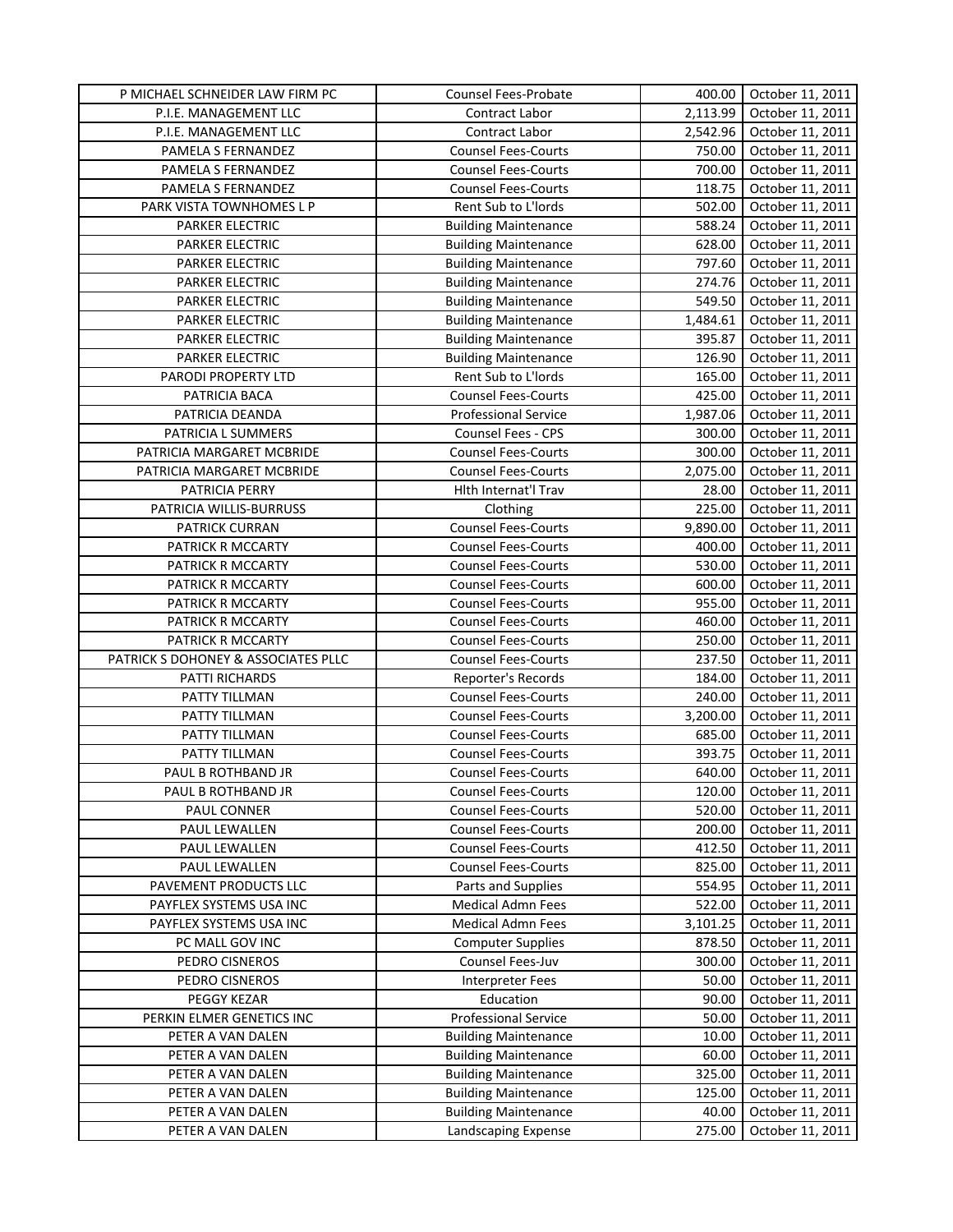| PETER A VAN DALEN                   | Kitchen Maintenance         | 378.00          | October 11, 2011 |
|-------------------------------------|-----------------------------|-----------------|------------------|
| PETER A VAN DALEN                   | Pest Control Service        | 15.00           | October 11, 2011 |
| PETER A VAN DALEN                   | <b>Building Maintenance</b> | 125.00          | October 11, 2011 |
| PETER A VAN DALEN                   | <b>Building Maintenance</b> | 193.00          | October 11, 2011 |
| PFS DISTRIBUTION CORPORATION        | Food                        | 49.08           | October 11, 2011 |
| PHAMATECH INC                       | Lab Supplies                | 6,936.00        | October 11, 2011 |
| PHAMATECH INC                       | Lab Supplies                | 29,686.50       | October 11, 2011 |
| PHAMATECH INC                       | Lab Supplies                | 8,400.00        | October 11, 2011 |
| PHAMATECH INC                       | Lab Supplies                | 2,736.00        | October 11, 2011 |
| PHILIP J DAVIS                      | Psych Exam/Testimony        | 400.00          | October 11, 2011 |
| PHILIP J MITCHELL                   | Counsel Fees-Probate        | 1,000.00        | October 11, 2011 |
| PHILIP J MITCHELL                   | <b>Counsel Fees-Probate</b> | 2,900.00        | October 11, 2011 |
| Philip R Adams                      | Travel                      | 180.00          | October 11, 2011 |
| PHILLIP S BARKER                    | Travel                      | 443.20          | October 11, 2011 |
| PHYLLIS MARSHALL                    | <b>Utility Allowance</b>    | 525.00          | October 11, 2011 |
| PIA R. RODRIGUEZ                    | <b>Counsel Fees-Courts</b>  | 600.00          | October 11, 2011 |
| PIA R. RODRIGUEZ                    | <b>Counsel Fees-Courts</b>  | 700.00          | October 11, 2011 |
| PIA R. RODRIGUEZ                    | <b>Counsel Fees-Courts</b>  | 125.00          | October 11, 2011 |
| <b>PMIC</b>                         | Books/Pamphlets             | 124.24          | October 11, 2011 |
| POLLOCK PAPER DISTRIBUTORS          | <b>Custodian Supplies</b>   | 252.60          | October 11, 2011 |
| PORT CITY MEDICAL                   | <b>Medical Supplies</b>     | 58.00           | October 11, 2011 |
| PORT CITY MEDICAL                   | <b>Medical Supplies</b>     | 627.20          | October 11, 2011 |
| PORT CITY MEDICAL                   | <b>Medical Supplies</b>     | 194.00          | October 11, 2011 |
| PORTIA PRUITT                       | Clothing                    | 100.00          | October 11, 2011 |
| POTTERS INDUSTRIES LLC              | Parts and Supplies          | 6,120.00        | October 11, 2011 |
| PRAETORIAN OPERATING INC            | <b>Custodian Supplies</b>   | 246.72          | October 11, 2011 |
| PRAETORIAN OPERATING INC            | Parts and Supplies          | 220.15          | October 11, 2011 |
| PRECISION DELTA CORPORATION         | Range Supplies              | 14,052.30       | October 11, 2011 |
| PRESSTEK INC                        | <b>Graphics Inventory</b>   | 455.05          | October 11, 2011 |
| PRESTIGE INK CO                     | <b>Graphics Inventory</b>   | 260.70          | October 11, 2011 |
| PRICE CAROL OAKS LP                 | Rent Sub to L'Iords         | 815.00          | October 11, 2011 |
| PRICE CAROL OAKS LP                 | Rent Sub/Dep L'Iords        | 100.00          | October 11, 2011 |
| PRO CHEM                            | Support Serv Supply         | 558.00          | October 11, 2011 |
| PROGRESSIVE CONCEPTS INC            | <b>Computer Supplies</b>    | 34.99           | October 11, 2011 |
| PROTECTIVE LIFE INSURANCE           | Rental Assistance           | 590.00          | October 11, 2011 |
| PSYCHOTHERAPY SERVICES & YOKE-      | Psych Exam/Testimony        | 1,500.00        | October 11, 2011 |
| PSYCHOTHERAPY SERVICES & YOKEFELLOW | Psych Exam/Testimony        | 1,320.00        | October 11, 2011 |
| PSYCHOTHERAPY SERVICES & YOKEFELLOW | Psych Exam/Testimony        | 660.00          | October 11, 2011 |
| PTS OF AMERICA LLC                  | <b>Professional Service</b> | 10,388.70       | October 11, 2011 |
| PURSUIT SAFETY INC                  | Non-Track Equipment         | 2,813.78        | October 11, 2011 |
| PURVIS BEARING SERVICE INC          | A/C Maint Contract          | 964.42          | October 11, 2011 |
| QIAGEN                              | Lab Supplies                | 266.81          |                  |
|                                     |                             |                 | October 11, 2011 |
| <b>QUEST DIAGNOSTICS INC</b>        | <b>Professional Service</b> | 68.00<br>106.00 | October 11, 2011 |
| <b>QUEST DIAGNOSTICS INC</b>        | <b>Professional Service</b> | 104.25          | October 11, 2011 |
| <b>QUEST DIAGNOSTICS INC</b>        | Laboratory Costs            |                 | October 11, 2011 |
| <b>QUEST DIAGNOSTICS INC</b>        | Laboratory Costs            | 300.75          | October 11, 2011 |
| <b>QUEST DIAGNOSTICS INC</b>        | Laboratory Costs            | 14.00           | October 11, 2011 |
| QUICKSEARCH COM LLC                 | <b>Background Check</b>     | 1,084.00        | October 11, 2011 |
| R B EVERETT AND COMPANY             | Parts and Supplies          | 394.17          | October 11, 2011 |
| R B EVERETT AND COMPANY             | Parts and Supplies          | 257.66          | October 11, 2011 |
| R D SHEET METAL INC                 | <b>Building Maintenance</b> | 484.00          | October 11, 2011 |
| R D SHEET METAL INC                 | Landscaping Expense         | 1,244.00        | October 11, 2011 |
| R MAUREEN TOLBERT                   | <b>Counsel Fees-Courts</b>  | 1,350.00        | October 11, 2011 |
| R MAUREEN TOLBERT                   | <b>Counsel Fees-Courts</b>  | 1,525.00        | October 11, 2011 |
| R MAUREEN TOLBERT                   | <b>Counsel Fees-Courts</b>  | 450.00          | October 11, 2011 |
| RACHEL SCHWARTZ                     | Clothing                    | 109.74          | October 11, 2011 |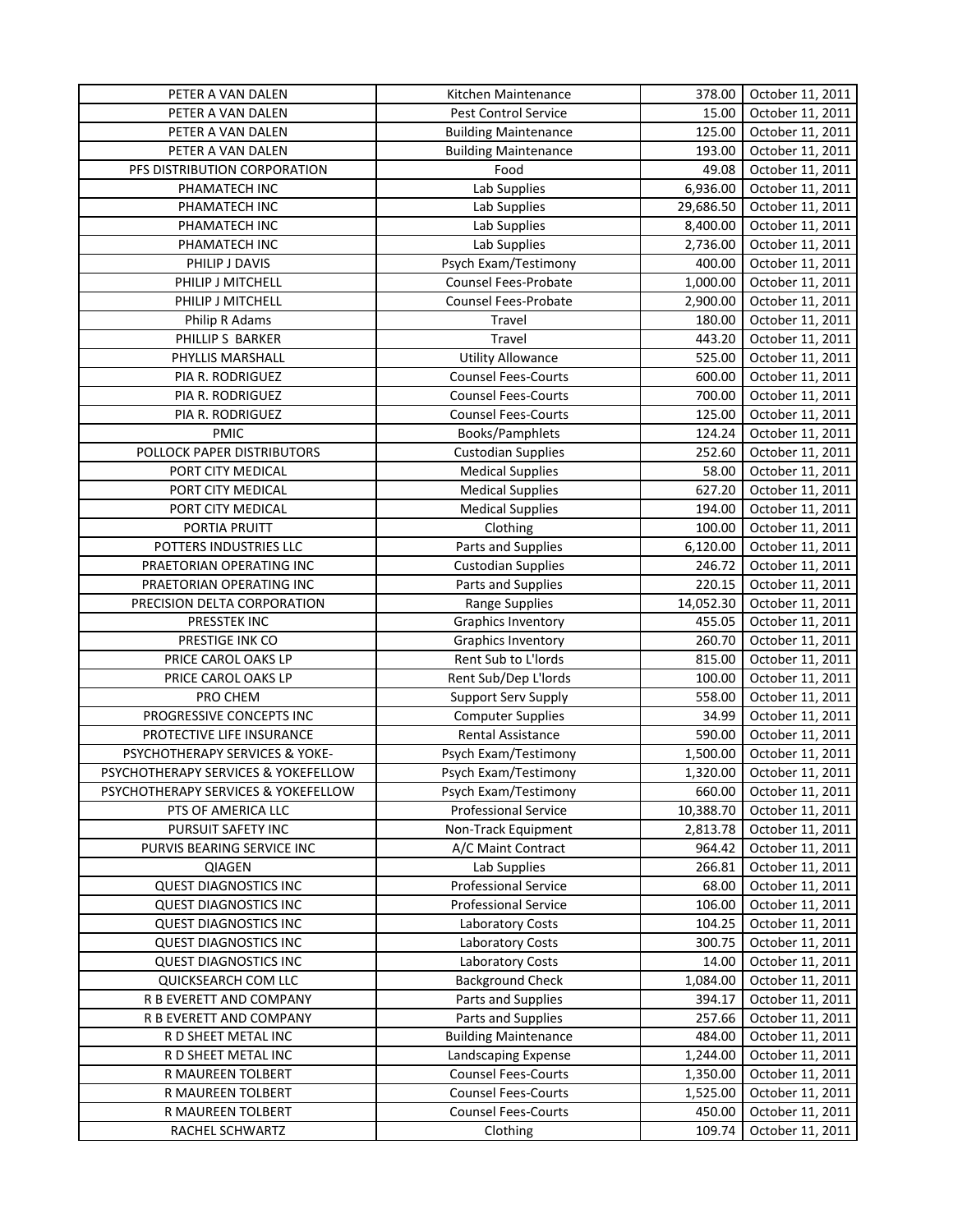| RADIOLOGY ASSOCIATES OF TARRANT     | <b>Professional Service</b>         | 243.85     | October 11, 2011 |
|-------------------------------------|-------------------------------------|------------|------------------|
| RANDALL E HEMRY                     | <b>Professional Service</b>         | 3,000.00   | October 11, 2011 |
| RANDY W BOWERS                      | <b>Counsel Fees-Courts</b>          | 375.00     | October 11, 2011 |
| RANDY W BOWERS                      | <b>Counsel Fees-Courts</b>          | 75.00      | October 11, 2011 |
| RANDY W BOWERS                      | <b>Counsel Fees-Courts</b>          | 950.00     | October 11, 2011 |
| RANDY W BOWERS                      | <b>Counsel Fees-Courts</b>          | 325.00     | October 11, 2011 |
| RANDY W BOWERS                      | <b>Counsel Fees-Courts</b>          | 356.25     | October 11, 2011 |
| RASIX COMPUTER CENTER INC           | <b>Supplies</b>                     | 443.76     | October 11, 2011 |
| RASIX COMPUTER CENTER INC           | Supplies                            | 124.29     | October 11, 2011 |
| RASIX COMPUTER CENTER INC           | <b>Supplies</b>                     | 46.50      | October 11, 2011 |
| RASIX COMPUTER CENTER INC           | Supplies                            | 116.26     | October 11, 2011 |
| RASIX COMPUTER CENTER INC           | Supplies                            | 82.86      | October 11, 2011 |
| RASIX COMPUTER CENTER INC           | Supplies                            | 58.13      | October 11, 2011 |
| RASIX COMPUTER CENTER INC           | Supplies                            | 41.43      | October 11, 2011 |
| RATTIKIN TITLE COMPANY              | State Right of Way                  | 40,800.00  | October 11, 2011 |
| RAUL NEVAREZ                        | <b>Counsel Fees-Courts</b>          | 200.00     | October 11, 2011 |
| RAUL NEVAREZ                        | Counsel Fees-Juv                    | 500.00     | October 11, 2011 |
| <b>RAY ECKLUND</b>                  | Rent Sub to L'Iords                 | 118.00     | October 11, 2011 |
| RAY HALL JR                         | <b>Counsel Fees-Courts</b>          | 200.00     | October 11, 2011 |
| RAY HALL JR                         | Counsel Fees-Juv                    | 200.00     | October 11, 2011 |
| RAY HALL JR                         | Counsel Fees - CPS                  | 1,905.00   | October 11, 2011 |
| <b>RAY MOORE</b>                    | Liaison Expense                     | 48.59      | October 11, 2011 |
| RAYMOND DANIEL PC                   | <b>Counsel Fees-Courts</b>          | 350.00     | October 11, 2011 |
| RAYMOND DANIEL PC                   | Cnsl Fees-Fam Drg Ct                | 150.00     | October 11, 2011 |
| RAYMOND E WILLIBY                   | Rental Assistance                   | 700.00     | October 11, 2011 |
| RD CORNELL LLC                      | Parts and Supplies                  | 62.00      | October 11, 2011 |
| READ'S AUTO COLLISION               | Central Garage Inv                  | 165.09     | October 11, 2011 |
| Rebecca Barksdale                   | <b>Meeting Expenses</b>             | 219.00     | October 11, 2011 |
| REBECCA DAVEE                       | Professional Service                | 1,350.00   | October 11, 2011 |
|                                     |                                     | 159.15     | October 11, 2011 |
| REBECCA KLINE<br>RECEPT PHARMACY LP | Clothing<br><b>Medical Supplies</b> | 1,720.00   | October 11, 2011 |
|                                     |                                     |            |                  |
| RECEPT PHARMACY LP                  | <b>Medical Supplies</b>             | 51.70      | October 11, 2011 |
| RECEPT PHARMACY LP                  | <b>Medical Supplies</b>             | 13.60      | October 11, 2011 |
| REEDER DISTRIBUTORS INC             | Grease and Oil                      | 1,852.55   | October 11, 2011 |
| REEDER DISTRIBUTORS INC             | Grease and Oil                      | 4,950.35   | October 11, 2011 |
| RELIABLE PAVING INC                 | Landscaping Expense                 | 1,902.00   | October 11, 2011 |
| RELIABLE PAVING INC.                | Non-Track Const/Bldg                | 25,304.40  | October 11, 2011 |
| RELIANT ENERGY RETAIL SERVICES INC  | <b>Utility Allowance</b>            | 60.00      | October 11, 2011 |
| RELIANT ENERGY SERVICES             | <b>Utility Assistance</b>           | 1,026.01   | October 11, 2011 |
| RELIANT ENERGY SERVICES             | <b>Utility Assistance</b>           | 1,188.89   | October 11, 2011 |
| RELIANT ENERGY SERVICES             | <b>Utility Assistance</b>           | 98.18      | October 11, 2011 |
| RELIANT ENERGY SERVICES             | <b>Utility Assistance</b>           | 2,347.93   | October 11, 2011 |
| RELIANT ENERGY SOLUTIONS LLC        | Electricity                         | 9,924.13   | October 11, 2011 |
| RELIANT ENERGY SOLUTIONS LLC        | Electricity                         | 97.04      | October 11, 2011 |
| RELIANT ENERGY SOLUTIONS LLC        | Electricity                         | 5,295.71   | October 11, 2011 |
| RELIANT ENERGY SOLUTIONS LLC        | Electricity                         | 111.59     | October 11, 2011 |
| RELIANT ENERGY SOLUTIONS LLC        | Electricity                         | 3,522.01   | October 11, 2011 |
| RELIANT ENERGY SOLUTIONS LLC        | Electricity                         | 22.82      | October 11, 2011 |
| RELIANT ENERGY SOLUTIONS LLC        | Electricity                         | 1,530.57   | October 11, 2011 |
| RELIANT ENERGY SOLUTIONS LLC        | Electricity                         | 37,384.49  | October 11, 2011 |
| RELIANT ENERGY SOLUTIONS LLC        | Electricity                         | 130,953.71 | October 11, 2011 |
| RELIANT ENERGY SOLUTIONS LLC        | Electricity                         | 2,383.82   | October 11, 2011 |
| RELIANT ENERGY SOLUTIONS LLC        | Electricity                         | 6,965.61   | October 11, 2011 |
| RELIANT ENERGY SOLUTIONS LLC        | Electricity                         | 7,890.11   | October 11, 2011 |
| RELIANT ENERGY SOLUTIONS LLC        | Electricity                         | 1,745.70   | October 11, 2011 |
| RELIANT ENERGY SOLUTIONS LLC        | Electricity                         | 6,626.77   | October 11, 2011 |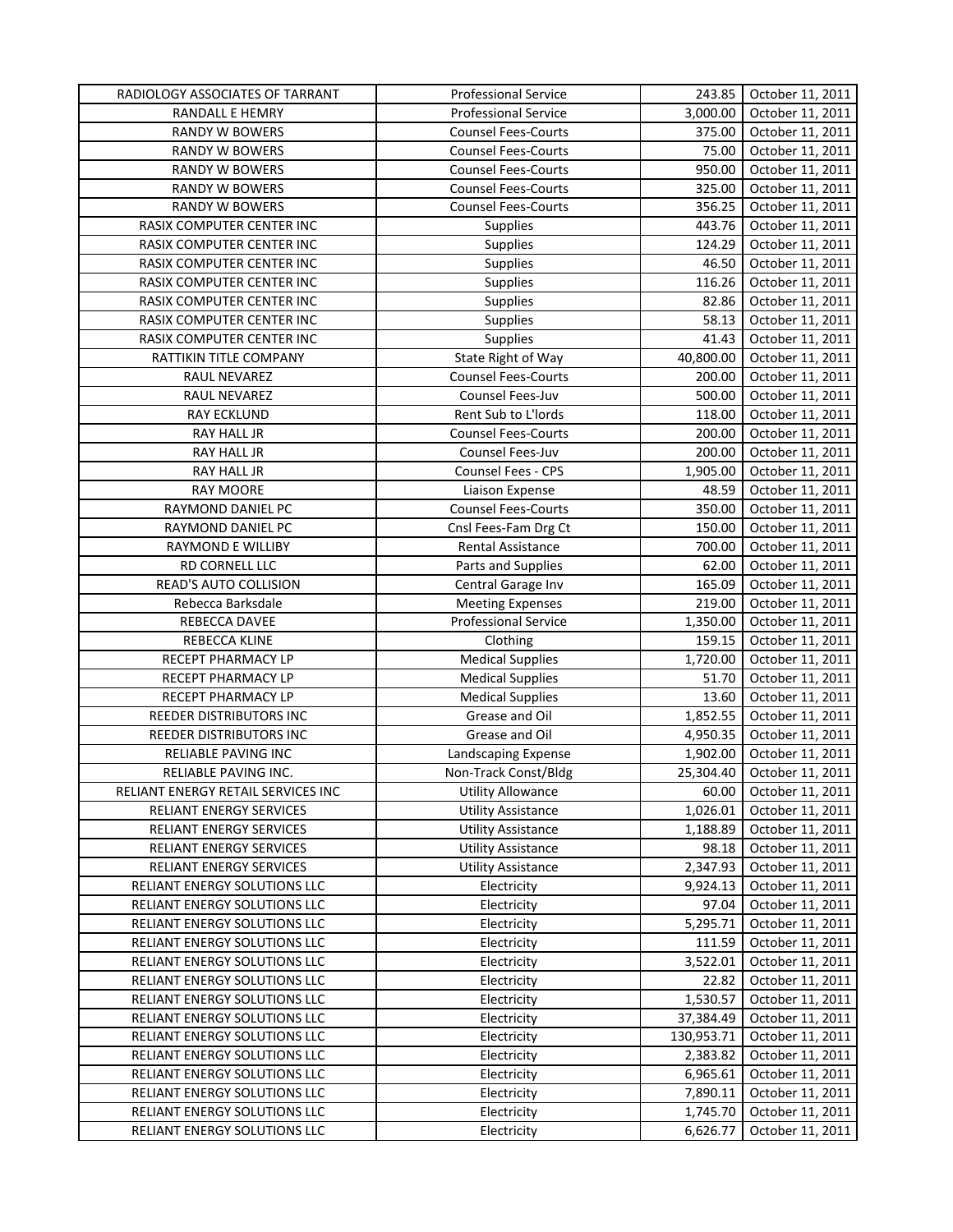| RELIANT ENERGY SOLUTIONS LLC | Electricity                 | 9,568.61   | October 11, 2011 |
|------------------------------|-----------------------------|------------|------------------|
| RELIANT ENERGY SOLUTIONS LLC | Electricity                 | 3,476.39   | October 11, 2011 |
| RELIANT ENERGY SOLUTIONS LLC | Electricity                 | 11,336.00  | October 11, 2011 |
| RELIANT ENERGY SOLUTIONS LLC | Electricity                 | 666.28     | October 11, 2011 |
| RELIANT ENERGY SOLUTIONS LLC | Electricity                 | 6,867.45   | October 11, 2011 |
| RELIANT ENERGY SOLUTIONS LLC | Electricity                 | 27,365.11  | October 11, 2011 |
| RELIANT ENERGY SOLUTIONS LLC | Electricity                 | 8,124.14   | October 11, 2011 |
| RELIANT ENERGY SOLUTIONS LLC | Electricity                 | 39,943.36  | October 11, 2011 |
| RELIANT ENERGY SOLUTIONS LLC | Electricity                 | 15,048.67  | October 11, 2011 |
| RELIANT ENERGY SOLUTIONS LLC | Electricity                 | 639.50     | October 11, 2011 |
| RELIANT ENERGY SOLUTIONS LLC | Electricity                 | 564.54     | October 11, 2011 |
| RELIANT ENERGY SOLUTIONS LLC | Electricity                 | 196,401.24 | October 11, 2011 |
| RELIANT ENERGY SOLUTIONS LLC | Electricity                 | 22,811.80  | October 11, 2011 |
| RELIANT ENERGY SOLUTIONS LLC | Electricity                 | 20,674.19  | October 11, 2011 |
| RELIANT ENERGY SOLUTIONS LLC | Electricity                 | 7,319.44   | October 11, 2011 |
| RELIANT ENERGY SOLUTIONS LLC | Electricity                 | 33,880.10  | October 11, 2011 |
| RELIANT ENERGY SOLUTIONS LLC | Electricity                 | 7,741.44   | October 11, 2011 |
| RELIANT ENERGY SOLUTIONS LLC | Electricity                 | 30,965.77  | October 11, 2011 |
| RELIANT ENERGY SOLUTIONS LLC | Electricity                 | 126,234.28 | October 11, 2011 |
| RELIANT ENERGY SOLUTIONS LLC | Electricity                 | 18,597.42  | October 11, 2011 |
| RELIANT ENERGY SOLUTIONS LLC | Electricity                 | 56,275.10  | October 11, 2011 |
| RELIANT ENERGY SOLUTIONS LLC | Electricity                 | 56.24      | October 11, 2011 |
| RELIANT ENERGY SOLUTIONS LLC | Electricity                 | 9,868.01   | October 11, 2011 |
| RELIANT ENERGY SOLUTIONS LLC | Electricity                 | 2,206.06   | October 11, 2011 |
| RELIANT ENERGY SOLUTIONS LLC | Electricity                 | 4,010.74   | October 11, 2011 |
| RELIANT ENERGY SOLUTIONS LLC | Electricity                 | 4,272.37   | October 11, 2011 |
| RELIANT ENERGY SOLUTIONS LLC | Electricity                 | 4,150.04   | October 11, 2011 |
| RELIANT ENERGY SOLUTIONS LLC | Electricity                 | 5,817.23   | October 11, 2011 |
| RELIANT ENERGY SOLUTIONS LLC | Electricity                 | 5,216.29   | October 11, 2011 |
| RELIANT ENERGY SOLUTIONS LLC | Electricity                 | 477.58     | October 11, 2011 |
| RELIANT ENERGY SOLUTIONS LLC | Electricity                 | 4,290.53   | October 11, 2011 |
| RELIANT ENERGY SOLUTIONS LLC | Electricity                 | 2,874.31   | October 11, 2011 |
| RELIANT ENERGY SOLUTIONS LLC | Electricity                 | 1,962.51   | October 11, 2011 |
| RELIANT ENERGY SOLUTIONS LLC | Electricity                 | 2,232.78   | October 11, 2011 |
| RELIANT ENERGY SOLUTIONS LLC | Electricity                 | 254.92     | October 11, 2011 |
| RELIANT ENERGY SOLUTIONS LLC | Electricity                 | 2,220.95   | October 11, 2011 |
| RELIANT ENERGY SOLUTIONS LLC | Electricity                 | 4,211.02   | October 11, 2011 |
| RELIANT ENERGY SOLUTIONS LLC | Electricity                 | 37,883.85  | October 11, 2011 |
| RELIANT ENERGY SOLUTIONS LLC | <b>Professional Service</b> | 2,160.40   | October 11, 2011 |
| RELIANT ENERGY SOLUTIONS LLC | <b>Professional Service</b> | 837.38     | October 11, 2011 |
| RELIANT ENERGY SOLUTIONS LLC | Electricity                 | 57,185.44  | October 11, 2011 |
| RELIANT ENERGY SOLUTIONS LLC | Electricity                 | 10,522.80  | October 11, 2011 |
| RELIANT ENERGY SOLUTIONS LLC | Electricity                 | 557.96     | October 11, 2011 |
| RELIANT ENERGY SOLUTIONS LLC | Electricity                 | 1,288.05   | October 11, 2011 |
| RENAISSANCE GRAND HOTEL      | Postage                     | 656.99     | October 11, 2011 |
| REPUBLIC TITLE OF TEXAS INC  | <b>County Projects</b>      | 605.70     | October 11, 2011 |
| <b>REXEL SUMMERS</b>         | <b>Building Maintenance</b> | 178.87     | October 11, 2011 |
| REXEL SUMMERS                | <b>Building Maintenance</b> | 1,596.22   | October 11, 2011 |
| REXEL SUMMERS                | <b>Building Maintenance</b> | 825.85     | October 11, 2011 |
| REXEL SUMMERS                | <b>Building Maintenance</b> | 139.31     | October 11, 2011 |
| REXEL SUMMERS                | <b>Building Maintenance</b> | 109.65     | October 11, 2011 |
| <b>REXEL SUMMERS</b>         | <b>Building Maintenance</b> | 286.80     | October 11, 2011 |
| REYNOLDS ASPHALT             | Asphalt-Rock/Hot Mix        | 77,419.07  | October 11, 2011 |
| REYNOLDS ASPHALT             | Asphalt-Rock/Hot Mix        | 202,274.10 | October 11, 2011 |
| REYNOLDS ASPHALT             | Asphalt-Rock/Hot Mix        | 25,716.36  | October 11, 2011 |
| RHEANNA COX                  | Clothing                    | 180.99     | October 11, 2011 |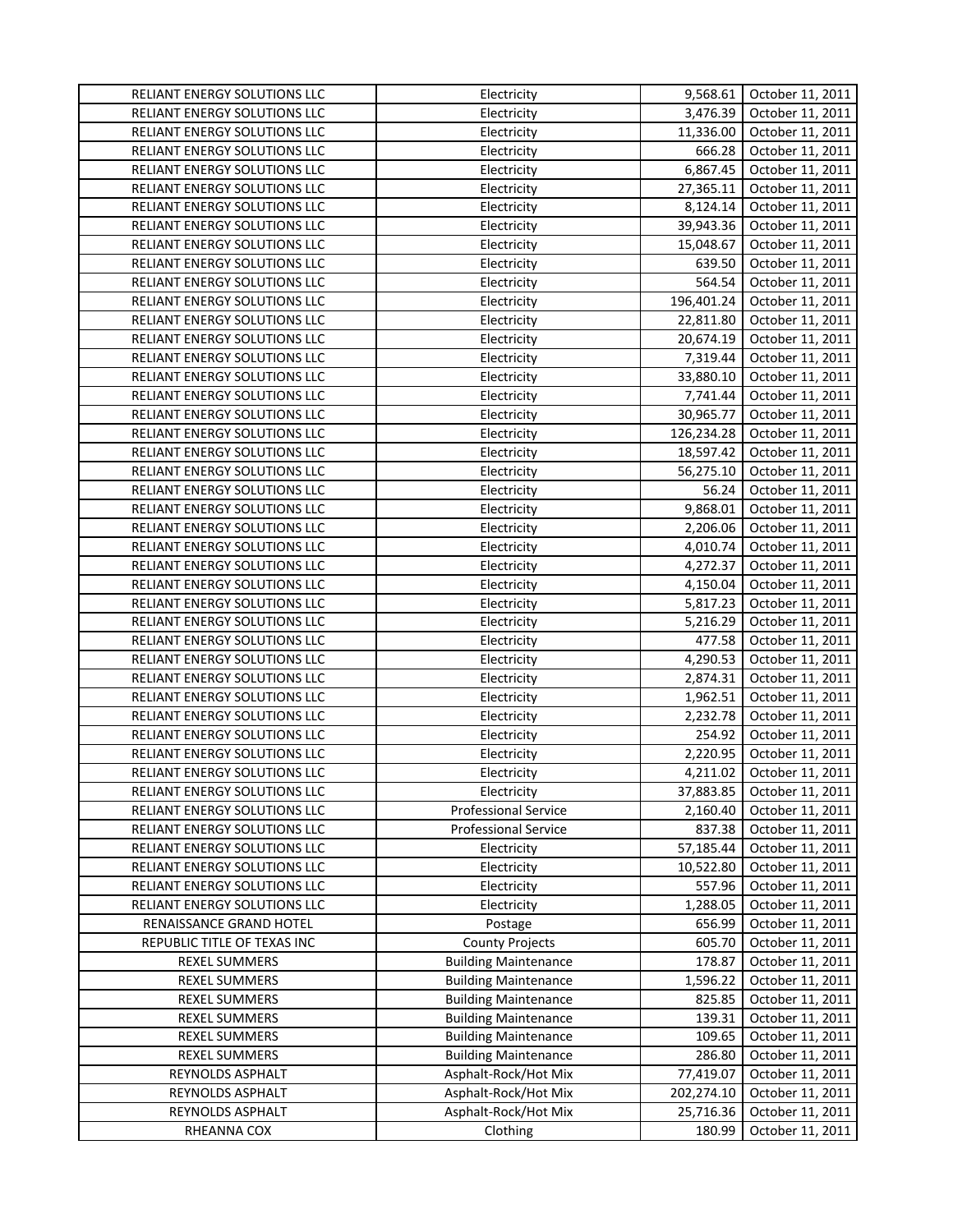| RICARDO J CARRILLO             | <b>County Burials</b>       | 700.00    | October 11, 2011 |
|--------------------------------|-----------------------------|-----------|------------------|
| RICHARD A HENDERSON PC         | <b>Counsel Fees-Courts</b>  | 600.00    | October 11, 2011 |
| RICHARD A HENDERSON PC         | <b>Counsel Fees-Courts</b>  | 400.00    | October 11, 2011 |
| RICHARD A HENDERSON PC         | <b>Counsel Fees-Courts</b>  | 700.00    | October 11, 2011 |
| RICHARD ALLEY                  | <b>Counsel Fees-Courts</b>  | 750.00    | October 11, 2011 |
| RICHARD GLADSTONE              | <b>Counsel Fees-Courts</b>  | 990.00    | October 11, 2011 |
| RICHARD GLADSTONE              | <b>Counsel Fees-Courts</b>  | 640.00    | October 11, 2011 |
| RICHARD GLADSTONE              | <b>Counsel Fees - CPS</b>   | 100.00    | October 11, 2011 |
| RICHARD RHYNES                 | Liaison Expense             | 698.11    | October 11, 2011 |
| RICHARD SCHMITT                | Psych Exam/Testimony        | 450.00    | October 11, 2011 |
| RICHARD SCHMITT                | Psych Exam/Testimony        | 900.00    | October 11, 2011 |
| RICHLAND SEWING CENTER         | <b>Equipment Maint</b>      | 149.20    | October 11, 2011 |
| RITA UZOWIHE LAW FIRM          | Counsel Fees-Juv            | 200.00    | October 11, 2011 |
| RITA UZOWIHE LAW FIRM          | <b>Counsel Fees - CPS</b>   | 100.00    | October 11, 2011 |
| <b>ROBERT B WALL</b>           | Investigative               | 500.00    | October 11, 2011 |
| <b>ROBERT C RIDDELL</b>        | <b>Counsel Fees-Courts</b>  | 295.00    | October 11, 2011 |
| ROBERT JACOB BARRON            | <b>Professional Service</b> | 2,801.07  | October 11, 2011 |
| ROBERT WAYNE CARPENTER JR      | <b>Counsel Fees-Courts</b>  | 450.00    | October 11, 2011 |
| ROBERTA WALKER                 | <b>Counsel Fees-Courts</b>  | 225.00    | October 11, 2011 |
| ROBERTA WALKER                 | <b>Counsel Fees-Courts</b>  | 100.00    | October 11, 2011 |
| ROBERTA WALKER                 | <b>Counsel Fees-Courts</b>  | 100.00    | October 11, 2011 |
| ROBERTA WALKER                 | <b>Counsel Fees-Courts</b>  | 500.00    | October 11, 2011 |
| ROBERTA WALKER                 | Counsel Fees-Juv            | 300.00    | October 11, 2011 |
| <b>ROBIN SMITH</b>             | Subscriptions               | 50.00     | October 11, 2011 |
| <b>ROBIN V GROUNDS</b>         | <b>Counsel Fees-Courts</b>  | 350.00    | October 11, 2011 |
| <b>ROBINSON &amp; SMART PC</b> | <b>Counsel Fees-Courts</b>  | 450.00    | October 11, 2011 |
| ROBINSON TEXTILE               | Bedding and Clothing        | 7,188.00  | October 11, 2011 |
| <b>RODNEY PRINCE</b>           | HAP Reimb Port-in           | 1,090.00  | October 11, 2011 |
| RONALD COUCH                   | <b>Counsel Fees-Courts</b>  | 450.00    | October 11, 2011 |
| RONALD COUCH                   | <b>Counsel Fees-Courts</b>  | 700.00    | October 11, 2011 |
| RONALD COUCH                   | <b>Counsel Fees-Courts</b>  | 400.00    | October 11, 2011 |
| RONALD COUCH                   | <b>Counsel Fees-Courts</b>  | 700.00    | October 11, 2011 |
| Ronald J Wright                | Education                   | 195.50    | October 11, 2011 |
| RONALD KRUEGER                 | Clothing                    | 225.00    | October 11, 2011 |
| RONNIE LONG                    | <b>Bail Bond Surety Fee</b> | 13.50     | October 11, 2011 |
| RONNIE LONG                    | <b>Bail Bond Surety Fee</b> | 1.50      | October 11, 2011 |
| <b>RONNIE MCCRARY</b>          | <b>Professional Service</b> | 1,472.50  | October 11, 2011 |
| ROSE ANNA SALINAS              | <b>Counsel Fees-Courts</b>  | 750.00    | October 11, 2011 |
| ROXANNE ROBINSON               | <b>Counsel Fees-Courts</b>  | 225.00    | October 11, 2011 |
| ROXANNE ROBINSON               | <b>Counsel Fees-Courts</b>  | 110.00    | October 11, 2011 |
| ROXANNE SINDELAR               | Clothing                    | 200.00    | October 11, 2011 |
| <b>ROY GOLSAN</b>              | Counsel Fees-Probate        | 500.00    | October 11, 2011 |
| RT LAWRENCE CORPORATION        | <b>Computer Maintenance</b> | 11,004.00 | October 11, 2011 |
| RUSSELL FEED & SUPPLY          | <b>Estray Livestock</b>     | 306.00    | October 11, 2011 |
| <b>RYAN TOOKER</b>             | Travel                      | 180.00    | October 11, 2011 |
| RYAN W HARDY                   | <b>Counsel Fees-Courts</b>  | 400.00    | October 11, 2011 |
| <b>SATTRUCKING INC</b>         | Rock and Gravel             | 51,728.22 | October 11, 2011 |
| SAFEHAVEN OF TARRANT COUNTY    | <b>Subrecipient Service</b> | 10,722.52 | October 11, 2011 |
| SAFEHAVEN OF TARRANT COUNTY    | <b>Subrecipient Service</b> | 7,880.00  | October 11, 2011 |
| SAFEHAVEN OF TARRANT COUNTY    | <b>County Projects</b>      | 1,000.00  | October 11, 2011 |
| SAFETY ZONE SPECIALISTS INC    | <b>Road Signs</b>           | 832.20    | October 11, 2011 |
| SAF-T-PAK INC                  | <b>Medical Supplies</b>     | 1,783.10  | October 11, 2011 |
| SAGE GROUP CONSULTING INC      | Professional Service        | 1,430.00  | October 11, 2011 |
| SAINT LEGAL PLLC               | <b>Counsel Fees-Courts</b>  | 675.00    | October 11, 2011 |
| SAINT LEGAL PLLC               | Counsel Fees - CPS          | 100.00    | October 11, 2011 |
| SALDANA INC                    | <b>County Burials</b>       | 1,380.00  | October 11, 2011 |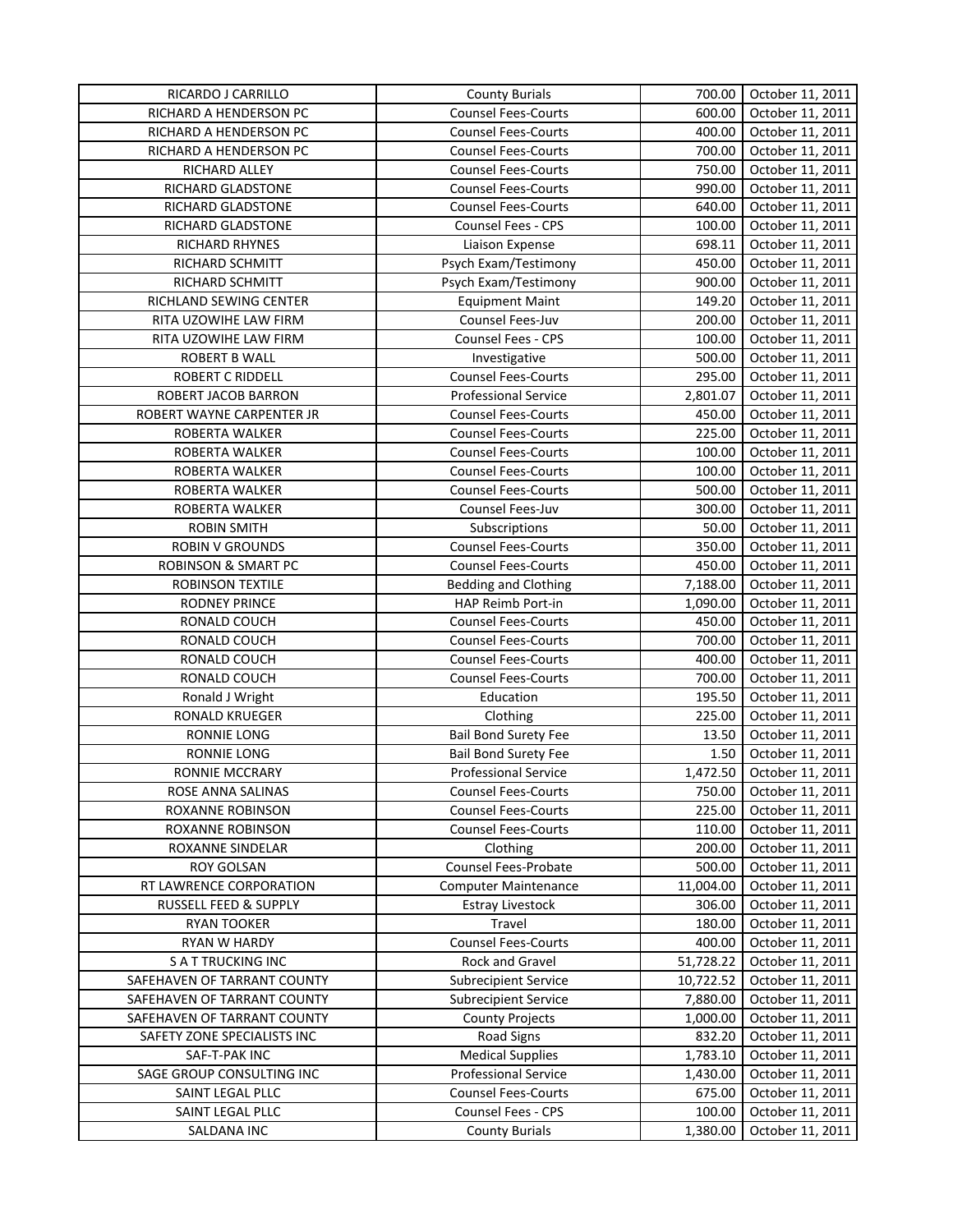| SAMANTHA K HILL                               | <b>Counsel Fees-Courts</b>  | 100.00         | October 11, 2011 |
|-----------------------------------------------|-----------------------------|----------------|------------------|
| SAMANTHA K HILL                               | <b>Counsel Fees-Courts</b>  | 500.00         | October 11, 2011 |
| SAMANTHA K HILL                               | <b>Counsel Fees-Courts</b>  | 50.00          | October 11, 2011 |
| SAMANTHA K HILL                               | <b>Counsel Fees-Courts</b>  | 150.00         | October 11, 2011 |
| SAMANTHA K HILL                               | <b>Counsel Fees-Courts</b>  | 345.00         | October 11, 2011 |
| SAMANTHA K HILL                               | <b>Counsel Fees-Courts</b>  | 175.00         | October 11, 2011 |
| SAMANTHA K HILL                               | <b>Counsel Fees-Courts</b>  | 125.00         | October 11, 2011 |
| SAMANTHA K HILL                               | <b>Litigation Expense</b>   | 5.00           | October 11, 2011 |
| SAMANTHA K HILL                               | <b>Litigation Expense</b>   | 10.00          | October 11, 2011 |
| SAMUEL M SANCHEZ                              | Counsel Fees - CPS          | 200.00         | October 11, 2011 |
| Samuel R Parham                               | Travel                      | 30.00          | October 11, 2011 |
| <b>SANDOVAL &amp; ASSOCIATES</b>              | Interpreter Fees            | 130.00         | October 11, 2011 |
| SANOFI PASTEUR INC                            | <b>Medical Supplies</b>     | 3,439.26       | October 11, 2011 |
| SANOFI PASTEUR INC                            | <b>Medical Supplies</b>     | 1,482.34       | October 11, 2011 |
| SANTA FE ADOLESCENT SERVICES                  | <b>Professional Service</b> | 15,000.00      | October 11, 2011 |
| SANTIAGO SALINAS                              | <b>Counsel Fees-Courts</b>  | 100.00         | October 11, 2011 |
| SANTIAGO SALINAS                              | <b>Counsel Fees-Courts</b>  | 175.00         | October 11, 2011 |
| Santos Navarrette Jr.                         | Education                   | 80.74          | October 11, 2011 |
| SCHAEFFER MANUFACTURING COMPANY               | Grease and Oil              | 414.12         | October 11, 2011 |
| SCHOLASTICA PHILIPPA AKEM                     | Clothing                    | 73.41          | October 11, 2011 |
| SCHOOL HEALTH CORPORATION                     | <b>Building Maintenance</b> | 234.85         | October 11, 2011 |
| SCHOOL HEALTH CORPORATION                     | <b>Building Maintenance</b> | 176.10         | October 11, 2011 |
| SCHOOLER AUTOMOTIVE                           | Parts and Supplies          | 17.88          | October 11, 2011 |
| SEIDIO INC                                    | <b>Computer Supplies</b>    | 459.45         | October 11, 2011 |
| SENIOR CITIZEN SERVICES OF GREATER            | <b>Meeting Expenses</b>     | 125.00         | October 11, 2011 |
| SERGIO SALGADO                                | <b>Drug Seizures</b>        | 1,416.00       | October 11, 2011 |
| SERGIO SALGADO                                | Drug Seizure Int            | 1.76           | October 11, 2011 |
| SETZER LAW FIRM PLLC                          | <b>Counsel Fees-Courts</b>  | 2,500.00       | October 11, 2011 |
| SHAMROCK SCENTIFIC SPECIALTY                  | Supplies                    | 78.56          | October 11, 2011 |
| SHANNON M ESTRADA & ASSOCIATES INC            | <b>Counsel Fees-Courts</b>  | 300.00         | October 11, 2011 |
| SHANNON M ESTRADA & ASSOCIATES INC            | <b>Counsel Fees-Courts</b>  | 275.00         | October 11, 2011 |
| SHANNON M ESTRADA & ASSOCIATES INC            | Counsel Fees - CPS          | 1,987.50       | October 11, 2011 |
| SHARP INTERNATIONAL COURT REPORTING           | Test/Civil Serv Exp         | 170.28         | October 11, 2011 |
| SHAWN PASCHALL                                | <b>Counsel Fees-Courts</b>  | 430.00         | October 11, 2011 |
| SHAWN PASCHALL                                | <b>Counsel Fees-Courts</b>  | 510.00         | October 11, 2011 |
| SHAWN PASCHALL                                | <b>Counsel Fees-Courts</b>  | 100.00         | October 11, 2011 |
| <b>SHAWN PASCHALL</b>                         | <b>Counsel Fees-Courts</b>  | 300.00         | October 11, 2011 |
| <b>SHAWNA NEELY</b>                           | Clothing                    | 400.00         | October 11, 2011 |
| SHEILA RANDOLPH                               | Counsel Fees-Courts         | 100.00         | October 11, 2011 |
| SHEILA RANDOLPH                               | <b>Counsel Fees-Courts</b>  | 750.00         | October 11, 2011 |
| SHEILA RANDOLPH                               | <b>Counsel Fees-Courts</b>  | 300.00         | October 11, 2011 |
| SHEILA RANDOLPH                               | <b>Counsel Fees-Courts</b>  | 150.00         | October 11, 2011 |
| SHEILA WALKER                                 | Reporter's Records          | 160.00         | October 11, 2011 |
| SHELIA J FOX                                  | <b>Counsel Fees-Courts</b>  | 250.00         | October 11, 2011 |
| Shelley S Curtis                              | Education                   | 99.40          | October 11, 2011 |
| SHERRY A FOLCHERT                             | <b>Professional Service</b> | 340.56         | October 11, 2011 |
| SHERWIN WILLIAMS PAINT                        | <b>Building Maintenance</b> | 44.99          | October 11, 2011 |
| SHERWIN WILLIAMS PAINT                        | <b>Building Maintenance</b> | 678.49         | October 11, 2011 |
| SHERWIN WILLIAMS PAINT                        | <b>Building Maintenance</b> | 165.65         | October 11, 2011 |
| SHERWIN WILLIAMS PAINT                        | <b>Building Maintenance</b> | 229.90         | October 11, 2011 |
| SHERWIN WILLIAMS PAINT                        | <b>Building Maintenance</b> | 1,165.83       | October 11, 2011 |
| SHERWIN WILLIAMS PAINT                        | Non-Track Const/Bldg        | 446.10         | October 11, 2011 |
|                                               | Travel                      | 372.10         | October 11, 2011 |
| Sheryl O Eagleton<br>SHI GOVERNMENT SOLUTIONS | <b>Computer Supplies</b>    | $\blacksquare$ | October 11, 2011 |
| SHI GOVERNMENT SOLUTIONS                      | Lab Supplies                |                |                  |
|                                               |                             |                | October 11, 2011 |
| SHI GOVERNMENT SOLUTIONS                      | Supplies                    | 461.00         | October 11, 2011 |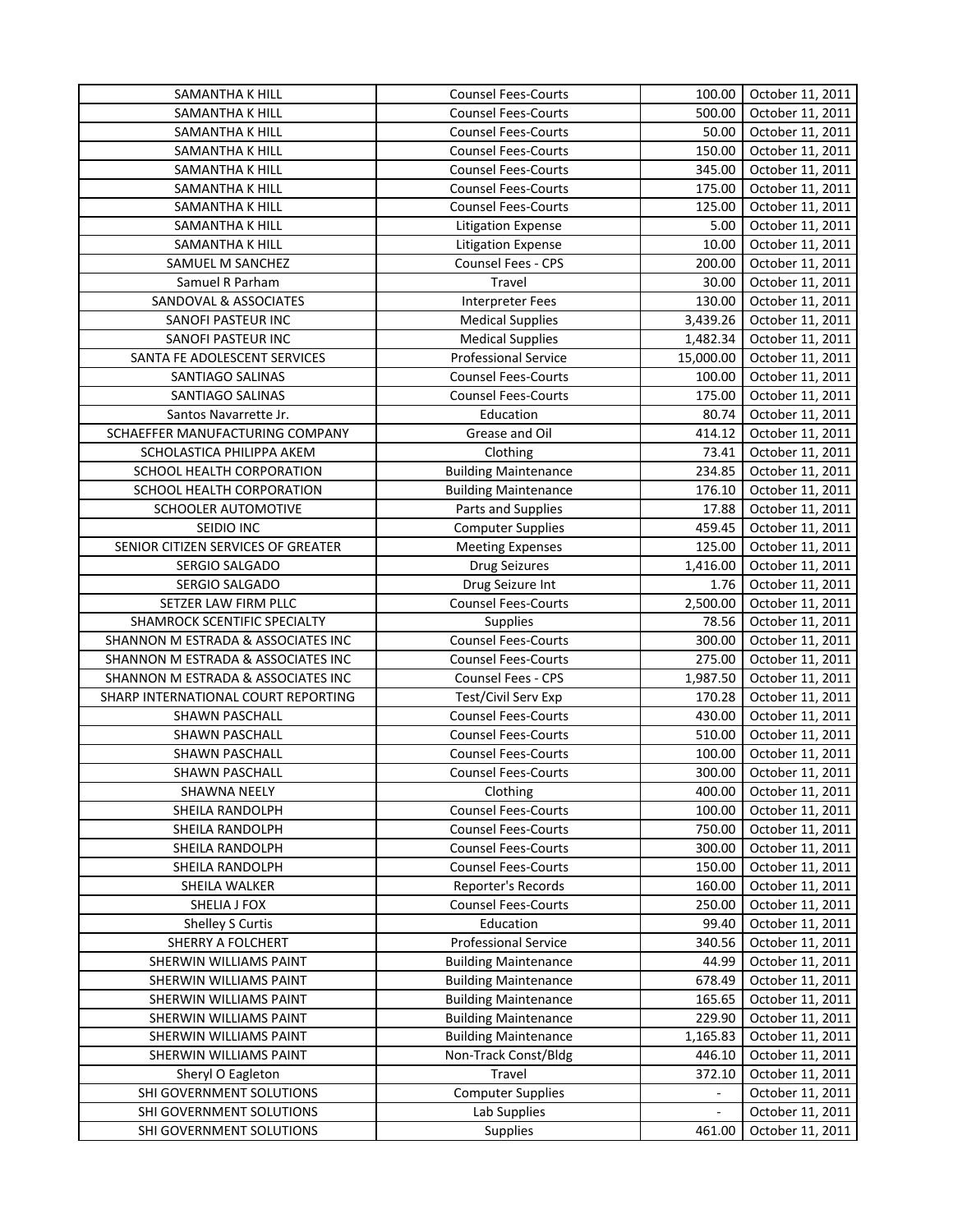| SHI GOVERNMENT SOLUTIONS           | Supplies                    | 172.00    | October 11, 2011 |
|------------------------------------|-----------------------------|-----------|------------------|
| SHI GOVERNMENT SOLUTIONS           | Supplies                    | 117.00    | October 11, 2011 |
| SHI GOVERNMENT SOLUTIONS           | Supplies                    | 931.00    | October 11, 2011 |
| SHI GOVERNMENT SOLUTIONS           | <b>Computer Supplies</b>    | 1,926.00  | October 11, 2011 |
| SHI GOVERNMENT SOLUTIONS           | <b>Computer Supplies</b>    | 118.00    | October 11, 2011 |
| SHI GOVERNMENT SOLUTIONS           | Software Maintenance        | 1,305.00  | October 11, 2011 |
| SHI GOVERNMENT SOLUTIONS           | Software Maintenance        | 920.00    | October 11, 2011 |
| SHI GOVERNMENT SOLUTIONS           | Capital Outlay-Low V        | 220.00    | October 11, 2011 |
| SHI GOVERNMENT SOLUTIONS           | Non-Track Equipment         | 544.00    | October 11, 2011 |
| SHI GOVERNMENT SOLUTIONS           | <b>Computer Supplies</b>    | 64.00     | October 11, 2011 |
| SHIELDS INDUSTRIAL SUPPLY          | Parts and Supplies          | 69.00     | October 11, 2011 |
| SHIRLEY A COOK-CATER               | <b>Court Visitor</b>        | 123.00    | October 11, 2011 |
| SHORELINE, INC                     | Clothing                    | 199.80    | October 11, 2011 |
| SIEMENS INDUSTRY INC               | <b>Building Maintenance</b> | 2,011.40  | October 11, 2011 |
| SIEMENS INDUSTRY INC               | <b>Building Maintenance</b> | 1,290.00  | October 11, 2011 |
| SIERRA STRIPES OF TEXAS            | Central Garage Inv          | 235.00    | October 11, 2011 |
| SIGNTX SIGNS & GRAPHICS INC        | <b>Building Maintenance</b> | 95.00     | October 11, 2011 |
| <b>SIMBA INDUSTRIES</b>            | <b>Bedding and Clothing</b> | 2,400.95  | October 11, 2011 |
| SIRCHIE FINGER PRINT LABORATORIES  | Lab Supplies                | 470.47    | October 11, 2011 |
| SKYVUE MEMORIAL GARDENS            | <b>County Burials</b>       | 1,375.00  | October 11, 2011 |
| SLYVERLINE EJEOGO                  | Hlth Dept Immu Fees         | 20.00     | October 11, 2011 |
| SMITH TEMPORARIES INC              | Contract Labor              | 1,245.51  | October 11, 2011 |
| SMITH TEMPORARIES INC              | Contract Labor              | 1,674.75  | October 11, 2011 |
| <b>SMITH TEMPORARIES INC</b>       | Contract Labor              | 547.77    | October 11, 2011 |
| SMITH TEMPORARIES INC              | Contract Labor              | 4,968.27  | October 11, 2011 |
| SMITH TEMPORARIES INC              | Contract Labor              | 868.58    | October 11, 2011 |
| SMITH TEMPORARIES INC              | Contract Labor              | 21,597.72 | October 11, 2011 |
| SMITH TEMPORARIES INC              | <b>Elections- Contract</b>  | 2,658.62  | October 11, 2011 |
| <b>SOLAR SCAPE</b>                 | Central Garage Inv          | 1,090.00  | October 11, 2011 |
| <b>SOLAR SCAPE</b>                 | Non-Track Equipment         | 220.00    | October 11, 2011 |
| <b>SONJA PILOT</b>                 | <b>FSS Liability</b>        | 1,164.75  | October 11, 2011 |
| SOUTHERN COMPUTER WAREHOUSE        | <b>Computer Maintenance</b> | 985.10    | October 11, 2011 |
| SOUTHERN TIRE MART LLC             | Central Garage Inv          | 1,476.45  | October 11, 2011 |
| SOUTHERN TIRE MART LLC             | <b>Tires and Tubes</b>      | 280.00    | October 11, 2011 |
| SOUTHERN TIRE MART LLC             | <b>Tires and Tubes</b>      | 1,785.04  | October 11, 2011 |
| SOUTHERN TIRE MART LLC             | <b>Tires and Tubes</b>      | 64.45     | October 11, 2011 |
| SOUTHLAKE PD                       | <b>HIDTA Treasury funds</b> | 241.13    | October 11, 2011 |
| SOUTHWASTE DISPOSAL LLC            | <b>Building Maintenance</b> | 250.00    | October 11, 2011 |
| SOUTHWASTE DISPOSAL LLC            | Kitchen Maintenance         | 400.00    | October 11, 2011 |
| SOUTHWEST INTERNATIONAL TRUCKS INC | Central Garage Inv          | 645.60    | October 11, 2011 |
| SOUTHWEST OFFICE SYSTEMS           | <b>Equipment Maint</b>      | 147.14    | October 11, 2011 |
| <b>SPARK ENERGY LP</b>             | <b>Utility Assistance</b>   | 329.55    | October 11, 2011 |
| SPECTRO INC                        | Parts and Supplies          | 105.00    | October 11, 2011 |
| SPRING GLEN APARTMENTS             | Rental Assistance           | 410.00    | October 11, 2011 |
| SPRING GLEN APARTMENTS             | <b>Utility Assistance</b>   | 20.20     | October 11, 2011 |
| SPRINT                             | Telephone - Mobile          | 390.41    | October 11, 2011 |
| SPRINT                             | Telephone - Mobile          | 32.64     | October 11, 2011 |
| SPRINT NEXTEL                      | Telephone - Mobile          | 49.99     | October 11, 2011 |
| SPRINT NEXTEL                      | Telephone - Mobile          | 65.04     | October 11, 2011 |
| SPRINT NEXTEL                      | Telephone - Mobile          | 2.20      | October 11, 2011 |
| SPRINT NEXTEL                      | Telephone - Mobile          | 12.80     | October 11, 2011 |
| SPRINT NEXTEL                      | Telephone - Mobile          | 1.20      | October 11, 2011 |
| SPRINT NEXTEL                      | Data Transmiss Line         | 38.50     | October 11, 2011 |
| SPRINT NEXTEL                      | Data Transmiss Line         | 38.50     | October 11, 2011 |
| STAPLES ADVANTAGE                  | <b>Supplies</b>             | 54.61     | October 11, 2011 |
| STAPLES ADVANTAGE                  | Supplies                    | 148.53    | October 11, 2011 |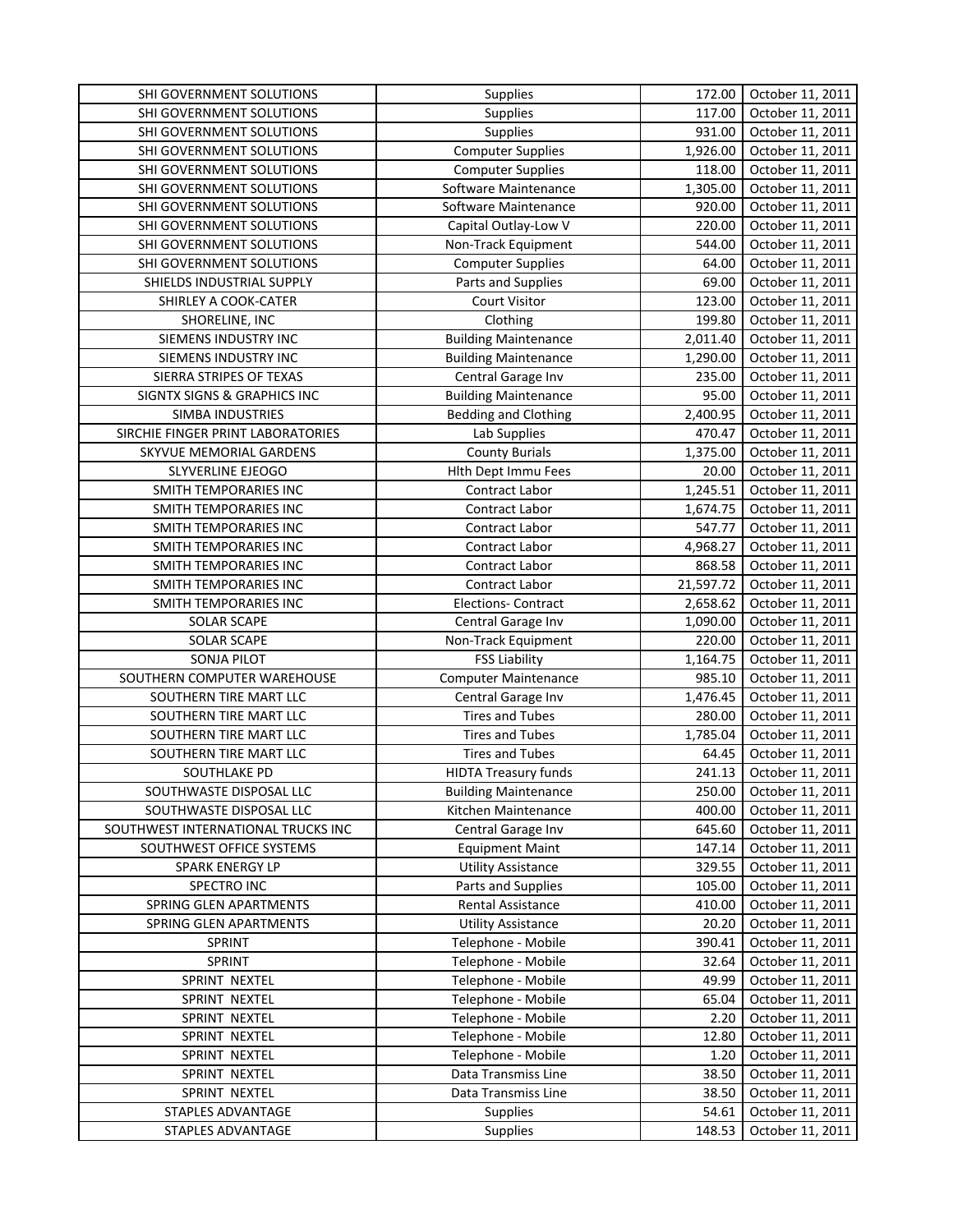| STAPLES ADVANTAGE | Supplies             | 103.32   | October 11, 2011 |
|-------------------|----------------------|----------|------------------|
| STAPLES ADVANTAGE | Supplies             | 108.61   | October 11, 2011 |
| STAPLES ADVANTAGE | Supplies             | 149.15   | October 11, 2011 |
| STAPLES ADVANTAGE | Supplies             | 55.43    | October 11, 2011 |
| STAPLES ADVANTAGE | <b>Supplies</b>      | 66.56    | October 11, 2011 |
| STAPLES ADVANTAGE | Supplies             | 14.36    | October 11, 2011 |
| STAPLES ADVANTAGE | <b>Supplies</b>      | 17.95    | October 11, 2011 |
| STAPLES ADVANTAGE | <b>Supplies</b>      | 264.94   | October 11, 2011 |
| STAPLES ADVANTAGE | <b>Supplies</b>      | 141.42   | October 11, 2011 |
| STAPLES ADVANTAGE | Supplies             | 71.70    | October 11, 2011 |
| STAPLES ADVANTAGE | Supplies             | 122.13   | October 11, 2011 |
| STAPLES ADVANTAGE | <b>Supplies</b>      | 307.20   | October 11, 2011 |
| STAPLES ADVANTAGE | <b>Supplies</b>      | 79.86    | October 11, 2011 |
| STAPLES ADVANTAGE | Supplies             | 106.43   | October 11, 2011 |
| STAPLES ADVANTAGE | Supplies             | 151.41   | October 11, 2011 |
| STAPLES ADVANTAGE | Supplies             | 71.50    | October 11, 2011 |
| STAPLES ADVANTAGE | <b>Supplies</b>      | 185.68   | October 11, 2011 |
| STAPLES ADVANTAGE | <b>Supplies</b>      | 103.83   | October 11, 2011 |
| STAPLES ADVANTAGE | <b>Supplies</b>      | 49.74    | October 11, 2011 |
| STAPLES ADVANTAGE | <b>Supplies</b>      | 203.22   | October 11, 2011 |
| STAPLES ADVANTAGE | <b>Supplies</b>      | 50.29    | October 11, 2011 |
| STAPLES ADVANTAGE | <b>Supplies</b>      | 39.40    | October 11, 2011 |
| STAPLES ADVANTAGE | <b>Supplies</b>      | 45.72    | October 11, 2011 |
| STAPLES ADVANTAGE | <b>Supplies</b>      | (62.28)  | October 11, 2011 |
| STAPLES ADVANTAGE | Supplies             | 25.23    | October 11, 2011 |
| STAPLES ADVANTAGE | Graphics Inventory   | 118.14   | October 11, 2011 |
| STAPLES ADVANTAGE | Photo Processing Inv | 142.79   | October 11, 2011 |
| STAPLES ADVANTAGE | Photo Processing Inv | 16.41    | October 11, 2011 |
| STAPLES ADVANTAGE | Supplies             | 64.62    | October 11, 2011 |
| STAPLES ADVANTAGE | <b>Supplies</b>      | 116.69   | October 11, 2011 |
| STAPLES ADVANTAGE | <b>Supplies</b>      | 171.43   | October 11, 2011 |
| STAPLES ADVANTAGE | <b>Supplies</b>      | 13.40    | October 11, 2011 |
| STAPLES ADVANTAGE | <b>Supplies</b>      | 649.08   | October 11, 2011 |
| STAPLES ADVANTAGE | <b>Supplies</b>      | 1,863.26 | October 11, 2011 |
| STAPLES ADVANTAGE | <b>Supplies</b>      | 79.92    | October 11, 2011 |
| STAPLES ADVANTAGE | Supplies             | 1,483.60 | October 11, 2011 |
| STAPLES ADVANTAGE | <b>Supplies</b>      | 520.51   | October 11, 2011 |
| STAPLES ADVANTAGE | Supplies             | 250.47   | October 11, 2011 |
| STAPLES ADVANTAGE | <b>Supplies</b>      | 587.25   | October 11, 2011 |
| STAPLES ADVANTAGE | <b>Supplies</b>      | 103.66   | October 11, 2011 |
| STAPLES ADVANTAGE | <b>Supplies</b>      | 370.90   | October 11, 2011 |
| STAPLES ADVANTAGE | Supplies             | 130.13   | October 11, 2011 |
| STAPLES ADVANTAGE | <b>Supplies</b>      | 190.84   | October 11, 2011 |
| STAPLES ADVANTAGE | <b>Supplies</b>      | 31.17    | October 11, 2011 |
| STAPLES ADVANTAGE | <b>Supplies</b>      | 76.36    | October 11, 2011 |
| STAPLES ADVANTAGE | <b>Supplies</b>      | 62.61    | October 11, 2011 |
| STAPLES ADVANTAGE | Supplies             | 1,416.00 | October 11, 2011 |
| STAPLES ADVANTAGE | Supplies             | 61.51    | October 11, 2011 |
| STAPLES ADVANTAGE | Supplies             | 85.01    | October 11, 2011 |
| STAPLES ADVANTAGE | Supplies             | 319.10   | October 11, 2011 |
| STAPLES ADVANTAGE | Supplies             | 29.44    | October 11, 2011 |
| STAPLES ADVANTAGE | Supplies             | 8.32     | October 11, 2011 |
| STAPLES ADVANTAGE | Supplies             | 3.36     | October 11, 2011 |
| STAPLES ADVANTAGE | Supplies             | 11.32    | October 11, 2011 |
| STAPLES ADVANTAGE | <b>Supplies</b>      | 15.08    | October 11, 2011 |
| STAPLES ADVANTAGE | Supplies             | 368.19   | October 11, 2011 |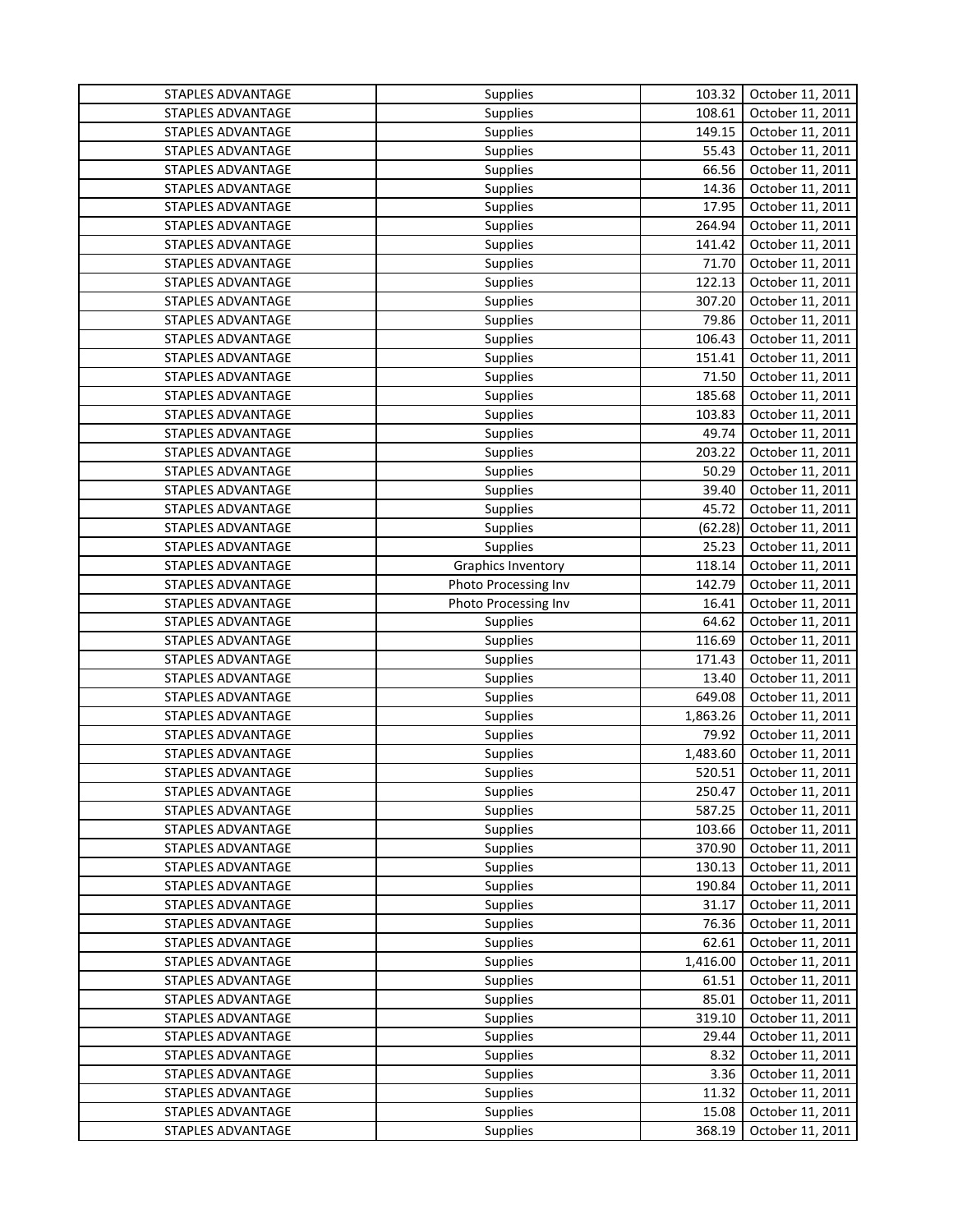| STAPLES ADVANTAGE<br>Supplies<br>88.35<br>October 11, 2011<br>STAPLES ADVANTAGE<br>Supplies<br>24.50<br>October 11, 2011<br>STAPLES ADVANTAGE<br>40.06<br>October 11, 2011<br>Supplies<br>STAPLES ADVANTAGE<br>7.98<br>October 11, 2011<br><b>Supplies</b><br>STAPLES ADVANTAGE<br>14.88<br>October 11, 2011<br><b>Supplies</b><br>63.34<br>STAPLES ADVANTAGE<br><b>Supplies</b><br>October 11, 2011<br>106.45<br>STAPLES ADVANTAGE<br><b>Supplies</b><br>October 11, 2011<br>STAPLES ADVANTAGE<br><b>Supplies</b><br>52.60<br>October 11, 2011<br>62.84<br>STAPLES ADVANTAGE<br>Supplies<br>October 11, 2011<br>53.56<br>STAPLES ADVANTAGE<br>Supplies<br>October 11, 2011<br>123.76<br>October 11, 2011<br>STAPLES ADVANTAGE<br><b>Supplies</b><br>STAPLES ADVANTAGE<br><b>Supplies</b><br>18.12<br>October 11, 2011<br>34.48<br>STAPLES ADVANTAGE<br><b>Supplies</b><br>October 11, 2011<br>STAPLES ADVANTAGE<br>149.28<br>October 11, 2011<br>Supplies<br>STAPLES ADVANTAGE<br>6.79<br>Supplies<br>October 11, 2011<br>135.26<br>STAPLES ADVANTAGE<br>October 11, 2011<br><b>Supplies</b><br>STAPLES ADVANTAGE<br>146.25<br>October 11, 2011<br><b>Supplies</b><br>STAPLES ADVANTAGE<br>17.20<br>October 11, 2011<br><b>Supplies</b><br>269.56<br>STAPLES ADVANTAGE<br>October 11, 2011<br><b>Supplies</b><br>STAPLES ADVANTAGE<br>66.21<br>October 11, 2011<br><b>Supplies</b><br>524.30<br>STAPLES ADVANTAGE<br>October 11, 2011<br><b>Supplies</b><br>STAPLES ADVANTAGE<br>(20.45)<br>October 11, 2011<br>Supplies<br>October 11, 2011<br>STAPLES ADVANTAGE<br>106.79<br><b>Supplies</b><br>October 11, 2011<br>STAPLES ADVANTAGE<br>37.19<br>Supplies<br>STAPLES ADVANTAGE<br>92.24<br>October 11, 2011<br><b>Supplies</b><br>October 11, 2011<br>STAPLES ADVANTAGE<br>214.47<br><b>Supplies</b><br>STAPLES ADVANTAGE<br>382.20<br>October 11, 2011<br><b>Supplies</b><br>STAPLES ADVANTAGE<br>207.98<br>October 11, 2011<br>Supplies<br>STAPLES ADVANTAGE<br>1,193.35<br>October 11, 2011<br><b>Supplies</b><br>STAPLES ADVANTAGE<br>146.50<br>October 11, 2011<br><b>Supplies</b><br>STAPLES ADVANTAGE<br>61.75<br>October 11, 2011<br><b>Supplies</b><br>570.32<br>STAPLES ADVANTAGE<br>October 11, 2011<br><b>Supplies</b> |
|----------------------------------------------------------------------------------------------------------------------------------------------------------------------------------------------------------------------------------------------------------------------------------------------------------------------------------------------------------------------------------------------------------------------------------------------------------------------------------------------------------------------------------------------------------------------------------------------------------------------------------------------------------------------------------------------------------------------------------------------------------------------------------------------------------------------------------------------------------------------------------------------------------------------------------------------------------------------------------------------------------------------------------------------------------------------------------------------------------------------------------------------------------------------------------------------------------------------------------------------------------------------------------------------------------------------------------------------------------------------------------------------------------------------------------------------------------------------------------------------------------------------------------------------------------------------------------------------------------------------------------------------------------------------------------------------------------------------------------------------------------------------------------------------------------------------------------------------------------------------------------------------------------------------------------------------------------------------------------------------------------------------------------------------------------------------------------------------------------------------------------------------------------------------------------------------------------------------------------------|
|                                                                                                                                                                                                                                                                                                                                                                                                                                                                                                                                                                                                                                                                                                                                                                                                                                                                                                                                                                                                                                                                                                                                                                                                                                                                                                                                                                                                                                                                                                                                                                                                                                                                                                                                                                                                                                                                                                                                                                                                                                                                                                                                                                                                                                        |
|                                                                                                                                                                                                                                                                                                                                                                                                                                                                                                                                                                                                                                                                                                                                                                                                                                                                                                                                                                                                                                                                                                                                                                                                                                                                                                                                                                                                                                                                                                                                                                                                                                                                                                                                                                                                                                                                                                                                                                                                                                                                                                                                                                                                                                        |
|                                                                                                                                                                                                                                                                                                                                                                                                                                                                                                                                                                                                                                                                                                                                                                                                                                                                                                                                                                                                                                                                                                                                                                                                                                                                                                                                                                                                                                                                                                                                                                                                                                                                                                                                                                                                                                                                                                                                                                                                                                                                                                                                                                                                                                        |
|                                                                                                                                                                                                                                                                                                                                                                                                                                                                                                                                                                                                                                                                                                                                                                                                                                                                                                                                                                                                                                                                                                                                                                                                                                                                                                                                                                                                                                                                                                                                                                                                                                                                                                                                                                                                                                                                                                                                                                                                                                                                                                                                                                                                                                        |
|                                                                                                                                                                                                                                                                                                                                                                                                                                                                                                                                                                                                                                                                                                                                                                                                                                                                                                                                                                                                                                                                                                                                                                                                                                                                                                                                                                                                                                                                                                                                                                                                                                                                                                                                                                                                                                                                                                                                                                                                                                                                                                                                                                                                                                        |
|                                                                                                                                                                                                                                                                                                                                                                                                                                                                                                                                                                                                                                                                                                                                                                                                                                                                                                                                                                                                                                                                                                                                                                                                                                                                                                                                                                                                                                                                                                                                                                                                                                                                                                                                                                                                                                                                                                                                                                                                                                                                                                                                                                                                                                        |
|                                                                                                                                                                                                                                                                                                                                                                                                                                                                                                                                                                                                                                                                                                                                                                                                                                                                                                                                                                                                                                                                                                                                                                                                                                                                                                                                                                                                                                                                                                                                                                                                                                                                                                                                                                                                                                                                                                                                                                                                                                                                                                                                                                                                                                        |
|                                                                                                                                                                                                                                                                                                                                                                                                                                                                                                                                                                                                                                                                                                                                                                                                                                                                                                                                                                                                                                                                                                                                                                                                                                                                                                                                                                                                                                                                                                                                                                                                                                                                                                                                                                                                                                                                                                                                                                                                                                                                                                                                                                                                                                        |
|                                                                                                                                                                                                                                                                                                                                                                                                                                                                                                                                                                                                                                                                                                                                                                                                                                                                                                                                                                                                                                                                                                                                                                                                                                                                                                                                                                                                                                                                                                                                                                                                                                                                                                                                                                                                                                                                                                                                                                                                                                                                                                                                                                                                                                        |
|                                                                                                                                                                                                                                                                                                                                                                                                                                                                                                                                                                                                                                                                                                                                                                                                                                                                                                                                                                                                                                                                                                                                                                                                                                                                                                                                                                                                                                                                                                                                                                                                                                                                                                                                                                                                                                                                                                                                                                                                                                                                                                                                                                                                                                        |
|                                                                                                                                                                                                                                                                                                                                                                                                                                                                                                                                                                                                                                                                                                                                                                                                                                                                                                                                                                                                                                                                                                                                                                                                                                                                                                                                                                                                                                                                                                                                                                                                                                                                                                                                                                                                                                                                                                                                                                                                                                                                                                                                                                                                                                        |
|                                                                                                                                                                                                                                                                                                                                                                                                                                                                                                                                                                                                                                                                                                                                                                                                                                                                                                                                                                                                                                                                                                                                                                                                                                                                                                                                                                                                                                                                                                                                                                                                                                                                                                                                                                                                                                                                                                                                                                                                                                                                                                                                                                                                                                        |
|                                                                                                                                                                                                                                                                                                                                                                                                                                                                                                                                                                                                                                                                                                                                                                                                                                                                                                                                                                                                                                                                                                                                                                                                                                                                                                                                                                                                                                                                                                                                                                                                                                                                                                                                                                                                                                                                                                                                                                                                                                                                                                                                                                                                                                        |
|                                                                                                                                                                                                                                                                                                                                                                                                                                                                                                                                                                                                                                                                                                                                                                                                                                                                                                                                                                                                                                                                                                                                                                                                                                                                                                                                                                                                                                                                                                                                                                                                                                                                                                                                                                                                                                                                                                                                                                                                                                                                                                                                                                                                                                        |
|                                                                                                                                                                                                                                                                                                                                                                                                                                                                                                                                                                                                                                                                                                                                                                                                                                                                                                                                                                                                                                                                                                                                                                                                                                                                                                                                                                                                                                                                                                                                                                                                                                                                                                                                                                                                                                                                                                                                                                                                                                                                                                                                                                                                                                        |
|                                                                                                                                                                                                                                                                                                                                                                                                                                                                                                                                                                                                                                                                                                                                                                                                                                                                                                                                                                                                                                                                                                                                                                                                                                                                                                                                                                                                                                                                                                                                                                                                                                                                                                                                                                                                                                                                                                                                                                                                                                                                                                                                                                                                                                        |
|                                                                                                                                                                                                                                                                                                                                                                                                                                                                                                                                                                                                                                                                                                                                                                                                                                                                                                                                                                                                                                                                                                                                                                                                                                                                                                                                                                                                                                                                                                                                                                                                                                                                                                                                                                                                                                                                                                                                                                                                                                                                                                                                                                                                                                        |
|                                                                                                                                                                                                                                                                                                                                                                                                                                                                                                                                                                                                                                                                                                                                                                                                                                                                                                                                                                                                                                                                                                                                                                                                                                                                                                                                                                                                                                                                                                                                                                                                                                                                                                                                                                                                                                                                                                                                                                                                                                                                                                                                                                                                                                        |
|                                                                                                                                                                                                                                                                                                                                                                                                                                                                                                                                                                                                                                                                                                                                                                                                                                                                                                                                                                                                                                                                                                                                                                                                                                                                                                                                                                                                                                                                                                                                                                                                                                                                                                                                                                                                                                                                                                                                                                                                                                                                                                                                                                                                                                        |
|                                                                                                                                                                                                                                                                                                                                                                                                                                                                                                                                                                                                                                                                                                                                                                                                                                                                                                                                                                                                                                                                                                                                                                                                                                                                                                                                                                                                                                                                                                                                                                                                                                                                                                                                                                                                                                                                                                                                                                                                                                                                                                                                                                                                                                        |
|                                                                                                                                                                                                                                                                                                                                                                                                                                                                                                                                                                                                                                                                                                                                                                                                                                                                                                                                                                                                                                                                                                                                                                                                                                                                                                                                                                                                                                                                                                                                                                                                                                                                                                                                                                                                                                                                                                                                                                                                                                                                                                                                                                                                                                        |
|                                                                                                                                                                                                                                                                                                                                                                                                                                                                                                                                                                                                                                                                                                                                                                                                                                                                                                                                                                                                                                                                                                                                                                                                                                                                                                                                                                                                                                                                                                                                                                                                                                                                                                                                                                                                                                                                                                                                                                                                                                                                                                                                                                                                                                        |
|                                                                                                                                                                                                                                                                                                                                                                                                                                                                                                                                                                                                                                                                                                                                                                                                                                                                                                                                                                                                                                                                                                                                                                                                                                                                                                                                                                                                                                                                                                                                                                                                                                                                                                                                                                                                                                                                                                                                                                                                                                                                                                                                                                                                                                        |
|                                                                                                                                                                                                                                                                                                                                                                                                                                                                                                                                                                                                                                                                                                                                                                                                                                                                                                                                                                                                                                                                                                                                                                                                                                                                                                                                                                                                                                                                                                                                                                                                                                                                                                                                                                                                                                                                                                                                                                                                                                                                                                                                                                                                                                        |
|                                                                                                                                                                                                                                                                                                                                                                                                                                                                                                                                                                                                                                                                                                                                                                                                                                                                                                                                                                                                                                                                                                                                                                                                                                                                                                                                                                                                                                                                                                                                                                                                                                                                                                                                                                                                                                                                                                                                                                                                                                                                                                                                                                                                                                        |
|                                                                                                                                                                                                                                                                                                                                                                                                                                                                                                                                                                                                                                                                                                                                                                                                                                                                                                                                                                                                                                                                                                                                                                                                                                                                                                                                                                                                                                                                                                                                                                                                                                                                                                                                                                                                                                                                                                                                                                                                                                                                                                                                                                                                                                        |
|                                                                                                                                                                                                                                                                                                                                                                                                                                                                                                                                                                                                                                                                                                                                                                                                                                                                                                                                                                                                                                                                                                                                                                                                                                                                                                                                                                                                                                                                                                                                                                                                                                                                                                                                                                                                                                                                                                                                                                                                                                                                                                                                                                                                                                        |
|                                                                                                                                                                                                                                                                                                                                                                                                                                                                                                                                                                                                                                                                                                                                                                                                                                                                                                                                                                                                                                                                                                                                                                                                                                                                                                                                                                                                                                                                                                                                                                                                                                                                                                                                                                                                                                                                                                                                                                                                                                                                                                                                                                                                                                        |
|                                                                                                                                                                                                                                                                                                                                                                                                                                                                                                                                                                                                                                                                                                                                                                                                                                                                                                                                                                                                                                                                                                                                                                                                                                                                                                                                                                                                                                                                                                                                                                                                                                                                                                                                                                                                                                                                                                                                                                                                                                                                                                                                                                                                                                        |
|                                                                                                                                                                                                                                                                                                                                                                                                                                                                                                                                                                                                                                                                                                                                                                                                                                                                                                                                                                                                                                                                                                                                                                                                                                                                                                                                                                                                                                                                                                                                                                                                                                                                                                                                                                                                                                                                                                                                                                                                                                                                                                                                                                                                                                        |
|                                                                                                                                                                                                                                                                                                                                                                                                                                                                                                                                                                                                                                                                                                                                                                                                                                                                                                                                                                                                                                                                                                                                                                                                                                                                                                                                                                                                                                                                                                                                                                                                                                                                                                                                                                                                                                                                                                                                                                                                                                                                                                                                                                                                                                        |
|                                                                                                                                                                                                                                                                                                                                                                                                                                                                                                                                                                                                                                                                                                                                                                                                                                                                                                                                                                                                                                                                                                                                                                                                                                                                                                                                                                                                                                                                                                                                                                                                                                                                                                                                                                                                                                                                                                                                                                                                                                                                                                                                                                                                                                        |
| STAPLES ADVANTAGE<br>55.12<br>October 11, 2011<br><b>Supplies</b>                                                                                                                                                                                                                                                                                                                                                                                                                                                                                                                                                                                                                                                                                                                                                                                                                                                                                                                                                                                                                                                                                                                                                                                                                                                                                                                                                                                                                                                                                                                                                                                                                                                                                                                                                                                                                                                                                                                                                                                                                                                                                                                                                                      |
| 18.75<br>STAPLES ADVANTAGE<br>October 11, 2011<br><b>Supplies</b>                                                                                                                                                                                                                                                                                                                                                                                                                                                                                                                                                                                                                                                                                                                                                                                                                                                                                                                                                                                                                                                                                                                                                                                                                                                                                                                                                                                                                                                                                                                                                                                                                                                                                                                                                                                                                                                                                                                                                                                                                                                                                                                                                                      |
| STAPLES ADVANTAGE<br>126.91<br>October 11, 2011<br>Supplies                                                                                                                                                                                                                                                                                                                                                                                                                                                                                                                                                                                                                                                                                                                                                                                                                                                                                                                                                                                                                                                                                                                                                                                                                                                                                                                                                                                                                                                                                                                                                                                                                                                                                                                                                                                                                                                                                                                                                                                                                                                                                                                                                                            |
| STAPLES ADVANTAGE<br>211.37<br>October 11, 2011<br><b>Supplies</b>                                                                                                                                                                                                                                                                                                                                                                                                                                                                                                                                                                                                                                                                                                                                                                                                                                                                                                                                                                                                                                                                                                                                                                                                                                                                                                                                                                                                                                                                                                                                                                                                                                                                                                                                                                                                                                                                                                                                                                                                                                                                                                                                                                     |
| Supplies<br>24.50<br>October 11, 2011<br>STAPLES ADVANTAGE                                                                                                                                                                                                                                                                                                                                                                                                                                                                                                                                                                                                                                                                                                                                                                                                                                                                                                                                                                                                                                                                                                                                                                                                                                                                                                                                                                                                                                                                                                                                                                                                                                                                                                                                                                                                                                                                                                                                                                                                                                                                                                                                                                             |
| 43.59<br>STAPLES ADVANTAGE<br><b>Supplies</b><br>October 11, 2011                                                                                                                                                                                                                                                                                                                                                                                                                                                                                                                                                                                                                                                                                                                                                                                                                                                                                                                                                                                                                                                                                                                                                                                                                                                                                                                                                                                                                                                                                                                                                                                                                                                                                                                                                                                                                                                                                                                                                                                                                                                                                                                                                                      |
| STAPLES ADVANTAGE<br><b>Supplies</b><br>206.01<br>October 11, 2011                                                                                                                                                                                                                                                                                                                                                                                                                                                                                                                                                                                                                                                                                                                                                                                                                                                                                                                                                                                                                                                                                                                                                                                                                                                                                                                                                                                                                                                                                                                                                                                                                                                                                                                                                                                                                                                                                                                                                                                                                                                                                                                                                                     |
| STAPLES ADVANTAGE<br><b>Supplies</b><br>60.72<br>October 11, 2011                                                                                                                                                                                                                                                                                                                                                                                                                                                                                                                                                                                                                                                                                                                                                                                                                                                                                                                                                                                                                                                                                                                                                                                                                                                                                                                                                                                                                                                                                                                                                                                                                                                                                                                                                                                                                                                                                                                                                                                                                                                                                                                                                                      |
| 197.86<br>STAPLES ADVANTAGE<br>Supplies<br>October 11, 2011                                                                                                                                                                                                                                                                                                                                                                                                                                                                                                                                                                                                                                                                                                                                                                                                                                                                                                                                                                                                                                                                                                                                                                                                                                                                                                                                                                                                                                                                                                                                                                                                                                                                                                                                                                                                                                                                                                                                                                                                                                                                                                                                                                            |
| STAPLES ADVANTAGE<br><b>Supplies</b><br>26.47<br>October 11, 2011                                                                                                                                                                                                                                                                                                                                                                                                                                                                                                                                                                                                                                                                                                                                                                                                                                                                                                                                                                                                                                                                                                                                                                                                                                                                                                                                                                                                                                                                                                                                                                                                                                                                                                                                                                                                                                                                                                                                                                                                                                                                                                                                                                      |
| October 11, 2011<br>STAPLES ADVANTAGE<br><b>Supplies</b><br>19.18                                                                                                                                                                                                                                                                                                                                                                                                                                                                                                                                                                                                                                                                                                                                                                                                                                                                                                                                                                                                                                                                                                                                                                                                                                                                                                                                                                                                                                                                                                                                                                                                                                                                                                                                                                                                                                                                                                                                                                                                                                                                                                                                                                      |
| 22.27<br>STAPLES ADVANTAGE<br><b>Supplies</b><br>October 11, 2011                                                                                                                                                                                                                                                                                                                                                                                                                                                                                                                                                                                                                                                                                                                                                                                                                                                                                                                                                                                                                                                                                                                                                                                                                                                                                                                                                                                                                                                                                                                                                                                                                                                                                                                                                                                                                                                                                                                                                                                                                                                                                                                                                                      |
| 112.21<br>October 11, 2011<br>STAPLES ADVANTAGE<br><b>Supplies</b>                                                                                                                                                                                                                                                                                                                                                                                                                                                                                                                                                                                                                                                                                                                                                                                                                                                                                                                                                                                                                                                                                                                                                                                                                                                                                                                                                                                                                                                                                                                                                                                                                                                                                                                                                                                                                                                                                                                                                                                                                                                                                                                                                                     |
| Supplies<br>342.33<br>October 11, 2011<br>STAPLES ADVANTAGE                                                                                                                                                                                                                                                                                                                                                                                                                                                                                                                                                                                                                                                                                                                                                                                                                                                                                                                                                                                                                                                                                                                                                                                                                                                                                                                                                                                                                                                                                                                                                                                                                                                                                                                                                                                                                                                                                                                                                                                                                                                                                                                                                                            |
| STAPLES ADVANTAGE<br>Supplies<br>47.17<br>October 11, 2011                                                                                                                                                                                                                                                                                                                                                                                                                                                                                                                                                                                                                                                                                                                                                                                                                                                                                                                                                                                                                                                                                                                                                                                                                                                                                                                                                                                                                                                                                                                                                                                                                                                                                                                                                                                                                                                                                                                                                                                                                                                                                                                                                                             |
| Supplies<br>194.62<br>October 11, 2011<br>STAPLES ADVANTAGE                                                                                                                                                                                                                                                                                                                                                                                                                                                                                                                                                                                                                                                                                                                                                                                                                                                                                                                                                                                                                                                                                                                                                                                                                                                                                                                                                                                                                                                                                                                                                                                                                                                                                                                                                                                                                                                                                                                                                                                                                                                                                                                                                                            |
| October 11, 2011<br>STAPLES ADVANTAGE<br>Supplies<br>20.46                                                                                                                                                                                                                                                                                                                                                                                                                                                                                                                                                                                                                                                                                                                                                                                                                                                                                                                                                                                                                                                                                                                                                                                                                                                                                                                                                                                                                                                                                                                                                                                                                                                                                                                                                                                                                                                                                                                                                                                                                                                                                                                                                                             |
| Supplies<br>(66.32)<br>October 11, 2011<br>STAPLES ADVANTAGE                                                                                                                                                                                                                                                                                                                                                                                                                                                                                                                                                                                                                                                                                                                                                                                                                                                                                                                                                                                                                                                                                                                                                                                                                                                                                                                                                                                                                                                                                                                                                                                                                                                                                                                                                                                                                                                                                                                                                                                                                                                                                                                                                                           |
| October 11, 2011<br>STAPLES ADVANTAGE<br>Supplies<br>32.59                                                                                                                                                                                                                                                                                                                                                                                                                                                                                                                                                                                                                                                                                                                                                                                                                                                                                                                                                                                                                                                                                                                                                                                                                                                                                                                                                                                                                                                                                                                                                                                                                                                                                                                                                                                                                                                                                                                                                                                                                                                                                                                                                                             |
| October 11, 2011<br>STAPLES ADVANTAGE<br>Supplies<br>43.53                                                                                                                                                                                                                                                                                                                                                                                                                                                                                                                                                                                                                                                                                                                                                                                                                                                                                                                                                                                                                                                                                                                                                                                                                                                                                                                                                                                                                                                                                                                                                                                                                                                                                                                                                                                                                                                                                                                                                                                                                                                                                                                                                                             |
| STAPLES ADVANTAGE<br>Supplies<br>38.92<br>October 11, 2011                                                                                                                                                                                                                                                                                                                                                                                                                                                                                                                                                                                                                                                                                                                                                                                                                                                                                                                                                                                                                                                                                                                                                                                                                                                                                                                                                                                                                                                                                                                                                                                                                                                                                                                                                                                                                                                                                                                                                                                                                                                                                                                                                                             |
| 73.79<br>October 11, 2011<br>STAPLES ADVANTAGE<br><b>Supplies</b>                                                                                                                                                                                                                                                                                                                                                                                                                                                                                                                                                                                                                                                                                                                                                                                                                                                                                                                                                                                                                                                                                                                                                                                                                                                                                                                                                                                                                                                                                                                                                                                                                                                                                                                                                                                                                                                                                                                                                                                                                                                                                                                                                                      |
| STAPLES ADVANTAGE<br>Supplies<br>66.19<br>October 11, 2011                                                                                                                                                                                                                                                                                                                                                                                                                                                                                                                                                                                                                                                                                                                                                                                                                                                                                                                                                                                                                                                                                                                                                                                                                                                                                                                                                                                                                                                                                                                                                                                                                                                                                                                                                                                                                                                                                                                                                                                                                                                                                                                                                                             |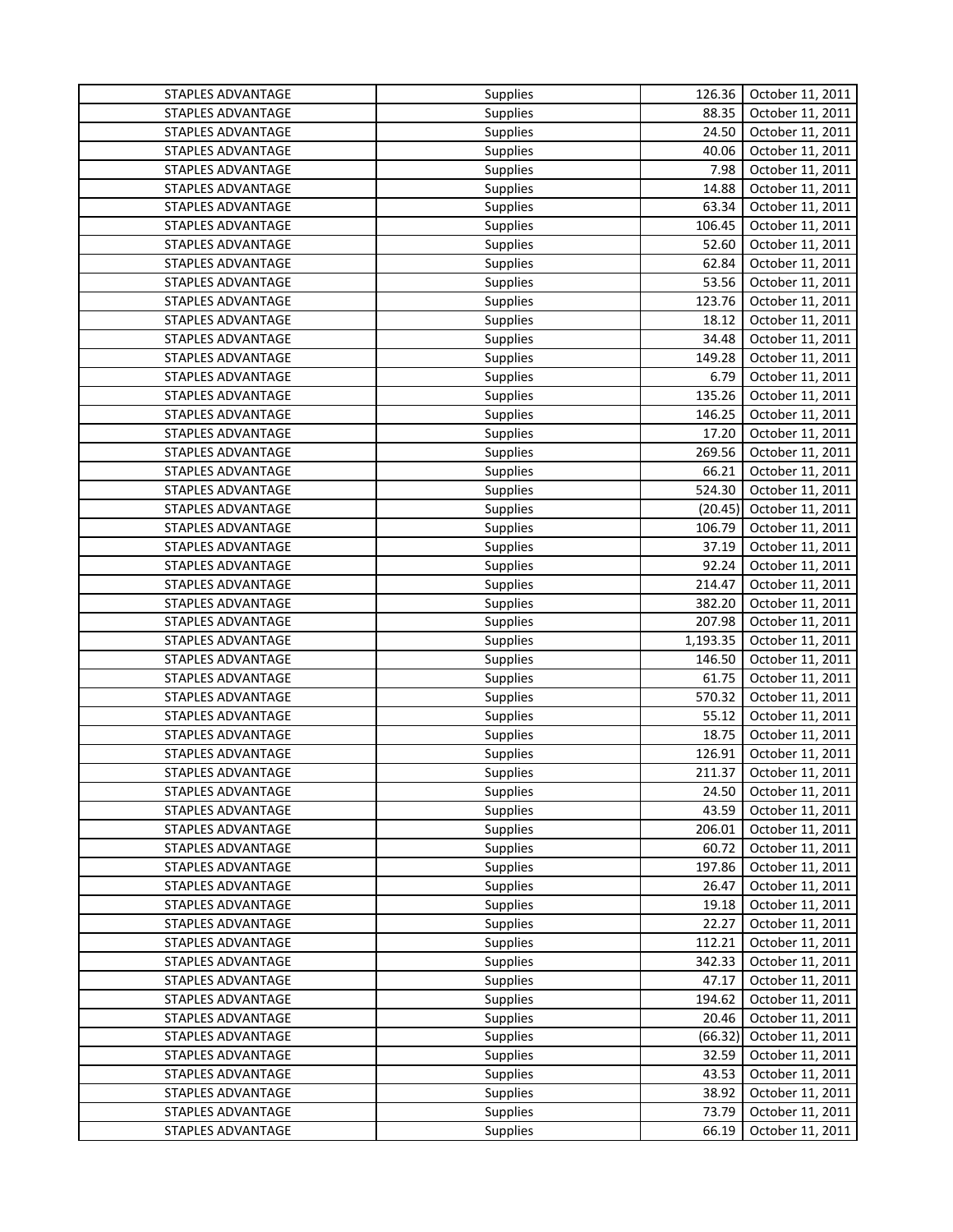| STAPLES ADVANTAGE | Supplies                | 46.20    | October 11, 2011 |
|-------------------|-------------------------|----------|------------------|
| STAPLES ADVANTAGE | Supplies                | 15.83    | October 11, 2011 |
| STAPLES ADVANTAGE | Supplies                | 134.62   | October 11, 2011 |
| STAPLES ADVANTAGE | <b>Supplies</b>         | 17.80    | October 11, 2011 |
| STAPLES ADVANTAGE | <b>Supplies</b>         | 165.36   | October 11, 2011 |
| STAPLES ADVANTAGE | <b>Supplies</b>         | 82.20    | October 11, 2011 |
| STAPLES ADVANTAGE | <b>Supplies</b>         | 215.07   | October 11, 2011 |
| STAPLES ADVANTAGE | <b>Supplies</b>         | 155.32   | October 11, 2011 |
| STAPLES ADVANTAGE | <b>Supplies</b>         | 18.39    | October 11, 2011 |
| STAPLES ADVANTAGE | Supplies                | 220.90   | October 11, 2011 |
| STAPLES ADVANTAGE | Supplies                | 36.52    | October 11, 2011 |
| STAPLES ADVANTAGE | Supplies                | 1,056.88 | October 11, 2011 |
| STAPLES ADVANTAGE | <b>Supplies</b>         | 60.36    | October 11, 2011 |
| STAPLES ADVANTAGE | <b>Supplies</b>         | 924.71   | October 11, 2011 |
| STAPLES ADVANTAGE | Supplies                | 286.92   | October 11, 2011 |
| STAPLES ADVANTAGE | Supplies                | 129.22   | October 11, 2011 |
| STAPLES ADVANTAGE | <b>Supplies</b>         | 107.40   | October 11, 2011 |
| STAPLES ADVANTAGE | <b>Supplies</b>         | 9.88     | October 11, 2011 |
| STAPLES ADVANTAGE | <b>Supplies</b>         | 65.28    | October 11, 2011 |
| STAPLES ADVANTAGE | <b>Supplies</b>         | 13.54    | October 11, 2011 |
| STAPLES ADVANTAGE | <b>Supplies</b>         | 246.99   | October 11, 2011 |
| STAPLES ADVANTAGE | <b>Supplies</b>         | 75.20    | October 11, 2011 |
| STAPLES ADVANTAGE | Supplies                | 71.27    | October 11, 2011 |
| STAPLES ADVANTAGE | <b>Supplies</b>         | 194.10   | October 11, 2011 |
| STAPLES ADVANTAGE | Supplies                | 377.99   | October 11, 2011 |
| STAPLES ADVANTAGE | <b>Supplies</b>         | 377.99   | October 11, 2011 |
| STAPLES ADVANTAGE | <b>Supplies</b>         | 557.93   | October 11, 2011 |
| STAPLES ADVANTAGE | <b>Supplies</b>         | 41.80    | October 11, 2011 |
| STAPLES ADVANTAGE | Supplies                | 67.56    | October 11, 2011 |
| STAPLES ADVANTAGE | <b>Supplies</b>         | 46.40    | October 11, 2011 |
| STAPLES ADVANTAGE | <b>Supplies</b>         | 41.90    | October 11, 2011 |
| STAPLES ADVANTAGE | <b>Supplies</b>         | 34.06    | October 11, 2011 |
| STAPLES ADVANTAGE | <b>Supplies</b>         | 154.90   | October 11, 2011 |
| STAPLES ADVANTAGE | <b>Supplies</b>         | 171.58   | October 11, 2011 |
| STAPLES ADVANTAGE | <b>Supplies</b>         | 33.56    | October 11, 2011 |
| STAPLES ADVANTAGE | Supplies                | 586.35   | October 11, 2011 |
| STAPLES ADVANTAGE | <b>Supplies</b>         | 430.20   | October 11, 2011 |
| STAPLES ADVANTAGE | Supplies                | 37.79    | October 11, 2011 |
| STAPLES ADVANTAGE | <b>Supplies</b>         | 409.15   | October 11, 2011 |
| STAPLES ADVANTAGE | <b>Supplies</b>         | 227.68   | October 11, 2011 |
| STAPLES ADVANTAGE | Lab Supplies            | 310.16   | October 11, 2011 |
| STAPLES ADVANTAGE | Volunteer Program       | 8.90     | October 11, 2011 |
| STAPLES ADVANTAGE | <b>Meeting Expenses</b> | 255.64   | October 11, 2011 |
| STAPLES ADVANTAGE | <b>Meeting Expenses</b> | 164.90   | October 11, 2011 |
| STAPLES ADVANTAGE | <b>Supplies</b>         | 77.33    | October 11, 2011 |
| STAPLES ADVANTAGE | Supplies                | 122.08   | October 11, 2011 |
| STAPLES ADVANTAGE | Supplies                | 339.81   | October 11, 2011 |
| STAPLES ADVANTAGE | Supplies                | 266.10   | October 11, 2011 |
| STAPLES ADVANTAGE | Supplies                | 114.82   | October 11, 2011 |
| STAPLES ADVANTAGE | Supplies                | 51.21    | October 11, 2011 |
| STAPLES ADVANTAGE | Supplies                | 77.48    | October 11, 2011 |
| STAPLES ADVANTAGE | Supplies                | 284.44   | October 11, 2011 |
| STAPLES ADVANTAGE | Supplies                | 102.73   | October 11, 2011 |
| STAPLES ADVANTAGE | Supplies                | 68.92    | October 11, 2011 |
| STAPLES ADVANTAGE | Supplies                | 131.99   | October 11, 2011 |
| STAPLES ADVANTAGE | Supplies                | 179.68   | October 11, 2011 |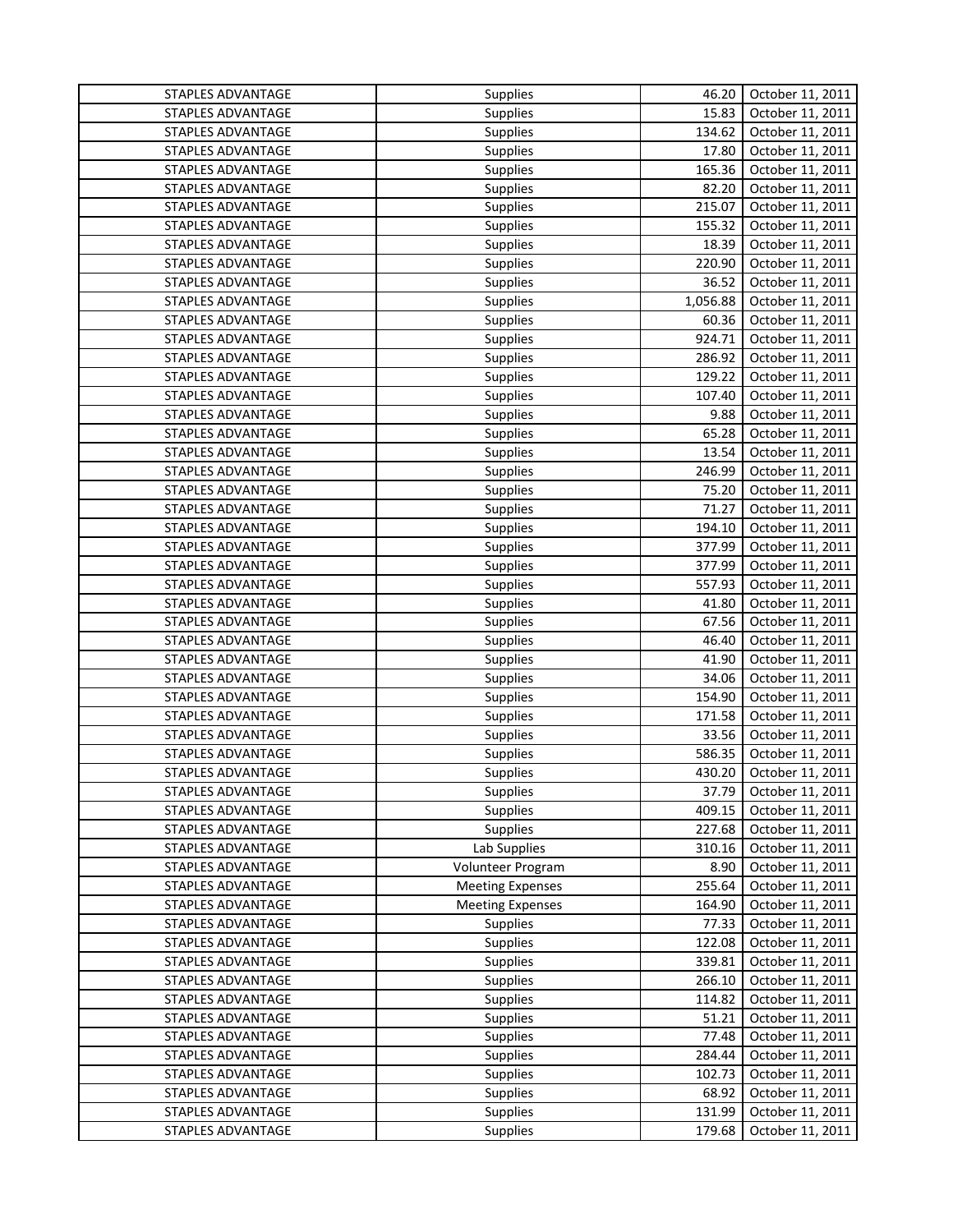| STAPLES ADVANTAGE                   | Parts and Supplies         | 89.46    | October 11, 2011 |
|-------------------------------------|----------------------------|----------|------------------|
| STAPLES ADVANTAGE                   | Supplies                   | 42.08    | October 11, 2011 |
| STAPLES ADVANTAGE                   | Supplies                   | 257.39   | October 11, 2011 |
| STAPLES ADVANTAGE                   | Supplies                   | 62.96    | October 11, 2011 |
| STAPLES ADVANTAGE                   | <b>Supplies</b>            | 44.58    | October 11, 2011 |
| STAPLES ADVANTAGE                   | Supplies                   | 38.30    | October 11, 2011 |
| STAPLES ADVANTAGE                   | <b>Supplies</b>            | 2,029.24 | October 11, 2011 |
| STAPLES ADVANTAGE                   | <b>Supplies</b>            | 110.28   | October 11, 2011 |
| STAPLES ADVANTAGE                   | <b>Supplies</b>            | 454.42   | October 11, 2011 |
| STAPLES ADVANTAGE                   | Supplies                   | 309.85   | October 11, 2011 |
| STAPLES ADVANTAGE                   | Supplies                   | 43.29    | October 11, 2011 |
| STAPLES ADVANTAGE                   | <b>Supplies</b>            | 313.29   | October 11, 2011 |
| STAPLES ADVANTAGE                   | <b>Supplies</b>            | 178.91   | October 11, 2011 |
| STAPLES ADVANTAGE                   | Supplies                   | 178.00   | October 11, 2011 |
| STAPLES ADVANTAGE                   | Supplies                   | 295.39   | October 11, 2011 |
| STAPLES ADVANTAGE                   | Supplies                   | 402.99   | October 11, 2011 |
| STAR ELECTRICITY LLC                | Utility Allowance          | 50.00    | October 11, 2011 |
| STATLAB MEDICAL PRODUCTS            | Lab Supplies               | 643.20   | October 11, 2011 |
| <b>STATON &amp; TAYLOR PC</b>       | <b>Counsel Fees-Courts</b> | 400.00   | October 11, 2011 |
| <b>STATON &amp; TAYLOR PC</b>       | Cnsl Fees-Juv Det&Tr       | 100.00   | October 11, 2011 |
| STEIN SERVICE & SUPPLY LLC          | <b>Custodian Supplies</b>  | 4,454.20 | October 11, 2011 |
| STEPHANIE GONZALEZ                  | <b>Counsel Fees-Courts</b> | 500.00   | October 11, 2011 |
| STEPHANIE GONZALEZ                  | <b>Counsel Fees-Courts</b> | 300.00   | October 11, 2011 |
|                                     |                            |          |                  |
| STEPHANIE GONZALEZ                  | <b>Counsel Fees-Courts</b> | 300.00   | October 11, 2011 |
| STEPHANIE GONZALEZ                  | <b>Counsel Fees-Courts</b> | 250.00   | October 11, 2011 |
| STEPHANIE PATTEN                    | <b>Counsel Fees-Courts</b> | 375.00   | October 11, 2011 |
| STEPHANIE PATTEN                    | <b>Counsel Fees-Courts</b> | 300.00   | October 11, 2011 |
| STEPHANIE PATTEN                    | Counsel Fees-Juv           | 1,210.00 | October 11, 2011 |
| STEPHEN D HANDY PLLC                | <b>Counsel Fees-Courts</b> | 850.00   | October 11, 2011 |
| STEPHEN D HANDY PLLC                | <b>Counsel Fees-Courts</b> | 300.00   | October 11, 2011 |
| STEPHEN D HANDY PLLC                | <b>Counsel Fees-Courts</b> | 125.00   | October 11, 2011 |
| STORAGE EQUIPMENT CO INC            | Non-Track Equipment        | 735.24   | October 11, 2011 |
| STOVALL CORPORATION                 | Landscaping Expense        | 65.00    | October 11, 2011 |
| STREAM ENERGY                       | <b>Utility Assistance</b>  | 2,961.52 | October 11, 2011 |
| <b>STREAM ENERGY</b>                | <b>Utility Allowance</b>   | 98.00    | October 11, 2011 |
| STREAMLINE TRANSPORT                | Non-Track Equipment        | 100.00   | October 11, 2011 |
| STREET CAPITAL RENTALS II LLC       | Rent Sub to L'Iords        | 23.00    | October 11, 2011 |
| <b>SUE S BROWNING</b>               | <b>Counsel Fees-Courts</b> | 350.00   | October 11, 2011 |
| <b>SUE S BROWNING</b>               | <b>Counsel Fees-Courts</b> | 150.00   | October 11, 2011 |
| <b>SUE S BROWNING</b>               | <b>Counsel Fees-Courts</b> | 250.00   | October 11, 2011 |
| SUMMUS INDUSTRIES INC               | <b>Photo Processing</b>    | 789.36   | October 11, 2011 |
| Susan Au                            | Travel                     | 61.00    | October 11, 2011 |
| SUSAN ELIZABETH DUESLER             | <b>Counsel Fees-Courts</b> | 450.00   | October 11, 2011 |
| SUSAN ELIZABETH DUESLER             | <b>Counsel Fees-Courts</b> | 400.00   | October 11, 2011 |
| SYCAMORE CENTER VILLAS              | Rent Sub to L'Iords        | 1,032.00 | October 11, 2011 |
| SYCAMORE CENTER VILLAS              | HAP Reimb Port-in          | (618.00) | October 11, 2011 |
| SYSTEMS DISTRIBUTORS LLC            | <b>Supplies</b>            | 894.33   | October 11, 2011 |
| T U ELECTRIC                        | <b>Utility Allowance</b>   | 275.00   | October 11, 2011 |
| T&G IDENTIFICATION SYSTEMS INC      | Supplies                   | 287.20   | October 11, 2011 |
| T&G IDENTIFICATION SYSTEMS INC      | Supplies                   | 265.00   | October 11, 2011 |
| T&G IDENTIFICATION SYSTEMS INC      | Supplies                   | 265.00   | October 11, 2011 |
| T&G IDENTIFICATION SYSTEMS INC      | <b>Supplies</b>            | 265.00   | October 11, 2011 |
| TADCP-TX ASSOC OF DRUG COURT PROF   | Tuition C/room Train       | 185.00   | October 11, 2011 |
| TADCP-TX ASSOC OF DRUG COURT PROF   | Tuition C/room Train       | 185.00   | October 11, 2011 |
| TADCP-TX ASSOC OF DRUG COURT PROF   | Tuition C/room Train       | 185.00   | October 11, 2011 |
| TADRO-TEXAS ASSOCIATION OF DOMESTIC | Education                  | 150.00   | October 11, 2011 |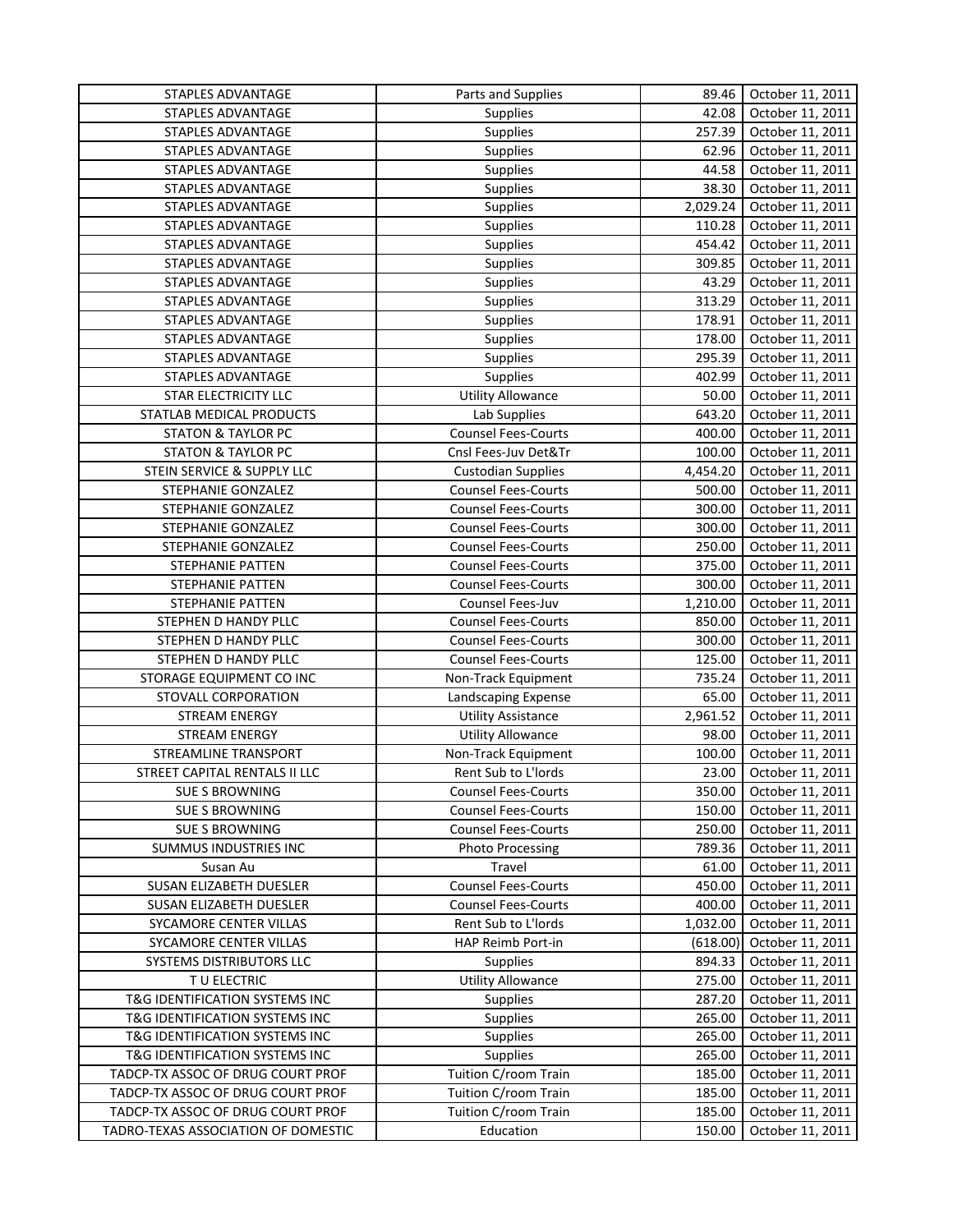| <b>TAMMIE R REED</b>                | <b>Utility Allowance</b>    | 242.00   | October 11, 2011 |
|-------------------------------------|-----------------------------|----------|------------------|
| TARA ENERGY LLC                     | <b>Utility Allowance</b>    | 308.00   | October 11, 2011 |
| <b>TARA V KERSH</b>                 | Counsel Fees - CPS          | 100.00   | October 11, 2011 |
| <b>TARGET BANK</b>                  | <b>Meeting Expenses</b>     | 16.40    | October 11, 2011 |
| <b>TARGET BANK</b>                  | Supplies                    | 22.74    | October 11, 2011 |
| <b>TARGET BANK</b>                  | Household Supp Asst         | 443.21   | October 11, 2011 |
| <b>TARGET BANK</b>                  | Food                        | 145.80   | October 11, 2011 |
| <b>TARGET BANK</b>                  | Clothing                    | 142.50   | October 11, 2011 |
| <b>TARGET BANK</b>                  | Clothing                    | 135.86   | October 11, 2011 |
| <b>TARGET BANK</b>                  | Clothing                    | 120.54   | October 11, 2011 |
| <b>TARGET BANK</b>                  | Clothing                    | 150.46   | October 11, 2011 |
| <b>TARGET BANK</b>                  | Clothing                    | 135.49   | October 11, 2011 |
| <b>TARGET BANK</b>                  | Food/Hygiene Assist         | 35.68    | October 11, 2011 |
| <b>TARGET BANK</b>                  | Volunteer Program           | 85.19    | October 11, 2011 |
| <b>TARGET BANK</b>                  | <b>Meeting Expenses</b>     | 249.66   | October 11, 2011 |
| <b>TARGET BANK</b>                  | <b>Meeting Expenses</b>     | 200.07   | October 11, 2011 |
| <b>TARGET BANK</b>                  | <b>Meeting Expenses</b>     | 59.79    | October 11, 2011 |
| <b>TARGET BANK</b>                  | <b>Meeting Expenses</b>     | 299.92   | October 11, 2011 |
| <b>TARGET BANK</b>                  | <b>Supplies</b>             | 92.46    | October 11, 2011 |
| <b>TARGET BANK</b>                  | Supplies                    | 51.63    | October 11, 2011 |
| <b>TARGET BANK</b>                  | Food                        | 67.84    | October 11, 2011 |
| TARRANT CO JUSTICE OF PEACE PCT 4   | Trust - Constable 4         | 4,368.00 | October 11, 2011 |
| TARRANT CO TAX ASSESSOR COLLECTOR   | Change Funds                | 5,000.00 | October 11, 2011 |
| TARRANT COUNTY AUTO THEFT TASK      | Field Equip&Supplies        | 268.18   | October 11, 2011 |
| TARRANT COUNTY AUTO THEFT TASK      | Vehicle Maintenance         | 10.00    | October 11, 2011 |
| TARRANT COUNTY AUTO THEFT TASK      | Fuel                        | 31.19    | October 11, 2011 |
| TARRANT COUNTY AUTO THEFT TASK      | Supplies                    | 62.78    | October 11, 2011 |
| <b>TARRANT COUNTY CLERK</b>         | CCC 2 Fines                 | 25.00    | October 11, 2011 |
| <b>TARRANT COUNTY CLERK</b>         | State Right of Way          | 227.00   | October 11, 2011 |
| TARRANT COUNTY CREDIT UNION         | <b>Promotional Expenses</b> | 360.00   | October 11, 2011 |
| TARRANT COUNTY DISTRICT ATTORNEY    | <b>Counsel Fees-Courts</b>  | 900.00   | October 11, 2011 |
| TARRANT COUNTY DISTRICT ATTORNEY    | <b>Counsel Fees-Courts</b>  | 525.00   | October 11, 2011 |
| TARRANT COUNTY HOSPITAL DISTRICT    | <b>Medical Supplies</b>     | 40.00    | October 11, 2011 |
| TARRANT COUNTY HOUSING PARTNERSHIP  | Professional Service        | 6,449.40 | October 11, 2011 |
| TARRANT COUNTY HOUSING PARTNERSHIP  | <b>Subrecipient Service</b> | 976.50   | October 11, 2011 |
| TARRANT COUNTY HOUSING PARTNERSHIP  | Subrecipient Service        | 116.86   | October 11, 2011 |
| TARRANT COUNTY NARCOTICS UNIT       | <b>Confidential Funds</b>   | 2,602.00 | October 11, 2011 |
| TARRANT COUNTY NARCOTICS UNIT       | Confidential Funds          | 414.31   | October 11, 2011 |
| <b>TARRANT COUNTY SHERIFF</b>       | Travel                      | 700.56   | October 11, 2011 |
| TARRANT COUNTY WORKFORCE DEVELOP    | Hith Dept Immu Fees         | 55.00    | October 11, 2011 |
| <b>TARRANT PARTNERS LP</b>          | <b>Rental Assistance</b>    | 700.00   | October 11, 2011 |
| <b>TARRANT PATHOLOGY ASSOCIATES</b> | <b>Professional Service</b> | 416.08   | October 11, 2011 |
| TAVTI, INC.                         | Tuition C/room Train        | 175.00   | October 11, 2011 |
| TAVTI, INC.                         | Tuition C/room Train        | 175.00   | October 11, 2011 |
| TAVTI, INC.                         | Tuition C/room Train        | 175.00   | October 11, 2011 |
| TAVTI, INC.                         | Tuition C/room Train        | 175.00   | October 11, 2011 |
| TAVTI, INC.                         | Tuition C/room Train        | 175.00   | October 11, 2011 |
| TAVTI, INC.                         | Tuition C/room Train        | 175.00   | October 11, 2011 |
| TAVTI, INC.                         | Tuition C/room Train        | 175.00   | October 11, 2011 |
| TAVTI, INC.                         | Tuition C/room Train        | 175.00   | October 11, 2011 |
| TCEQ-TEXAS COMMISSION               | Due to TNRCC P Fees         | 600.00   | October 11, 2011 |
| TCLEOSE- TX COMMISSION LAW ENFORCE- | Education                   | 100.00   | October 11, 2011 |
| TDCAA-TEXAS DISTRICT & COUNTY       | <b>Supplies</b>             | 575.00   | October 11, 2011 |
| TDCAA-TEXAS DISTRICT & COUNTY       | Education                   | 100.00   | October 11, 2011 |
| TDI FLEET SERVICES                  | Central Garage Inv          | 315.08   | October 11, 2011 |
| <b>TEAGUE LUMBER</b>                | <b>Building Maintenance</b> | 448.76   | October 11, 2011 |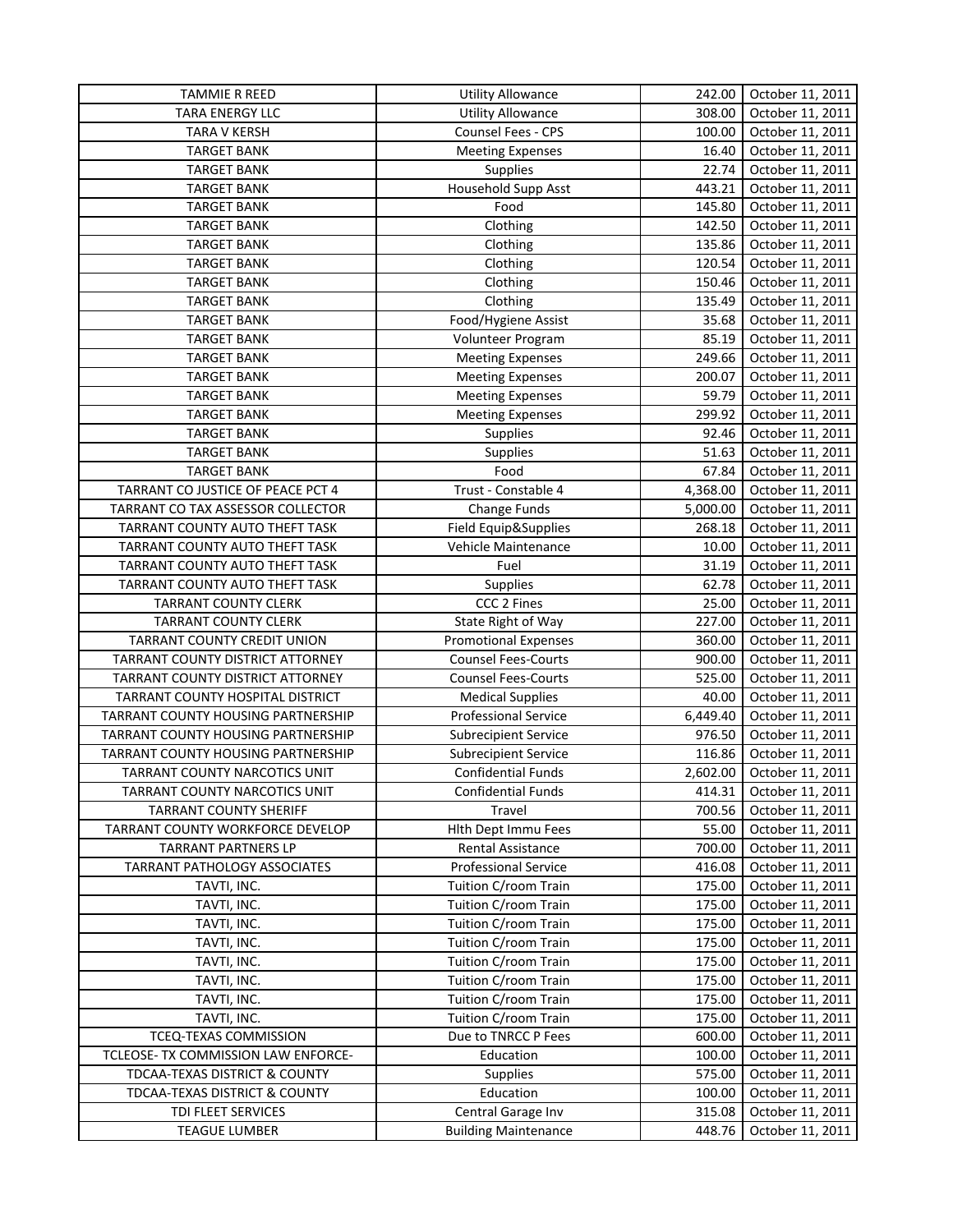| <b>TEAGUE LUMBER</b>              | Non-Track Const/Bldg        | 535.29                | October 11, 2011 |
|-----------------------------------|-----------------------------|-----------------------|------------------|
| TEAGUE NALL & PERKINS INC         | <b>Professional Service</b> | 2,035.56              | October 11, 2011 |
| TEAGUE NALL & PERKINS INC         | <b>Professional Service</b> | 5,341.00              | October 11, 2011 |
| TEAGUE NALL & PERKINS INC         | <b>Professional Service</b> | 13,390.00             | October 11, 2011 |
| <b>TEKSYSTEMS INC</b>             | <b>Professional Service</b> | 2,400.00              | October 11, 2011 |
| TELLER LAW FIRM PC                | Counsel Fees - CPS          | 900.00                | October 11, 2011 |
| TERRACON CONSULTANTS INC          | <b>Professional Service</b> | $\overline{3,000.00}$ | October 11, 2011 |
| <b>TERRI MOORE</b>                | <b>Counsel Fees-Courts</b>  | 250.00                | October 11, 2011 |
| <b>TERRI MOORE</b>                | <b>Counsel Fees-Courts</b>  | 1,000.00              | October 11, 2011 |
| <b>TERRI MOORE</b>                | <b>Counsel Fees-Courts</b>  | 600.00                | October 11, 2011 |
| <b>TERRI PEARCE</b>               | Counsel Fees-Juv            | 200.00                | October 11, 2011 |
| TESCAN USA INC                    | <b>Moving Costs</b>         | 3,570.00              | October 11, 2011 |
| TEXAS AIR SYSTEMS, INC            | A/C Maint Contract          | 38.22                 | October 11, 2011 |
| TEXAS AIR SYSTEMS, INC            | A/C Maint Contract          | 61.64                 | October 11, 2011 |
| TEXAS AIR SYSTEMS, INC            | A/C Maint Contract          | 74.38                 | October 11, 2011 |
| TEXAS AIR SYSTEMS, INC            | A/C Maint Contract          | 5.95                  | October 11, 2011 |
| TEXAS AIR SYSTEMS, INC            | A/C Maint Contract          | 3.90                  | October 11, 2011 |
| TEXAS AIR SYSTEMS, INC            | A/C Maint Contract          | 710.42                | October 11, 2011 |
| TEXAS AIR SYSTEMS, INC            | A/C Maint Contract          | 31.40                 | October 11, 2011 |
| TEXAS AIR SYSTEMS, INC            | A/C Maint Contract          | 114.04                | October 11, 2011 |
| TEXAS AIR SYSTEMS, INC            | A/C Maint Contract          | 374.04                | October 11, 2011 |
| TEXAS AIR SYSTEMS, INC            | A/C Maint Contract          | 21.60                 | October 11, 2011 |
| TEXAS AIR SYSTEMS, INC            | A/C Maint Contract          | 180.36                | October 11, 2011 |
| TEXAS AIR SYSTEMS, INC            | A/C Maint Contract          | 1,065.08              | October 11, 2011 |
| TEXAS ALLOYS & TOOL COMPANY       | <b>Building Maintenance</b> | 287.00                | October 11, 2011 |
| TEXAS ASSOC FOR COURT ADMINISTRAT | Education                   | 250.00                | October 11, 2011 |
| <b>TEXAS ASSOCIATION OF</b>       | Education                   | 325.00                | October 11, 2011 |
| <b>TEXAS ASSOCIATION OF</b>       | Education                   | 325.00                | October 11, 2011 |
| <b>TEXAS ASSOCIATION OF</b>       | Education                   | 325.00                | October 11, 2011 |
| <b>TEXAS ASSOCIATION OF</b>       | Education                   | 325.00                | October 11, 2011 |
| <b>TEXAS ASSOCIATION OF</b>       | Education                   | 325.00                | October 11, 2011 |
| TEXAS ASSOCIATION OF ASSESSING    | Education                   | 185.00                | October 11, 2011 |
| TEXAS BAPTIST HOME FOR CHILDREN   | Clothing                    | 1,175.58              | October 11, 2011 |
| TEXAS COMMUNITY SERVICE ASSOC     | Tuition C/room Train        | 125.00                | October 11, 2011 |
| TEXAS COMMUNITY SERVICE ASSOC     | Tuition C/room Train        | 125.00                | October 11, 2011 |
| <b>TEXAS CONFERENCE OF</b>        | Education                   | 390.00                | October 11, 2011 |
| TEXAS DEPT OF FAMILY & PROTECTIVE | Transportation              | 606.27                | October 11, 2011 |
| TEXAS DEPT PUBLIC SAFETY VEHICLE  | <b>Computer Services</b>    | 54.00                 | October 11, 2011 |
| TEXAS FIRE PROTECTION SPECL'ST    | <b>Building Maintenance</b> | 600.00                | October 11, 2011 |
| TEXAS FIRE PROTECTION SPECL'ST    | <b>Building Maintenance</b> | 255.00                | October 11, 2011 |
| TEXAS FIRE PROTECTION SPECL'ST    | <b>Building Maintenance</b> | 600.00                | October 11, 2011 |
| TEXAS FIRE PROTECTION SPECL'ST    | <b>Building Maintenance</b> | 490.00                | October 11, 2011 |
| TEXAS FIRE PROTECTION SPECL'ST    | <b>Building Maintenance</b> | 1,500.00              | October 11, 2011 |
| TEXAS FIRE PROTECTION SPECL'ST    | <b>Building Maintenance</b> | 600.00                | October 11, 2011 |
| TEXAS HEALTH HARRIS METHODIST     | <b>Professional Service</b> | 3,577.50              | October 11, 2011 |
| TEXAS HEALTH HARRIS METHODIST     | <b>Professional Service</b> | 1,325.00              | October 11, 2011 |
| TEXAS HOMELESS NETWORK            | Education                   | 410.00                | October 11, 2011 |
| TEXAS HOMELESS NETWORK            | Education                   | 410.00                | October 11, 2011 |
| <b>TEXAS LAWYER</b>               | Subscriptions               | 99.00                 | October 11, 2011 |
| TEXAS NATIONAL GUARD JOINT        | <b>HIDTA Treasury funds</b> | 1,118.89              | October 11, 2011 |
| TEXAS NATIONAL GUARD JOINT        | <b>HIDTA Treasury funds</b> | 475.79                | October 11, 2011 |
| <b>TEXAS POWER LP</b>             | <b>Utility Assistance</b>   | 852.09                | October 11, 2011 |
| TEXAS STATE UNIVERSITY            | Education                   | 100.00                | October 11, 2011 |
| TEXAS STATE UNIVERSITY            | Education                   | 100.00                | October 11, 2011 |
| TEXAS STATE UNIVERSITY            | Education                   | 100.00                | October 11, 2011 |
| TEXAS STATE UNIVERSITY            | Education                   | 100.00                | October 11, 2011 |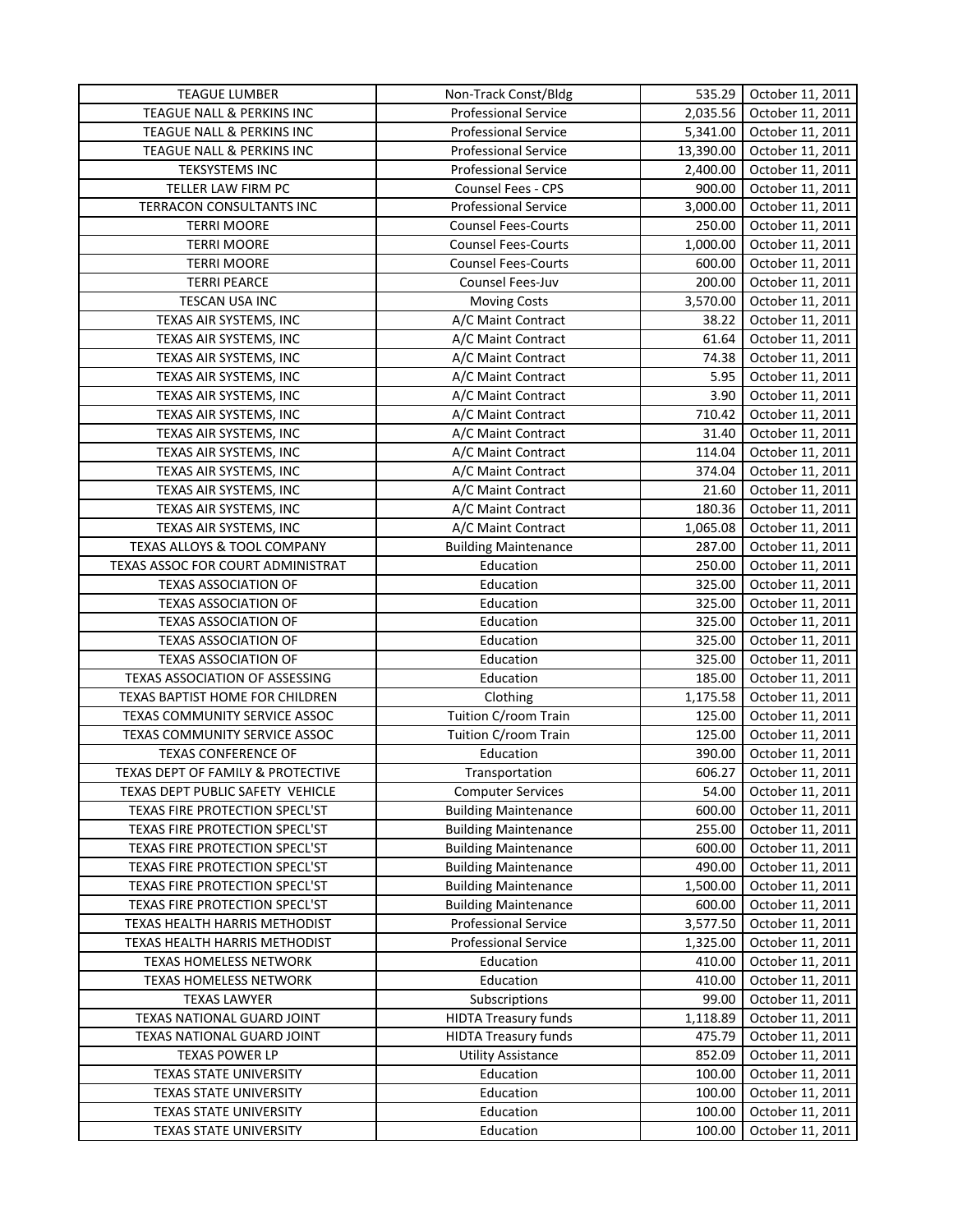| Education<br>100.00<br>October 11, 2011<br><b>TEXAS STATE UNIVERSITY</b><br><b>TEXAS STATE UNIVERSITY</b><br>Education<br>100.00<br>October 11, 2011<br>Education<br>100.00<br>October 11, 2011<br><b>TEXAS STATE UNIVERSITY</b><br>TEXAS STATE UNIVERSITY<br>Education<br>100.00<br>October 11, 2011<br>TEXAS STATE UNIVERSITY<br>Education<br>100.00<br>October 11, 2011<br>Education<br>100.00<br><b>TEXAS STATE UNIVERSITY</b><br>October 11, 2011<br>Education<br>100.00<br><b>TEXAS STATE UNIVERSITY</b><br>October 11, 2011<br>Education<br>100.00<br><b>TEXAS STATE UNIVERSITY</b><br>October 11, 2011<br>Education<br>100.00<br><b>TEXAS STATE UNIVERSITY</b><br>October 11, 2011<br>Education<br><b>TEXAS STATE UNIVERSITY</b><br>100.00<br>October 11, 2011<br>Education<br>October 11, 2011<br><b>TEXAS STATE UNIVERSITY</b><br>100.00<br>Education<br><b>TEXAS STATE UNIVERSITY</b><br>100.00<br>October 11, 2011<br>Education<br><b>TEXAS STATE UNIVERSITY</b><br>100.00<br>October 11, 2011<br>TEXAS STATE UNIVERSITY<br>Education<br>100.00<br>October 11, 2011<br>TEXAS STATE UNIVERSITY<br>Education<br>100.00<br>October 11, 2011<br><b>TEXAS TOLLWAYS</b><br>Travel<br>15.40<br>October 11, 2011<br>TEXCAN VENTURES III<br>Rent Sub to L'Iords<br>505.00<br>October 11, 2011<br>TGM CAROL OAKS INC<br><b>Utility Assistance</b><br>33.50<br>October 11, 2011<br>THE BANK OF NEW YORK TRUST COMPANY<br><b>Agent Coupon Fees</b><br>500.00<br>October 11, 2011<br>198.79<br>THE BURKE FOUNDATION<br>Clothing<br>October 11, 2011<br>Counsel Fees - CPS<br>THE CARROLL LAW FIRM PC<br>100.00<br>October 11, 2011<br>728.85<br>THE COEUR D' ALENE RESORT<br>Education<br>October 11, 2011<br>THE COEUR D' ALENE RESORT<br>October 11, 2011<br>Education<br>728.85<br>THE COEUR D' ALENE RESORT<br>Education<br>874.62<br>October 11, 2011<br>THE COEUR D' ALENE RESORT<br>Education<br>874.62<br>October 11, 2011<br>October 11, 2011<br>THE DECKER LAW FIRM PC<br>Counsel Fees - CPS<br>100.00<br>2,691.00<br>THE FORTIS COMPANY LLC<br>Rent Sub to L'Iords<br>October 11, 2011<br>THE HAMPTON LAW FIRM PLLC<br><b>Counsel Fees-Courts</b><br>350.00<br>October 11, 2011<br>THE HUSTON FIRM PC<br><b>Counsel Fees-Courts</b><br>1,300.00<br>October 11, 2011<br>THE HUSTON FIRM PC<br>100.00<br>Counsel Fees-Juv<br>October 11, 2011<br>THE LAW FIRM OF DAVID C JONES<br><b>Counsel Fees-Courts</b><br>1,200.00<br>October 11, 2011<br>175.00<br>THE LAW FIRM OF DAVID C JONES<br><b>Counsel Fees-Courts</b><br>October 11, 2011<br>175.00<br>THE LAW FIRM OF DAVID C JONES<br><b>Counsel Fees-Courts</b><br>October 11, 2011<br>THE LAW OFFICE OF STEPHEN K HARMON<br>100.00<br><b>Counsel Fees - CPS</b><br>October 11, 2011<br>THE LAW OFFICES OF MICHAEL POOL PLL<br><b>Counsel Fees-Courts</b><br>400.00<br>October 11, 2011<br>THE LAW OFFICES OF MICHAEL POOL PLL<br>500.00<br>October 11, 2011<br><b>Counsel Fees-Courts</b><br><b>Counsel Fees-Courts</b><br>250.00<br>October 11, 2011<br>THE LAW OFFICES OF MICHAEL POOL PLL<br>THE LAW OFFICES OF MICHAEL POOL PLL<br><b>Counsel Fees-Courts</b><br>500.00<br>October 11, 2011<br>THE MULHOLLAND CO<br><b>Supplies</b><br>125.75<br>October 11, 2011<br>THE MULHOLLAND CO<br><b>Supplies</b><br>3.00<br>October 11, 2011<br>THE MULHOLLAND CO<br><b>Supplies</b><br>10.00<br>October 11, 2011<br>THE MULHOLLAND CO<br><b>Supplies</b><br>6.75<br>October 11, 2011<br>THE MULHOLLAND CO<br>46.50<br>October 11, 2011<br><b>Supplies</b><br>THE MULHOLLAND CO<br><b>Supplies</b><br>7.00<br>October 11, 2011<br>THE MULHOLLAND CO<br>October 11, 2011<br><b>Supplies</b><br>6.00<br>THE MULHOLLAND CO<br>57.25<br><b>Supplies</b><br>October 11, 2011<br>THE MULHOLLAND CO<br>Supplies<br>35.00<br>October 11, 2011<br>Supplies<br>37.50<br>October 11, 2011<br>THE MULHOLLAND CO<br>THE MULHOLLAND CO<br>Supplies<br>9.00<br>October 11, 2011<br>THE MULHOLLAND CO<br>Supplies<br>9.00<br>October 11, 2011<br>5.75<br>October 11, 2011<br>THE MULHOLLAND CO<br>Supplies<br>Subscriptions<br>October 11, 2011<br>THE NEWS<br>78.00<br><b>Counsel Fees-Courts</b><br>THE P MICHAEL SCHNEIDER LAW FIRM PC<br>450.00<br>October 11, 2011<br>THE PEAVEY CORPORATION<br><b>Supplies</b><br>26.50<br>October 11, 2011<br>Parts and Supplies<br>73.30<br>October 11, 2011<br>THE PEAVEY CORPORATION | <b>TEXAS STATE UNIVERSITY</b> | Education | 100.00 | October 11, 2011 |
|-------------------------------------------------------------------------------------------------------------------------------------------------------------------------------------------------------------------------------------------------------------------------------------------------------------------------------------------------------------------------------------------------------------------------------------------------------------------------------------------------------------------------------------------------------------------------------------------------------------------------------------------------------------------------------------------------------------------------------------------------------------------------------------------------------------------------------------------------------------------------------------------------------------------------------------------------------------------------------------------------------------------------------------------------------------------------------------------------------------------------------------------------------------------------------------------------------------------------------------------------------------------------------------------------------------------------------------------------------------------------------------------------------------------------------------------------------------------------------------------------------------------------------------------------------------------------------------------------------------------------------------------------------------------------------------------------------------------------------------------------------------------------------------------------------------------------------------------------------------------------------------------------------------------------------------------------------------------------------------------------------------------------------------------------------------------------------------------------------------------------------------------------------------------------------------------------------------------------------------------------------------------------------------------------------------------------------------------------------------------------------------------------------------------------------------------------------------------------------------------------------------------------------------------------------------------------------------------------------------------------------------------------------------------------------------------------------------------------------------------------------------------------------------------------------------------------------------------------------------------------------------------------------------------------------------------------------------------------------------------------------------------------------------------------------------------------------------------------------------------------------------------------------------------------------------------------------------------------------------------------------------------------------------------------------------------------------------------------------------------------------------------------------------------------------------------------------------------------------------------------------------------------------------------------------------------------------------------------------------------------------------------------------------------------------------------------------------------------------------------------------------------------------------------------------------------------------------------------------------------------------------------------------------------------------------------------------------------------------------------------------------------------------------------------------------------------------------------------------------------------------------------------------------------------------------------------------------------------------------------------------------------------------------------------------------------------------------------------------------------------|-------------------------------|-----------|--------|------------------|
|                                                                                                                                                                                                                                                                                                                                                                                                                                                                                                                                                                                                                                                                                                                                                                                                                                                                                                                                                                                                                                                                                                                                                                                                                                                                                                                                                                                                                                                                                                                                                                                                                                                                                                                                                                                                                                                                                                                                                                                                                                                                                                                                                                                                                                                                                                                                                                                                                                                                                                                                                                                                                                                                                                                                                                                                                                                                                                                                                                                                                                                                                                                                                                                                                                                                                                                                                                                                                                                                                                                                                                                                                                                                                                                                                                                                                                                                                                                                                                                                                                                                                                                                                                                                                                                                                                                                                                         |                               |           |        |                  |
|                                                                                                                                                                                                                                                                                                                                                                                                                                                                                                                                                                                                                                                                                                                                                                                                                                                                                                                                                                                                                                                                                                                                                                                                                                                                                                                                                                                                                                                                                                                                                                                                                                                                                                                                                                                                                                                                                                                                                                                                                                                                                                                                                                                                                                                                                                                                                                                                                                                                                                                                                                                                                                                                                                                                                                                                                                                                                                                                                                                                                                                                                                                                                                                                                                                                                                                                                                                                                                                                                                                                                                                                                                                                                                                                                                                                                                                                                                                                                                                                                                                                                                                                                                                                                                                                                                                                                                         |                               |           |        |                  |
|                                                                                                                                                                                                                                                                                                                                                                                                                                                                                                                                                                                                                                                                                                                                                                                                                                                                                                                                                                                                                                                                                                                                                                                                                                                                                                                                                                                                                                                                                                                                                                                                                                                                                                                                                                                                                                                                                                                                                                                                                                                                                                                                                                                                                                                                                                                                                                                                                                                                                                                                                                                                                                                                                                                                                                                                                                                                                                                                                                                                                                                                                                                                                                                                                                                                                                                                                                                                                                                                                                                                                                                                                                                                                                                                                                                                                                                                                                                                                                                                                                                                                                                                                                                                                                                                                                                                                                         |                               |           |        |                  |
|                                                                                                                                                                                                                                                                                                                                                                                                                                                                                                                                                                                                                                                                                                                                                                                                                                                                                                                                                                                                                                                                                                                                                                                                                                                                                                                                                                                                                                                                                                                                                                                                                                                                                                                                                                                                                                                                                                                                                                                                                                                                                                                                                                                                                                                                                                                                                                                                                                                                                                                                                                                                                                                                                                                                                                                                                                                                                                                                                                                                                                                                                                                                                                                                                                                                                                                                                                                                                                                                                                                                                                                                                                                                                                                                                                                                                                                                                                                                                                                                                                                                                                                                                                                                                                                                                                                                                                         |                               |           |        |                  |
|                                                                                                                                                                                                                                                                                                                                                                                                                                                                                                                                                                                                                                                                                                                                                                                                                                                                                                                                                                                                                                                                                                                                                                                                                                                                                                                                                                                                                                                                                                                                                                                                                                                                                                                                                                                                                                                                                                                                                                                                                                                                                                                                                                                                                                                                                                                                                                                                                                                                                                                                                                                                                                                                                                                                                                                                                                                                                                                                                                                                                                                                                                                                                                                                                                                                                                                                                                                                                                                                                                                                                                                                                                                                                                                                                                                                                                                                                                                                                                                                                                                                                                                                                                                                                                                                                                                                                                         |                               |           |        |                  |
|                                                                                                                                                                                                                                                                                                                                                                                                                                                                                                                                                                                                                                                                                                                                                                                                                                                                                                                                                                                                                                                                                                                                                                                                                                                                                                                                                                                                                                                                                                                                                                                                                                                                                                                                                                                                                                                                                                                                                                                                                                                                                                                                                                                                                                                                                                                                                                                                                                                                                                                                                                                                                                                                                                                                                                                                                                                                                                                                                                                                                                                                                                                                                                                                                                                                                                                                                                                                                                                                                                                                                                                                                                                                                                                                                                                                                                                                                                                                                                                                                                                                                                                                                                                                                                                                                                                                                                         |                               |           |        |                  |
|                                                                                                                                                                                                                                                                                                                                                                                                                                                                                                                                                                                                                                                                                                                                                                                                                                                                                                                                                                                                                                                                                                                                                                                                                                                                                                                                                                                                                                                                                                                                                                                                                                                                                                                                                                                                                                                                                                                                                                                                                                                                                                                                                                                                                                                                                                                                                                                                                                                                                                                                                                                                                                                                                                                                                                                                                                                                                                                                                                                                                                                                                                                                                                                                                                                                                                                                                                                                                                                                                                                                                                                                                                                                                                                                                                                                                                                                                                                                                                                                                                                                                                                                                                                                                                                                                                                                                                         |                               |           |        |                  |
|                                                                                                                                                                                                                                                                                                                                                                                                                                                                                                                                                                                                                                                                                                                                                                                                                                                                                                                                                                                                                                                                                                                                                                                                                                                                                                                                                                                                                                                                                                                                                                                                                                                                                                                                                                                                                                                                                                                                                                                                                                                                                                                                                                                                                                                                                                                                                                                                                                                                                                                                                                                                                                                                                                                                                                                                                                                                                                                                                                                                                                                                                                                                                                                                                                                                                                                                                                                                                                                                                                                                                                                                                                                                                                                                                                                                                                                                                                                                                                                                                                                                                                                                                                                                                                                                                                                                                                         |                               |           |        |                  |
|                                                                                                                                                                                                                                                                                                                                                                                                                                                                                                                                                                                                                                                                                                                                                                                                                                                                                                                                                                                                                                                                                                                                                                                                                                                                                                                                                                                                                                                                                                                                                                                                                                                                                                                                                                                                                                                                                                                                                                                                                                                                                                                                                                                                                                                                                                                                                                                                                                                                                                                                                                                                                                                                                                                                                                                                                                                                                                                                                                                                                                                                                                                                                                                                                                                                                                                                                                                                                                                                                                                                                                                                                                                                                                                                                                                                                                                                                                                                                                                                                                                                                                                                                                                                                                                                                                                                                                         |                               |           |        |                  |
|                                                                                                                                                                                                                                                                                                                                                                                                                                                                                                                                                                                                                                                                                                                                                                                                                                                                                                                                                                                                                                                                                                                                                                                                                                                                                                                                                                                                                                                                                                                                                                                                                                                                                                                                                                                                                                                                                                                                                                                                                                                                                                                                                                                                                                                                                                                                                                                                                                                                                                                                                                                                                                                                                                                                                                                                                                                                                                                                                                                                                                                                                                                                                                                                                                                                                                                                                                                                                                                                                                                                                                                                                                                                                                                                                                                                                                                                                                                                                                                                                                                                                                                                                                                                                                                                                                                                                                         |                               |           |        |                  |
|                                                                                                                                                                                                                                                                                                                                                                                                                                                                                                                                                                                                                                                                                                                                                                                                                                                                                                                                                                                                                                                                                                                                                                                                                                                                                                                                                                                                                                                                                                                                                                                                                                                                                                                                                                                                                                                                                                                                                                                                                                                                                                                                                                                                                                                                                                                                                                                                                                                                                                                                                                                                                                                                                                                                                                                                                                                                                                                                                                                                                                                                                                                                                                                                                                                                                                                                                                                                                                                                                                                                                                                                                                                                                                                                                                                                                                                                                                                                                                                                                                                                                                                                                                                                                                                                                                                                                                         |                               |           |        |                  |
|                                                                                                                                                                                                                                                                                                                                                                                                                                                                                                                                                                                                                                                                                                                                                                                                                                                                                                                                                                                                                                                                                                                                                                                                                                                                                                                                                                                                                                                                                                                                                                                                                                                                                                                                                                                                                                                                                                                                                                                                                                                                                                                                                                                                                                                                                                                                                                                                                                                                                                                                                                                                                                                                                                                                                                                                                                                                                                                                                                                                                                                                                                                                                                                                                                                                                                                                                                                                                                                                                                                                                                                                                                                                                                                                                                                                                                                                                                                                                                                                                                                                                                                                                                                                                                                                                                                                                                         |                               |           |        |                  |
|                                                                                                                                                                                                                                                                                                                                                                                                                                                                                                                                                                                                                                                                                                                                                                                                                                                                                                                                                                                                                                                                                                                                                                                                                                                                                                                                                                                                                                                                                                                                                                                                                                                                                                                                                                                                                                                                                                                                                                                                                                                                                                                                                                                                                                                                                                                                                                                                                                                                                                                                                                                                                                                                                                                                                                                                                                                                                                                                                                                                                                                                                                                                                                                                                                                                                                                                                                                                                                                                                                                                                                                                                                                                                                                                                                                                                                                                                                                                                                                                                                                                                                                                                                                                                                                                                                                                                                         |                               |           |        |                  |
|                                                                                                                                                                                                                                                                                                                                                                                                                                                                                                                                                                                                                                                                                                                                                                                                                                                                                                                                                                                                                                                                                                                                                                                                                                                                                                                                                                                                                                                                                                                                                                                                                                                                                                                                                                                                                                                                                                                                                                                                                                                                                                                                                                                                                                                                                                                                                                                                                                                                                                                                                                                                                                                                                                                                                                                                                                                                                                                                                                                                                                                                                                                                                                                                                                                                                                                                                                                                                                                                                                                                                                                                                                                                                                                                                                                                                                                                                                                                                                                                                                                                                                                                                                                                                                                                                                                                                                         |                               |           |        |                  |
|                                                                                                                                                                                                                                                                                                                                                                                                                                                                                                                                                                                                                                                                                                                                                                                                                                                                                                                                                                                                                                                                                                                                                                                                                                                                                                                                                                                                                                                                                                                                                                                                                                                                                                                                                                                                                                                                                                                                                                                                                                                                                                                                                                                                                                                                                                                                                                                                                                                                                                                                                                                                                                                                                                                                                                                                                                                                                                                                                                                                                                                                                                                                                                                                                                                                                                                                                                                                                                                                                                                                                                                                                                                                                                                                                                                                                                                                                                                                                                                                                                                                                                                                                                                                                                                                                                                                                                         |                               |           |        |                  |
|                                                                                                                                                                                                                                                                                                                                                                                                                                                                                                                                                                                                                                                                                                                                                                                                                                                                                                                                                                                                                                                                                                                                                                                                                                                                                                                                                                                                                                                                                                                                                                                                                                                                                                                                                                                                                                                                                                                                                                                                                                                                                                                                                                                                                                                                                                                                                                                                                                                                                                                                                                                                                                                                                                                                                                                                                                                                                                                                                                                                                                                                                                                                                                                                                                                                                                                                                                                                                                                                                                                                                                                                                                                                                                                                                                                                                                                                                                                                                                                                                                                                                                                                                                                                                                                                                                                                                                         |                               |           |        |                  |
|                                                                                                                                                                                                                                                                                                                                                                                                                                                                                                                                                                                                                                                                                                                                                                                                                                                                                                                                                                                                                                                                                                                                                                                                                                                                                                                                                                                                                                                                                                                                                                                                                                                                                                                                                                                                                                                                                                                                                                                                                                                                                                                                                                                                                                                                                                                                                                                                                                                                                                                                                                                                                                                                                                                                                                                                                                                                                                                                                                                                                                                                                                                                                                                                                                                                                                                                                                                                                                                                                                                                                                                                                                                                                                                                                                                                                                                                                                                                                                                                                                                                                                                                                                                                                                                                                                                                                                         |                               |           |        |                  |
|                                                                                                                                                                                                                                                                                                                                                                                                                                                                                                                                                                                                                                                                                                                                                                                                                                                                                                                                                                                                                                                                                                                                                                                                                                                                                                                                                                                                                                                                                                                                                                                                                                                                                                                                                                                                                                                                                                                                                                                                                                                                                                                                                                                                                                                                                                                                                                                                                                                                                                                                                                                                                                                                                                                                                                                                                                                                                                                                                                                                                                                                                                                                                                                                                                                                                                                                                                                                                                                                                                                                                                                                                                                                                                                                                                                                                                                                                                                                                                                                                                                                                                                                                                                                                                                                                                                                                                         |                               |           |        |                  |
|                                                                                                                                                                                                                                                                                                                                                                                                                                                                                                                                                                                                                                                                                                                                                                                                                                                                                                                                                                                                                                                                                                                                                                                                                                                                                                                                                                                                                                                                                                                                                                                                                                                                                                                                                                                                                                                                                                                                                                                                                                                                                                                                                                                                                                                                                                                                                                                                                                                                                                                                                                                                                                                                                                                                                                                                                                                                                                                                                                                                                                                                                                                                                                                                                                                                                                                                                                                                                                                                                                                                                                                                                                                                                                                                                                                                                                                                                                                                                                                                                                                                                                                                                                                                                                                                                                                                                                         |                               |           |        |                  |
|                                                                                                                                                                                                                                                                                                                                                                                                                                                                                                                                                                                                                                                                                                                                                                                                                                                                                                                                                                                                                                                                                                                                                                                                                                                                                                                                                                                                                                                                                                                                                                                                                                                                                                                                                                                                                                                                                                                                                                                                                                                                                                                                                                                                                                                                                                                                                                                                                                                                                                                                                                                                                                                                                                                                                                                                                                                                                                                                                                                                                                                                                                                                                                                                                                                                                                                                                                                                                                                                                                                                                                                                                                                                                                                                                                                                                                                                                                                                                                                                                                                                                                                                                                                                                                                                                                                                                                         |                               |           |        |                  |
|                                                                                                                                                                                                                                                                                                                                                                                                                                                                                                                                                                                                                                                                                                                                                                                                                                                                                                                                                                                                                                                                                                                                                                                                                                                                                                                                                                                                                                                                                                                                                                                                                                                                                                                                                                                                                                                                                                                                                                                                                                                                                                                                                                                                                                                                                                                                                                                                                                                                                                                                                                                                                                                                                                                                                                                                                                                                                                                                                                                                                                                                                                                                                                                                                                                                                                                                                                                                                                                                                                                                                                                                                                                                                                                                                                                                                                                                                                                                                                                                                                                                                                                                                                                                                                                                                                                                                                         |                               |           |        |                  |
|                                                                                                                                                                                                                                                                                                                                                                                                                                                                                                                                                                                                                                                                                                                                                                                                                                                                                                                                                                                                                                                                                                                                                                                                                                                                                                                                                                                                                                                                                                                                                                                                                                                                                                                                                                                                                                                                                                                                                                                                                                                                                                                                                                                                                                                                                                                                                                                                                                                                                                                                                                                                                                                                                                                                                                                                                                                                                                                                                                                                                                                                                                                                                                                                                                                                                                                                                                                                                                                                                                                                                                                                                                                                                                                                                                                                                                                                                                                                                                                                                                                                                                                                                                                                                                                                                                                                                                         |                               |           |        |                  |
|                                                                                                                                                                                                                                                                                                                                                                                                                                                                                                                                                                                                                                                                                                                                                                                                                                                                                                                                                                                                                                                                                                                                                                                                                                                                                                                                                                                                                                                                                                                                                                                                                                                                                                                                                                                                                                                                                                                                                                                                                                                                                                                                                                                                                                                                                                                                                                                                                                                                                                                                                                                                                                                                                                                                                                                                                                                                                                                                                                                                                                                                                                                                                                                                                                                                                                                                                                                                                                                                                                                                                                                                                                                                                                                                                                                                                                                                                                                                                                                                                                                                                                                                                                                                                                                                                                                                                                         |                               |           |        |                  |
|                                                                                                                                                                                                                                                                                                                                                                                                                                                                                                                                                                                                                                                                                                                                                                                                                                                                                                                                                                                                                                                                                                                                                                                                                                                                                                                                                                                                                                                                                                                                                                                                                                                                                                                                                                                                                                                                                                                                                                                                                                                                                                                                                                                                                                                                                                                                                                                                                                                                                                                                                                                                                                                                                                                                                                                                                                                                                                                                                                                                                                                                                                                                                                                                                                                                                                                                                                                                                                                                                                                                                                                                                                                                                                                                                                                                                                                                                                                                                                                                                                                                                                                                                                                                                                                                                                                                                                         |                               |           |        |                  |
|                                                                                                                                                                                                                                                                                                                                                                                                                                                                                                                                                                                                                                                                                                                                                                                                                                                                                                                                                                                                                                                                                                                                                                                                                                                                                                                                                                                                                                                                                                                                                                                                                                                                                                                                                                                                                                                                                                                                                                                                                                                                                                                                                                                                                                                                                                                                                                                                                                                                                                                                                                                                                                                                                                                                                                                                                                                                                                                                                                                                                                                                                                                                                                                                                                                                                                                                                                                                                                                                                                                                                                                                                                                                                                                                                                                                                                                                                                                                                                                                                                                                                                                                                                                                                                                                                                                                                                         |                               |           |        |                  |
|                                                                                                                                                                                                                                                                                                                                                                                                                                                                                                                                                                                                                                                                                                                                                                                                                                                                                                                                                                                                                                                                                                                                                                                                                                                                                                                                                                                                                                                                                                                                                                                                                                                                                                                                                                                                                                                                                                                                                                                                                                                                                                                                                                                                                                                                                                                                                                                                                                                                                                                                                                                                                                                                                                                                                                                                                                                                                                                                                                                                                                                                                                                                                                                                                                                                                                                                                                                                                                                                                                                                                                                                                                                                                                                                                                                                                                                                                                                                                                                                                                                                                                                                                                                                                                                                                                                                                                         |                               |           |        |                  |
|                                                                                                                                                                                                                                                                                                                                                                                                                                                                                                                                                                                                                                                                                                                                                                                                                                                                                                                                                                                                                                                                                                                                                                                                                                                                                                                                                                                                                                                                                                                                                                                                                                                                                                                                                                                                                                                                                                                                                                                                                                                                                                                                                                                                                                                                                                                                                                                                                                                                                                                                                                                                                                                                                                                                                                                                                                                                                                                                                                                                                                                                                                                                                                                                                                                                                                                                                                                                                                                                                                                                                                                                                                                                                                                                                                                                                                                                                                                                                                                                                                                                                                                                                                                                                                                                                                                                                                         |                               |           |        |                  |
|                                                                                                                                                                                                                                                                                                                                                                                                                                                                                                                                                                                                                                                                                                                                                                                                                                                                                                                                                                                                                                                                                                                                                                                                                                                                                                                                                                                                                                                                                                                                                                                                                                                                                                                                                                                                                                                                                                                                                                                                                                                                                                                                                                                                                                                                                                                                                                                                                                                                                                                                                                                                                                                                                                                                                                                                                                                                                                                                                                                                                                                                                                                                                                                                                                                                                                                                                                                                                                                                                                                                                                                                                                                                                                                                                                                                                                                                                                                                                                                                                                                                                                                                                                                                                                                                                                                                                                         |                               |           |        |                  |
|                                                                                                                                                                                                                                                                                                                                                                                                                                                                                                                                                                                                                                                                                                                                                                                                                                                                                                                                                                                                                                                                                                                                                                                                                                                                                                                                                                                                                                                                                                                                                                                                                                                                                                                                                                                                                                                                                                                                                                                                                                                                                                                                                                                                                                                                                                                                                                                                                                                                                                                                                                                                                                                                                                                                                                                                                                                                                                                                                                                                                                                                                                                                                                                                                                                                                                                                                                                                                                                                                                                                                                                                                                                                                                                                                                                                                                                                                                                                                                                                                                                                                                                                                                                                                                                                                                                                                                         |                               |           |        |                  |
|                                                                                                                                                                                                                                                                                                                                                                                                                                                                                                                                                                                                                                                                                                                                                                                                                                                                                                                                                                                                                                                                                                                                                                                                                                                                                                                                                                                                                                                                                                                                                                                                                                                                                                                                                                                                                                                                                                                                                                                                                                                                                                                                                                                                                                                                                                                                                                                                                                                                                                                                                                                                                                                                                                                                                                                                                                                                                                                                                                                                                                                                                                                                                                                                                                                                                                                                                                                                                                                                                                                                                                                                                                                                                                                                                                                                                                                                                                                                                                                                                                                                                                                                                                                                                                                                                                                                                                         |                               |           |        |                  |
|                                                                                                                                                                                                                                                                                                                                                                                                                                                                                                                                                                                                                                                                                                                                                                                                                                                                                                                                                                                                                                                                                                                                                                                                                                                                                                                                                                                                                                                                                                                                                                                                                                                                                                                                                                                                                                                                                                                                                                                                                                                                                                                                                                                                                                                                                                                                                                                                                                                                                                                                                                                                                                                                                                                                                                                                                                                                                                                                                                                                                                                                                                                                                                                                                                                                                                                                                                                                                                                                                                                                                                                                                                                                                                                                                                                                                                                                                                                                                                                                                                                                                                                                                                                                                                                                                                                                                                         |                               |           |        |                  |
|                                                                                                                                                                                                                                                                                                                                                                                                                                                                                                                                                                                                                                                                                                                                                                                                                                                                                                                                                                                                                                                                                                                                                                                                                                                                                                                                                                                                                                                                                                                                                                                                                                                                                                                                                                                                                                                                                                                                                                                                                                                                                                                                                                                                                                                                                                                                                                                                                                                                                                                                                                                                                                                                                                                                                                                                                                                                                                                                                                                                                                                                                                                                                                                                                                                                                                                                                                                                                                                                                                                                                                                                                                                                                                                                                                                                                                                                                                                                                                                                                                                                                                                                                                                                                                                                                                                                                                         |                               |           |        |                  |
|                                                                                                                                                                                                                                                                                                                                                                                                                                                                                                                                                                                                                                                                                                                                                                                                                                                                                                                                                                                                                                                                                                                                                                                                                                                                                                                                                                                                                                                                                                                                                                                                                                                                                                                                                                                                                                                                                                                                                                                                                                                                                                                                                                                                                                                                                                                                                                                                                                                                                                                                                                                                                                                                                                                                                                                                                                                                                                                                                                                                                                                                                                                                                                                                                                                                                                                                                                                                                                                                                                                                                                                                                                                                                                                                                                                                                                                                                                                                                                                                                                                                                                                                                                                                                                                                                                                                                                         |                               |           |        |                  |
|                                                                                                                                                                                                                                                                                                                                                                                                                                                                                                                                                                                                                                                                                                                                                                                                                                                                                                                                                                                                                                                                                                                                                                                                                                                                                                                                                                                                                                                                                                                                                                                                                                                                                                                                                                                                                                                                                                                                                                                                                                                                                                                                                                                                                                                                                                                                                                                                                                                                                                                                                                                                                                                                                                                                                                                                                                                                                                                                                                                                                                                                                                                                                                                                                                                                                                                                                                                                                                                                                                                                                                                                                                                                                                                                                                                                                                                                                                                                                                                                                                                                                                                                                                                                                                                                                                                                                                         |                               |           |        |                  |
|                                                                                                                                                                                                                                                                                                                                                                                                                                                                                                                                                                                                                                                                                                                                                                                                                                                                                                                                                                                                                                                                                                                                                                                                                                                                                                                                                                                                                                                                                                                                                                                                                                                                                                                                                                                                                                                                                                                                                                                                                                                                                                                                                                                                                                                                                                                                                                                                                                                                                                                                                                                                                                                                                                                                                                                                                                                                                                                                                                                                                                                                                                                                                                                                                                                                                                                                                                                                                                                                                                                                                                                                                                                                                                                                                                                                                                                                                                                                                                                                                                                                                                                                                                                                                                                                                                                                                                         |                               |           |        |                  |
|                                                                                                                                                                                                                                                                                                                                                                                                                                                                                                                                                                                                                                                                                                                                                                                                                                                                                                                                                                                                                                                                                                                                                                                                                                                                                                                                                                                                                                                                                                                                                                                                                                                                                                                                                                                                                                                                                                                                                                                                                                                                                                                                                                                                                                                                                                                                                                                                                                                                                                                                                                                                                                                                                                                                                                                                                                                                                                                                                                                                                                                                                                                                                                                                                                                                                                                                                                                                                                                                                                                                                                                                                                                                                                                                                                                                                                                                                                                                                                                                                                                                                                                                                                                                                                                                                                                                                                         |                               |           |        |                  |
|                                                                                                                                                                                                                                                                                                                                                                                                                                                                                                                                                                                                                                                                                                                                                                                                                                                                                                                                                                                                                                                                                                                                                                                                                                                                                                                                                                                                                                                                                                                                                                                                                                                                                                                                                                                                                                                                                                                                                                                                                                                                                                                                                                                                                                                                                                                                                                                                                                                                                                                                                                                                                                                                                                                                                                                                                                                                                                                                                                                                                                                                                                                                                                                                                                                                                                                                                                                                                                                                                                                                                                                                                                                                                                                                                                                                                                                                                                                                                                                                                                                                                                                                                                                                                                                                                                                                                                         |                               |           |        |                  |
|                                                                                                                                                                                                                                                                                                                                                                                                                                                                                                                                                                                                                                                                                                                                                                                                                                                                                                                                                                                                                                                                                                                                                                                                                                                                                                                                                                                                                                                                                                                                                                                                                                                                                                                                                                                                                                                                                                                                                                                                                                                                                                                                                                                                                                                                                                                                                                                                                                                                                                                                                                                                                                                                                                                                                                                                                                                                                                                                                                                                                                                                                                                                                                                                                                                                                                                                                                                                                                                                                                                                                                                                                                                                                                                                                                                                                                                                                                                                                                                                                                                                                                                                                                                                                                                                                                                                                                         |                               |           |        |                  |
|                                                                                                                                                                                                                                                                                                                                                                                                                                                                                                                                                                                                                                                                                                                                                                                                                                                                                                                                                                                                                                                                                                                                                                                                                                                                                                                                                                                                                                                                                                                                                                                                                                                                                                                                                                                                                                                                                                                                                                                                                                                                                                                                                                                                                                                                                                                                                                                                                                                                                                                                                                                                                                                                                                                                                                                                                                                                                                                                                                                                                                                                                                                                                                                                                                                                                                                                                                                                                                                                                                                                                                                                                                                                                                                                                                                                                                                                                                                                                                                                                                                                                                                                                                                                                                                                                                                                                                         |                               |           |        |                  |
|                                                                                                                                                                                                                                                                                                                                                                                                                                                                                                                                                                                                                                                                                                                                                                                                                                                                                                                                                                                                                                                                                                                                                                                                                                                                                                                                                                                                                                                                                                                                                                                                                                                                                                                                                                                                                                                                                                                                                                                                                                                                                                                                                                                                                                                                                                                                                                                                                                                                                                                                                                                                                                                                                                                                                                                                                                                                                                                                                                                                                                                                                                                                                                                                                                                                                                                                                                                                                                                                                                                                                                                                                                                                                                                                                                                                                                                                                                                                                                                                                                                                                                                                                                                                                                                                                                                                                                         |                               |           |        |                  |
|                                                                                                                                                                                                                                                                                                                                                                                                                                                                                                                                                                                                                                                                                                                                                                                                                                                                                                                                                                                                                                                                                                                                                                                                                                                                                                                                                                                                                                                                                                                                                                                                                                                                                                                                                                                                                                                                                                                                                                                                                                                                                                                                                                                                                                                                                                                                                                                                                                                                                                                                                                                                                                                                                                                                                                                                                                                                                                                                                                                                                                                                                                                                                                                                                                                                                                                                                                                                                                                                                                                                                                                                                                                                                                                                                                                                                                                                                                                                                                                                                                                                                                                                                                                                                                                                                                                                                                         |                               |           |        |                  |
|                                                                                                                                                                                                                                                                                                                                                                                                                                                                                                                                                                                                                                                                                                                                                                                                                                                                                                                                                                                                                                                                                                                                                                                                                                                                                                                                                                                                                                                                                                                                                                                                                                                                                                                                                                                                                                                                                                                                                                                                                                                                                                                                                                                                                                                                                                                                                                                                                                                                                                                                                                                                                                                                                                                                                                                                                                                                                                                                                                                                                                                                                                                                                                                                                                                                                                                                                                                                                                                                                                                                                                                                                                                                                                                                                                                                                                                                                                                                                                                                                                                                                                                                                                                                                                                                                                                                                                         |                               |           |        |                  |
|                                                                                                                                                                                                                                                                                                                                                                                                                                                                                                                                                                                                                                                                                                                                                                                                                                                                                                                                                                                                                                                                                                                                                                                                                                                                                                                                                                                                                                                                                                                                                                                                                                                                                                                                                                                                                                                                                                                                                                                                                                                                                                                                                                                                                                                                                                                                                                                                                                                                                                                                                                                                                                                                                                                                                                                                                                                                                                                                                                                                                                                                                                                                                                                                                                                                                                                                                                                                                                                                                                                                                                                                                                                                                                                                                                                                                                                                                                                                                                                                                                                                                                                                                                                                                                                                                                                                                                         |                               |           |        |                  |
|                                                                                                                                                                                                                                                                                                                                                                                                                                                                                                                                                                                                                                                                                                                                                                                                                                                                                                                                                                                                                                                                                                                                                                                                                                                                                                                                                                                                                                                                                                                                                                                                                                                                                                                                                                                                                                                                                                                                                                                                                                                                                                                                                                                                                                                                                                                                                                                                                                                                                                                                                                                                                                                                                                                                                                                                                                                                                                                                                                                                                                                                                                                                                                                                                                                                                                                                                                                                                                                                                                                                                                                                                                                                                                                                                                                                                                                                                                                                                                                                                                                                                                                                                                                                                                                                                                                                                                         |                               |           |        |                  |
|                                                                                                                                                                                                                                                                                                                                                                                                                                                                                                                                                                                                                                                                                                                                                                                                                                                                                                                                                                                                                                                                                                                                                                                                                                                                                                                                                                                                                                                                                                                                                                                                                                                                                                                                                                                                                                                                                                                                                                                                                                                                                                                                                                                                                                                                                                                                                                                                                                                                                                                                                                                                                                                                                                                                                                                                                                                                                                                                                                                                                                                                                                                                                                                                                                                                                                                                                                                                                                                                                                                                                                                                                                                                                                                                                                                                                                                                                                                                                                                                                                                                                                                                                                                                                                                                                                                                                                         |                               |           |        |                  |
|                                                                                                                                                                                                                                                                                                                                                                                                                                                                                                                                                                                                                                                                                                                                                                                                                                                                                                                                                                                                                                                                                                                                                                                                                                                                                                                                                                                                                                                                                                                                                                                                                                                                                                                                                                                                                                                                                                                                                                                                                                                                                                                                                                                                                                                                                                                                                                                                                                                                                                                                                                                                                                                                                                                                                                                                                                                                                                                                                                                                                                                                                                                                                                                                                                                                                                                                                                                                                                                                                                                                                                                                                                                                                                                                                                                                                                                                                                                                                                                                                                                                                                                                                                                                                                                                                                                                                                         |                               |           |        |                  |
|                                                                                                                                                                                                                                                                                                                                                                                                                                                                                                                                                                                                                                                                                                                                                                                                                                                                                                                                                                                                                                                                                                                                                                                                                                                                                                                                                                                                                                                                                                                                                                                                                                                                                                                                                                                                                                                                                                                                                                                                                                                                                                                                                                                                                                                                                                                                                                                                                                                                                                                                                                                                                                                                                                                                                                                                                                                                                                                                                                                                                                                                                                                                                                                                                                                                                                                                                                                                                                                                                                                                                                                                                                                                                                                                                                                                                                                                                                                                                                                                                                                                                                                                                                                                                                                                                                                                                                         |                               |           |        |                  |
|                                                                                                                                                                                                                                                                                                                                                                                                                                                                                                                                                                                                                                                                                                                                                                                                                                                                                                                                                                                                                                                                                                                                                                                                                                                                                                                                                                                                                                                                                                                                                                                                                                                                                                                                                                                                                                                                                                                                                                                                                                                                                                                                                                                                                                                                                                                                                                                                                                                                                                                                                                                                                                                                                                                                                                                                                                                                                                                                                                                                                                                                                                                                                                                                                                                                                                                                                                                                                                                                                                                                                                                                                                                                                                                                                                                                                                                                                                                                                                                                                                                                                                                                                                                                                                                                                                                                                                         |                               |           |        |                  |
|                                                                                                                                                                                                                                                                                                                                                                                                                                                                                                                                                                                                                                                                                                                                                                                                                                                                                                                                                                                                                                                                                                                                                                                                                                                                                                                                                                                                                                                                                                                                                                                                                                                                                                                                                                                                                                                                                                                                                                                                                                                                                                                                                                                                                                                                                                                                                                                                                                                                                                                                                                                                                                                                                                                                                                                                                                                                                                                                                                                                                                                                                                                                                                                                                                                                                                                                                                                                                                                                                                                                                                                                                                                                                                                                                                                                                                                                                                                                                                                                                                                                                                                                                                                                                                                                                                                                                                         |                               |           |        |                  |
|                                                                                                                                                                                                                                                                                                                                                                                                                                                                                                                                                                                                                                                                                                                                                                                                                                                                                                                                                                                                                                                                                                                                                                                                                                                                                                                                                                                                                                                                                                                                                                                                                                                                                                                                                                                                                                                                                                                                                                                                                                                                                                                                                                                                                                                                                                                                                                                                                                                                                                                                                                                                                                                                                                                                                                                                                                                                                                                                                                                                                                                                                                                                                                                                                                                                                                                                                                                                                                                                                                                                                                                                                                                                                                                                                                                                                                                                                                                                                                                                                                                                                                                                                                                                                                                                                                                                                                         |                               |           |        |                  |
|                                                                                                                                                                                                                                                                                                                                                                                                                                                                                                                                                                                                                                                                                                                                                                                                                                                                                                                                                                                                                                                                                                                                                                                                                                                                                                                                                                                                                                                                                                                                                                                                                                                                                                                                                                                                                                                                                                                                                                                                                                                                                                                                                                                                                                                                                                                                                                                                                                                                                                                                                                                                                                                                                                                                                                                                                                                                                                                                                                                                                                                                                                                                                                                                                                                                                                                                                                                                                                                                                                                                                                                                                                                                                                                                                                                                                                                                                                                                                                                                                                                                                                                                                                                                                                                                                                                                                                         |                               |           |        |                  |
|                                                                                                                                                                                                                                                                                                                                                                                                                                                                                                                                                                                                                                                                                                                                                                                                                                                                                                                                                                                                                                                                                                                                                                                                                                                                                                                                                                                                                                                                                                                                                                                                                                                                                                                                                                                                                                                                                                                                                                                                                                                                                                                                                                                                                                                                                                                                                                                                                                                                                                                                                                                                                                                                                                                                                                                                                                                                                                                                                                                                                                                                                                                                                                                                                                                                                                                                                                                                                                                                                                                                                                                                                                                                                                                                                                                                                                                                                                                                                                                                                                                                                                                                                                                                                                                                                                                                                                         |                               |           |        |                  |
|                                                                                                                                                                                                                                                                                                                                                                                                                                                                                                                                                                                                                                                                                                                                                                                                                                                                                                                                                                                                                                                                                                                                                                                                                                                                                                                                                                                                                                                                                                                                                                                                                                                                                                                                                                                                                                                                                                                                                                                                                                                                                                                                                                                                                                                                                                                                                                                                                                                                                                                                                                                                                                                                                                                                                                                                                                                                                                                                                                                                                                                                                                                                                                                                                                                                                                                                                                                                                                                                                                                                                                                                                                                                                                                                                                                                                                                                                                                                                                                                                                                                                                                                                                                                                                                                                                                                                                         |                               |           |        |                  |
|                                                                                                                                                                                                                                                                                                                                                                                                                                                                                                                                                                                                                                                                                                                                                                                                                                                                                                                                                                                                                                                                                                                                                                                                                                                                                                                                                                                                                                                                                                                                                                                                                                                                                                                                                                                                                                                                                                                                                                                                                                                                                                                                                                                                                                                                                                                                                                                                                                                                                                                                                                                                                                                                                                                                                                                                                                                                                                                                                                                                                                                                                                                                                                                                                                                                                                                                                                                                                                                                                                                                                                                                                                                                                                                                                                                                                                                                                                                                                                                                                                                                                                                                                                                                                                                                                                                                                                         |                               |           |        |                  |
|                                                                                                                                                                                                                                                                                                                                                                                                                                                                                                                                                                                                                                                                                                                                                                                                                                                                                                                                                                                                                                                                                                                                                                                                                                                                                                                                                                                                                                                                                                                                                                                                                                                                                                                                                                                                                                                                                                                                                                                                                                                                                                                                                                                                                                                                                                                                                                                                                                                                                                                                                                                                                                                                                                                                                                                                                                                                                                                                                                                                                                                                                                                                                                                                                                                                                                                                                                                                                                                                                                                                                                                                                                                                                                                                                                                                                                                                                                                                                                                                                                                                                                                                                                                                                                                                                                                                                                         |                               |           |        |                  |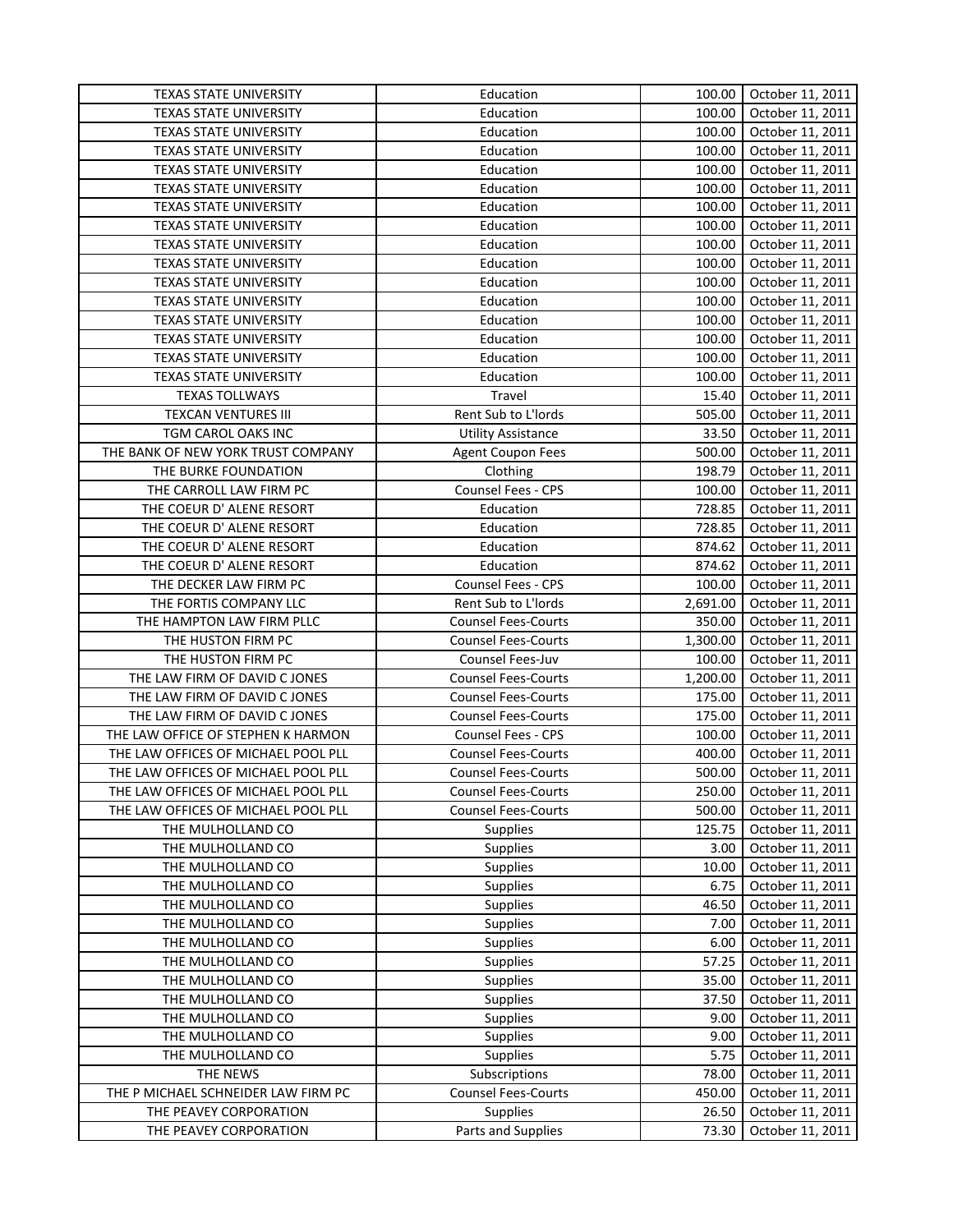| THE SCOTT R DAVIDSON INTEREST INC | Rent Sub to L'Iords         | 546.00       | October 11, 2011 |
|-----------------------------------|-----------------------------|--------------|------------------|
| THE SOURCE FOR PUBLICDATA LP      | Subscriptions               | 250.00       | October 11, 2011 |
| THE SOURCE FOR PUBLICDATA LP      | On-Line Service             | 75.00        | October 11, 2011 |
| THE SPOKEN WORD LLC               | Interpreter Fees            | 100.00       | October 11, 2011 |
| THE SPOKEN WORD LLC               | Interpreter Fees            | (140.00)     | October 11, 2011 |
| THE SPOKEN WORD LLC               | Interpreter Fees            | 660.00       | October 11, 2011 |
| THE SPOKEN WORD LLC               | Interpreter Fees            | 120.00       | October 11, 2011 |
| THE SPOKEN WORD LLC               | Interpreter Fees            | 240.00       | October 11, 2011 |
| THE SPOKEN WORD LLC               | Interpreter Fees            | 360.00       | October 11, 2011 |
| THE SPOKEN WORD LLC               | Interpreter Fees            | 120.00       | October 11, 2011 |
| THE SPOKEN WORD LLC               | <b>Interpreter Fees</b>     | 660.00       | October 11, 2011 |
| THE VINNEDGE BUILDING LP          | Electricity                 | 501.28       | October 11, 2011 |
| THE VINNEDGE BUILDING LP          | Electricity                 | 393.87       | October 11, 2011 |
| THE VINNEDGE BUILDING LP          | Water                       | 1,242.22     | October 11, 2011 |
| THE VINNEDGE BUILDING LP          | Water                       | 976.05       | October 11, 2011 |
| THE WEATHERSPOON LAW FIRM         | <b>Counsel Fees-Courts</b>  | 500.00       | October 11, 2011 |
| THERESA MORGANFIELD               | Education                   | 148.95       | October 11, 2011 |
| THERESA YOKO COPELAND             | <b>Counsel Fees-Courts</b>  | 125.00       | October 11, 2011 |
| THERESA YOKO COPELAND             |                             |              |                  |
|                                   | <b>Counsel Fees-Courts</b>  | 200.00       | October 11, 2011 |
| THERESA YOKO COPELAND             | Counsel Fees - CPS          | 1,685.00     | October 11, 2011 |
| THG ENERGY SOLUTIONS LLC          | <b>Energy Mgmt Maint</b>    | 2,275.00     | October 11, 2011 |
| THOS S BYRNE LTD                  | Retainage                   | (42, 462.00) | October 11, 2011 |
| THOS S BYRNE LTD                  | <b>Professional Service</b> | 950,867.00   | October 11, 2011 |
| THYSSENKRUPP ELEVATOR             | Elevator Maintenance        | 3,062.17     | October 11, 2011 |
| THYSSENKRUPP ELEVATOR             | Elevator Maintenance        | 5,358.79     | October 11, 2011 |
| THYSSENKRUPP ELEVATOR             | Elevator Maintenance        | 734.91       | October 11, 2011 |
| THYSSENKRUPP ELEVATOR             | <b>Elevator Maintenance</b> | 2,296.61     | October 11, 2011 |
| THYSSENKRUPP ELEVATOR             | Elevator Maintenance        | 5,603.70     | October 11, 2011 |
| THYSSENKRUPP ELEVATOR             | Elevator Maintenance        | 367.45       | October 11, 2011 |
| THYSSENKRUPP ELEVATOR             | <b>Elevator Maintenance</b> | 3,827.71     | October 11, 2011 |
| THYSSENKRUPP ELEVATOR             | <b>Elevator Maintenance</b> | 878.78       | October 11, 2011 |
| THYSSENKRUPP ELEVATOR             | <b>Elevator Maintenance</b> | 1,531.08     | October 11, 2011 |
| THYSSENKRUPP ELEVATOR             | <b>Elevator Maintenance</b> | 14,853.42    | October 11, 2011 |
| THYSSENKRUPP ELEVATOR             | <b>Elevator Maintenance</b> | 765.53       | October 11, 2011 |
| THYSSENKRUPP ELEVATOR             | <b>Elevator Maintenance</b> | 5,358.79     | October 11, 2011 |
| THYSSENKRUPP ELEVATOR             | <b>Elevator Maintenance</b> | 734.91       | October 11, 2011 |
| <b>THYSSENKRUPP ELEVATOR</b>      | <b>Elevator Maintenance</b> | 1,531.18     | October 11, 2011 |
| <b>THYSSENKRUPP ELEVATOR</b>      | <b>Elevator Maintenance</b> | 2,296.61     | October 11, 2011 |
| THYSSENKRUPP ELEVATOR             | <b>Elevator Maintenance</b> | 734.91       | October 11, 2011 |
| TIC EXPRESS LLC                   | <b>Supplies</b>             | 975.48       | October 11, 2011 |
| TIC EXPRESS LLC                   | <b>Supplies</b>             | 270.00       | October 11, 2011 |
| TIC EXPRESS LLC                   | <b>Supplies</b>             | 98.00        | October 11, 2011 |
| TIC EXPRESS LLC                   | <b>Supplies</b>             | 49.00        | October 11, 2011 |
| TIC EXPRESS LLC                   | <b>Supplies</b>             | 186.45       | October 11, 2011 |
| TIC EXPRESS LLC                   | <b>Supplies</b>             | 192.39       | October 11, 2011 |
| TIC EXPRESS LLC                   | Supplies                    | 99.00        | October 11, 2011 |
| TIC EXPRESS LLC                   | Supplies                    | 155.09       | October 11, 2011 |
| TIC EXPRESS LLC                   | <b>Supplies</b>             | 190.59       | October 11, 2011 |
| <b>Tiffany N Smith</b>            | Prepaid - Travel            | 156.00       | October 11, 2011 |
| TIMBER CHASE APARTMENTS LLC       | Rent Sub to L'Iords         | 1,623.00     | October 11, 2011 |
| TOG HOTEL PROPERTIES              | <b>Witness Travel</b>       | 454.95       | October 11, 2011 |
| TOG HOTEL PROPERTIES              | <b>Witness Travel</b>       | 97.75        | October 11, 2011 |
| <b>TOM BENSON</b>                 | <b>Bail Bond Surety Fee</b> | 13.50        | October 11, 2011 |
| <b>TOM BENSON</b>                 | <b>Bail Bond Surety Fee</b> | 1.50         | October 11, 2011 |
|                                   | Cap Murder-Othr Cost        |              |                  |
| TONI L KNOX                       |                             | 3,952.85     | October 11, 2011 |
| TOSHIBA BUSINESS SOLUTIONS CA/NV  | Supplies                    | 48.21        | October 11, 2011 |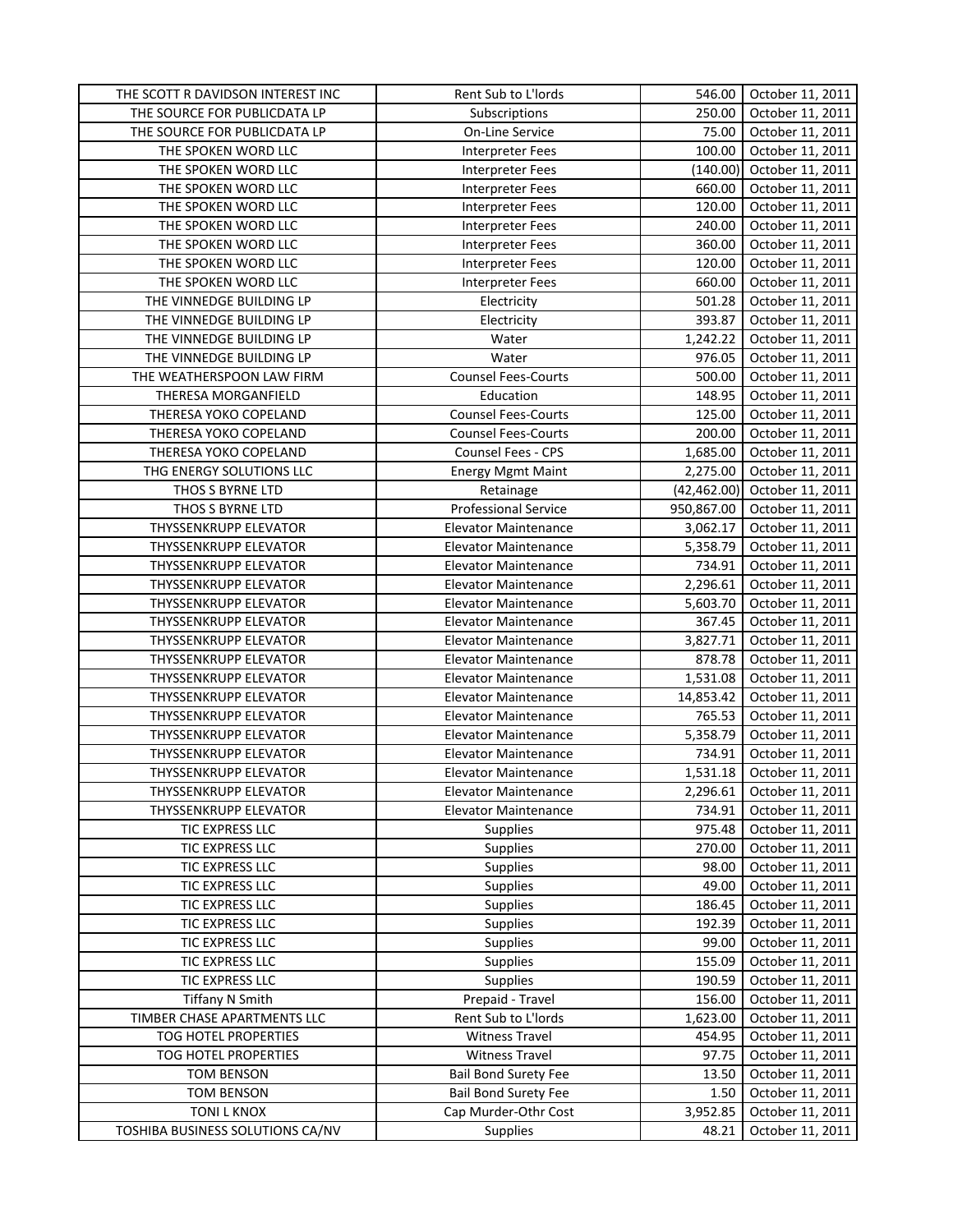| <b>TRACIE KENAN</b>                | <b>Counsel Fees-Courts</b>  | 300.00    | October 11, 2011 |
|------------------------------------|-----------------------------|-----------|------------------|
| <b>TRACIE KENAN</b>                | <b>Counsel Fees-Courts</b>  | 2,450.00  | October 11, 2011 |
| <b>TRACIE KENAN</b>                | <b>Counsel Fees-Courts</b>  | 450.00    | October 11, 2011 |
| TRAILS END TRUCK ACCESSORIES       | Field Equip&Supplies        | 242.92    | October 11, 2011 |
| TRI COUNTY ELECTRIC CO-OP          | <b>Utility Assistance</b>   | 614.31    | October 11, 2011 |
| TRIPLENET PRICING LLC              | Supplies                    | 58.05     | October 11, 2011 |
| TRIPLENET PRICING LLC              | <b>Supplies</b>             | 197.40    | October 11, 2011 |
| TRIPLENET PRICING LLC              | <b>Supplies</b>             | 464.75    | October 11, 2011 |
| TRIPLENET PRICING LLC              | <b>Supplies</b>             | 444.00    | October 11, 2011 |
| TRIPLENET PRICING LLC              | Supplies                    | 243.00    | October 11, 2011 |
| TRIPLENET PRICING LLC              | <b>Supplies</b>             | 160.40    | October 11, 2011 |
| TRIPLENET PRICING LLC              | <b>Supplies</b>             | 112.00    | October 11, 2011 |
| TRIPLENET PRICING LLC              | <b>Supplies</b>             | 145.40    | October 11, 2011 |
| TRIPLENET PRICING LLC              | <b>Supplies</b>             | 228.40    | October 11, 2011 |
| TRIPLENET PRICING LLC              | Supplies                    | 38.70     | October 11, 2011 |
| TRIPLENET PRICING LLC              | Supplies                    | 509.20    | October 11, 2011 |
| TRIPLENET PRICING LLC              |                             | 304.40    | October 11, 2011 |
|                                    | <b>Supplies</b>             |           |                  |
| TRIPLENET PRICING LLC              | <b>Supplies</b>             | 56.00     | October 11, 2011 |
| TRIPLENET PRICING LLC              | <b>Supplies</b>             | 268.45    | October 11, 2011 |
| TRIPLENET PRICING LLC              | <b>Supplies</b>             | 183.80    | October 11, 2011 |
| TRIPLENET PRICING LLC              | <b>Supplies</b>             | 56.00     | October 11, 2011 |
| TRIPLENET PRICING LLC              | <b>Supplies</b>             | 286.37    | October 11, 2011 |
| <b>TROSKI MURPHY</b>               | Clothing                    | 800.00    | October 11, 2011 |
| TRUGREEN CHEMLAWN                  | Landscaping Expense         | 145.00    | October 11, 2011 |
| TRUGREEN CHEMLAWN                  | Landscaping Expense         | 345.00    | October 11, 2011 |
| TRUGREEN LANDCARE LLC              | Landscaping Expense         | 1,813.00  | October 11, 2011 |
| TRUGREEN LANDCARE LLC              | Landscaping Expense         | 420.00    | October 11, 2011 |
| TXI OPERATIONS, LP (NT)            | Rock and Gravel             | 8,030.55  | October 11, 2011 |
| TXI OPERATIONS, LP (NT)            | <b>Base Stab Materials</b>  | 46,249.35 | October 11, 2011 |
| TXU ELECTRIC COMPANY               | <b>Utility Assistance</b>   | 99.90     | October 11, 2011 |
| TXU ELECTRIC COMPANY               | <b>Utility Assistance</b>   | 978.93    | October 11, 2011 |
| TXU ELECTRIC COMPANY               | <b>Utility Assistance</b>   | 432.12    | October 11, 2011 |
| TXU ELECTRIC COMPANY               | <b>Utility Assistance</b>   | 868.06    | October 11, 2011 |
| TXU ELECTRIC COMPANY               | <b>Utility Assistance</b>   | 371.35    | October 11, 2011 |
| TXU ELECTRIC COMPANY               | <b>Utility Assistance</b>   | 2,490.88  | October 11, 2011 |
| TXU ELECTRIC COMPANY               | <b>Utility Assistance</b>   | 614.93    | October 11, 2011 |
| TXU ELECTRIC COMPANY               | <b>Utility Assistance</b>   | 194.84    | October 11, 2011 |
| TXU ELECTRIC COMPANY               | <b>Utility Assistance</b>   | 3,772.16  | October 11, 2011 |
| TYLER TECHNOLOGIES INC             | <b>Professional Service</b> | 160.00    | October 11, 2011 |
| TYLER TECHNOLOGIES INC             | <b>Professional Service</b> | 1,713.50  | October 11, 2011 |
| U S POSTMASTER                     | Postage                     | 930.00    | October 11, 2011 |
| U S POSTMASTER                     | Postage                     | 2,319.00  | October 11, 2011 |
| <b>ULINE INC</b>                   | Supplies                    | 46.56     | October 11, 2011 |
| <b>ULINE INC</b>                   | Supplies                    | 130.30    | October 11, 2011 |
| <b>ULINE INC</b>                   | Lab Supplies                | 4,123.76  | October 11, 2011 |
| ULINE INC                          | Supplies                    | 162.99    | October 11, 2011 |
| UNDERWOOD EQUIPMENT CO             | Parts and Supplies          | 727.21    | October 11, 2011 |
| UNION GOSPEL MISSION               | Rental Assistance           | 1,330.50  | October 11, 2011 |
| UNITED SAFEGUARD PUMP SERVICES LTD | Parts and Supplies          | 2,179.29  | October 11, 2011 |
| UNITED SITE SERVICES               | <b>Disposal Service</b>     | 52.88     | October 11, 2011 |
| UNITED SITE SERVICES               | <b>Building Maintenance</b> | 105.76    | October 11, 2011 |
| UNIVERSAL RECYCLING TECHNOLOGIES   | <b>Building Maintenance</b> | 117.10    | October 11, 2011 |
| UNIVERSITY OF NORTH TEXAS          | <b>Professional Service</b> | 2,500.00  | October 11, 2011 |
| UNIVERSITY PARK PD                 | <b>HIDTA Treasury funds</b> | 241.13    | October 11, 2011 |
|                                    | <b>Professional Service</b> |           |                  |
| UNTHSC PACE OFFICE                 |                             | 10,000.00 | October 11, 2011 |
| UPS/UNITED PARCEL SERVICE          | Postage                     | 129.64    | October 11, 2011 |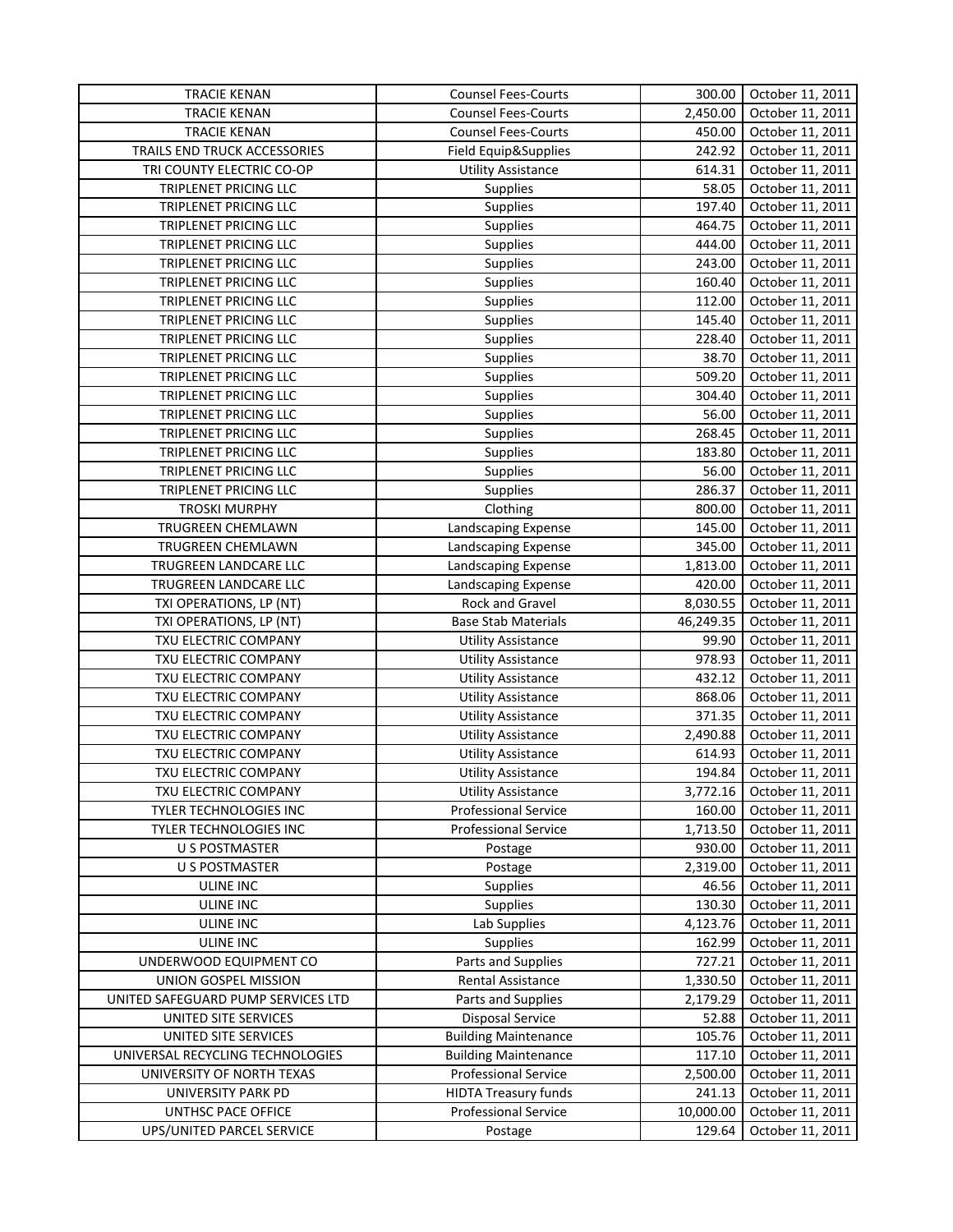| UPS/UNITED PARCEL SERVICE             | Postage                     | 47.09     | October 11, 2011 |
|---------------------------------------|-----------------------------|-----------|------------------|
| UPS/UNITED PARCEL SERVICE             | Postage                     | 201.11    | October 11, 2011 |
| UPS/UNITED PARCEL SERVICE             | Postage                     | 155.89    | October 11, 2011 |
| UPS/UNITED PARCEL SERVICE             | Postage                     | 19.26     | October 11, 2011 |
| UPS/UNITED PARCEL SERVICE             | Postage                     | 8.21      | October 11, 2011 |
| US DEPT OF HUD                        | Fed Grant Revenue           | 616.53    | October 11, 2011 |
| <b>VAKA LTD</b>                       | Travel                      | 431.64    | October 11, 2011 |
| <b>VAKA LTD</b>                       | Travel                      | 431.64    | October 11, 2011 |
| <b>VAKA LTD</b>                       | Travel                      | 431.64    | October 11, 2011 |
| <b>VALERIE L ROACH</b>                | Education                   | 240.00    | October 11, 2011 |
| <b>VALHALLA APARTMENTS</b>            | Rental Assistance           | 495.00    | October 11, 2011 |
| VALHALLA APARTMENTS                   | <b>Utility Assistance</b>   | 246.21    | October 11, 2011 |
| VALINDA SPOTTSVILLE                   | <b>FSS Liability</b>        | 1,991.73  | October 11, 2011 |
| VANDERBILT APARTMENTS LLP             | Rent Sub to L'Iords         | 274.00    | October 11, 2011 |
| VANESSA L DIXON                       | <b>FSS Liability</b>        | 11,139.69 | October 11, 2011 |
| VANESSA M JORDAN                      | <b>Counsel Fees-Courts</b>  | 850.00    | October 11, 2011 |
| VANN/ELLI                             | ROW/Rd Maint Materls        | 6,000.00  | October 11, 2011 |
| <b>VAUGHN BAILEY</b>                  | Cnsl Fees-Juv Det&Tr        | 400.00    | October 11, 2011 |
| <b>VENTREX ENVIRONMENTAL SERVICES</b> | Lab Equip Mainten           | 1,082.43  | October 11, 2011 |
| <b>VENTREX ENVIRONMENTAL SERVICES</b> | <b>Disposal Service</b>     | 968.49    | October 11, 2011 |
| <b>VERIZON SOUTHWEST</b>              | Telephone-Basic             | 111.04    | October 11, 2011 |
| <b>VERIZON SOUTHWEST</b>              | Telephone-Basic             | 51.97     | October 11, 2011 |
| <b>VERIZON SOUTHWEST</b>              | Telephone-Basic             | 159.07    | October 11, 2011 |
| <b>VERIZON SOUTHWEST</b>              | Telephone-Basic             | 79.14     | October 11, 2011 |
| VERIZON WIRELESS SERVICES LLC         | <b>Wireless Data Access</b> | 37.99     | October 11, 2011 |
| VERIZON WIRELESS SERVICES LLC         | <b>Wireless Data Access</b> | 37.99     | October 11, 2011 |
| VERIZON WIRELESS SERVICES LLC         | <b>Wireless Data Access</b> | (29.41)   | October 11, 2011 |
| VERIZON WIRELESS SERVICES LLC         | <b>Wireless Data Access</b> | 37.99     | October 11, 2011 |
| VERIZON WIRELESS SERVICES LLC         | <b>Wireless Data Access</b> | 93.14     | October 11, 2011 |
| VERIZON WIRELESS SERVICES LLC         | <b>Wireless Data Access</b> | 37.99     | October 11, 2011 |
| VERIZON WIRELESS SERVICES LLC         | <b>Wireless Data Access</b> | 37.99     | October 11, 2011 |
| VERIZON WIRELESS SERVICES LLC         | <b>Wireless Data Access</b> | 37.99     | October 11, 2011 |
| VERIZON WIRELESS SERVICES LLC         | <b>Wireless Data Access</b> | 37.99     | October 11, 2011 |
| VERIZON WIRELESS SERVICES LLC         | <b>Wireless Data Access</b> | 75.98     | October 11, 2011 |
| VERIZON WIRELESS SERVICES LLC         | <b>Wireless Data Access</b> | 74.29     | October 11, 2011 |
| <b>VERIZON WIRELESS SERVICES LLC</b>  | <b>Wireless Data Access</b> | (30.64)   | October 11, 2011 |
| VERIZON WIRELESS SERVICES LLC         | <b>Wireless Data Access</b> | 37.03     | October 11, 2011 |
| <b>VERIZON WIRELESS SERVICES LLC</b>  | <b>Wireless Data Access</b> | 75.98     | October 11, 2011 |
| <b>VERIZON WIRELESS SERVICES LLC</b>  | <b>Wireless Data Access</b> | 37.99     | October 11, 2011 |
| VERIZON WIRELESS SERVICES LLC         | <b>Wireless Data Access</b> | 37.99     | October 11, 2011 |
| VERIZON WIRELESS SERVICES LLC         | <b>Wireless Data Access</b> | 37.99     | October 11, 2011 |
| <b>VERIZON WIRELESS SERVICES LLC</b>  | <b>Wireless Data Access</b> | 151.96    | October 11, 2011 |
| VERIZON WIRELESS SERVICES LLC         | <b>Wireless Data Access</b> | 37.99     | October 11, 2011 |
| VERIZON WIRELESS SERVICES LLC         | <b>Wireless Data Access</b> | 113.97    | October 11, 2011 |
| VERIZON WIRELESS SERVICES LLC         | <b>Wireless Data Access</b> | 113.97    | October 11, 2011 |
| VERIZON WIRELESS SERVICES LLC         | <b>Wireless Data Access</b> | 37.99     | October 11, 2011 |
| VERIZON WIRELESS SERVICES LLC         | <b>Wireless Data Access</b> | 113.97    | October 11, 2011 |
| <b>VERIZON WIRELESS SERVICES LLC</b>  | <b>Wireless Data Access</b> | 75.98     | October 11, 2011 |
| VERIZON WIRELESS SERVICES LLC         | <b>Wireless Data Access</b> | 113.97    | October 11, 2011 |
| VERIZON WIRELESS SERVICES LLC         | <b>Wireless Data Access</b> | 37.99     | October 11, 2011 |
| <b>VERIZON WIRELESS SERVICES LLC</b>  | <b>Wireless Data Access</b> | 113.97    | October 11, 2011 |
| VERIZON WIRELESS SERVICES LLC         | <b>Wireless Data Access</b> | 1,291.66  | October 11, 2011 |
| VERIZON WIRELESS SERVICES LLC         | <b>Wireless Data Access</b> | 2,165.43  | October 11, 2011 |
| VERIZON WIRELESS SERVICES LLC         | <b>Wireless Data Access</b> | 68.76     | October 11, 2011 |
| VERIZON WIRELESS SERVICES LLC         | <b>Wireless Data Access</b> | 151.96    | October 11, 2011 |
| <b>VERSA PRODUCTS INC</b>             | Non-Track Equipment         | 459.00    | October 11, 2011 |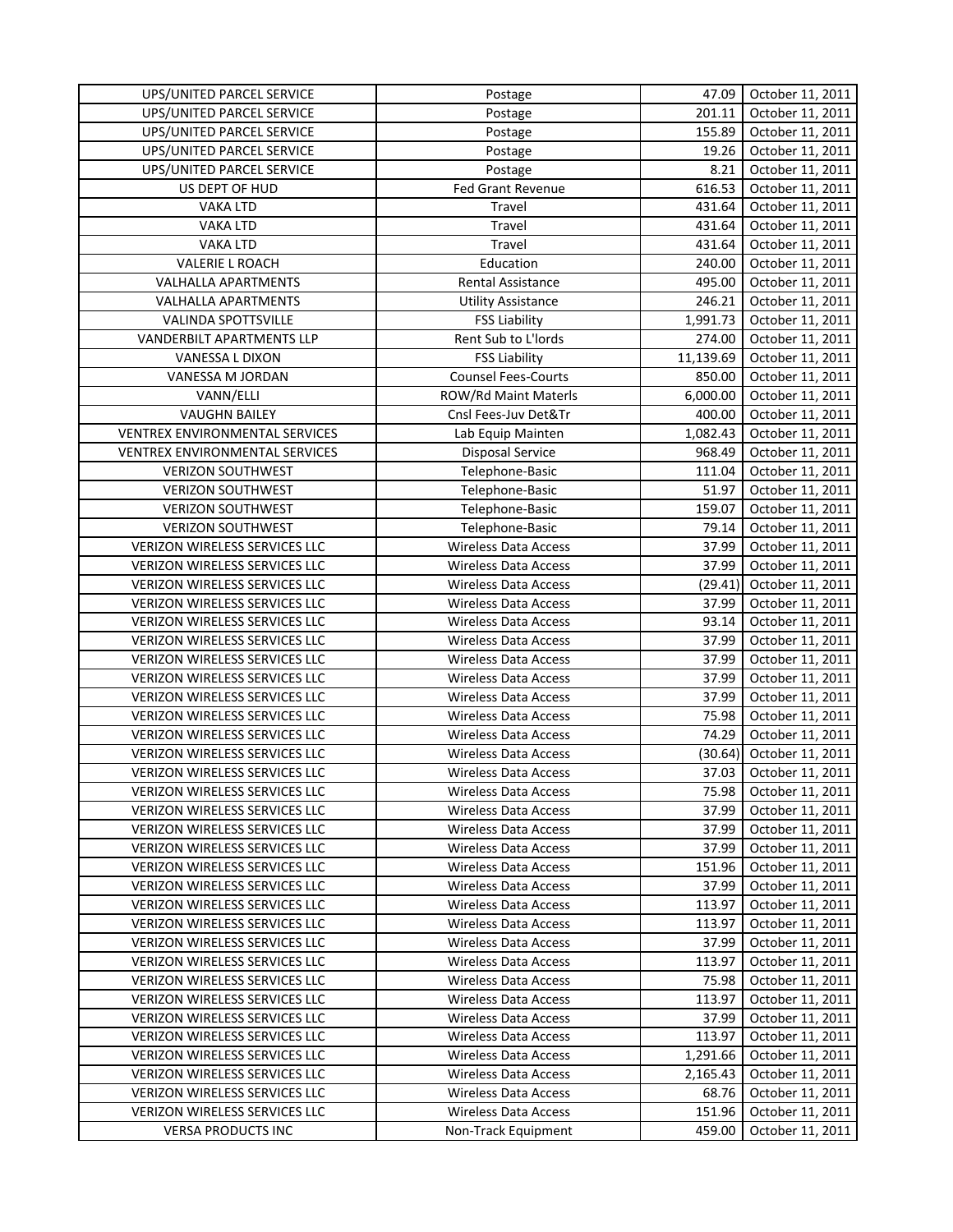| VETERANS COUNTY SERVICE ASSOC    | Dues                        | 20.00     | October 11, 2011 |
|----------------------------------|-----------------------------|-----------|------------------|
| VETERANS COUNTY SERVICE ASSOC    | Dues                        | 20.00     | October 11, 2011 |
| VETERANS COUNTY SERVICE ASSOC    | Dues                        | 20.00     | October 11, 2011 |
| VETERINARY CENTERS OF AMERICA LP | Canine Expense              | 189.31    | October 11, 2011 |
| <b>VICKI B ISAACKS</b>           | Travel                      | 125.96    | October 11, 2011 |
| VICKI E WILEY                    | <b>Counsel Fees-Courts</b>  | 100.00    | October 11, 2011 |
| <b>VICKI E WILEY</b>             | Counsel Fees - CPS          | 425.00    | October 11, 2011 |
| <b>VIJAY K CHAWLA</b>            | <b>Rental Assistance</b>    | 1,190.00  | October 11, 2011 |
| <b>VIRGINIA CARTER</b>           | Counsel Fees-Juv            | 100.00    | October 11, 2011 |
| <b>VOLUNTEERS OF AMERICA</b>     | <b>Subrecipient Service</b> | 6,090.25  | October 11, 2011 |
| VULCAN ALUMINUM, VULCAN SIGNS    | Sign Shop Inventory         | 112.80    | October 11, 2011 |
| VULCAN ALUMINUM, VULCAN SIGNS    | Sign Shop Inventory         | 108.80    | October 11, 2011 |
| <b>VWR SCIENTIFIC PRODUCTS</b>   | Lab Supplies                | 351.32    | October 11, 2011 |
| <b>VWR SCIENTIFIC PRODUCTS</b>   | Lab Supplies                | 607.35    | October 11, 2011 |
| W B HUNT COMPANY INC             | Photo Processing Inv        | 495.00    | October 11, 2011 |
| <b>WAKEELAH WILSON</b>           | Clothing                    | 197.93    | October 11, 2011 |
| WALDEN'S                         | Parts and Supplies          | 89.73     | October 11, 2011 |
| WALDEN'S                         | <b>Building Maintenance</b> | 1,342.08  | October 11, 2011 |
| Walter S West                    | Travel                      | 60.00     | October 11, 2011 |
| <b>WANDA LITTLE</b>              | Clothing                    | 117.93    | October 11, 2011 |
| WARES GIANT TIRE SERVICE LLC     | Central Garage Inv          | 75.00     | October 11, 2011 |
| WARES GIANT TIRE SERVICE LLC     | <b>Tires and Tubes</b>      | 64.00     | October 11, 2011 |
| <b>WARREN ST JOHN</b>            | <b>Counsel Fees-Courts</b>  | 600.00    | October 11, 2011 |
| <b>WARREN ST JOHN</b>            | Cnsl Fees-Cap Murder        | 29,662.50 | October 11, 2011 |
| <b>WARREN ST JOHN</b>            | Cap Murder-Othr Cost        | 348.20    | October 11, 2011 |
| <b>WASH SOLUTIONS LLC</b>        | Supplies                    | 727.87    | October 11, 2011 |
| Wayne Pollard                    | Travel                      | 140.00    | October 11, 2011 |
| WEATHERFORD HOUSING AUTHORITY    | Port HAP Port-out           | 156.00    | October 11, 2011 |
| <b>WENDY HACKLER</b>             | <b>Counsel Fees-Courts</b>  | 250.00    | October 11, 2011 |
| <b>WENDY HACKLER</b>             | Counsel Fees - CPS          | 100.00    | October 11, 2011 |
| WESLEY WADE GROFF                | <b>Professional Service</b> | 2,640.05  | October 11, 2011 |
| WEST GOVERNMENT SERVICES         | <b>Professional Service</b> | 1,068.72  | October 11, 2011 |
| <b>WEST GROUP</b>                | Law Books                   | 102.50    | October 11, 2011 |
| <b>WEST GROUP</b>                | Law Books                   | 5,579.00  | October 11, 2011 |
| <b>WEST GROUP</b>                | On-Line Service             | 8.47      | October 11, 2011 |
| <b>WEST GROUP</b>                | On-Line Service             | 260.00    | October 11, 2011 |
| <b>WEST GROUP PAYMENT CENTER</b> | On-Line Service             | 1,888.00  | October 11, 2011 |
| WESTERN-BRW PAPER CO INC         | <b>Supplies</b>             | 73.00     | October 11, 2011 |
| WESTERN-BRW PAPER CO INC         | <b>Supplies</b>             | 182.50    | October 11, 2011 |
| WESTERN-BRW PAPER CO INC         | <b>Supplies</b>             | 365.00    | October 11, 2011 |
| WESTERN-BRW PAPER CO INC         | <b>Graphics Inventory</b>   | 4,938.00  | October 11, 2011 |
| WESTERN-BRW PAPER CO INC         | Graphics Inventory          | 519.36    | October 11, 2011 |
| WESTERN-BRW PAPER CO INC         | <b>Supplies</b>             | 290.00    | October 11, 2011 |
| WESTERN-BRW PAPER CO INC         | <b>Supplies</b>             | 290.00    | October 11, 2011 |
| WESTERN-BRW PAPER CO INC         | <b>Supplies</b>             | 730.00    | October 11, 2011 |
| WESTERN-BRW PAPER CO INC         | <b>Supplies</b>             | 730.00    | October 11, 2011 |
| WESTERN-BRW PAPER CO INC         | <b>Supplies</b>             | 365.00    | October 11, 2011 |
| WESTERN-BRW PAPER CO INC         | <b>Supplies</b>             | 290.00    | October 11, 2011 |
| WESTERN-BRW PAPER CO INC         | <b>Supplies</b>             | 182.50    | October 11, 2011 |
| WESTERN-BRW PAPER CO INC         | <b>Supplies</b>             | 253.80    | October 11, 2011 |
| WESTERN-BRW PAPER CO INC         | Supplies                    | 730.00    | October 11, 2011 |
| WESTERN-BRW PAPER CO INC         | <b>Supplies</b>             | 290.00    | October 11, 2011 |
| WESTERN-BRW PAPER CO INC         | <b>Supplies</b>             | 1,489.90  | October 11, 2011 |
| WESTERN-BRW PAPER CO INC         | <b>Supplies</b>             | 435.00    | October 11, 2011 |
| WESTERN-BRW PAPER CO INC         | Supplies                    | 189.60    | October 11, 2011 |
| WESTERN-BRW PAPER CO INC         | <b>Computer Supplies</b>    | 145.00    | October 11, 2011 |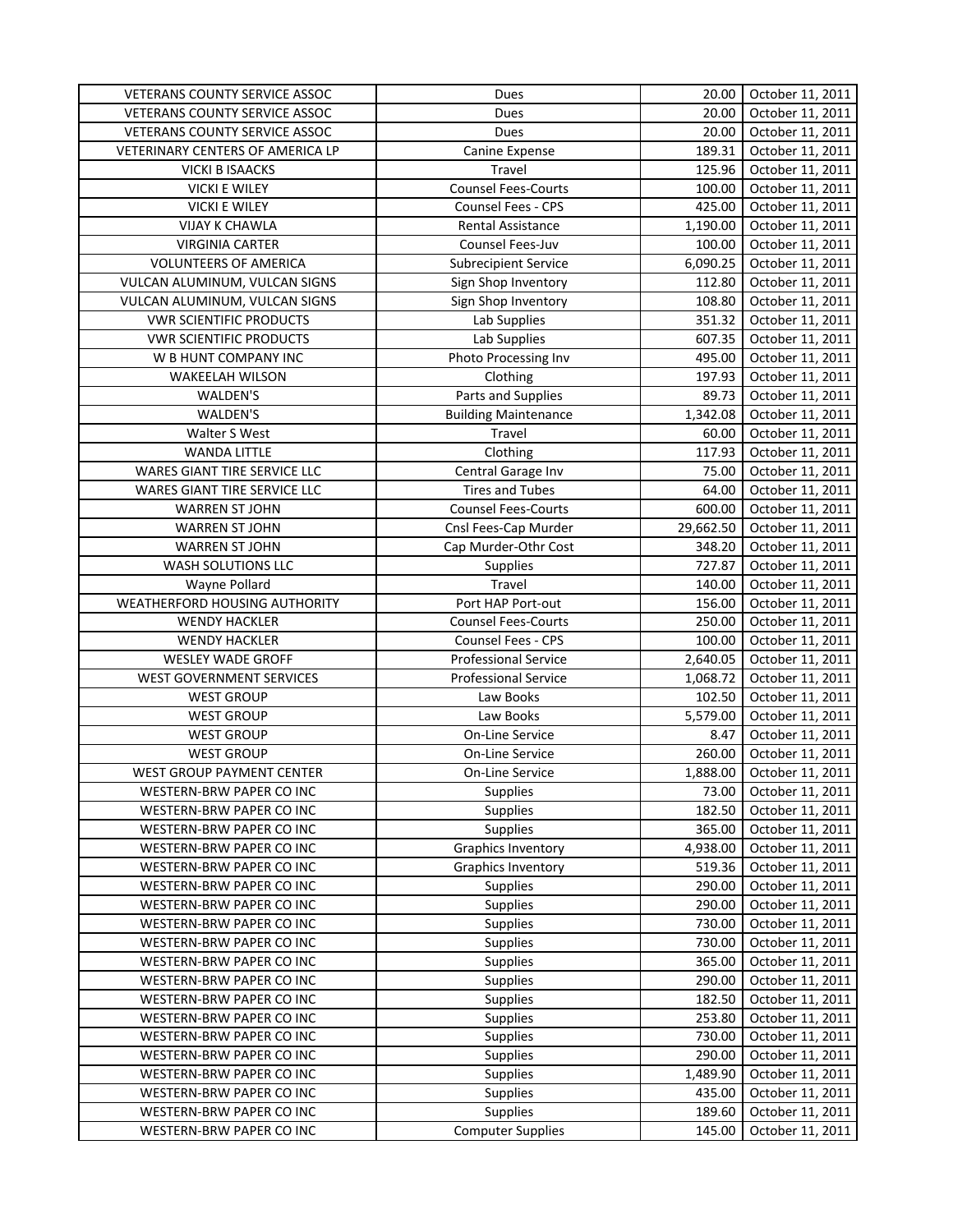| WESTERN-BRW PAPER CO INC        | Supplies                   |           | 1,387.00 October 11, 2011 |
|---------------------------------|----------------------------|-----------|---------------------------|
| WESTERN-BRW PAPER CO INC        | Supplies                   | 435.00    | October 11, 2011          |
| WETSTONE TECHNOLOGIES INC       | Software Maintenance       | 2,342.00  | October 11, 2011          |
| WHITEWATER CONSTRUCTION INC     | Non-Track Const/Bldg       | 23,498.23 | October 11, 2011          |
| WILDWOOD BRANCH TOWNHOMES LP    | Rent Sub to L'Iords        | 37.00     | October 11, 2011          |
| WILLIAM BARRY NORMAN            | Psych Exam/Testimony       | 400.00    | October 11, 2011          |
| WILLIAM BARRY NORMAN            | Psych Exam/Testimony       | 800.00    | October 11, 2011          |
| WILLIAM BARRY NORMAN            | Psych Exam/Testimony       | 400.00    | October 11, 2011          |
| WILLIAM BARRY NORMAN            | Psych Exam/Testimony       | 400.00    | October 11, 2011          |
| <b>WILLIAM BARRY NORMAN</b>     | Psych Exam/Testimony       | 400.00    | October 11, 2011          |
| WILLIAM BARRY NORMAN            | Psych Exam/Testimony       | 600.00    | October 11, 2011          |
| WILLIAM BARRY NORMAN            | Psych Exam/Testimony       | 400.00    | October 11, 2011          |
| WILLIAM BRIAN GOZA              | <b>Counsel Fees-Courts</b> | 500.00    | October 11, 2011          |
| <b>WILLIAM BRIAN GOZA</b>       | <b>Counsel Fees-Courts</b> | 300.00    | October 11, 2011          |
| WILLIAM BRIAN GOZA              | <b>Counsel Fees-Courts</b> | 200.00    | October 11, 2011          |
| WILLIAM BRIAN GOZA              | <b>Counsel Fees-Courts</b> | 600.00    | October 11, 2011          |
| WILLIAM CUNNINGHAM              | Petit Jury Services        | 126.00    | October 11, 2011          |
| WILLIAM H BILL RAY PC           | <b>Counsel Fees-Courts</b> | 600.00    | October 11, 2011          |
| WILLIAM H BILL RAY PC           | <b>Counsel Fees-Courts</b> | 56.25     | October 11, 2011          |
| WILLIAM H BILL RAY PC           | <b>Counsel Fees-Courts</b> | 200.00    | October 11, 2011          |
| WILLIAM MICHAEL HARBER JR       | <b>Counsel Fees-Courts</b> | 200.00    | October 11, 2011          |
| WILLIAM MICHAEL HARBER JR       | <b>Counsel Fees-Courts</b> | 125.00    | October 11, 2011          |
| WILLIAM MICHAEL HARBER JR       | <b>Counsel Fees-Courts</b> | 100.00    | October 11, 2011          |
| <b>WILLIAM S HARRIS</b>         | <b>Counsel Fees-Courts</b> | 470.00    | October 11, 2011          |
| <b>WILLIAM S HARRIS</b>         | <b>Counsel Fees-Courts</b> | 450.00    | October 11, 2011          |
| <b>WILLIAM S HARRIS</b>         | <b>Counsel Fees-Courts</b> | 695.00    | October 11, 2011          |
| <b>WILLIAM SHELTON</b>          | Reporter's Records         | 793.30    | October 11, 2011          |
| <b>WILLIAM SHELTON</b>          | Reporter's Records         | 132.00    | October 11, 2011          |
| <b>WILLIAM SHELTON</b>          | Reporter's Records         | 4,068.00  | October 11, 2011          |
| <b>WILLIAM STALEY</b>           | Clothing                   | 600.00    | October 11, 2011          |
| WITHERS & WITHERS PC            | <b>Counsel Fees-Courts</b> | 300.00    | October 11, 2011          |
| <b>WOOF BROTHERS LLC</b>        | HAP Reimb Port-in          | 116.00    | October 11, 2011          |
| <b>WORTHINGTON POINT LP</b>     | Rent Sub to L'Iords        | 108.00    | October 11, 2011          |
| <b>XEROX DIRECT</b>             | Capital Outlay-Low V       | 595.12    | October 11, 2011          |
| YELLOW CAB CO                   | Transportation             | 59.65     | October 11, 2011          |
| YELLOW CAB CO                   | Transportation             | 99.80     | October 11, 2011          |
| YELLOW CAB CO                   | Transportation             | 188.70    | October 11, 2011          |
| YMCA OF METROPOLITAN FORT WORTH | Health Promo Pgrm          | 315.00    | October 11, 2011          |
| YMCA OF METROPOLITAN FORT WORTH | Health Promo Pgrm          | 1,748.00  | October 11, 2011          |
| ZEFERINO VELASQUEZ AND          | <b>Foster Home Care</b>    | 44.30     | October 11, 2011          |

| <b>COMMISSIONERS' REPORT OF CLAIMS - Addendum</b> |                                 |                    |                           |  |  |
|---------------------------------------------------|---------------------------------|--------------------|---------------------------|--|--|
| FOR THE WEEK ENDING - October 11, 2011            |                                 |                    |                           |  |  |
|                                                   |                                 |                    |                           |  |  |
| <b>Vendor Name</b>                                | <b>Item Description</b>         | <b>Paid Amount</b> | <b>Check Date</b>         |  |  |
| American General Life Ins                         | Lifestyle, American General Co. | (23.73)            | October 11, 2011          |  |  |
| Anthem Life Insurance Co                          | PGL/Anthem Life                 | (1.03)             | October 11, 2011          |  |  |
| Arc/ Austin Ribbon & Computer                     | <b>Building Maintenance</b>     | 318.03             | October 11, 2011          |  |  |
| <b>Automated Collection Serv</b>                  | 5002 Student Loan Levy          | (20.53)            | October 11, 2011          |  |  |
| Barnes Prox Law PLLC                              | <b>Counsel Fees - CPS</b>       | 1,200.00           | October 11, 2011          |  |  |
| Barnes Prox Law PLLC                              | <b>Counsel Fees - CPS</b>       | 760.00             | October 11, 2011          |  |  |
| Best Western Hotel Heritage Hall                  | Education                       | 134.38             | October 11, 2011          |  |  |
| Best Western Hotel Heritage Hall                  | Education                       | 134.38             | October 11, 2011          |  |  |
| Best Western Hotel Heritage Hall                  | Education                       | 134.38             | October 11, 2011          |  |  |
| CLEAT                                             | <b>Union Dues</b>               | (15.00)            | October 11, 2011          |  |  |
| California Sdu                                    | Child Support                   |                    | (223.26) October 11, 2011 |  |  |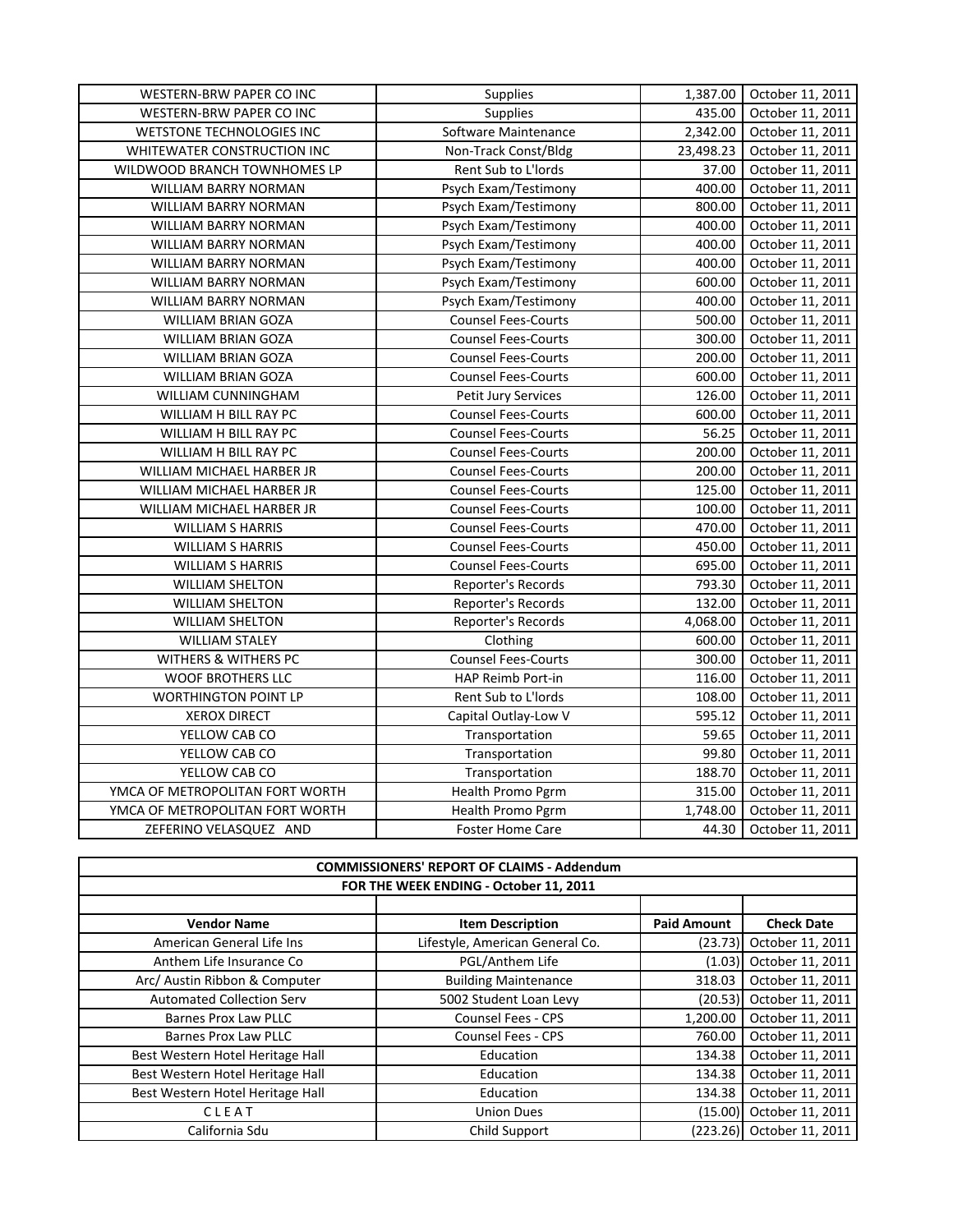| Cash-Payroll                         | Off-Cycle Payroll Funding-Sept 2011 | 12,221.65    | October 11, 2011 |
|--------------------------------------|-------------------------------------|--------------|------------------|
| <b>Charter Communications</b>        | Subscriptions                       | 80.27        | October 11, 2011 |
| <b>Charter Communications</b>        | Subscriptions                       | 80.27        | October 11, 2011 |
| <b>Collins Realtime Reporting PC</b> | Interpreter Fees                    | 360.28       | October 11, 2011 |
| CTJ Maintenance Inc                  | Contract Labor                      | 980.80       | October 11, 2011 |
| Delta Dental Insurance Co            | <b>Dental Claims</b>                | 13,899.37    | October 11, 2011 |
| Delta Dental Insurance Co            | <b>Dental Claims</b>                | 2,072.40     | October 11, 2011 |
| Delta Dental Insurance Co            | <b>Dental Claims</b>                | 16,591.90    | October 11, 2011 |
| Delta Dental Insurance Co            | <b>Dental Claims</b>                | 1,927.40     | October 11, 2011 |
| Delta Dental Insurance Co            | <b>Dental Claims</b>                | (11, 100.63) | October 11, 2011 |
| Delta Dental Insurance Co            | <b>Dental Claims</b>                | (2,927.60)   | October 11, 2011 |
| Express-Scripts                      | Drug Claims-AC & CO                 | 512,797.72   | October 11, 2011 |
| <b>Express-Scripts</b>               | Drug Claims-RT                      | 83,092.38    | October 11, 2011 |
| Financial Asset Managemen            | 5002 Student Loan Levy              | 163.32       | October 11, 2011 |
| Fraternal Order of Police            | <b>Union Dues</b>                   | (12.50)      | October 11, 2011 |
| <b>Fred Cummings</b>                 | Counsel Fees - Capital Murder       | 52,625.00    | October 11, 2011 |
| <b>Fred Cummings</b>                 | Capital Murder-Other Costs          | 401.71       | October 11, 2011 |
| <b>GC Services LP</b>                | 5002 Student Loan Levy              | (127.56)     | October 11, 2011 |
| Giovanni's Pizza & Pasta             | <b>Meeting Expenses</b>             | 1,209.60     | October 11, 2011 |
| <b>Green Valley Compressor</b>       | Parts and Supplies                  | 327.75       | October 11, 2011 |
| Healthsmart                          | Medical Claims - AC & CO            | 60.75        | October 11, 2011 |
| Healthsmart                          | Medical Claims - RT                 | 1,722.01     | October 11, 2011 |
| Healthsmart                          | Medical Claims - AC & CO            |              | October 11, 2011 |
|                                      |                                     | (9,641.03)   |                  |
| Healthsmart                          | <b>Medical Claims - RT</b>          | (2,489.20)   | October 11, 2011 |
| <b>IBM Corporation</b>               | Software Maintenance                | 4,833.00     | October 11, 2011 |
| <b>Internal Revenue Service</b>      | 5001 Tax Levy                       | (100.01)     | October 11, 2011 |
| <b>IRS FICA EE</b>                   | FICA-Employee                       | (1,829.46)   | October 11, 2011 |
| <b>IRS FICA EE</b>                   | FICA-Employee                       | 219.01       | October 11, 2011 |
| <b>IRS FICA ER</b>                   | FICA-Employer                       | (2,700.43)   | October 11, 2011 |
| <b>IRS FICA ER</b>                   | FICA-Employer                       | 323.30       | October 11, 2011 |
| <b>IRS FIT</b>                       | FIT Withholding                     | 3,873.04     | October 11, 2011 |
| <b>IRS FIT</b>                       | FIT Withholding                     | 766.21       | October 11, 2011 |
| IRS MED EE                           | Medicare-Employee                   | (79.14)      | October 11, 2011 |
| IRS MED EE                           | Medicare-Employee                   | 75.61        | October 11, 2011 |
| IRS MED ER                           | Medicare-Employer                   | (79.14)      | October 11, 2011 |
| IRS MED ER                           | Medicare-Employer                   | 75.61        | October 11, 2011 |
| <b>Jury Services</b>                 | Cash-Jury                           | 100,000.00   | October 11, 2011 |
| Larry M Moore                        | Counsel Fees - Capital Murder       | 99,300.00    | October 11, 2011 |
| Larry M Moore                        | Capital Murder-Other Costs          | 85.19        | October 11, 2011 |
| Lincoln Financial Group              | Deferred Comp                       | 4,077.80     | October 11, 2011 |
| Melanna D Taylor                     | Rental Assistance                   | 595.00       | October 11, 2011 |
| Metropolitan Life                    | Metlife                             | 3,335.92     | October 11, 2011 |
| Mr D Miles Brissette                 | Education                           | 180.00       | October 11, 2011 |
| Nationwide Retirement Sol            | Deferred Comp                       | 3,814.71     | October 11, 2011 |
| NCO Financial Systems Inc            | 5002 Student Loan Levy              | 0.13         | October 11, 2011 |
| Omni Southpark Hotel                 | Education                           | 478.40       | October 11, 2011 |
| PayFlex                              | Dependent Care                      | 1,113.81     | October 11, 2011 |
| PayFlex                              | Medical                             | 26,471.51    | October 11, 2011 |
| PayFlex                              | Dependent Care                      | 3,588.45     | October 11, 2011 |
| PayFlex                              | Medical                             | 36,297.42    | October 11, 2011 |
| Pennsylvania-HEAA                    | 5002 Student Loan Levy              | 0.01         | October 11, 2011 |
| Pioneer Credit Recovery I            | 5002 Student Loan Levy              | (6.12)       | October 11, 2011 |
| Police & Firefighters Ins            | <b>Union Dues</b>                   | 97.02        | October 11, 2011 |
| <b>Prepaid Legal Services</b>        | Prepaid Attorney                    | (61.85)      | October 11, 2011 |
| PVA V LLC                            | Education                           | 758.97       | October 11, 2011 |
| Quicksearch Com LLC                  | <b>Background Check</b>             | 976.00       | October 11, 2011 |